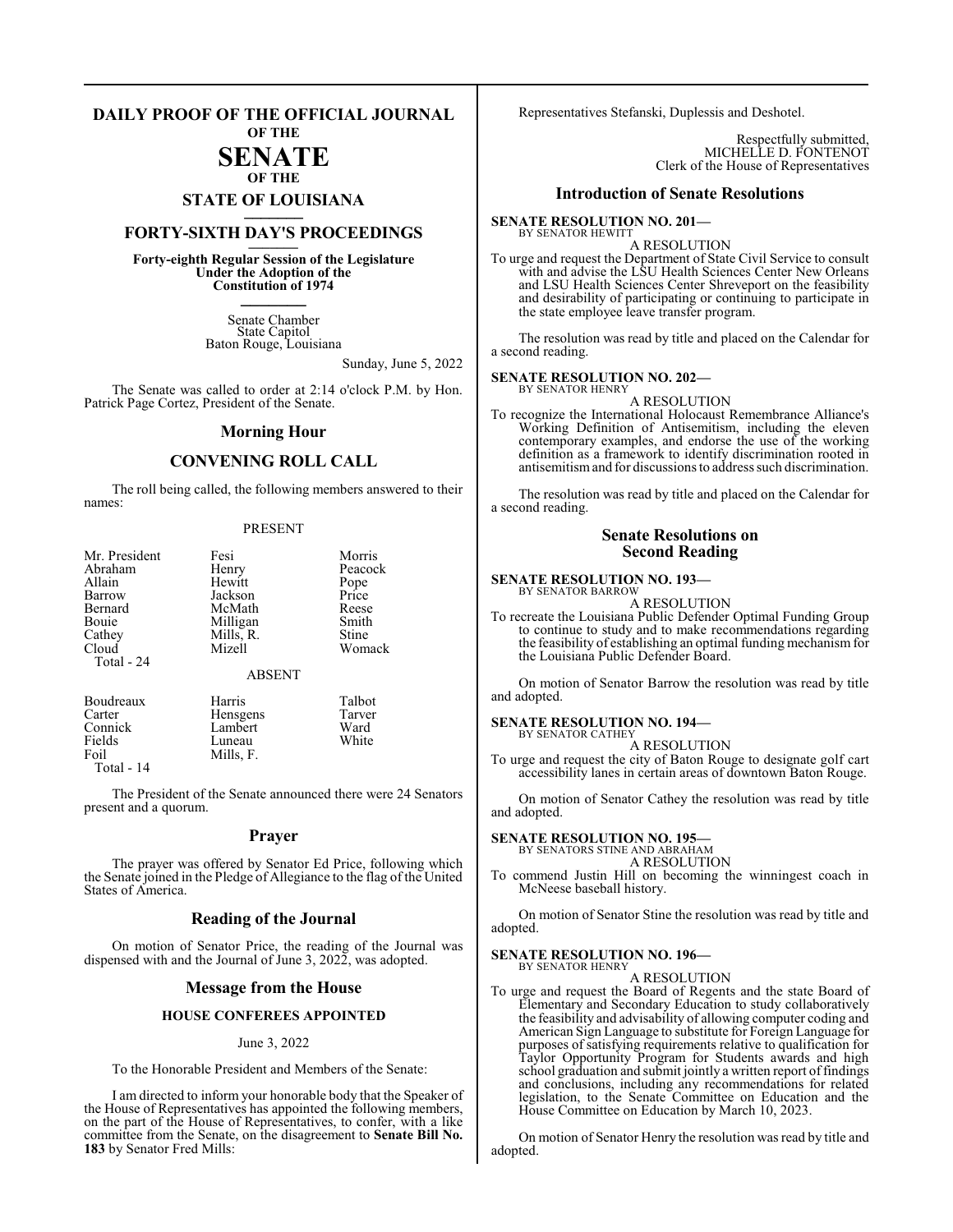## **Page 2 SENATE 46th DAY'S PROCEEDINGS**

### June 5, 2022

### **SENATE RESOLUTION NO. 197—** BY SENATOR CLOUD

A RESOLUTION

To urge and request the office of juvenile justice, youth services, Department of Public Safety and Corrections to develop a plan to provide services and opportunities that encourage youth to become more engaged in their rehabilitation, education, and job skills training, through mentor programs, animal therapies, and business classes, and submit a copy of the written plan, together with specific proposals for legislation, to the Senate Committee on Judiciary B not later than February 1, 2023.

On motion of Senator Cloud the resolution was read by title and adopted.

### **SENATE RESOLUTION NO. 198—** BY SENATOR CLOUD

A RESOLUTION

To establish the Task Force on State Recognition of Indian Tribes to develop and make recommendations on formal state recognition criteria.

On motion of Senator Cloud the resolution was read by title and adopted.

### **SENATE RESOLUTION NO. 199—** BY SENATORS CONNICK, HENRY AND TALBOT

A RESOLUTION

To express the sincere condolences of the Senate of the Legislature of Louisiana upon the death of Leslie "Les" Bonano and to recognize his outstanding accomplishments.

On motion of Senator Connick the resolution was read by title and adopted.

## **SENATE RESOLUTION NO. 200—** BY SENATOR CARTER

A RESOLUTION

To urge and request the Louisiana Housing Corporation to adopt use of Home Ownership and Personal Equity (HOPE) fund as a moniker and program for their organization.

On motion of Senator Carter the resolution was read by title and adopted.

### **Rules Suspended**

Senator Mizell asked for and obtained a suspension of the rules to advance to:

### **Senate Bills and Joint Resolutions Returned from the House of Representatives with Amendments**

**SENATE BILL NO. 22—** BY SENATOR BOUDREAUX

AN ACT

To amend and reenact R.S. 36:259(B)(36), to enact R.S. 40:2018.7, and to repeal R.S. 40:2018.6, relative to the Palliative Care Interdisciplinary Advisory Council; to provide for placement within the Louisiana Department of Health; to provide for legislative intent; to provide for subject matter to be studied by the council; to provide for definitions; to provide for council membership; to provide for minimum organization and task requirements; to provide for staff support; to provide for recommendations to the legislature; to provide for termination; and to provide for related matters.

The bill was read by title and returned to the Calendar, subject to call.

### **SENATE BILL NO. 57—**

BY SENATOR MCMATH AND REPRESENTATIVESBACALA,CARRIER, DUBUISSON, HARRIS, JEFFERSON, JENKINS, LARVADAIN, NEWELL AND WHITE

AN ACT To amend and reenact R.S. 17:497, relative to the compensation of school bus operators who transport public school students; to provide changes to the method by which compensation is calculated; to require compensation for certain purchases made by school bus operators; to provide for an effective date; and to provide for related matters.

The bill was read by title. Returned from the House of Representatives with amendments:

### **HOUSE FLOOR AMENDMENTS**

Amendments proposed by Representative White to Engrossed Senate Bill No. 57 by Senator McMath

AMENDMENT NO. 1 On page 3, line 2, between "**lift**" and "**and**" delete "**mechanisms**"

AMENDMENT NO. 2 On page 3, line 24, between "**authority**" and "owns" delete "who" and insert "**that**"

### AMENDMENT NO. 3

On page 4, line 8, between "purchase" and "the" delete "by" and insert "**from**"

### AMENDMENT NO. 4

Total - 6

On page 4, line 24, after "E." delete the remainder of the line and at the beginning of line 25, delete "1965, any" and insert "**A**"

AMENDMENT NO. 5 On page 4, line 26, after "17:496" and before "this Section" delete "shall participate in" and insert "**is subject to**"

Senator McMath moved to concur in the amendments proposed by the House.

### **ROLL CALL**

The roll was called with the following result:

### YEAS

| Mr. President<br>Abraham | Foil<br>Henry | Morris<br>Peacock |
|--------------------------|---------------|-------------------|
| Allain                   | Hensgens      | Pope              |
| Barrow                   | Hewitt        | Price             |
| Bernard                  | Jackson       | Reese             |
| Bouie                    | Luneau        | Smith             |
| Carter                   | McMath        | Stine             |
| Cathey                   | Milligan      | Ward              |
| Cloud                    | Mills, F.     | White             |
| Connick                  | Mills, R.     | Womack            |
| Fesi                     | Mizell        |                   |
| Total - 32               |               |                   |
|                          | <b>NAYS</b>   |                   |
| Total - 0                |               |                   |
|                          | <b>ABSENT</b> |                   |
| Boudreaux                | Harris        | Talbot            |
| Fields                   | Lambert       | Tarver            |
|                          |               |                   |

The Chair declared the Senate concurred in the amendments proposed by the House.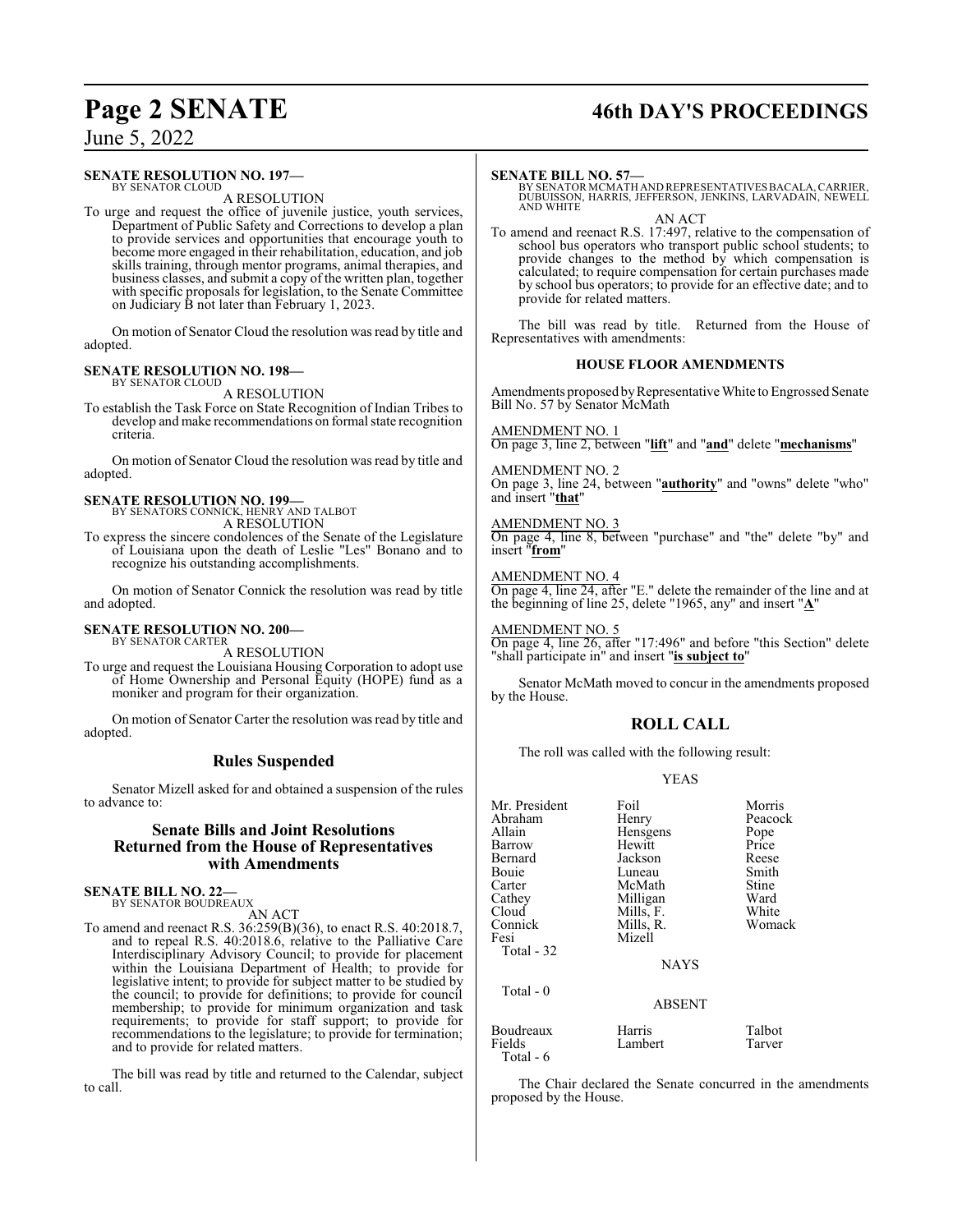## **46th DAY'S PROCEEDINGS Page 3 SENATE**

### **SENATE BILL NO. 75—**

BY SENATOR FIELDS A JOINT RESOLUTION

Proposing to amend Article X, Section 43(C) of the Constitution of Louisiana, relative to the State Police Commission; to require Senate confirmation of certain members; and to specify an election for submission of the proposition to electors and provide a ballot proposition.

The bill was read by title. Returned from the House of Representatives with amendments:

### **HOUSE COMMITTEE AMENDMENTS**

Amendments proposed by House Committee on Civil Law and Procedure to Engrossed Senate Bill No. 75 by Senator Fields

### AMENDMENT NO. 1

On page 2, delete lines 22 through 23 in their entirety and insert the following:

"Do you support an amendment to make appointed members of the State Police Commission subject to confirmation by the Louisiana Senate?"

### **HOUSE FLOOR AMENDMENTS**

Amendments proposed by Representative Gregory Miller to Engrossed Senate Bill No. 75 by Senator Fields

### AMENDMENT NO. 1

On page 2, line 16, change "November 8," to "December 10,"

Senator Hewitt moved to concur in the amendments proposed by the House.

### **ROLL CALL**

The roll was called with the following result:

### YEAS

| Mr. President | Foil          | Morris  |
|---------------|---------------|---------|
| Abraham       | Henry         | Peacock |
| Allain        | Hensgens      | Pope    |
| Barrow        | Hewitt        | Price   |
| Bernard       | Jackson       | Reese   |
| Bouie         | Luneau        | Smith   |
| Carter        | McMath        | Stine   |
| Cathey        | Milligan      | Ward    |
| Cloud         | Mills, F.     | White   |
| Connick       | Mills, R.     | Womack  |
| Fesi          | Mizell        |         |
| Total - 32    |               |         |
|               | <b>NAYS</b>   |         |
| Total - 0     |               |         |
|               | <b>ABSENT</b> |         |
| Boudreaux     | Harris        | Talbot  |
| Fields        | Lambert       | Tarver  |

The Chair declared the Senate concurred in the amendments proposed by the House.

### **SENATE BILL NO. 76—**<br>BY SENATOR FIELDS

Total - 6

BY SENATOR FIELDS AN ACT

# June 5, 2022

providing for such exemptions; and to provide for related matters.

The bill was read by title. Returned from the House of Representatives with amendments:

### **HOUSE COMMITTEE AMENDMENTS**

Amendments proposed by House Committee on Education to Engrossed Senate Bill No. 76 by Senator Fields

### AMENDMENT NO. 1

On page 1, line 2, after "R.S.  $17:3351(A)(5)(a)$ " insert a comma "," and delete the remainder of the line and delete line 3 and at the beginning of line 4, delete "3351.20(G), and 3351.21,"

### AMENDMENT NO. 2

On page 1, line 5, after "institutions;" delete the remainder of the line and at the beginning of line 6, delete "fees;" and insert "to provide for the inclusion of fees in certain graduate students' compensation packages;"

### AMENDMENT NO. 3

On page 1, line 7, after "such" and before "and" delete "exemptions;" and insert "compensation;"

### AMENDMENT NO. 4

On page 1, line 9, after "reenacted" delete the remainder of the line and delete lines 10 and 11 and insert "to read as follows:"

### AMENDMENT NO. 5

On page 2, delete lines 6 through 29 and delete pages 3 and 4 and on page 5, delete line 1 and insert the following:

"**(ii) Payments to cover or a waiver of any mandatory fee imposed in accordance with this Title except for tuition shall be included in the compensation package of each graduate student serving as a teaching assistant, research assistant, or curatorial assistant. Each public postsecondary education management board shall adopt a policy relative to implementing the provisions of this Item.**"

Senator Smith moved to concur in the amendments proposed by the House.

### **ROLL CALL**

The roll was called with the following result:

### YEAS

| Mr. President<br>Abraham<br>Allain<br>Barrow<br>Bernard<br>Bouie<br>Carter<br>Cathey<br>Cloud<br>Connick<br>Fesi<br>Total - 33 | Foil<br>Henry<br>Hensgens<br>Hewitt<br>Jackson<br>Luneau<br>McMath<br>Milligan<br>Mills, F.<br>Mills, R.<br>Mizell<br><b>NAYS</b> | Morris<br>Peacock<br>Pope<br>Price<br>Reese<br>Smith<br>Stine<br>Talbot<br>Ward<br>White<br>Womack |
|--------------------------------------------------------------------------------------------------------------------------------|-----------------------------------------------------------------------------------------------------------------------------------|----------------------------------------------------------------------------------------------------|
| Total - 0                                                                                                                      | <b>ABSENT</b>                                                                                                                     |                                                                                                    |
| Boudreaux<br>Fields<br>Total - $5$                                                                                             | Harris<br>Lambert                                                                                                                 | Tarver                                                                                             |

The Chair declared the Senate concurred in the amendments proposed by the House.

To amend and reenact R.S.  $17:3351(A)(5)(a)$  and to enact R.S. 17:3351.1(D), 3351.3(E), 3351.7(E), 3351.8(E), 3351.9(D), 3351.10(D), 3351.12(D), 3351.18(D), 3351.19(E), 3351.20(G), and 3351.21, relative to fees charged to students at public postsecondaryeducation institutions; to exempt certain graduate students from the payment of such fees; to require each public postsecondary education management board to adopt a policy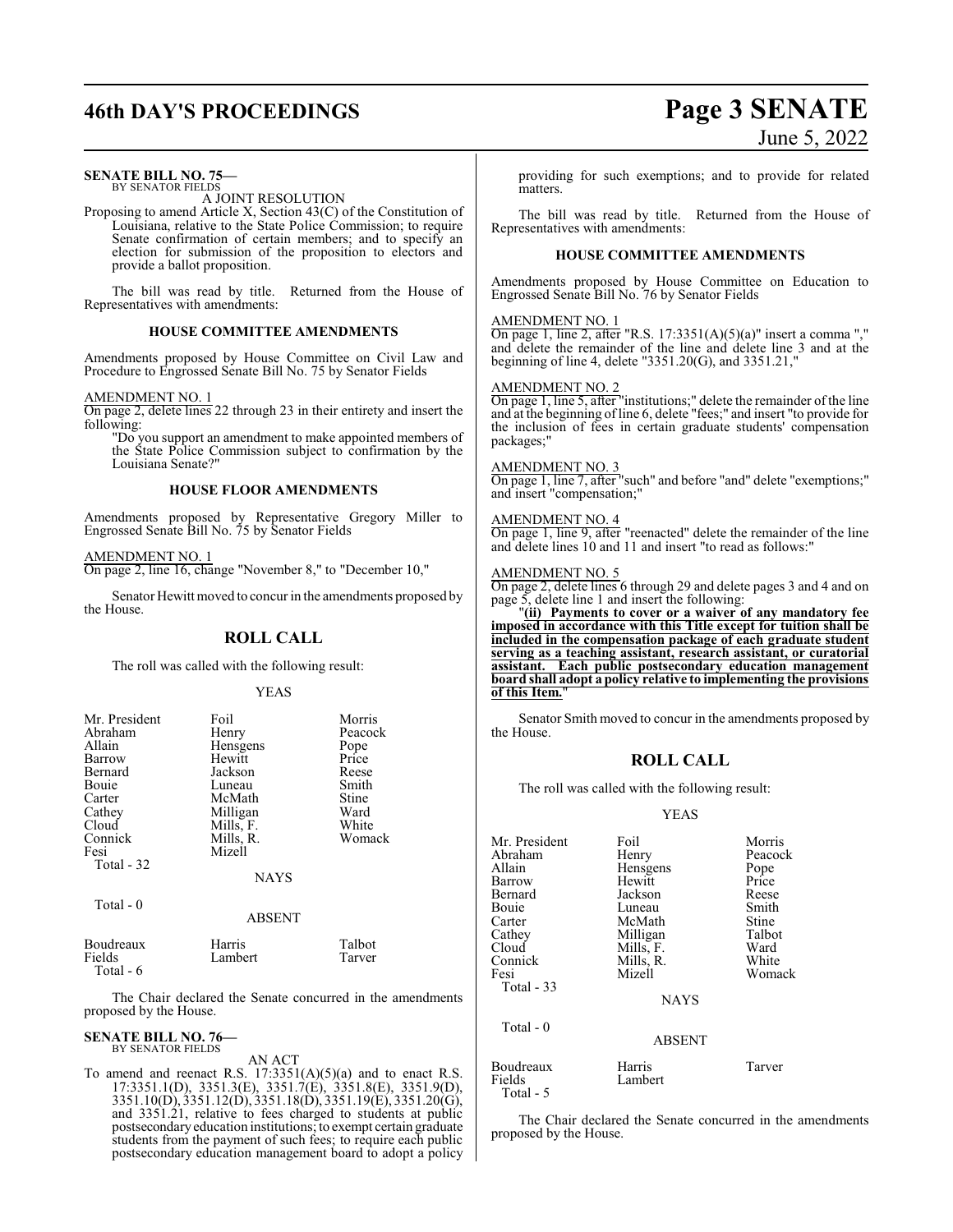## **Page 4 SENATE 46th DAY'S PROCEEDINGS**

June 5, 2022

**SENATE BILL NO. 116—**<br>BY SENATORS BARROW, BOUDREAUX, MCMATH, MIZELL AND POPE<br>AND REPRESENTATIVES LANDRY, MOORE AND SCHLEGEL AND<br>SENATORS BERNARD, BOUIE, CARTER, FIELDS, HARRIS, HENRY,<br>JACKSON, REESE, SMITH, STINE, TALBOT

AN ACT

To amend and reenact R.S. 36:251(C)(1) and to enact R.S. 36:258(E) and R.S. 46:2527, relative to the office on women's health; to establish and provide for the office on women's health within the Louisiana Department of Health; to provide for an assistant secretary and staff of the office on women's health; to provide for the purposes, duties, and functions of the office on women's health; to provide for an effective date; and to provide for related matters.

The bill was read by title. Returned from the House of Representatives with amendments:

### **HOUSE COMMITTEE AMENDMENTS**

Amendments proposed by House Committee on Health and Welfare to Reengrossed Senate Bill No. 116 by Senator Barrow

AMENDMENT NO. 1

On page 3, line 8, change "**the activities**" to "**its activities**"

AMENDMENT NO. 2 On page 3, line 9, after "**programs**" delete the remainder of the line and insert in lieu thereof "**with those of other entities that focus on**"

AMENDMENT NO. 3 On page 3, line 14, change "**The report shall be issued**" to "**The office shall issue the report**"

AMENDMENT NO. 4 On page 3, line 16, delete "**of women's health**"

AMENDMENT NO. 5 On page 3, line 18, change "**paragraph**" to "**Subsection**"

AMENDMENT NO. 6 On page 3, line 21, change "**office of women's health**" to "**office on women's health**"

AMENDMENT NO. 7 On page 3, at the end of line 22, change "**office of women's health,**" to "**office on women's health,**"

### **HOUSE FLOOR AMENDMENTS**

Amendments proposed by Representative Crews to Reengrossed Senate Bill No. 116 by Senator Barrow

AMENDMENT NO. 1 On page 2, line 15, after "**shall**" and before "**perform**" insert "**only provide services to a woman born as a biological female and**"

### **HOUSE FLOOR AMENDMENTS**

Amendments proposed by Representative Schlegel to Reengrossed Senate Bill No. 116 by Senator Barrow

AMENDMENT NO. 1 On page 1, line 3, after "health" and before the semicolon ";" insert "and community health"

AMENDMENT NO. 2 On page 1, line 4, after "health" and before "within" insert "and community health"

AMENDMENT NO. 3

On page 1, line 5, after "health" and before the semicolon ";" insert "and community health"

AMENDMENT NO. 4

On page 1, line 6, after "health" and before the semicolon ";" insert "and community health"

AMENDMENT NO. 5

On page 2, line 1, after "**health**" and before the comma "**,**" insert "**and community health**"

AMENDMENT NO. 6

On page 2, line 5, after "**health**" and before "**shall**" insert "**and community health**"

AMENDMENT NO. 7

On page 2, line 6, change "**across the state**" to "**within the Louisiana Department of Health**"

AMENDMENT NO. 8 On page 2, line 8, after "**health**" and before "**shall**" insert "**and community health**"

### AMENDMENT NO. 9

On page 2, delete line 10 in its entirety and insert in lieu thereof the following: "**strategies, services, programs, and initiatives that address women's health-related concerns. The department may consolidate efforts on women's health and community health within the department as deemed appropriate by the secretary of the department.**"

AMENDMENT NO. 10 On page 2, line 13, after "**health**" and before the semicolon "**;**" insert "**and community health**"

AMENDMENT NO. 11 On page 2, line 14, after "**health**" and before "**is**" insert "**and community health**"

AMENDMENT NO. 12 On page 2, line 19, after "**Chronic**" and before "**conditions**" insert "**or acute**"

AMENDMENT NO. 13 On page 2, line 20, after "**cancer,**" and before "**and**" insert "**obesity,**"

AMENDMENT NO. 14 On page 2, line 24, after "**women**" and before the period "**.**" insert "**and communities**"

AMENDMENT NO. 15 On page 2, line 25, after "**health**" and before "**shall**" insert "**and community health**"

AMENDMENT NO. 16 On page 3, line 2, change "**may do any**" to "**and community health shall do all**"

AMENDMENT NO. 17 Delete House Committee Amendment No. 1 by the House Committee on Health and Welfare (#3789)

AMENDMENT NO. 18 On page 3, delete line  $\overline{8}$  in its entirety and insert in lieu thereof the following:

"**D. The office on women's health and community health shall coordinate its activities and**"

AMENDMENT NO. 19

On page 3, between lines 10 and 11, insert the following: "**E. Seek funding through federal sources, grant programs, and other funding opportunities to carry out the duties and**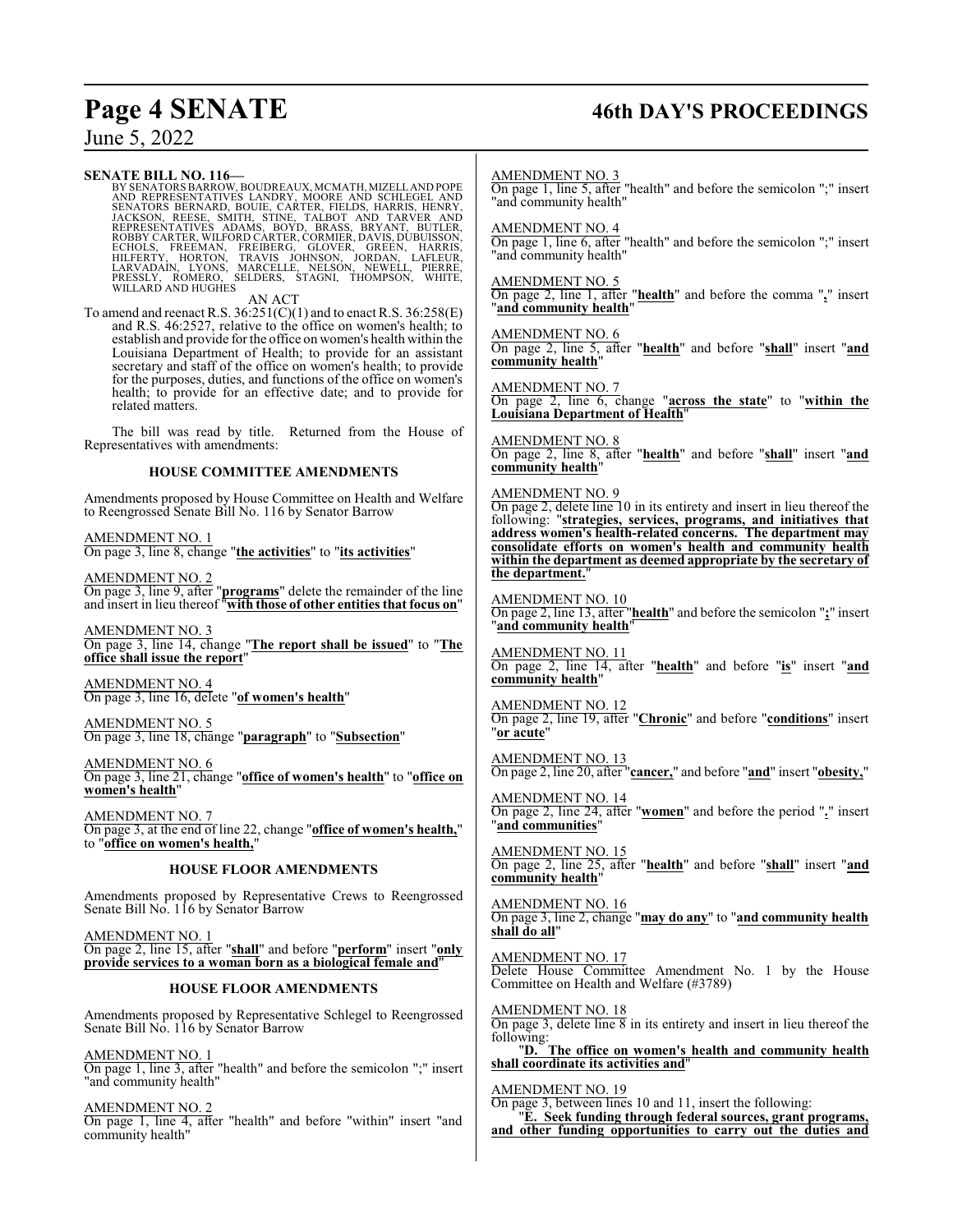## **46th DAY'S PROCEEDINGS Page 5 SENATE**

# June 5, 2022

### **functions provided for in this Section which are within the scope and purposes of the office.**"

### AMENDMENT NO. 20

On page 3, line 11, change "**E. The office on women's health**" to "**F. The office on women's health and community health**"

### AMENDMENT NO. 21

On page 3, delete line 15 in its entirety and insert in lieu thereof the following:

"**G. No person employed by the office on women's health and community health or officially**"

### AMENDMENT NO. 22

In House Committee Amendment No. 6 by the House Committee on Health and Welfare (#3789), on page 1, at the end of line 14, change ""**office on women's health**"" to ""**office on women's health and community health** 

### AMENDMENT NO. 23

Delete House Committee Amendment No. 7 by the House Committee on Health and Welfare (#3789)

AMENDMENT NO. 24

On page 3, delete line 22 in its entirety and insert in lieu thereof the following:

"**H. No public funds made available to the office on women's health and community health,**"

Senator Barrow moved to concur in the amendments proposed by the House.

### **ROLL CALL**

The roll was called with the following result:

### YEAS

| Mr. President    | Foil        | Morris  |
|------------------|-------------|---------|
| Abraham          | Henry       | Peacock |
| Allain           | Hensgens    | Pope    |
| Barrow           | Hewitt      | Price   |
| Bernard          | Jackson     | Reese   |
| Bouie            | Luneau      | Smith   |
| Carter           | McMath      | Stine   |
| Cathey           | Milligan    | Talbot  |
| Cloud            | Mills, F.   | Ward    |
| Connick          | Mills, R.   | White   |
| Fesi             | Mizell      | Womack  |
| Total $-33$      |             |         |
|                  | <b>NAYS</b> |         |
| $T_{\alpha+1}$ 0 |             |         |

| otal<br>ш |  |  |
|-----------|--|--|
|           |  |  |

| Boudreaux  | Harris  | Tarver |
|------------|---------|--------|
| Fields     | Lambert |        |
| Total $-5$ |         |        |

The Chair declared the Senate concurred in the amendments proposed by the House.

ABSENT

#### **SENATE BILL NO. 124—** BY SENATOR ABRAHAM

AN ACT

To amend and reenact R.S. 17:221(E), relative to school attendance; to provide relative to reporting and recording attendance of certain students by the Louisiana Department of Education; and to provide for related matters.

The bill was read by title. Returned from the House of Representatives with amendments:

### **HOUSE COMMITTEE AMENDMENTS**

Amendments proposed by House Committee on Education to Reengrossed Senate Bill No. 124 by Senator Abraham

### AMENDMENT NO. 1

On page 2, line 10, after "**attend**" change the comma "**,**" to a period "." and delete the remainder of the line and delete line 11<sup>t</sup> in its entirety

### AMENDMENT NO. 2

On page 2, line 18, after "**who is enrolled in**" and before "**an approved**" delete "**or has previously enrolled in**"

Senator Abraham moved to concur in the amendments proposed by the House.

### **ROLL CALL**

The roll was called with the following result:

### YEAS

| Mr. President | Foil          | Morris  |
|---------------|---------------|---------|
| Abraham       | Henry         | Peacock |
| Allain        | Hensgens      | Pope    |
| Barrow        | Hewitt        | Price   |
| Bernard       | Jackson       | Reese   |
| Bouie         | Luneau        | Smith   |
| Carter        | McMath        | Stine   |
| Cathey        | Milligan      | Talbot  |
| Cloud         | Mills, F.     | Ward    |
| Connick       | Mills, R.     | White   |
| Fesi          | Mizell        | Womack  |
| Total - 33    |               |         |
|               | <b>NAYS</b>   |         |
| Total - 0     |               |         |
|               | <b>ABSENT</b> |         |
|               |               |         |

| Boudreaux  | Harris  | Tarver |
|------------|---------|--------|
| Fields     | Lambert |        |
| Total $-5$ |         |        |

The Chair declared the Senate concurred in the amendments proposed by the House.

#### **SENATE BILL NO. 141—** BY SENATOR MORRIS

AN ACT To enact R.S. 22:860.1, relative to insurance contract requirements; to prohibit insurers from requiring or requesting a vaccination status for individuals, family members, and businesses; to prohibit insurers from requiring or requesting that a business adopt policies and procedures for vaccination status, or from requiring or requesting information on whether a business has adopted such policies and procedures; to prohibit the use of vaccination status for underwriting purposes; to prohibit insurers from using vaccination status for underwriting purposes; to provide for definitions; and to provide for related matters.

The bill was read by title. Returned from the House of Representatives with amendments:

### **HOUSE COMMITTEE AMENDMENTS**

Amendments proposed by House Committee on Insurance to Engrossed Senate Bill No. 141 by Senator Morris

### AMENDMENT NO. 1

On page 1, at the end of line 8, insert "to provide for exceptions;"

### AMENDMENT NO. 2

On page 1, at the end of line 12, insert a semicolon "**;**" and "**exceptions**"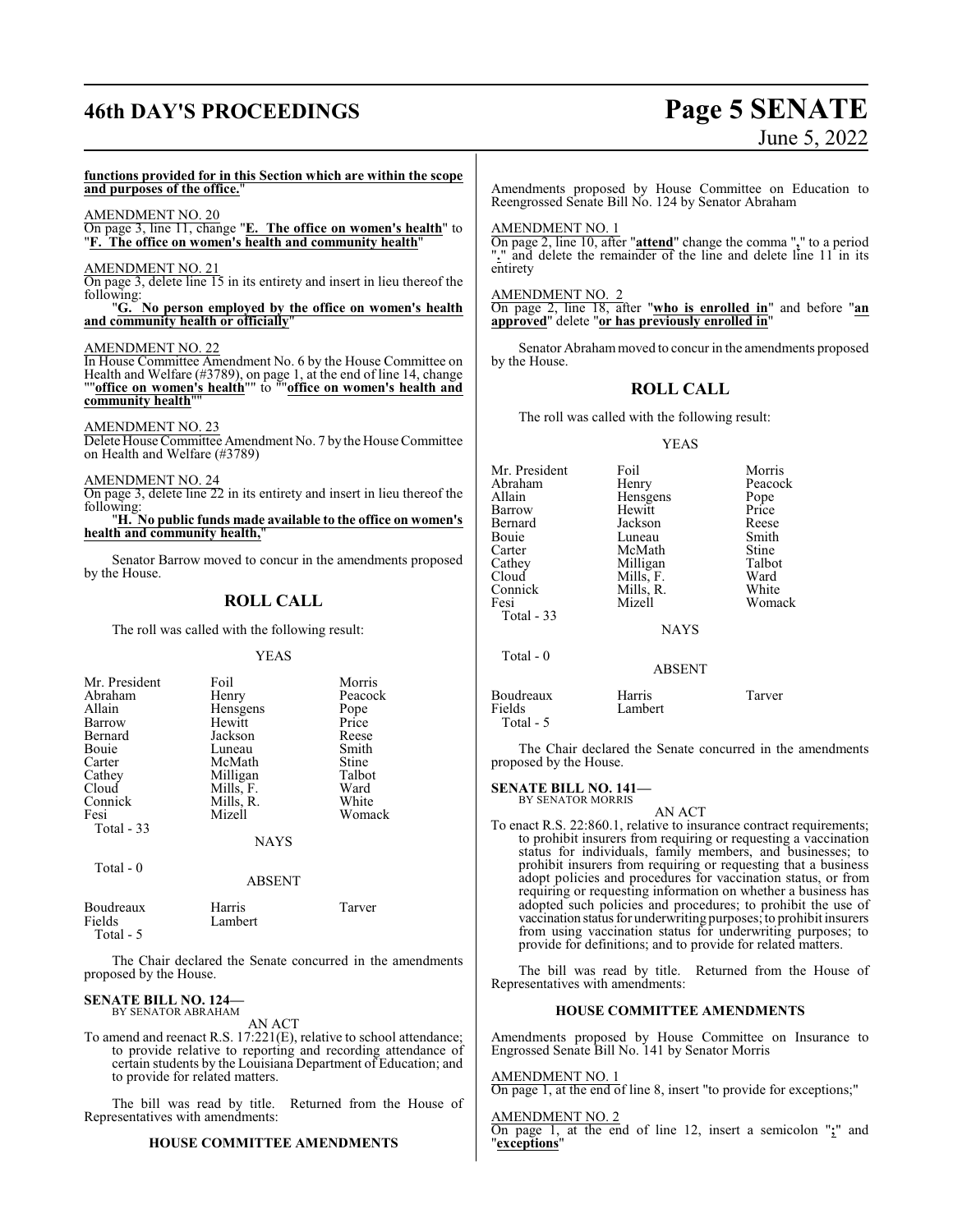### AMENDMENT NO. 3 On page 2, delete lines 9 through 12 in their entirety

AMENDMENT NO. 4 On page 2, at the beginning of line 13, change "**(5)**" to "**(4)**"

AMENDMENT NO. 5

On page 2, between lines 15 and 16, insert the following: "**(5) "Insurer" means an authorized insurer as defined in R.S. 22:46 engaged in the business of making health, property, casualty, and liability insurance plans, including employees of the insurer, insurance producers, vendors, third-party administrators, and managing general agents.**"

AMENDMENT NO. 6 On page 2, delete lines 22 through 24 in their entirety

AMENDMENT NO. 7 On page 2, at the beginning line 25, change "**(8)**" to "**(7)**"

AMENDMENT NO. 8 On page 2, at the beginning line 27, change "**(9)**" to "**(8)**"

### AMENDMENT NO. 9

On page 2, between lines 28 and 29, insert the following: "**(9) "Vaccine" means a preparation that is used to stimulate the body's immune response against diseases, usually**

**administered through needle injections, but which can be administered by mouth or sprayed into the nose.**"

AMENDMENT NO. 10 On page 3, line 4, after "**shall**" insert "**do either of the following**"

AMENDMENT NO. 11 On page 4, line 3, after "**provisions**" and before the comma "**,**" insert "**of law to the contrary**"

AMENDMENT NO. 12 On page 4, line 4, change "**shall**" to "**do**"

AMENDMENT NO. 13

 $\overline{\text{On page 4, after line 7, add the following:}}$ <br>"F. Nothing in this Section nearly

"**F. Nothing in this Section prohibits an insurer from incentivizing or rewarding an individual, family member, or business for voluntarily submitting vaccination status with respect to a wellness or health improvement program as provided for in R.S. 22:1017.**"

Senator Morris moved to concur in the amendments proposed by the House.

### **ROLL CALL**

The roll was called with the following result:

### YEAS

| Mr. President       | Foil        | Morris  |
|---------------------|-------------|---------|
| Abraham             | Henry       | Peacock |
| Allain              | Hensgens    | Pope    |
| Barrow              | Hewitt      | Price   |
| Bernard             | Jackson     | Reese   |
| Bouie               | McMath      | Stine   |
| Cathey              | Milligan    | Talbot  |
| Cloud               | Mills, F.   | Ward    |
| Connick             | Mills, R.   | White   |
| Fesi                | Mizell      | Womack  |
| Total - 30          |             |         |
|                     | <b>NAYS</b> |         |
| Carter<br>Total - 3 | Luneau      | Smith   |

## **Page 6 SENATE 46th DAY'S PROCEEDINGS**

### ABSENT

Boudreaux Harris Tarver Total - 5

The Chair declared the Senate concurred in the amendments proposed by the House.

### **SENATE BILL NO. 160—**

BY SENATOR FIELDS A JOINT RESOLUTION

Lambert

Proposing to amend Article X, Section  $3(B)(1)$  and  $(C)$  of the Constitution of Louisiana, relative to Senate confirmation of gubernatorially appointed members of the State Civil Service Commission; and to specify an election for submission of the proposition to electors and provide a ballot proposition.

The bill was read by title. Returned from the House of Representatives with amendments:

### **HOUSE COMMITTEE AMENDMENTS**

Amendments proposed by House Committee on Civil Law and Procedure to Engrossed Senate Bill No. 160 by Senator Fields

### AMENDMENT NO. 1

On page 2, delete lines 22 through 24 in their entirety and insert the following: "Do you support an amendment to make appointed members of the State Civil Service Commission subject to confirmation by the Louisiana Senate?"

### **HOUSE FLOOR AMENDMENTS**

Amendments proposed by Representative Gregory Miller to Engrossed Senate Bill No. 160 by Senator Fields

AMENDMENT NO. 1 On page 2, line 16, change "November 8," to "December 10,"

Senator Hewitt moved to concur in the amendments proposed by the House.

### **ROLL CALL**

The roll was called with the following result:

YEAS

| Mr. President<br>Abraham         | Foil<br>Henry      | Peacock<br>Pope   |
|----------------------------------|--------------------|-------------------|
| Allain                           | Hewitt             | Price             |
| Barrow                           | Jackson            | Reese             |
| Bernard                          | Luneau             | Smith             |
| Bouie                            | McMath             | Stine             |
| Carter                           | Milligan           | Talbot            |
| Cathey                           | Mills, F.          | Ward              |
| Cloud                            | Mills, R.          | White             |
| Connick                          | Mizell             | Womack            |
| Fesi<br>Total - 32               | Morris             |                   |
|                                  | <b>NAYS</b>        |                   |
| Total - 0                        | <b>ABSENT</b>      |                   |
| Boudreaux<br>Fields<br>Total - 6 | Harris<br>Hensgens | Lambert<br>Tarver |

The Chair declared the Senate concurred in the amendments proposed by the House.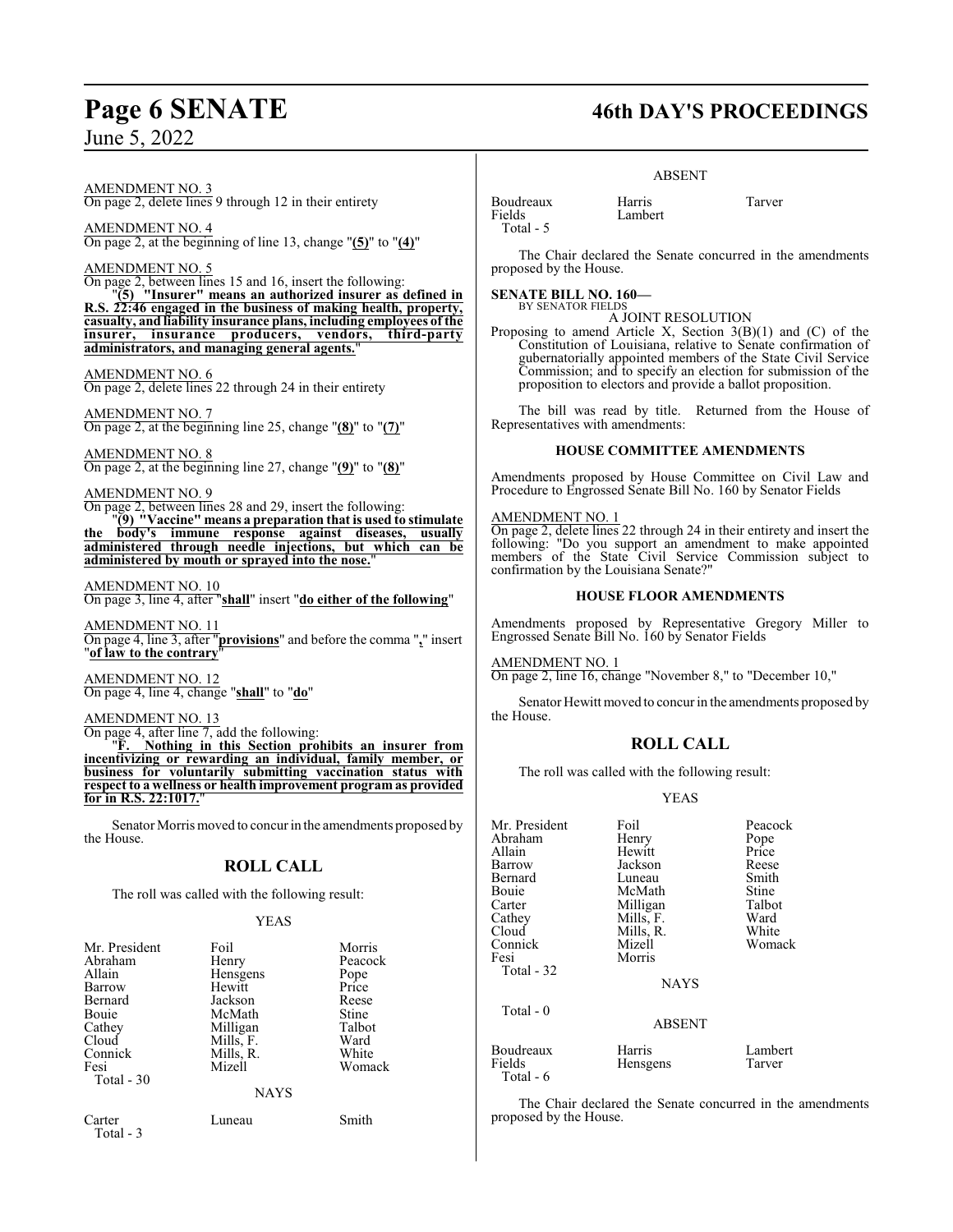## **46th DAY'S PROCEEDINGS Page 7 SENATE**

### **SENATE BILL NO. 192—**

BY SENATORS BOUDREAUX, BOUIE AND FOIL AN ACT

To enact R.S. 17:3138.10 and R.S. 36:651(K)(10), relative to postsecondary education for students with intellectual and developmental disabilities; to establish the Postsecondary Inclusive Education Fund as a special fund in the state treasury; to provide for the purposes of the fund; to create and provide for the Postsecondary Inclusive Education Advisory Council; to require annual reports with respect to the fund; and to provide for related matters.

The bill was read by title and returned to the Calendar, subject to call.

### **SENATE BILL NO. 203—** BY SENATOR HEWITT

AN ACT

To amend and reenact R.S. 17:236(A) and to enact Chapter 43-C of Title 17 of the Louisiana Revised Statutes of 1950, to be comprised of R.S. 17:4037.1 through 4037.8, relative to elementary and secondary education; to create and provide for the administration of a program to provide state funding for the education of students who are below grade level in reading and not enrolled in public school; to provide for responsibilities; to provide definitions; to provide relative to program funds; to provide relative to the eligibility of students, schools, and service providers; to require annual testing of participating students; to require certain annual reports; and to provide for related matters.

The bill was read by title. Returned from the House of Representatives with amendments:

### **HOUSE COMMITTEE AMENDMENTS**

Amendments proposed by House Committee on Education to Reengrossed Senate Bill No. 203 by Senator Hewitt

### AMENDMENT NO. 1

On page 5, line 23, after "**R.S. 17:24.9**" change the comma "," to a period "." and delete the remainder of the line and delete lines 24 and 25

### **HOUSE FLOOR AMENDMENTS**

Amendments proposed by Representative DeVillier to Reengrossed Senate Bill No. 203 by Senator Hewitt

### AMENDMENT NO. 1

On page 1, line 3, after "4037.8," and before "relative," insert "and Chapter 43-D of Title 17 of the Louisiana Revised Statutes of 1950, to be comprised of R.S. 17:4037.11 through 4037.18,"

### AMENDMENT NO. 2

On page 1, line 6, after "school;" and before "to provide" insert "to create and provide for the administration of a program to provide state funding for the education of certain other students who are not enrolled in public school;"

### AMENDMENT NO. 3

On page 1, line 14, after "4037.8," and before "hereby" delete "is" and insert "and Chapter 43-D of Title 17 of the Louisiana Revised Statutes of1950, comprised ofR.S. 17:4037.11 through 4037.18, are"

### AMENDMENT NO. 4

On page 2, at the end of line 20, delete the period "**.**" and insert "**or if the child is eligible to participate in the Education Savings Account Program pursuant to R.S. 17:4037.14 and the child's parent has signed an agreement pursuant to R.S. 17:4037.14(A)(3).**"

AMENDMENT NO. 5 On page 9, between lines 20 and 21, insert the following:

### "**CHAPTER 43-D. EDUCATION SAVINGS ACCOUNT PROGRAM - MILITARY, FOSTER CARE, DENIED SCHOOL TRANSFERS**

**§4037.11. Definitions**

**As used in this Chapter the following terms have the following meanings, unless the context clearly indicates otherwise:**

**(1) "Account" means an education account established pursuant to this Chapter and composed of state funds deposited on behalf of a student eligible to participate in the program.**

**(2) "Account funds" means the funds deposited into an account on behalf of a participating student.**

**(3) "Department" means the state Department of Education.**

**(4) "Parent" means a parent, legal guardian, custodian, or other person or entity with legal authority to act on behalf of a student.**<br>(5)

**(5) "Participating school" means a nonpublic school participating in the program pursuant to the requirements of this Chapter.**

**(6) "Participating student" means a student who has been determined to be eligible to participate in the program and for whom an account has been established pursuant to this Chapter.**

**(7) Program" means the program created by this Chapter. (8) "Qualified education expenses" means any of the following:**

**(a) Tuition, fees, and textbooks required by a participating school or service provider.**

**(b) Tutoring services provided by an educator with a valid Louisiana teaching certificate.**

**(c) Supplemental materials required by a course ofstudy for a particular content area.**

**(d) Technological devices used to meet the student's educational needs, subject to approval by the department or a licensed physician.**

**(9) "Resident school system" means the public school system in which the student would be enrolled based on his residence.**

**(10) "Service provider" means a person or an entity other than a participating school that provides services that are covered as qualified education expenses.**

**(11) "State board" means the State Board of Elementary and Secondary Education.**

**§4037.12. Program creation and administration; powers and duties of the State Board of Elementary and Secondary Education and state Department of Education; rules**

**The Education Savings Account Program is hereby created. The department shall administer the program, and the state board shall adopt rules and regulations for the administration of the program which shall, at minimum, provide for the following:**

**(1) Determination of the eligibility ofstudents, participating schools, and service providers, including standards that schools and service providers shall meet as conditions of participation in the program.**

**(2) Audits of the program and accounts.**

**(3) The authority of the department to deem any participating student ineligible for the program and to refer a case involving the misuse of account funds to the attorney general for investigation.**

**(4) The authority of the department to contract with a vendor for the administration of the program or parts of the program.**

**§4037.13. Account funds**

**A. The department shall allocate to each account annually, from funds appropriated or otherwise made available for the program, an amount equal to the state's average per-pupil allocation as provided in the minimum foundation program formula, considering all student characteristics. The amount allocated to an account shall be appropriately prorated if a student transfers into the program after the beginning of a school**

**year. B. The department shall develop a system for parents to direct account funds to participating schools and service providers by electronic funds transfer, automated clearing house**

June 5, 2022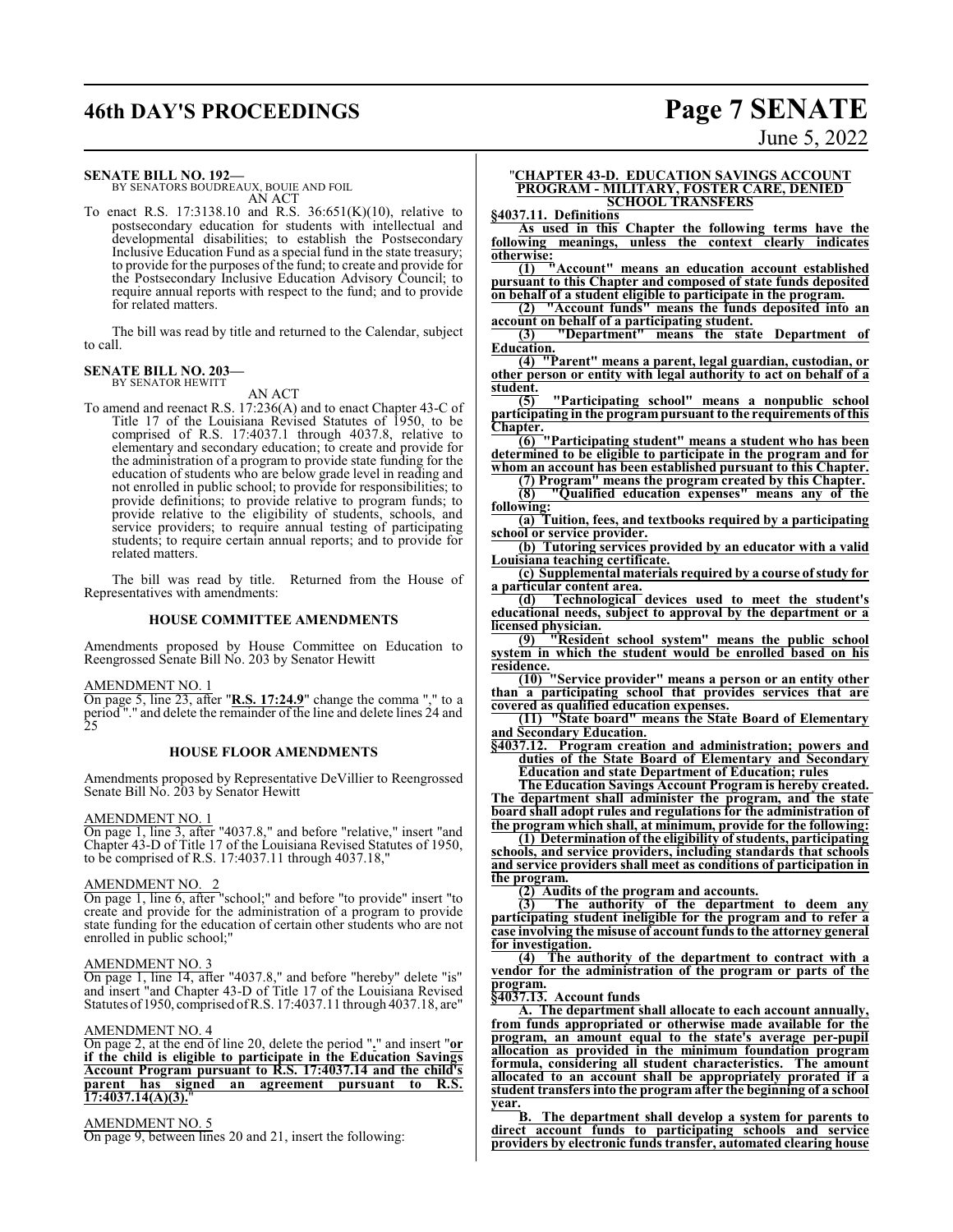**transfer, or another system. The department may contract with a private financial management firm to manage the payment**

**system.**<br>**C.**(1) **C.(1) Account funds shall be used only for qualified education expenses for the participating student. Unused funds in an account, up to fifty percent of the total funds deposited into the account for the current school year, shall be retained in the student's account for the following school year.**

**(2) The account shall be closed and the funds in the account shall be returned to the state general fund if the student is determined to be no longer eligible, if an account has been inactive for two consecutive years, or if a parent fails to comply with the provisions of this Chapter or state board rules pertaining to the program.**

**§4037.14. Student eligibility; initial and continuing**

**A. A student is initially eligible for an account if he is eligible to enroll in kindergarten or was enrolled in a Louisiana public school during the previous school year and meets all of the following criteria:**

**(1) He meets at least one of the following criteria:**

**(a) He has a parent who is an active duty military service** member.<br>(b)

**(b) His parent submitted an enrollment request for an interdistrict or intradistrict transfer pursuant to R.S. 17:4035.1 during the most recent transfer request period and such request was denied.**

**(c) Pursuant to foster care placement through the Department of Children and Family Services, he is residing with a prospective permanent placement or has achieved permanency through adoption or permanent guardianship.**

**(2) The student's parent submits an application for an account to the department in accordance with program timelines.**

**(3) The student's parent signs an agreement promising all of the following:**

**(a) To provide an education for the participating student in at least the subjects of English language arts, mathematics, social studies, and science.**

**(b) Not to enroll the student in a public school while participating in the program.**

**(c) To use account funds only for qualified education expenses of the participating student.**

**(d) To comply with all program requirements.**

**B.(1) The signed agreement pursuant to Paragraph (A)(3) of this Section satisfies the compulsory school attendance requirements of R.S. 17:221. However, the parent of a participating student shall ensure the student is complying with the attendance requirements of the participating school or service provider. Each participating student who fails to comply with such attendance requirements shall be reported to the state director of child welfare and attendance by the participating school or service provider and shall be subject to the provisions**

**of R.S. 17:233.**<br>(2) A p **(2) A participating student is eligible to continue to participate in the program until he enrolls in a public school, he receives a high school diploma or its equivalent, or his account is closed.**

**C. A participating student shall not participate in any of the following concurrently with this program: any other education savings account program provided in this Title, Choice Program, the Student Scholarships for Educational Excellence Program, the School Choice Program for Certain Students with Exceptionalities, or the Tuition Donation Credit Program.**

**§4037.15. Schools andservice providers; eligibility; participation A. To be eligible to participate in the program, a school shall**

**meet all of the following criteria:**<br>(1) It has been approved **(1) It has been approved, provisionally approved, or probationally approved by the state board pursuant toR.S. 17:11.**

**(2) It is in compliance with the criteria set forth in Brumfield, et al. v. Dodd, et al., 425 F. Supp. 528 (E.D. La. 1977).**

**(3) It meets any other eligibility criteria set by the state board in program rules.**

**B. The state board shall provide eligibility criteria for service providers in program rules.**

**C. To be eligible to participate in the program, a school or service provider shall apply to the department to participate in the program and, if determined to be eligible, accept account funds for providing services covered as qualified education expenses.**

**D. If the department finds that a participating school or service provider has failed to maintain continuing eligibility criteria or has demonstrated gross or a persistent lack of academic competence, the department shall restrict the school's ability to serve additional students and may be terminated from the program. Such action shall be reported to the state board within three business days.**

**§4037.16. Student with exceptionalities**

**A. If a participating student enrolled in a participating school would have been entitled to receive special education services in the resident school system, his parent shall acknowledge in writing, as part of the program enrollment process, that the parent agrees to accept only such services as are available to all students enrolled in the participating school.**

**B. A parent may make a parental placement to receive special education and related services from a participating school that has demonstrated the capacity to offer such services.**

**C.(1) A participating school shall not discriminate against a child with special educational needs during the program admissions process. However, a participating school is required to offer only those services that it already provides or such services as necessary to assist students with special needs that it can provide with minor adjustments. A participating school may partner with the local school system to provide special education services.**

**(2) Information regarding the services a participating school can provide and the services the resident school system can provide to children with special needs who are enrolled in a participating school shall be made available by the department to parents prior to the enrollment process.**

**D. The department shall determine whether a participating school has a demonstrated capacity to offer special education services. A participating school that desires to offer special education services shall inform the department of the types of student exceptionalities as defined in R.S. 17:1942 that the school is able to serve. The department may authorize the school to provide such services only if the school has existed and provided educational services to students with exceptionalities as defined in R.S. 17:1942, excluding students deemed to be gifted or talented, for at least two years prior to participation in the program, and such provision of services is pursuant to an established program in place at the school that includes instruction by teachers holding appropriate certification in special education or other appropriate education or training as defined by the department and that is in accordance with a student's Individual Education Plan.**

**§4037.17. Testing**

**A. A participating school shall ensure that participating students are administered a nationally norm-referenced test or a statewide assessment and that the results of such examinations are provided to parents.**

**B. The department shall develop a process for the annual administration of assessments and the collection of results for participating students not enrolled full time in a participating school.**

**§4037.18. Reports**

**represented by program participants.**

**Not later than April thirtieth of each year, the department shall submit a written report to the House Committee on Education, the Senate Committee on Education, and the Joint Legislative Committee on the Budget regarding the implementation of the program. The report, at a minimum, shall include the following information:**

**(1) The total number of students participating in the program.**

**(2) A list of all participating schools and service providers. (3) The total student enrollment of each participating school, the number of participating students enrolled in each school, and the percentage of the total enrollment of each school**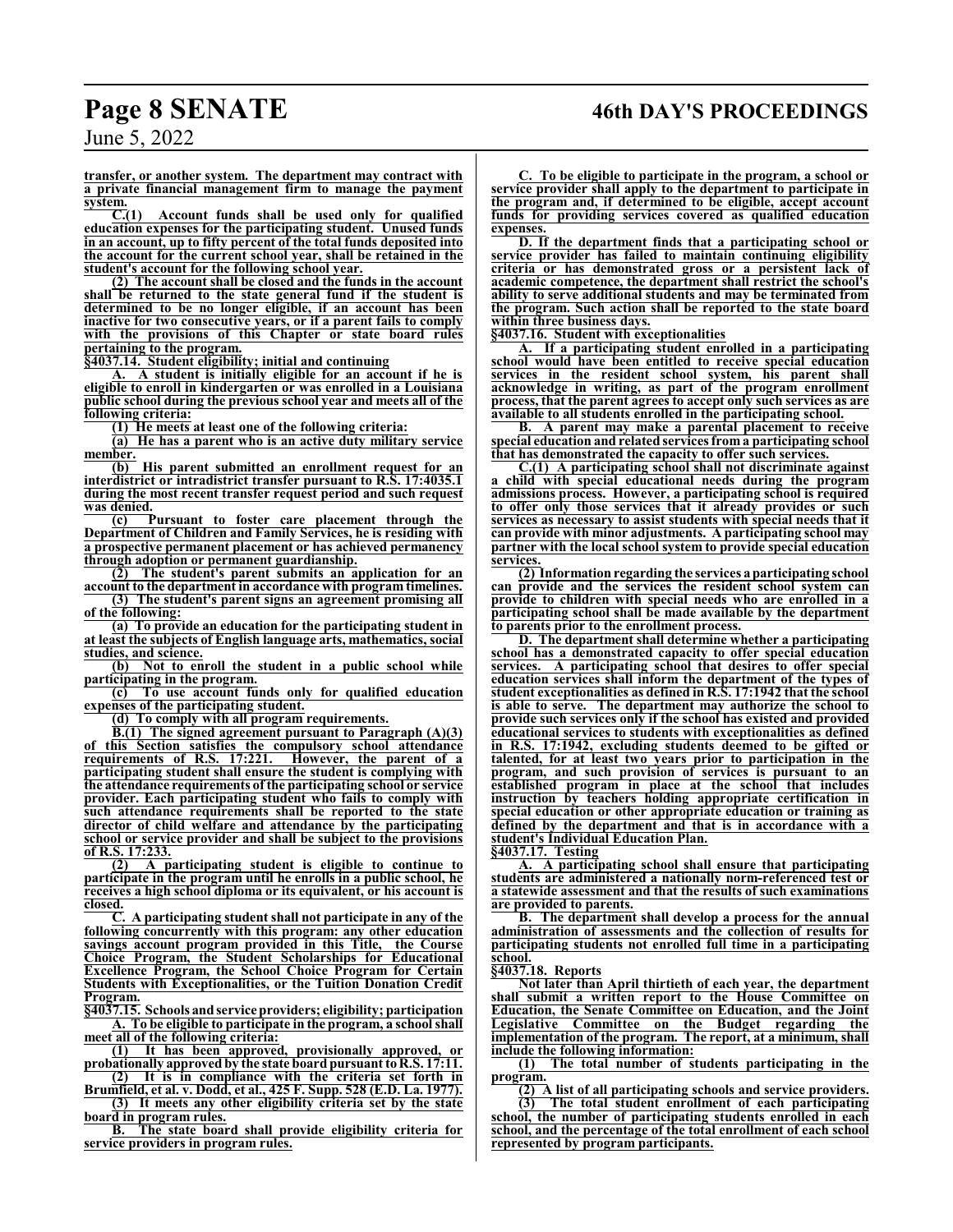## **46th DAY'S PROCEEDINGS Page 9 SENATE**

**(4) Aggregate test result data for participating students. (5) The percentage of funds used for each type of qualified education expense.**

**(6) An analysis of the program's fiscal impact on the state and on local public school systems.**

**(7) The results of a parental satisfaction survey.**

**(8) The amount withheld by the department for administration of the program, including the amount retained by the department, the amount paid to vendors for the administration of the program, and the amount paid to vendors for managing the payment system.**"

### **HOUSE FLOOR AMENDMENTS**

Amendments proposed by Representative Freiberg to Reengrossed Senate Bill No. 203 by Senator Hewitt

### AMENDMENT NO. 1

On page 1, after "reenact" delete the remainder of the line and delete line 2 and insert "R.S. 17:236(A) and 416.13(D)(3)(f)(i) and (v) and to enact Chapter 43-C of Title 17 of the Louisiana Revised Statutes of 1950, to be comprised of R.S. 17:4037.1 through 4037.8, Chapter 43-D of Title 17 of the Louisiana Revised Statutes of 1950, to be comprised of R.S. 17:4037.11 through 4037.18, and Chapter 43-E of Title 17 of the Louisiana Revised Statutes of 1950, to be comprised of R.S. 17:4037.21 through 4037.28, relative"

### AMENDMENT NO. 2

On page 1, line 6, after "school;" and before "to provide" insert "to create and provide for the administration of a program to provide state funding for the education of certain other students who are not enrolled in public school; to provide relative to parental options under certain circumstances related to bullying in public schools; to create and provide for the administration of a program to provide state funding for the education of certain students who have been victims of bullying and who are not enrolled in public school;"

### AMENDMENT NO. 3

On page 1, delete lines 12 through 14 and insert the following:

Section 1. R.S. 17:236(A) and 416.13(D)(3)(f)(i) and (v) are hereby amended and reenacted and Chapter 43-C of Title 17 of the Louisiana Revised Statutes of 1950, comprised of R.S. 17:4037.1 through 4037.8, Chapter 43-D of Title 17 of the Louisiana Revised Statutes of 1950, comprised ofR.S. 17:4037.21 through 4037.28, and Chapter 43-E of Title 17 of the Louisiana Revised Statutes of 1950, comprised of R.S. 17:4037.21 through 4037.28, are hereby enacted to read as follows:"

### AMENDMENT NO. 4

On page 2, at the end of line 20, delete the period "**.**" and insert "**or if the child is eligible to participate in an education savings account program pursuant to R.S. 17:4037.14 or R.S. 17:4037.24 and his parent has signed an agreement pursuant to R.S. 17:4037.14(A)(3) or R.S. 17:4037.24(A)(3).**"

### AMENDMENT NO. 5

On page 2, between lines 21 and 22, insert the following:<br>"§416.13. Student code of conduct; requirement; Student code of conduct; requirement; bullying; prohibition; notice; reporting; accountability

\* \* \* D. The State Board of Elementary and Secondary Education, in collaboration with the state Department of Education, shall develop and adopt rules and regulations to implement the provisions of this Section relative to the procedures and processes to be used to report and investigate bullying and which shall include but not be limited to: \* \* \*

(3) Investigation Procedure. The State Board of Elementary and SecondaryEducation shall develop and adopt a procedure for the investigation of reports of bullying of a student by another student. The procedure shall include the following: \* \* \*

(f) Parental Relief. (i) If a parent, legal guardian, teacher, or other school official has made four **two** or more reports of separate instances of bullying, as provided in  $\overline{\text{Par}}$  agraph (2) of this Subsection,

# June 5, 2022

and either no investigation pursuant to Paragraph (3) of this Subsection has occurred **or no resolution that is acceptable to the parent or legal guardian has been reached**, the parent or legal guardian with responsibility for decisions regarding the education of the victim about whom the report or reports have been made may exercise an option **to apply for an education savings account as provided in Chapter 43-E of this Title or** to have the student enroll in or attend another school operated by the governing authority ofthe public elementary or secondary school in which the student was enrolled on the dates when at least three **one** of the reports were **was** submitted **as provided in Items (ii) through (v) of this Subparagraph. Any student who has been the victim of bullying that involved sexual assault as defined in R.S. 46:2184 where the perpetrator is a student at the victim's school may exercise an option after the first such incident of sexual assault to apply for an education savings account as provided in Chapter 43-E of this Title or to have the student enroll in or attend another school operated by the governing authority of the public elementary or secondary school in which the student was enrolled.** \* \* \*

(v) At the end of any school year, the parent or legal guardian may make a request to the governing authority of the school at which the student was enrolled when at least three **one** of the reports were was filed to transfer the student back to the school. The governing authority shall make a seat available at the school at which the student was originally enrolled. No other schools shall qualify for transfer under this Subparagraph.

\* \* \*"

### AMENDMENT NO. 6

On page 9, between lines 20 and 21, insert the following: "**CHAPTER 43-D. EDUCATION SAVINGS ACCOUNT PROGRAM - MILITARY, FOSTER CARE, DENIED SCHOOL TRANSFERS**

**§4037.11. Definitions**

**As used in this Chapter the following terms have the following meanings, unless the context clearly indicates otherwise:**

**(1) "Account" means an education account established pursuant to this Chapter and composed of state funds deposited on behalf of a student eligible to participate in the program.**

**(2) "Account funds" means the funds deposited into an account on behalf of a participating student.**

**(3) "Department" means the state Department of Education.**

**(4) "Parent" means a parent, legal guardian, custodian, or other person or entity with legal authority to act on behalf of a student.**<br>(5)

**(5) "Participating school" means a nonpublic school participating in the program pursuant to the requirements of this Chapter.**

**(6) "Participating student" means a student who has been determined to be eligible to participate in the program and for whom an account has been established pursuant to this Chapter.**

**(7) "Program" means the program created by this Chapter. (8) "Qualified education expenses" means any of the**

**following: (a) Tuition, fees, and textbooks required by a participating school or service provider.**

**(b) Tutoring services provided by an educator with a valid Louisiana teaching certificate.**

**(c) Supplemental materials required by a course ofstudy for a particular content area.**

**(d) Technological devices used to meet the student's educational needs, subject to approval by the department or a licensed physician.**

**(9) "Resident school system" means the public school system in which the student would be enrolled based on his residence.**

**(10) "Service provider" means a person or an entity other than a participating school that provides services that are covered as qualified education expenses.**

**(11) "State board" means the State Board of Elementary and Secondary Education.**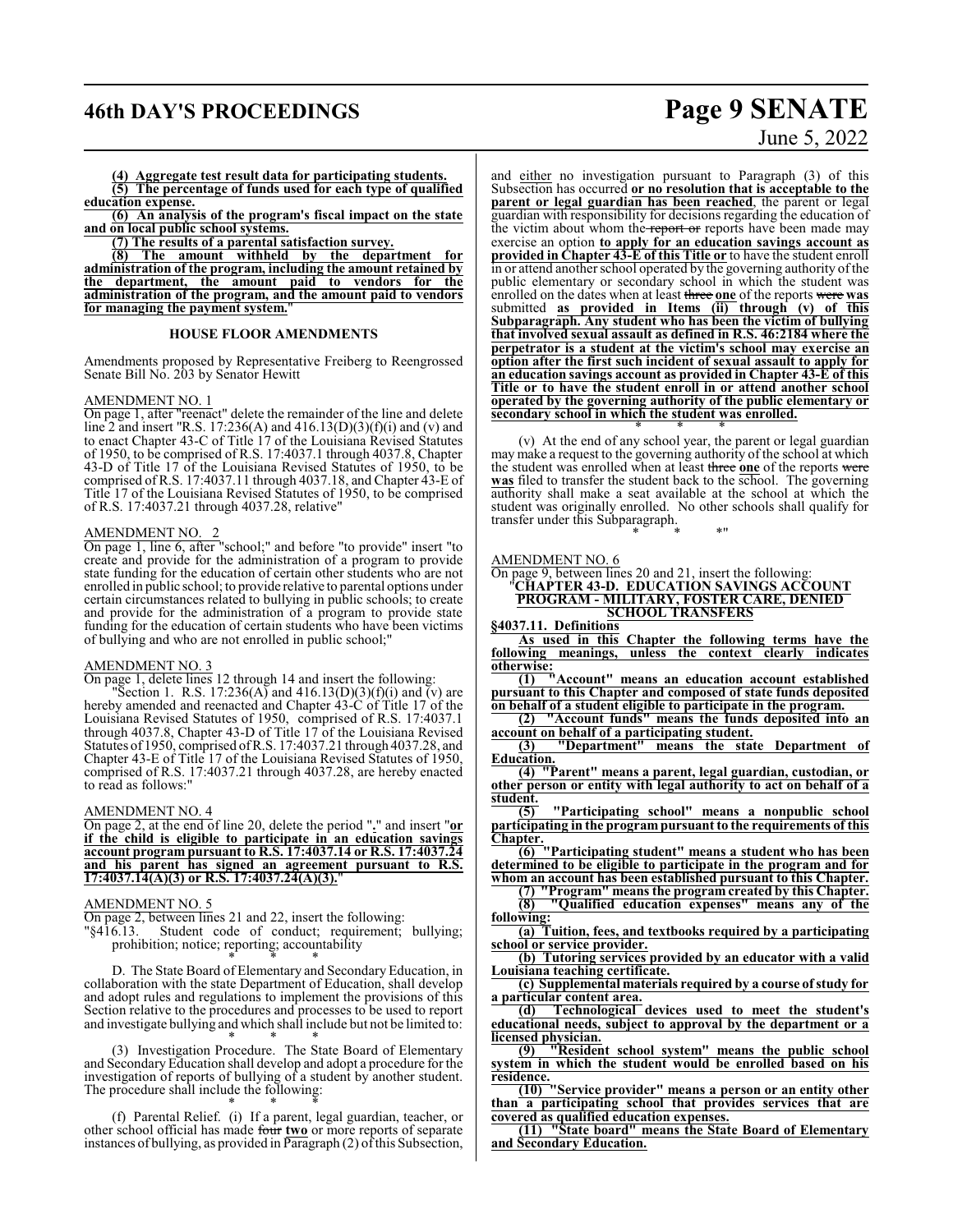## **Page 10 SENATE 46th DAY'S PROCEEDINGS**

June 5, 2022

**§4037.12. Program creation and administration; powers and duties of the State Board of Elementary and Secondary Education and state Department of Education; rules**

**The Education Savings Account Program is hereby created. The department shall administer the program, and the state board shall adopt rules and regulations for the administration of the program which shall, at minimum, provide for the following:**

**(1) Determination of the eligibility of students, participating schools, and service providers, including standards that schools and service providers shall meet as conditions of participation in the program.**

**(2) Audits of the program and accounts.**

**(3) The authority of the department to deem any participating student ineligible for the program and to refer a case involving the misuse of account funds to the attorney general for investigation.**

**(4) The authority of the department to contract with a vendor for the administration of the program or parts of the program.**

**§4037.13. Account funds**

**A. The department shall allocate to each account annually, from funds appropriated or otherwise made available for the program, an amount equal to the state's average per-pupil allocation as provided in the minimum foundation program formula, considering all student characteristics. The amount allocated to an account shall be appropriately prorated if a student transfers into the program after the beginning of a school year.**

**B. The department shall develop a system for parents to direct account funds to participating schools and service providers by electronic funds transfer, automated clearing house transfer, or another system. The department may contract with a private financial management firm to manage the payment system.**

**C.(1) Account funds shall be used only for qualified education expenses for the participating student. Unused funds in an account, up to fifty percent of the total funds deposited into the account for the current school year, shall be retained in the student's account for the following school year.**

**(2) The account shall be closed and the funds in the account shall be returned to the state general fund if the student is determined to be no longer eligible, if an account has been inactive for two consecutive years, or if a parent fails to comply with the provisions of this Chapter or state board rules pertaining to the program.**

**§4037.14. Student eligibility; initial and continuing**

**A. A student is initially eligible for an account if he is eligible to enroll in kindergarten or was enrolled in a Louisiana public school during the previous school year and meets all of the following criteria:**

**(1) He meets at least one of the following criteria:**

**(a) He has a parent who is an active duty military service** member.<br>(b)

**(b) His parent submitted an enrollment request for an interdistrict or intradistrict transfer pursuant to R.S. 17:4035.1 during the most recent transfer request period and such request**

**was denied.**<br>(c) **H (c) Pursuant to foster care placement through the Department of Children and Family Services, he is residing with a prospective permanent placement or has achieved permanency through adoption or permanent guardianship.**

**(2) The student's parent submits an application for an account to the department in accordance with program timelines.**

**(3) The student's parent signs an agreement promising all of the following:**

**(a) To provide an education for the participating student in at least the subjects of English language arts, mathematics, social studies, and science.**

**(b) Not to enroll the student in a public school while participating in the program.**

**(c) To use account funds only for qualified education expenses of the participating student.**

**(d) To comply with all program requirements.**

**B.(1) The signed agreement pursuant to Paragraph (A)(3) of this Section satisfies the compulsory school attendance requirements of R.S. 17:221. However, the parent of a participating student shall ensure the student is complying with the attendance requirements of the participating school or service provider. Each participating student who fails to comply with such attendance requirements shall be reported to the state director of child welfare and attendance by the participating school or service provider and shall be subject to the provisions of R.S. 17:233.**

**(2) A participating student is eligible to continue to participate in the program until he enrolls in a public school, he receives a high school diploma or its equivalent, or his account is closed.**

**C. A participating studentshall not participate in any of the following concurrently with this program: any other education savings account program provided in this Title, the Course Choice Program, the Student Scholarships for Educational Excellence Program, the School Choice Program for Certain Students with Exceptionalities, or the Tuition Donation Credit Program.**

**§4037.15. Schools andservice providers; eligibility; participation A. To be eligible to participate in the program, a school shall meet all of the following criteria:**

**(1) It has been approved, provisionally approved, or probationally approved by the state board pursuant to R.S. 17:11.**

**(2) It is in compliance with the criteria set forth in Brumfield, et al. v. Dodd, et al., 425 F. Supp. 528 (E.D. La. 1977).**

**(3) It meets any other eligibility criteria set by the state board in program rules.**<br>**B.** The state boar

**B. The state board shall provide eligibility criteria for service providers in program rules.**

**C. To be eligible to participate in the program, a school or service provider shall apply to the department to participate in the program and, if determined to be eligible, accept account funds for providing services covered as qualified education expenses.**

**D. If the department finds that a participating school or service provider has failed to maintain continuing eligibility criteria or has demonstrated gross or a persistent lack of academic competence, the department shall restrict the school's ability to serve additional students and may be terminated from the program. Such action shall be reported to the state board within three business days.**

**§4037.16. Student with exceptionalities**

**A. If a participating student enrolled in a participating school would have been entitled to receive special education services** in the resident school system, his parent **acknowledge in writing, as part of the program enrollment process, that the parent agrees to accept only such services as are available to all students enrolled in the participating school.**

**B. A parent may make a parental placement to receive special education and related services from a participating school that has demonstrated the capacity to offer such services.**

**C.(1) A participating school shall not discriminate against a child with special educational needs during the program admissions process. However, a participating school is required to offer only those services that it already provides or such services as necessary to assist students with special needs that it can provide with minor adjustments. A participating school may partner with the local school system to provide special education services.**

**(2) Information regarding the services a participating school can provide and the services the resident school system can provide to children with special needs who are enrolled in a participating school shall be made available by the department to parents prior to the enrollment process.**

**D. The department shall determine whether a participating school has a demonstrated capacity to offer special education services. A participating school that desires to offer special education services shall inform the department of the types of student exceptionalities as defined in R.S. 17:1942 that the school is able to serve. The department may authorize the school to**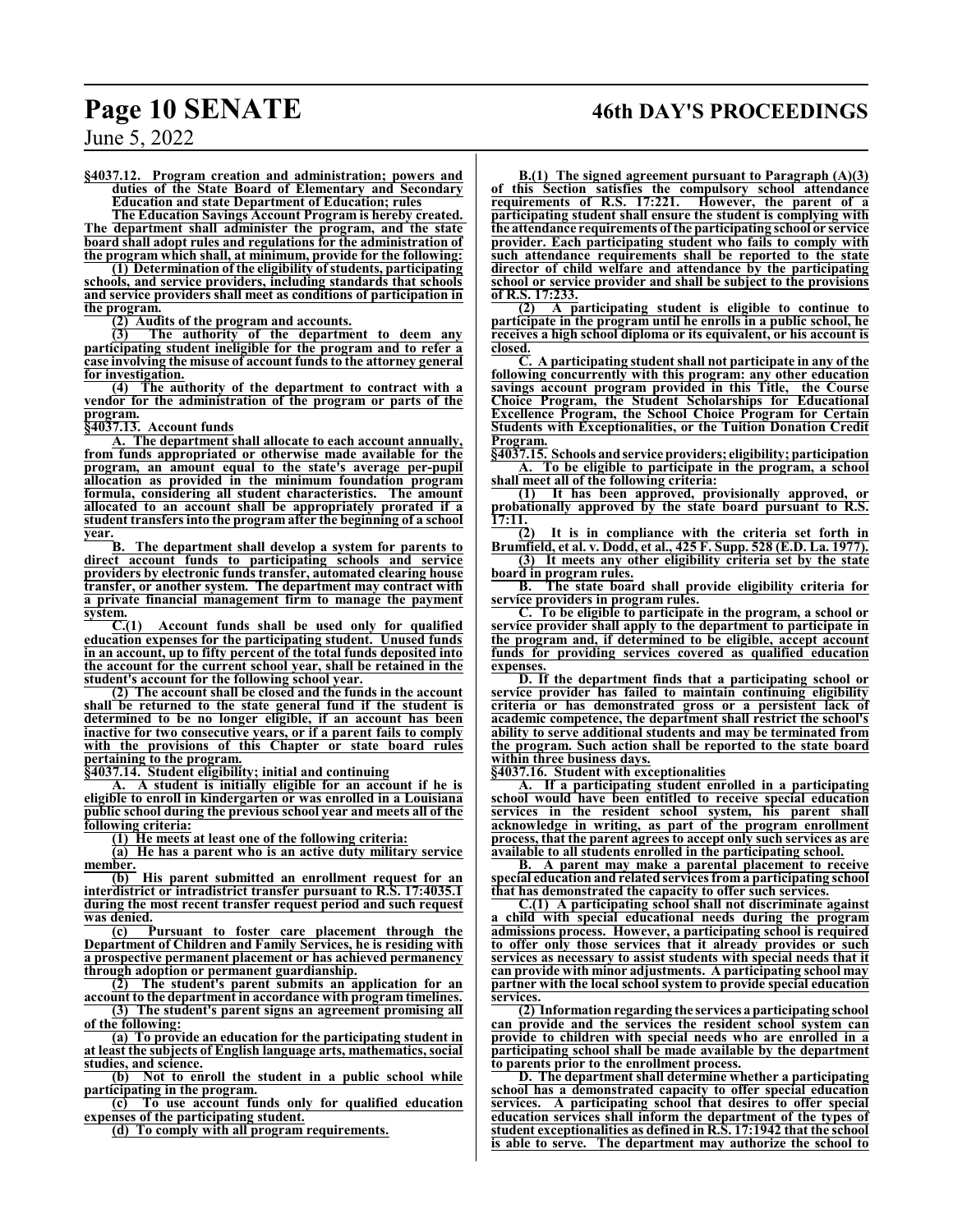## **46th DAY'S PROCEEDINGS Page 11 SENATE** June 5, 2022

**provide such services only if the school has existed and provided educational services to students with exceptionalities as defined in R.S. 17:1942, excluding students deemed to be gifted or talented, for at least two years prior to participation in the program, and such provision of services is pursuant to an established program in place at the school that includes instruction by teachers holding appropriate certification in special education or other appropriate education or training as defined by the department and that is in accordance with a student's Individual Education Plan.**

**§4037.17. Testing**

**A. A participating school shall ensure that participating students are administered a nationally norm-referenced test or a statewide assessment and that the results of such examinations are provided to parents.**

**B. The department shall develop a process for the annual administration of assessments and the collection of results for participating students not enrolled full time in a participating school.**

**§4037.18. Reports**

**Not later than April thirtieth of each year, the department shall submit a written report to the House Committee on Education, the Senate Committee on Education, and the Joint Legislative Committee on the Budget regarding the implementation of the program. The report, at a minimum, shall include the following information:**<br>(1) The total number of s

**(1) The total number of students participating in the program.**

**(2) A list of all participating schools and service providers. (3) The total student enrollment of each participating school, the number of participating students enrolled in each school, and the percentage of the total enrollment of each school represented by program participants.**

**(4) Aggregate test result data for participating students.**

**(5) The percentage of funds used for each type of qualified education expense.**

**(6) An analysis of the program's fiscal impact on the state and on local public school systems.**

**(7) The results of a parental satisfaction survey.**

**(8) The amount withheld by the department for administration of the program, including the amount retained by the department, the amount paid to vendors for the administration of the program, and the amount paid to vendors for managing the payment system.**

**CHAPTER 43-E. EDUCATION SAVINGS ACCOUNT PROGRAM FOR CERTAIN STUDENTS WHO HAVE BEEN**

**VICTIMS OF BULLYING**

**§4037.21. Definitions**

**As used in this Chapter the following terms have the following meanings, unless the context clearly indicates otherwise:**<br>(1)

**(1) "Account" means an education account established pursuant to this Chapter and composed of state funds deposited on behalf of a student eligible to participate in the program.**

**(2) "Account funds" means the funds deposited into an account on behalf of a participating student.**

**(3) "Department" means the state Department of Education.**

**(4) "Parent" means a parent, legal guardian, custodian, or other person or entity with legal authority to act on behalf of a student.**

**(5) "Participating school" means a nonpublic school participating in the program pursuant to the requirements of this Chapter.**

**(6) "Participating student" means a student who has been determined to be eligible to participate in the program and for whom an account has been established pursuant to this Chapter.**

**(7) "Program" means the program created by this Chapter. (8) "Qualified education expenses" means any of the following:**

**(a) Tuition, fees, and textbooks required by a participating school or service provider.**

**(b) Instructional or tutoring services.**

**(c) Supplemental materials required by a course ofstudy for a particular content area.**

**(d) Technological devices used to meet the student's educational needs, subject to approval by the department or a licensed physician.**<br>(9) **PResiden** 

**(9) "Resident school system" means the public school system in which the student would be enrolled based on his residence.**

**(10) "Service provider" means a person or an entity other than a participating school that provides services that are covered as qualified education expenses.**

**(11) "State board" means the State Board of Elementary and Secondary Education.**

**§4037.22. Program creation and administration; powers and duties of the State Board of Elementary and Secondary Education and state Department of Education; rules**

**The Education Savings Account Program is hereby created. The department shall administer the program, and the state board shall adopt rules and regulations for the administration of the program which shall, at minimum, provide for the following:**

**(1) Determination of the eligibility ofstudents, participating schools, and service providers, including standards that schools and service providers shall meet as conditions of participation in the program.**

**(2) Audits of the program and accounts.**

**(3) The authority of the department to deem any participating student ineligible for the program and to refer a case involving the misuse of account funds to the attorney general for investigation.**

**(4) The authority of the department to contract with a vendor or provider for the administration of the program or parts of the program.**

**(5) A requirement that the program shall begin enrolling participating students not later than the beginning of the 2023- 2024 school year.**

**§4037.23. Account funds**

**A. The department shall allocate to each account annually, from funds appropriated or otherwise made available for the program, an amount equal to the state's average per-pupil allocation as provided in the minimum foundation program formula, considering all student characteristics. allocated to an account shall be appropriately prorated if a student transfers into the program after the beginning of a school year. The department may withhold up to five percent of funds allocated for each account annually for program administration.**

**B. The department shall develop a system for parents to direct account funds to participating schools and service providers by electronic funds transfer, automated clearing house transfer, or another system. The department may contract with a private financial management firm to manage the payment system.** C.(1)

**C.(1) Account funds shall be used only for qualified education expenses for the participating student. Unused funds in an account, up to fifty percent of the total funds deposited into the account for the current school year, shall be retained in the student's account for the following school year.**

**(2) The account shall be closed and the funds in the account shall be returned to the state general fund if the student is determined to be no longer eligible, if an account has been inactive for two consecutive years, or if a parent fails to comply with the provisions of this Chapter or state board rules pertaining to the program.**

**§4037.24. Student eligibility; initial and continuing**

**A. A student is initially eligible for an account if he is eligible to enroll in kindergarten or was enrolled in a Louisiana public school during the previous school year and meets all of the following criteria:**

**(1) He has been the victim of bullying under the conditions provided in R.S. 17:416.13(D)(3)(f)(i).**

**(2) The student's parent submits an application for an account to the department in accordance with program timelines.**

**(3) The student's parent signs an agreement promising all of the following:**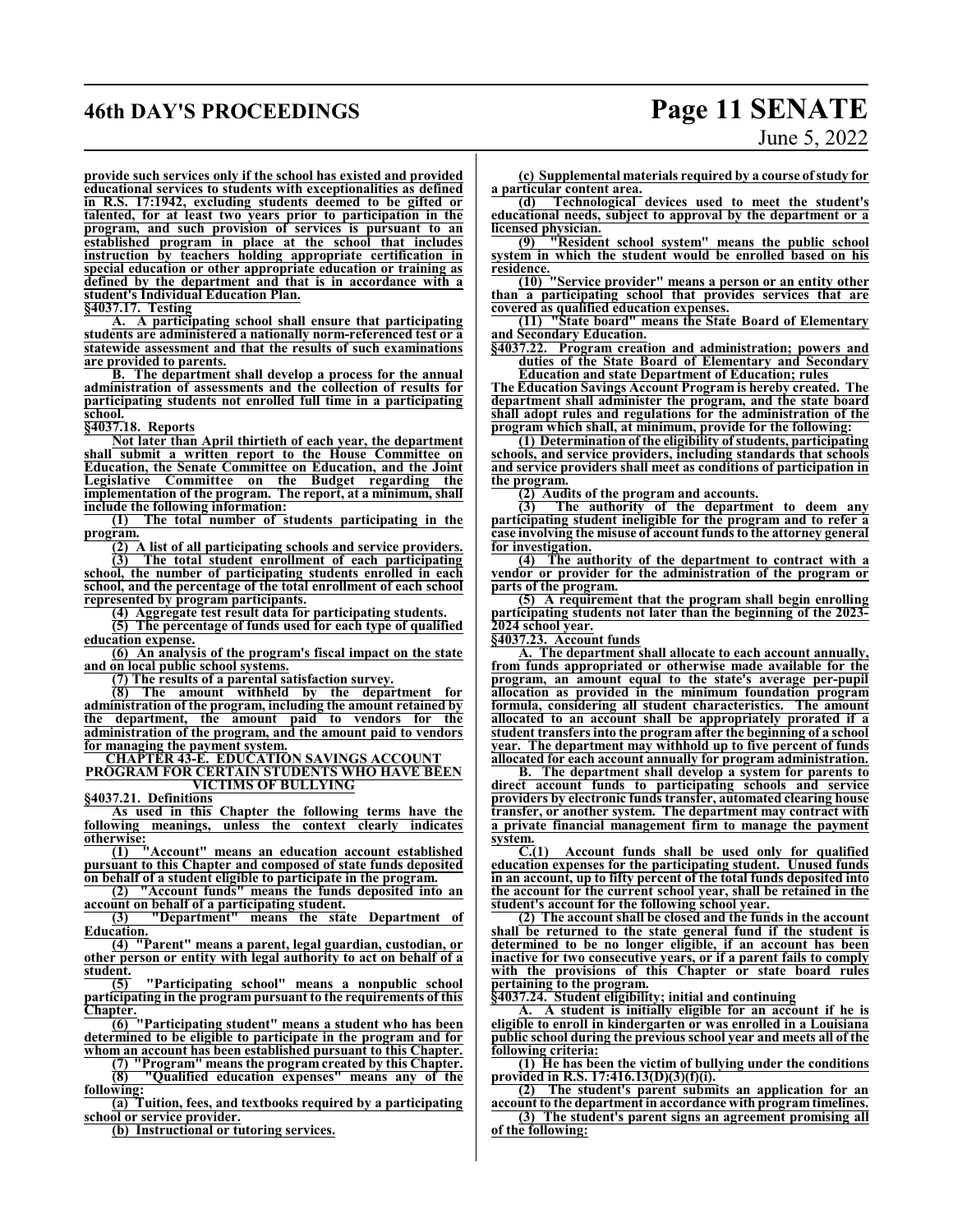## **Page 12 SENATE 46th DAY'S PROCEEDINGS**

June 5, 2022

**(a) To provide an education for the participating student in at least the subjects of English language arts, mathematics, social studies, and science.**

**(b) Not to enroll the student in a public school while participating in the program.**

**(c) To use account funds only for qualified education expenses of the participating student.**

**(d) To comply with all program requirements.**

**B.(1) The signed agreement pursuant to Paragraph (A)(3) of this Section satisfies the compulsory school attendance requirements of R.S. 17:221. However, the parent of a participating student shall ensure the student is complying with the attendance requirements of the participating school or service provider. Each participating student who fails to comply with such attendance requirements shall be reported to the state director of child welfare and attendance by the participating school or service provider and shall be subject to the provisions of R.S. 17:233.**

**(2) A participating student is eligible to continue to participate in the program until he enrolls in a public school, he receives a high school diploma or its equivalent, or his account is closed.**

**C. A participating student shall not participate in any of the following concurrently with this program: any other education savings account program provided in this Title, the Course Choice Program, the Student Scholarships for Educational Excellence Program, the School Choice Program for Certain Students with Exceptionalities, or the Tuition Donation Credit Program.**

**§4037.25. Schools andservice providers; eligibility; participation A. To be eligible to participate in the program, a school shall meet all of the following criteria:**

**(1) It has been approved, provisionally approved, or probationally approved by the state boardpursuant toR.S. 17:11.**

**(2) It is in compliance with the criteria set forth in Brumfield, et al. v. Dodd, et al., 425 F. Supp. 528 (E.D. La. 1977). (3) It meets any other eligibility criteria set by the state**

**board in program rules. B. The state board shall provide eligibility criteria for service providers in program rules in a way that maximizes provider participation.**

**C. To be eligible to participate in the program, a school or service provider shall apply to the department to participate in the program and, if determined to be eligible, accept account funds for providing services covered as qualified education expenses.**

**D. If the department finds that a participating school or service provider has failed to maintain continuing eligibility criteria or has demonstrated gross or a persistent lack of academic competence, the department shall restrict the school's ability to serve additional students and may be terminated from the program. Such action shall be reported to the state board within three business days.**

**§4037.26. Student with exceptionalities**

**A. If a participating student enrolled in a participating school would have been entitled to receive special education services in the resident school system, his parent shall acknowledge in writing, as part of the program enrollment process, that the parent agrees to accept only such services as are available to all students enrolled in the participating school.**

**B. A parent may make a parental placement to receive special education and related services from a participating school that has demonstrated the capacity to offer such services.**

**C.(1) A participating school shall not discriminate against a child with special educational needs during the program admissions process. However, a participating school is required to offer only those services that it already provides or such services as necessary to assist students with special needs that it can provide with minor adjustments. A participating school may partner with the local school system to provide special education services.**

**(2) Information regarding the services a participating school can provide and the services the resident school system can provide to children with special needs who are enrolled in a**

**participating school shall be made available by the department to parents prior to the enrollment process.**

**D. The department shall determine whether a participating school has a demonstrated capacity to offer special education services. A participating school that desires to offer special education services shall inform the department of the types of student exceptionalities as defined in R.S. 17:1942 that the school is able to serve. The department may authorize the school to provide such services only if the school has existed and provided educational services to students with exceptionalities as defined in R.S. 17:1942, excluding students deemed to be gifted or talented, for at least two years prior to participation in the program, and such provision of services is pursuant to an established program in place at the school that includes instruction by teachers holding appropriate certification in special education or other appropriate education or training as defined by the department and that is in accordance with a student's Individual Education Plan.**

**§4037.27. Testing**

**A. The department shall develop a process for the annual administration of either of the following to participating students:**

**(1) Any examination required pursuant to the school and district accountability system at the prescribed grade level.**

**(2) A nationally norm-referenced test or statewide assessment.**

**B. The departmentshall develop a process for the collection and aggregate reporting of results and shall ensure that the results of such assessments are provided to parents of participating students.**

**§4037.28. Reports**

**Not later than April thirtieth of each year, the department shall submit a written report to the House Committee on Education, the Senate Committee on Education, and the Joint Legislative Committee on the Budget regarding the implementation of the program. The report, at a minimum, shall include the following information:**<br>(1) The total number of st

**(1) The total number of students participating in the program.**

**(2) A list of all participating schools and service providers.**

**(3) The total student enrollment of each participating school, the number of participating students enrolled in each school, and the percentage of the total enrollment of each school represented by program participants.**

**(4) Aggregate test result data for participating students.**

**(5) The percentage of funds used for each type of qualified education expense.**

**(6) An analysis of the program's fiscal impact on the state and on local public school systems.**

**(7) The results of a parental satisfaction survey.**

**(8) The amount withheld by the department for administration of the program, including the amount retained by the department, the amount paid to vendors for the administration of the program, and the amount paid to vendors for managing the payment system.**"

Senator Hewitt moved to reject the amendments proposed by the House.

### **ROLL CALL**

The roll was called with the following result:

### YEAS

| Mr. President | Foil      | Peacock      |
|---------------|-----------|--------------|
| Abraham       | Henry     | Pope         |
| Allain        | Hensgens  | Price        |
| Barrow        | Hewitt    | Reese        |
| Bernard       | Luneau    | Smith        |
| Bouie         | McMath    | <b>Stine</b> |
| Carter        | Milligan  | Talbot       |
| Cathey        | Mills, F. | Ward         |
| Cloud         | Mills. R. | White        |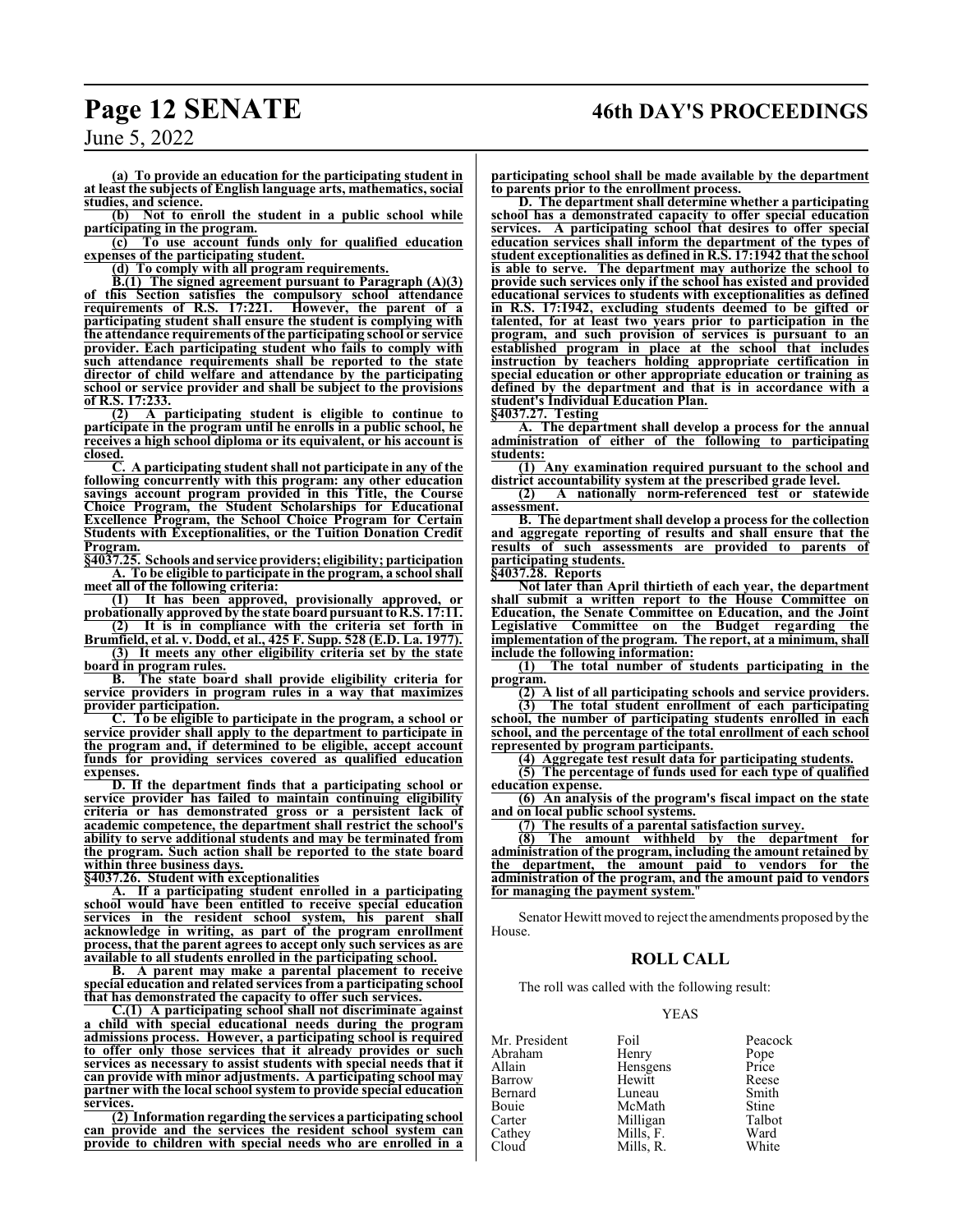## **46th DAY'S PROCEEDINGS Page 13 SENATE** June 5, 2022

| Connick<br>Fesi                                          | Mizell<br>Morris                                                  | Womack                                                                                                                                                                                           | <b>SENATE BILL NO. 212-</b><br>BY SENATORS STINE, FESI AND SMITH<br>AN ACT                                                                                                                                                                                                                                                                                                  |
|----------------------------------------------------------|-------------------------------------------------------------------|--------------------------------------------------------------------------------------------------------------------------------------------------------------------------------------------------|-----------------------------------------------------------------------------------------------------------------------------------------------------------------------------------------------------------------------------------------------------------------------------------------------------------------------------------------------------------------------------|
| Total - 32<br>Jackson<br>Total - 1                       | <b>NAYS</b><br><b>ABSENT</b>                                      |                                                                                                                                                                                                  | To enact Chapter 22 of Title 22 of the Louisiana Revised Statutes of<br>1950, to be comprised of R.S. 22:2651 through 2657, relative to<br>establishing a mediation program for a catastrophic event; to<br>provide insureds an alternative way to settle residential property<br>insurance claims; to provide terms and conditions; and to<br>provide for related matters. |
| Boudreaux<br>Fields<br>Total - 5                         | Harris<br>Lambert                                                 | Tarver                                                                                                                                                                                           | The bill was read by title. Returned from the House of<br>Representatives with amendments:                                                                                                                                                                                                                                                                                  |
| proposed by the House.                                   |                                                                   | The Chair declared the Senate rejected the amendments                                                                                                                                            | <b>HOUSE COMMITTEE AMENDMENTS</b>                                                                                                                                                                                                                                                                                                                                           |
| <b>SENATE BILL NO. 209-</b><br>BY SENATOR STINE          |                                                                   |                                                                                                                                                                                                  | Amendments proposed by House Committee on Insurance to<br>Reengrossed Senate Bill No. 212 by Senator Stine                                                                                                                                                                                                                                                                  |
|                                                          | AN ACT                                                            | To amend and reenact R.S. $22:1969(A)(1)$ , relative to the<br>commissioner of insurance; to authorize the commissioner to                                                                       | <u>AMENDMENT NO. 1</u><br>On page 2, line 17, change "is" to "has" and after "purpose" and<br>before "providing" insert "in"                                                                                                                                                                                                                                                |
| for related matters.                                     |                                                                   | order certain penalties to persons engaging in an unfair method<br>of competition or an unfair or deceptive act or practice; to<br>increase the maximum penalties for violations; and to provide | <b>AMENDMENT NO. 2</b><br>On page 2, line 21, change "Every" to "Any"                                                                                                                                                                                                                                                                                                       |
| Representatives with amendments:                         |                                                                   | The bill was read by title. Returned from the House of                                                                                                                                           | <b>AMENDMENT NO. 3</b><br>On page 2, line 23, change "in situations that" to "if"                                                                                                                                                                                                                                                                                           |
|                                                          | <b>HOUSE COMMITTEE AMENDMENTS</b>                                 |                                                                                                                                                                                                  | AMENDMENT NO. 4<br>On page 3, line 1, change " $\frac{any}{any}$ " to "for any"                                                                                                                                                                                                                                                                                             |
|                                                          | Engrossed Senate Bill No. 209 by Senator Stine                    | Amendments proposed by House Committee on Insurance to                                                                                                                                           | $\frac{\text{AMENDMENT NO. 5}}{\text{On page 3, line 2, change}}$ "which" to "if the"                                                                                                                                                                                                                                                                                       |
| AMENDMENT NO. 1                                          |                                                                   | On page 1, line 8, after "Violations" delete the comma "," and insert                                                                                                                            | <u>AMENDMENT NO. 6</u><br>On page 3, at the beginning of line 5, insert " $\underline{A}$ ."                                                                                                                                                                                                                                                                                |
| a semicolon ";"                                          |                                                                   | Senator Stine moved to concur in the amendments proposed by                                                                                                                                      | <b>AMENDMENT NO. 7</b><br>On page 3, line 7, delete "of insurance"                                                                                                                                                                                                                                                                                                          |
| the House.                                               | <b>ROLL CALL</b>                                                  |                                                                                                                                                                                                  | <b>AMENDMENT NO. 8</b><br>On page 3, line 11, after the period "." delete the remainder of the<br>line and delete line 12 in its entirety                                                                                                                                                                                                                                   |
|                                                          | The roll was called with the following result:                    |                                                                                                                                                                                                  | <b>AMENDMENT NO. 9</b>                                                                                                                                                                                                                                                                                                                                                      |
|                                                          | <b>YEAS</b>                                                       |                                                                                                                                                                                                  | On page 3, line 20, after " <b>followed</b> " and before the period "." insert<br>"by the insurer and insured"                                                                                                                                                                                                                                                              |
| Mr. President<br>Abraham<br>Allain<br>Barrow             | Foil<br>Henry<br>Hensgens<br>Hewitt                               | Morris<br>Peacock<br>Pope<br>Price                                                                                                                                                               | <b>AMENDMENT NO. 10</b><br>On page 3, line 29, change "The insurer or the insured that" to "An<br>insurer or insured who"                                                                                                                                                                                                                                                   |
| Bernard<br>Bouie<br>Carter<br>Cathey<br>Cloud<br>Connick | Jackson<br>Luneau<br>McMath<br>Milligan<br>Mills, F.<br>Mills, R. | Reese<br>Smith<br>Stine<br>Talbot<br>Ward<br>White                                                                                                                                               | AMENDMENT NO. 11<br>On page 4, delete line $1$ in its entirety and insert in lieu thereof the<br>following: "via telephone, video conference, or other similar<br>electronic means is authorized to do so, if the"                                                                                                                                                          |
| Fesi<br>Total - 33                                       | Mizell<br><b>NAYS</b>                                             | Womack                                                                                                                                                                                           | <b>AMENDMENT NO. 12</b><br>On page 4, between lines 8 and 9, insert the following:<br>"B. The department shall maintain a list of mediation firms                                                                                                                                                                                                                           |
| Total - 0                                                | ABSENT                                                            |                                                                                                                                                                                                  | that comply with the provisions of this Section on the<br>department's website.<br>The list shall include the following<br>information for each firm:<br>(1) The firm's official name.                                                                                                                                                                                      |
| Boudreaux<br>Fields<br>Total - 5                         | Harris<br>Lambert                                                 | Tarver                                                                                                                                                                                           | (2) The firm's contact information.<br>(3) The firm's address.<br>$(4)$ The firm's telephone number."                                                                                                                                                                                                                                                                       |
| proposed by the House.                                   |                                                                   | The Chair declared the Senate concurred in the amendments                                                                                                                                        | <b>AMENDMENT NO. 13</b><br>On page 4, line 10, change "The" to "An"                                                                                                                                                                                                                                                                                                         |
|                                                          |                                                                   |                                                                                                                                                                                                  | AMENDMENT NO. 14<br>On page 4, line 12, change "of the cost" to "costs"                                                                                                                                                                                                                                                                                                     |
|                                                          |                                                                   |                                                                                                                                                                                                  |                                                                                                                                                                                                                                                                                                                                                                             |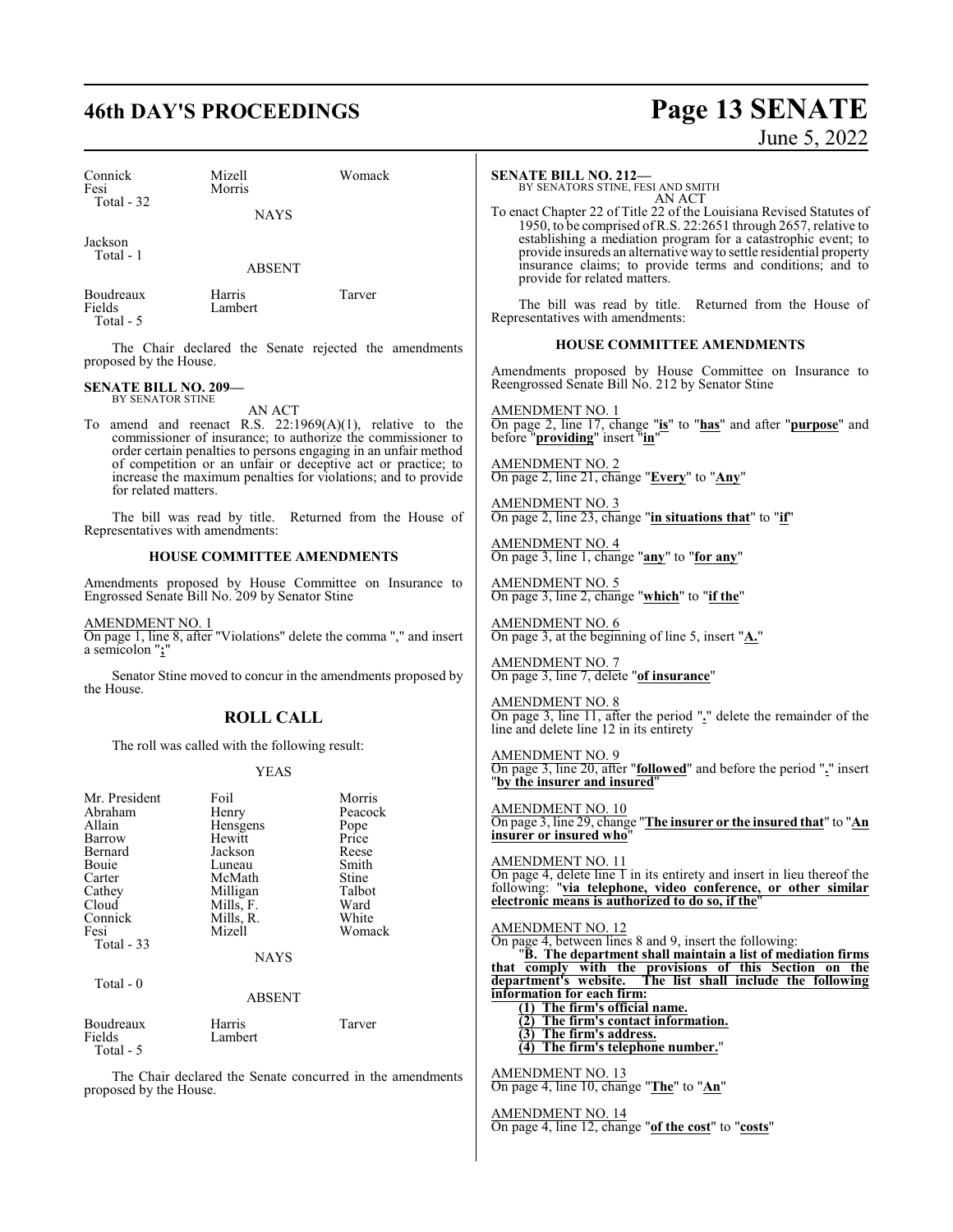## **Page 14 SENATE 46th DAY'S PROCEEDINGS**

AMENDMENT NO. 15 On page 4, line 18, change "**conference**" to "**conference,**"

AMENDMENT NO. 16 On page 4, line 23, change "**conference**" to "**conference,**"

AMENDMENT NO. 17 On page 5, line 4, change "**perils like**" to "**perils, such as**"

AMENDMENT NO. 18 On page 5, line 22, change "**each**" to "**their**"

AMENDMENT NO. 19 On page 5, line 23, change "**like**" to "**including but not limited to**" and change "**or**" to "**and**"

AMENDMENT NO. 20 On page 5, line 26, change "**litigation**" to "**litigation,**"

AMENDMENT NO. 21 On page 5, line 27, after "**apply**" and before the period "**.**" insert "**to the statements and documents**"

AMENDMENT NO. 22 On page 7, line 12, after "**implement**" and before "**this**" insert "**the provisions of**"

Senator Stine moved to reject the amendments proposed by the House.

### **ROLL CALL**

The roll was called with the following result:

### YEAS

| Mr. President | Foil      | Morris  |
|---------------|-----------|---------|
| Abraham       | Henry     | Peacock |
| Allain        | Hensgens  | Pope    |
| Barrow        | Hewitt    | Price   |
| Bernard       | Jackson   | Reese   |
| Bouie         | Luneau    | Smith   |
| Carter        | McMath    | Stine   |
| Cathey        | Milligan  | Talbot  |
| Cloud         | Mills, F. | Ward    |
| Connick       | Mills, R. | White   |
| Fesi          | Mizell    | Womack  |
| Total - 33    |           |         |
|               | NAYS      |         |

Total - 0

ABSENT

| Boudreaux<br>Fields | Harris<br>Lambert | Tarver |
|---------------------|-------------------|--------|
| Total - 5           |                   |        |

The Chair declared the Senate rejected the amendments proposed by the House.

### **SENATE BILL NO. 224—** BY SENATOR HEWITT

AN ACT

To enact R.S. 42:17.2, relative to meetings of legislative houses and committees during a gubernatorially declared state of disaster or emergency; to provide for public input; to provide for an effective date; and to provide for related matters.

The bill was read by title. Returned from the House of Representatives with amendments:

### **HOUSE COMMITTEE AMENDMENTS**

Amendments proposed by House Committee on House and Governmental Affairs to Engrossed Senate Bill No. 224 by Senator **Hewitt** 

### AMENDMENT NO. 1

On page 1, delete line 2 and insert "To amend and reenact R.S.  $42:17.\overline{1}(A)$ (introductory paragraph), to enact R.S.  $42:17.2$ , and to repeal R.S. 24:7.1, relative to meetings of public bodies including houses of the legislature and committees thereof during a"

### AMENDMENT NO. 2

On page 1, at the beginning of line 4, insert "to provide relative participation in certain meetings by teleconferencing;"

### AMENDMENT NO. 3

On page 1, line 6, after "Section 1." insert "R.S. 42:17.1(A)(introductory paragraph) is hereby amended and reenacted and"

AMENDMENT NO. 4 On page 1, between lines 6 and 7, insert: "§17.1. Exception for meetings during a gubernatorially declared disaster or emergency

\* \* \* A. Notwithstanding any other provision of this Chapter to the contrary, a public body**, except the legislature or a committee or subcommittee thereof,** may conduct and its members may attend and participate in a meeting via electronic means provided: \* \* \*"

### AMENDMENT NO. 5

On page 1, line 10, after "**or**" and before "**legislative**" insert "**a**"

AMENDMENT NO. 6 On page 2, line 26, after "**or**" and before "**legislative**" insert "**a**"

AMENDMENT NO. 7 On page 2, line 28, after "**or**" and before "**legislative**" insert "**a**"

AMENDMENT NO. 8 On page 3, between lines 20 and 21, insert the following:

"Section 2. R.S. 24:7.1 is hereby repealed in its entirety."

AMENDMENT NO. 9 On page 3, at the beginning of line 21, change "Section 2." to "Section 3."

### **LEGISLATIVE BUREAU AMENDMENTS**

Amendments proposed by Legislative Bureau to Engrossed Senate Bill No. 224 by Senator Hewitt

AMENDMENT NO. 1 In House Committee Amendment No. 4, proposed by the House Committee on House and Governmental Affairs to Engrossed Senate Bill No. 224 by Senator Hewitt, delete line 15

Senator Hewitt moved to concur in the amendments proposed by the House.

### **ROLL CALL**

The roll was called with the following result:

### YEAS

Mr. President Foil Foil Morris<br>Abraham Henry Peacock Abraham Henry Peacc<br>
Allain Hensgens Pope Allain **Hensigens** Pope<br>
Barrow Hewitt Price Barrow Hewitt<br>Bernard Iackson Bernard Jackson Reese Bouie Luneau Smith<br>Carter McMath Stine Carter McMath Stine<br>Cathey Milligan Talbot Milligan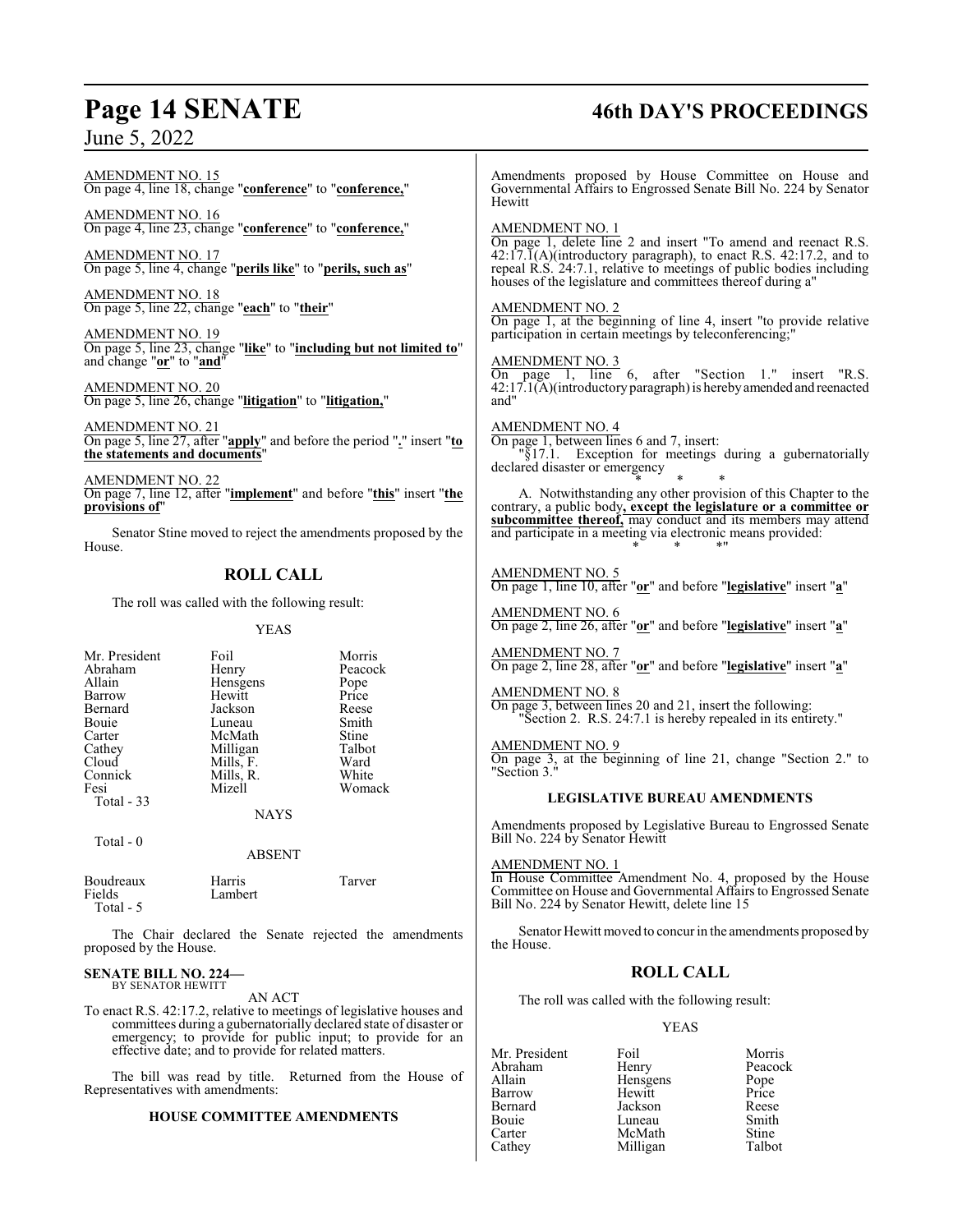## **46th DAY'S PROCEEDINGS Page 15 SENATE**

| Cloud<br>Connick<br>Fesi<br>Total - 33 | Mills, F.<br>Mills, R.<br>Mizell<br><b>NAYS</b> | Ward<br>White<br>Womack |  |
|----------------------------------------|-------------------------------------------------|-------------------------|--|
| Total $-0$                             | <b>ABSENT</b>                                   |                         |  |
| Boudreaux                              | Harris                                          | Tarver                  |  |

The Chair declared the Senate concurred in the amendments proposed by the House.

### **SENATE BILL NO. 280—** BY SENATOR BERNARD

Fields Lambert

Total - 5

AN ACT

To amend and reenact R.S. 38:21, 22, 23, 26(C), 27, and 28(B), and to enact R.S. 38:28(C) and (D), relative to DOTD and the inspection, regulation, and supervision of all present or future dams within the state; to provide for additional requirements for the engineer; to provide for certain penalties; and to provide for related matters.

The bill was read by title. Returned from the House of Representatives with amendments:

### **LEGISLATIVE BUREAU AMENDMENTS**

Amendments proposed by Legislative Bureau to Reengrossed Senate Bill No. 280 by Senator Bernard

AMENDMENT NO. 1

On page 2, line 5, following "which (1)" change "is" to "**has**"

### AMENDMENT NO. 2

On page 3, line 24, following "C." delete "\* \* \*" and insert:

"The commission or political subdivision under whose authority the following dams are established, is hereby authorized to transfer the maintenance and operation thereof to the Department of Transportation and Development, office of engineering, and the Department of Transportation and Development, office of engineering, is hereby authorized and directed to operate and maintain the dam, water-control structures, gates, spillway, and related appurtenances to the extent that it deems necessary to ensure that the manmade impoundment structure and the attendant watercontrol devices are functioning to design capabilities."

Senator Bernard moved to concur in the amendments proposed by the House.

### **ROLL CALL**

The roll was called with the following result:

### YEAS

| Mr. President | Foil        | Morris  |
|---------------|-------------|---------|
| Abraham       | Henry       | Peacock |
| Allain        | Hensgens    | Pope    |
| Barrow        | Hewitt      | Price   |
| Bernard       | Jackson     | Reese   |
| Bouie         | Luneau      | Smith   |
| Carter        | McMath      | Stine   |
| Cathey        | Milligan    | Talbot  |
| Cloud         | Mills, F.   | Ward    |
| Connick       | Mills, R.   | White   |
| Fesi          | Mizell      | Womack  |
| Total - 33    |             |         |
|               | <b>NAYS</b> |         |
|               |             |         |

 $Total - 0$ 

June 5, 2022

### ABSENT

| Boudreaux | Harris  | Tarver |
|-----------|---------|--------|
| Fields    | Lambert |        |
| Total - 5 |         |        |

The Chair declared the Senate concurred in the amendments proposed by the House.

**SENATE BILL NO. 297—** BY SENATORS BARROW, BERNARD, BOUDREAUX, BOUIE, CARTER, CONNICK, FIELDS, HEWITT, JACKSON, MIZELL, POPE, PRICE AND SMITH

AN ACT

To amend and reenact R.S. 17:3399.12(5)(a) and (b), 3399.13.1(F), 3399.16(A) and (E), and 3399.18( $\dot{B}$ )( $\dot{1}$ 7), (E), and (F), relative to power-based violence at public postsecondary institutions; to provide relative to definitions and implementation of the Campus Accountability and SafetyAct; to require a report to the legislature; and to provide for related matters.

The bill was read by title. Returned from the House of Representatives with amendments:

### **HOUSE FLOOR AMENDMENTS**

Amendments proposed by Representative Freiberg to Engrossed Senate Bill No. 297 by Senator Barrow

### AMENDMENT NO. 1

On page 1, line 3, after "reenact" and before "3399.13.1(F)," delete "R.S. 17:3399.12(5)(a) and (b)," and insert "R.S. 17:3399.12(3) and  $(5)(a)$  and  $(b)$ ,"

### AMENDMENT NO. 2

 $\overline{\text{On page 1, line 8, after}}$ "Section 1." and before "3399.13.1(F)," delete "R.S. 17:3399.12(5)(a) and (b)," and insert "R.S. 17:3399.12(3) and  $(5)(a)$  and  $(b)$ ,"

### AMENDMENT NO. 3

On page 1, between lines 13 and 14, insert the following: "(3) "Employee" means:

(a)(i) An administrative officer, official, or employee of a public postsecondary education board or institution.

(ii) Anyone appointed to a public postsecondary education board or institution.

(iii) Anyone employed by or through a public postsecondary education board or institution.

(iv) Anyone employed by a foundation or association related to a public postsecondary education management board or institution.

(b) "Employee" does not include a student enrolled at a public postsecondary institution whose employment is contingent upon enrollment as a student, unless the student works for the institution in a position such as a teaching assistant or a residential advisor. \* \* \*"

Senator Barrow moved to concur in the amendments proposed by the House.

### **ROLL CALL**

The roll was called with the following result:

### YEAS

| Mr. President | Foil      | Morris  |
|---------------|-----------|---------|
| Abraham       | Henry     | Peacock |
| Allain        | Hensgens  | Pope    |
| Barrow        | Hewitt    | Price   |
| Bernard       | Jackson   | Reese   |
| Bouie         | Luneau    | Smith   |
| Carter        | McMath    | Stine   |
| Cathey        | Milligan  | Talbot  |
| Cloud         | Mills, F. | Ward    |
| Connick       | Mills. R. | White   |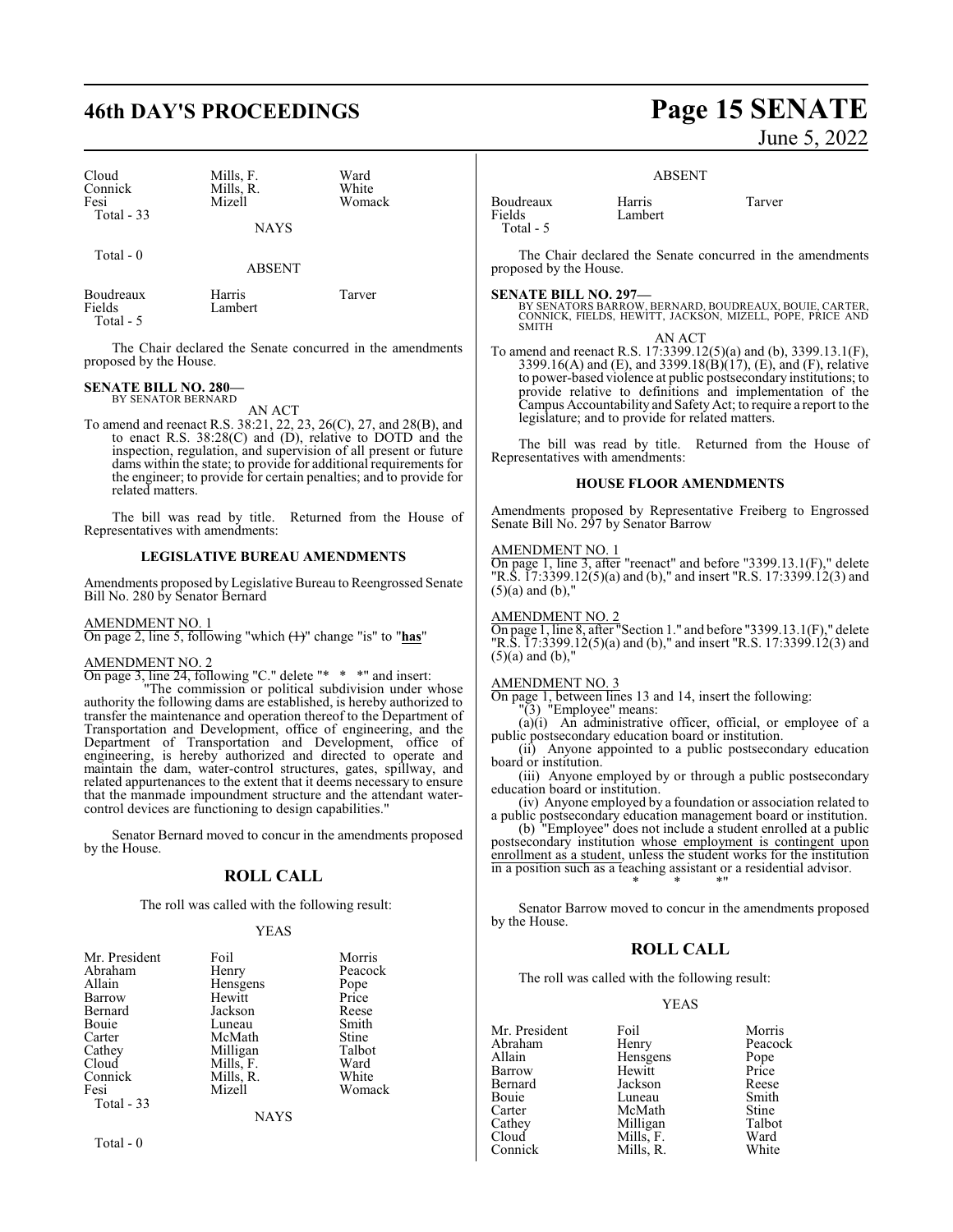| Fesi<br>Total $-33$               | Mizell            | Womack |
|-----------------------------------|-------------------|--------|
|                                   | <b>NAYS</b>       |        |
| Total - 0                         | <b>ABSENT</b>     |        |
| Boudreaux<br>Fields<br>Total $-5$ | Harris<br>Lambert | Tarver |

The Chair declared the Senate concurred in the amendments proposed by the House.

### **SENATE BILL NO. 304—** BY SENATOR CATHEY

AN ACT

To amend and reenact R.S. 15:571.3(B)(1)(a), the introductory paragraph of (C), (D), and (F) and to enact R.S. 15:571.3(G), relative to diminution of a sentence for good behavior; to provide for reduction of good time credit for offenders convicted of murder of first responders and peace officers; to provide that good time credit does not include incarceration prior to conviction for certain offenses; and to provide for related matters.

The bill was read by title. Returned from the House of Representatives with amendments:

### **HOUSE COMMITTEE AMENDMENTS**

Amendments proposed by House Committee on Administration of Criminal Justice to Reengrossed Senate Bill No. 304 by Senator Cathey

### AMENDMENT NO. 1

On page 1, line 5, after "officers;" delete the remainder of the line

### AMENDMENT NO. 2

On page 1, delete line 6 in its entirety and insert "and to provide for"

### AMENDMENT NO. 3

On page 2, line 25, after "**victim"** delete the remainder of the line and insert the following: "**killed in the line of duty as a peace officer or first responder**"

### AMENDMENT NO. 4

On page 2, line 27, after "**custody.**" delete the remainder of the line and delete line 28 in its entirety

### **HOUSE FLOOR AMENDMENTS**

Amendments proposed by Representative Echols to Reengrossed Senate Bill No. 304 by Senator Cathey

### AMENDMENT NO. 1

On page 3, after line 22, insert the following:

"Section 3. This Act shall be known and may be cited as "David's Law" on behalf of David Elahi."

Senator Cathey moved to concur in the amendments proposed by the House.

### **ROLL CALL**

The roll was called with the following result:

### YEAS

| Mr. President | Henry    | Pope<br>Price |
|---------------|----------|---------------|
| Abraham       | Hensgens |               |
| Allain        | Hewitt   | Reese         |
| Barrow        | Jackson  | Smith         |
| Bernard       | Luneau   | Stine         |

## **Page 16 SENATE 46th DAY'S PROCEEDINGS**

| Bouie<br>Carter<br>Cathey<br>Cloud<br>Connick<br>Foil<br>Total $-31$ | McMath<br>Milligan<br>Mills, F.<br>Mizell<br>Morris<br>Peacock<br><b>NAYS</b> | Talbot<br>Ward<br>White<br>Womack |
|----------------------------------------------------------------------|-------------------------------------------------------------------------------|-----------------------------------|
| Total - 0                                                            | <b>ABSENT</b>                                                                 |                                   |
| Boudreaux<br>Fesi<br>Fields<br>Total - 7                             | Harris<br>Lambert<br>Mills, R.                                                | Tarver                            |

The Chair declared the Senate concurred in the amendments proposed by the House.

### **SENATE BILL NO. 311—** BY SENATOR MILLIGAN

AN ACT

To enact R.S. 29:726(E)(30) and (31), relative to the Governor's Office of Homeland Security and Emergency Preparedness; to provide for authority and responsibilities; to provide for promulgation of rules; to provide for an annual emergency preparedness class; to provide for disbursement of assets and diversion of resources during an emergency; and to provide for related matters.

The bill was read by title. Returned from the House of Representatives with amendments:

### **HOUSE COMMITTEE AMENDMENTS**

Amendments proposed by House Committee on Judiciary to Engrossed Senate Bill No. 311 by Senator Milligan

### AMENDMENT NO. 1

On page 1, line 2, after "To" delete the remainder of the line and insert the following: "amend and reenact R.S. 29:726.5(B) and to enact R.S. 29:726( $\bar{E}$ )(30) and (31) and 726.5( $C$ )(4), relative to the Governor's Office of Homeland"

### AMENDMENT NO. 2

On page 1, line 8, after "Section 1." delete the rest of the line and insert the following:

"R.S. 29:726.5(B) is hereby amended and reenacted and R.S.  $29:726(E)(30)$  and  $(31)$  and  $726.5(C)(4)$  are hereby enacted to read as follows:

### AMENDMENT NO. 3

On page 2, after line 7, add the following:

"§726.5. Louisiana Commission on Nonprofit Safety and Security \* \* \*

B. The commission shall be comprised of the following members:

(1) The director of the Governor's Office of Homeland Security and Emergency Preparedness, or his designee, who shall serve as chair of the commission.

(2) A representative of the governor's office appointed by the governor.

(3)**(2)** The chair of the House Select Committee on Homeland Security or his designee.

(4)**(3)** The chair of the Senate Select Committee on Homeland Security or his designee.

(5)**(4)** The superintendent of state police or his designee.

(6) The executive director ofthe Louisiana Sheriffs' Association or his designee.

(7) The executive director of the Louisiana Association of Chiefs of Police or his designee.

(8)**(5)** The executive director of the Louisiana Interchurch Conference or his designee.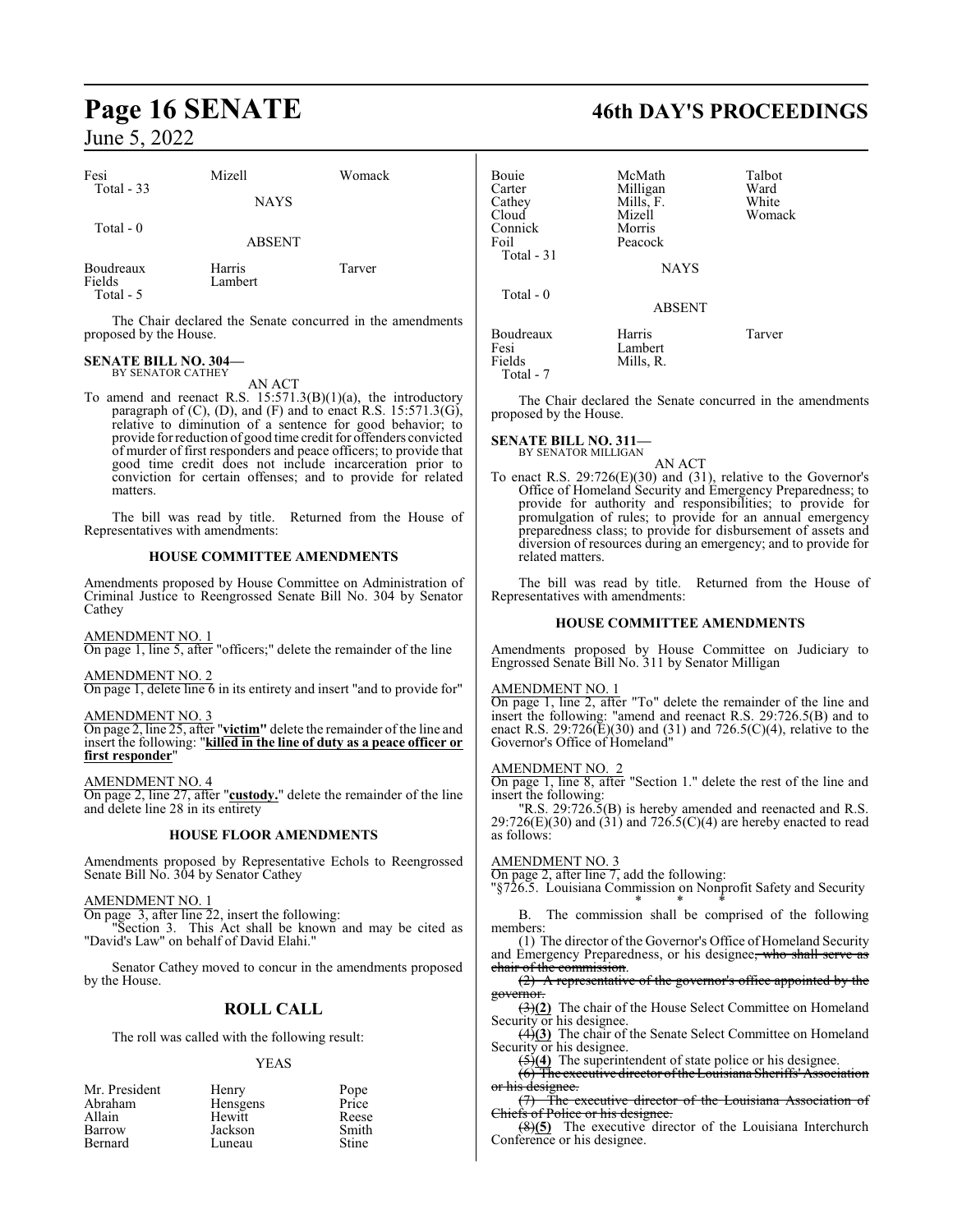## **46th DAY'S PROCEEDINGS Page 17 SENATE**

June 5, 2022

(9) The executive director of the Louisiana Association of Nonprofit Organizations.

 $\overline{C}$ \* \* \*

**(4) The commission shall elect a chairman by a vote of a majority of the members.** \* \* \*"

### **HOUSE FLOOR AMENDMENTS**

Amendments proposed by Representative Mike Johnson to Engrossed Senate Bill No. 311 by Senator Milligan

### AMENDMENT NO. 1

Delete House Committee Amendments Nos. 1, 2, and 3 by the House Committee on Judiciary (#4341).

### AMENDMENT NO. 2

On page 1, line 2, after "To" and before "relative" delete "enact R.S.  $29:72\bar{6}(E)(30)$  and  $(31)$ ," and insert the following: "amend and reenact R.S. 29:726.5(A), (B), and (D) and 726.6(A),  $(B)$ , (C)(1), and (D) and to enact R.S.  $29:726(E)(30)$  and  $726.5(C)(4)$ ,"

### AMENDMENT NO. 3

On page 1, line 6, after "emergency;" and before "and" insert "to provide for the Louisiana Commission on School and Nonprofit Security; to provide for a fund;"

### AMENDMENT NO. 4

On page 1, line 8, after "Section 1." and before "and" delete "R.S.  $29:726(E)(30)$  and  $(31)$ " and insert the following:

"R.S. 29:726.5(A), (B), and (D) and 726.6(A), (B), (C)(1), and (D) are hereby amended and reenacted and R.S. 29:726(E)(30) and  $726.5(C)(4)$ "

### AMENDMENT NO. 5

On page 1, delete line 15 through 17, and on page 2, delete lines 1 and 2

### AMENDMENT NO. 6

On page 2, at the beginning of line 3, change "**(31)**" to "**(30)**" and change "**January 1, 2023,**" to "**August 1, 2022,**"

### AMENDMENT NO. 7

On page 2, at the end of line 6, add the following:

"**For purposes of expeditious implementation of the provisions of this Paragraph, the office shall utilize emergency rulemaking for the promulgation of the initial administrative** rules.

### AMENDMENT NO. 8

On page 2, after line 7, add the following:

"§726.5. Louisiana Commission on **School and** Nonprofit Safety and Security

A. The Louisiana Commission on **School and** Nonprofit Safety and Security, hereinafter referred to as the "commission", is hereby established within the Governor's Office of Homeland Security and Emergency Preparedness to study and make recommendations on the security needs of**schools and** nonprofit organizations that are at high risk of terrorist attacks in Louisiana, including recommendations on the establishment, administration, and funding of a grant program for eligible entities to apply for security grants covering security personnel, security training, facility hardening, and other necessary security measures.

B. The commission shall be comprised of the following members:

(1) The director of the Governor's Office of Homeland Security and Emergency Preparedness, or his designee, who shall serve as chair of the commission.

(2) A representative of the governor's office appointed by the ernor

(3) The chair of the House Select Committee on Homeland Security or his designee.

(4) **(3)** The chair of the Senate Select Committee on Homeland Security or his designee.

(5) **(4)** The superintendent of state police or his designee.

(6) **(5)** The executive director of the Louisiana Sheriffs' Association or his designee **with expertise in terrorist attacks**. (7) The executive director of the Louisiana Association

Chiefs of Police or his designee (8) **(6)** The executive director of the Louisiana Interchurch

Conference or his designee.

(9) The executive director of the Louisiana Association of Nonprofit Organizations.

**(7) The superintendent of the Department of Education or his designee.** C.

\* \* \* **(4) The commission shall elect a chair by a majority vote of the members.**

D. The commission shall issue a report to the Governor's Office of Homeland Security and Emergency Preparedness**, the Senate Select Committee on Homeland Security, and the House Select Committee on Homeland Security** of its findings and recommendations with respect to the security status and needs of **schools and** nonprofit organizations that are at high risk of terrorist attacks in Louisiana. The report shall be issued annually and at such other times as deemed necessary by the commission or the Governor's Office of Homeland Security and Emergency Preparedness.

§726.6. Fund and grant program

A. The Governor's Office of Homeland Security and Emergency Preparedness is authorized and directed to establish a grant program through which eligible **schools and**nonprofit organizations described in Subsection B of this Section can apply for and receive grants to defray the cost of security enhancements or measures including:

(1) Safety and security planning.

(2) Safety and security equipment.

(3) Security-related technology.

(4) Safety and security training.

(5) Safety and security exercises.

(6) Threat awareness and response training.

 $(7)$  Upgrades to existing structures that enhance safety and security.

(8) Vulnerability and threat assessments.

(9) Security personnel.

B.**(1)**Eligible nonprofit organizations include organizationsthat meet all of the following requirements:

(1) **(a)** The organization is described in Section 501(c)(3) of the Internal Revenue Code and exempt from tax under Section 501(a) of the Internal Revenue Code.

(2) **(b)** The organization is determined by the program administrator to be at risk of a terrorist attack. Factors the program administrator may consider in making its determination include but are not limited to the following:

(a) **(i)** Prior incidents that have occurred at any facility owned or used by the organization.

(b) **(ii)** Prior threats made against the organization.

(c) **(iii)** Current events or incidents impacting other organizations that have a similar mission, belief, or ideology.

(d) **(iv)** Feedback or information on the current local threat environment from local law enforcement agencies, parish offices of homeland security and emergency preparedness, the Louisiana State Analytical and Fusion Exchange, field offices of the Federal Bureau of Investigation, and other organizations, entities, or agencies.

**(2) Eligible schools include public elementary or secondary schools in a city, parish, or other local public school district or other political subdivision and nonpublic schools approved by the State Board of Elementary and Secondary Education pursuant to R.S. 17:11.**

C.(1) There is hereby established in the state treasury a special fund to be known as the Louisiana **School and** Nonprofit Safety and Security Grant Program Fund, hereinafter referred to in this Subsection as the "fund". Interest earned on the investment of monies in the fund shall be deposited in and credited to the fund. Unexpended and unencumbered monies in the fund at the close of each fiscal year shall remain in the fund. Monies in the fund shall be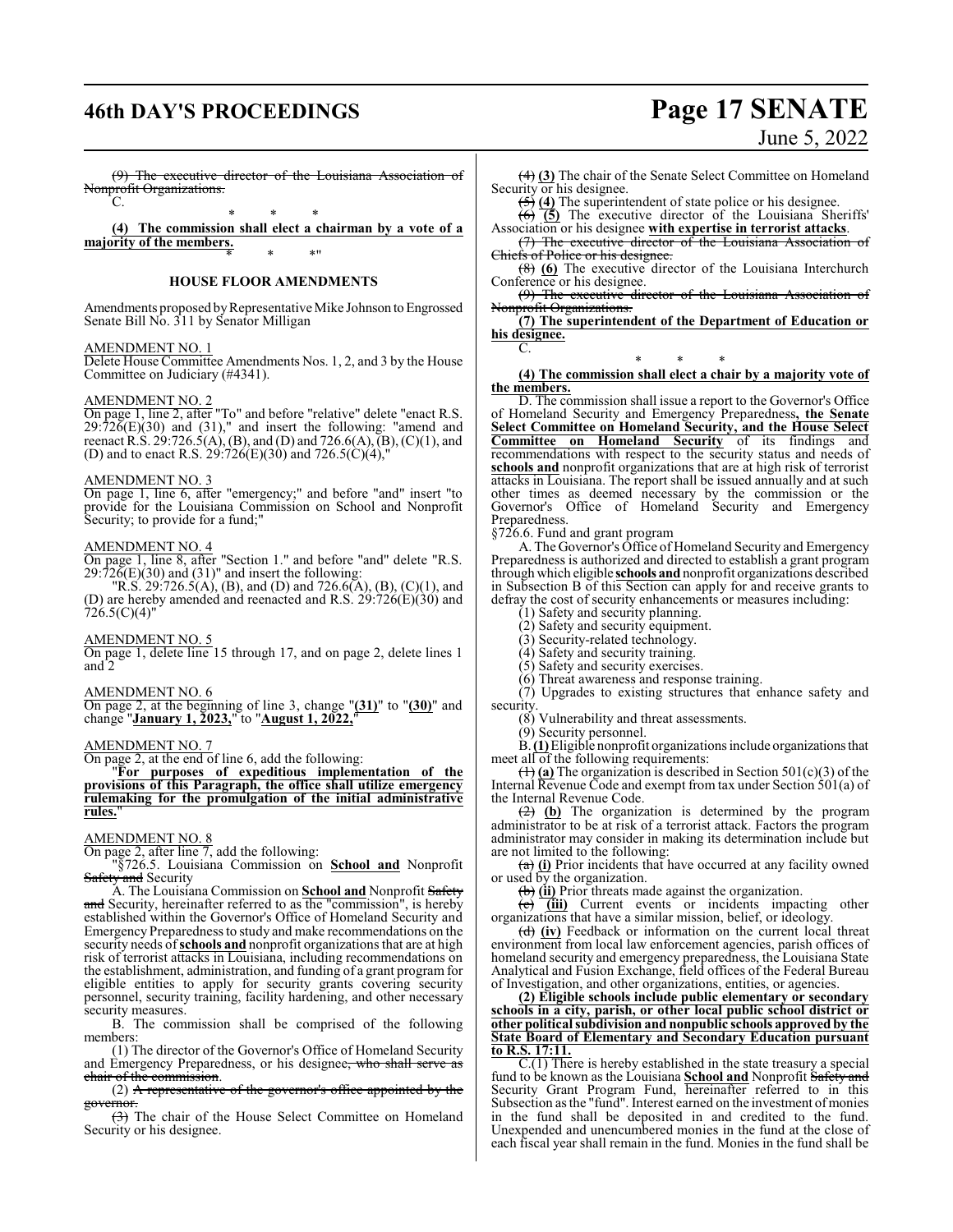## **Page 18 SENATE 46th DAY'S PROCEEDINGS**

### June 5, 2022

appropriated, administered, and used solely for the purposes of the security grant program as provided by this Section. \* \* \*

D. The Governor's Office of Homeland Security and Emergency Preparedness shall adopt any regulations or rules, pursuant to the Administrative Procedure Act, necessary to implement the security grant program established by this Section and to administer the Louisiana **School and** Nonprofit Safety and Security Grant Program Fund."

Senator Milligan moved to concur in the amendments proposed by the House.

### **ROLL CALL**

The roll was called with the following result: YEAS

| Mr. President | Foil          | Morris  |
|---------------|---------------|---------|
| Abraham       | Henry         | Peacock |
| Allain        | Hensgens      | Pope    |
| Barrow        | Hewitt        | Price   |
| Bernard       | Jackson       | Reese   |
| Bouie         | Luneau        | Smith   |
| Carter        | McMath        | Stine   |
| Cathey        | Milligan      | Talbot  |
| Cloud         | Mills, F.     | Ward    |
| Connick       | Mills, R.     | White   |
| Fesi          | Mizell        | Womack  |
| Total - 33    |               |         |
|               | <b>NAYS</b>   |         |
| Total $-0$    |               |         |
|               | <b>ABSENT</b> |         |
| Boudreaux     | Harris        | Tarver  |
| Fields        | Lambert       |         |
| Total - 5     |               |         |

The Chair declared the Senate concurred in the amendments proposed by the House.

### **SENATE BILL NO. 314—** BY SENATOR CORTEZ

AN ACT

To amend and reenact R.S. 4:213(2), 214(A)(4), (K)(1), (2) and (3), and (L),  $216(E)(1)$ ,  $217(E)$ , and  $228(A)$ , (C) and (G), relative to historic horse racing; to provide for offtrack wagering facilities; to provide for commissions on wagers; to provide for purse supplements; to provide for prohibitions; to provide for definitions; and to provide for related matters.

The bill was read by title. Returned from the House of Representatives with amendments:

### **HOUSE COMMITTEE AMENDMENTS**

Amendments proposed by House Committee on Commerce to Enrolled Senate Bill No. 314 by Senator Cortez

### AMENDMENT NO. 1

On page 1, line 2, after "reenact" delete the remainder of the line and insert in lieu thereof "R.S. 4:149 and"

### AMENDMENT NO. 2

On page 1, line 3, delete "and 228(A), (C) and (G)," and change "historic" to "historical"

### AMENDMENT NO. 3

On page 1, line 4, delete "to provide for commissions on wagers;"

### AMENDMENT NO. 4

On page 1, line 5, delete "to provide for prohibitions; to provide for definitions;"

### AMENDMENT NO. 5

On page 1, line 8, after "Section 1." delete the remainder of the line and insert in lieu thereof "R.S. 4:149 and 217(E)"

### AMENDMENT NO. 6

On page 1, at the beginning of line 9, delete "and 228(A), (C) and  $(G)$ 

### AMENDMENT NO. 7

On page 1, delete lines 10 through 17 in their entirety and insert in lieu thereof the following:

### "§149. Wagering; rules and regulations

The commission may prescribe rules and regulations under which shall be conducted all horse races upon the results of which there is wagering. The commission shall, as may be necessary, prescribe additional special rules and regulations applicable separately to thoroughbreds and quarter horses. The commission shall make rules governing, permitting, and regulating the wagering on horse races under the form of mutuel wagering by patrons, known as pari-mutuel wagering, whether on live or historical horse races. Only those persons receiving a license from the commission may conduct this type of wagering, and shall restrict this form of wagering to a **any** space within the race meeting grounds or an offtrack wagering facility**, as determined solely by the commission**. All other forms of wagering on the result of horse races are illegal."

### AMENDMENT NO. 8

Delete page 2 in its entirety and on page 3, delete lines 1 through 17 in their entirety

### AMENDMENT NO. 9

Delete page 4 in its entirety and on page 5, delete lines 1 through 3 in their entirety

Senator Smith moved to concur in the amendments proposed by the House.

### **ROLL CALL**

The roll was called with the following result:

### YEAS

| Mr. President<br>Abraham<br>Allain<br>Barrow<br>Bernard<br>Bouie<br>Carter<br>Cathey<br>Cloud<br>Connick<br>Fesi<br>Total - 33 | Foil<br>Henry<br>Hensgens<br>Hewitt<br>Jackson<br>Luneau<br>McMath<br>Milligan<br>Mills, F.<br>Mills, R.<br>Mizell<br><b>NAYS</b> | Morris<br>Peacock<br>Pope<br>Price<br>Reese<br>Smith<br>Stine<br>Talbot<br>Ward<br>White<br>Womack |
|--------------------------------------------------------------------------------------------------------------------------------|-----------------------------------------------------------------------------------------------------------------------------------|----------------------------------------------------------------------------------------------------|
| $Total - 0$                                                                                                                    | <b>ABSENT</b>                                                                                                                     |                                                                                                    |
| Boudreaux<br>Fields<br>Total - 5                                                                                               | Harris<br>Lambert                                                                                                                 | Tarver                                                                                             |

The Chair declared the Senate concurred in the amendments proposed by the House.

### **SENATE BILL NO. 315—**

BY SENATORS WOMACK, ABRAHAM, BERNARD, BOUIE, CATHEY,<br>CONNICK, CORTEZ, FESI, FOIL, JACKSON, LAMBERT, MCMATH,<br>FRED MILLS, ROBERT MILLS, MIZELL, MORRIS, PEACOCK, POPE,<br>SMITH, STINE, TALBOT, TARVER AND WHITE AN ACT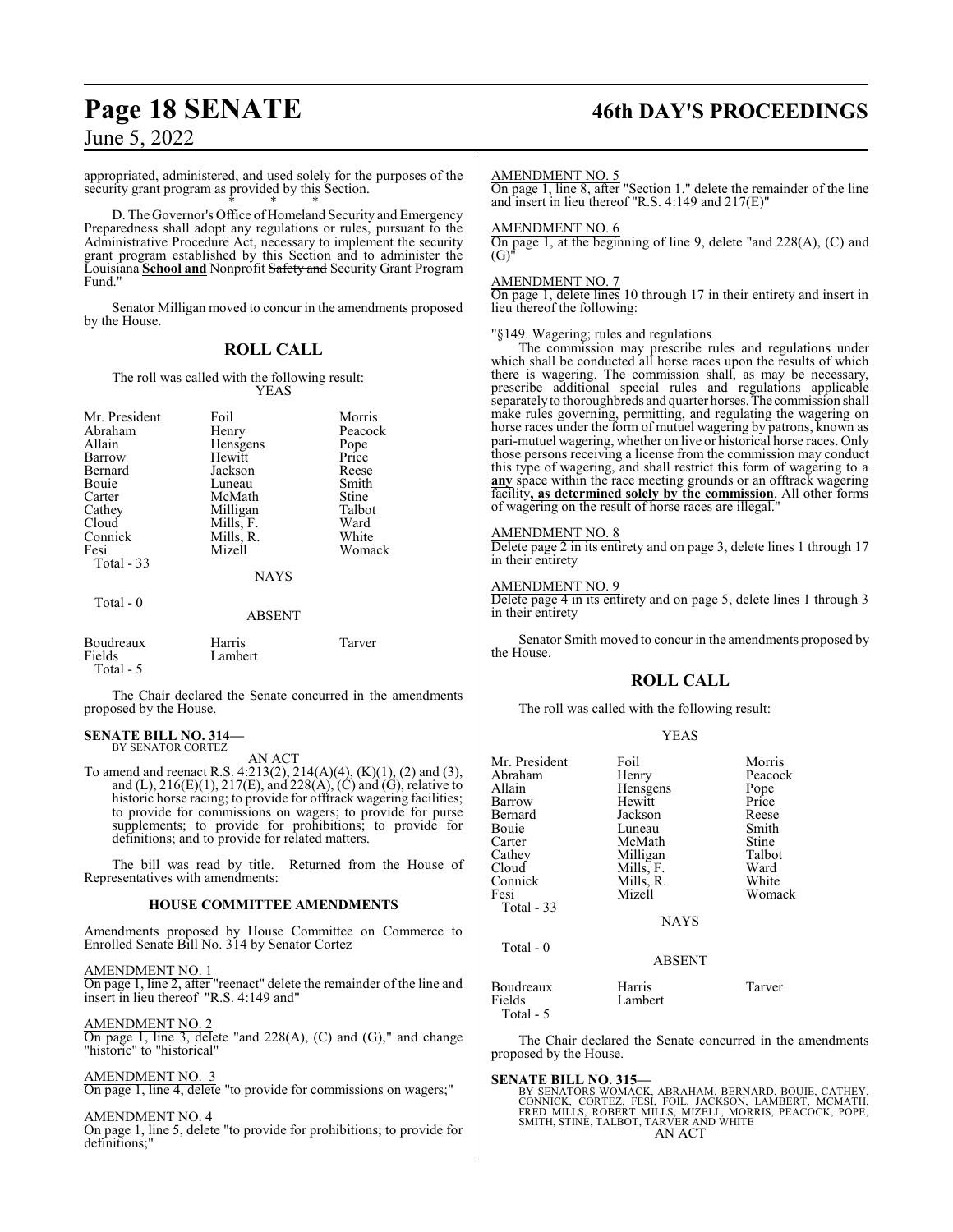## **46th DAY'S PROCEEDINGS Page 19 SENATE**

# June 5, 2022

To amend and reenact R.S. 40:967(B)(4) and to enact R.S. 14:2(B)(8) and R.S. 40:967(F) and 1024.1, relative to fentanyl; to provide for enhanced criminal penalties for certain acts involving fentanyl; to provide for the possession or sale of fentanyl testing equipment; and to provide for related matters.

The bill was read by title. Returned from the House of Representatives with amendments:

### **HOUSE COMMITTEE AMENDMENTS**

Amendments proposed by House Committee on Administration of Criminal Justice to Reengrossed Senate Bill No. 315 by Senator Womack

### AMENDMENT NO. 1

On page 1, line 2, after "reenact" delete the remainder of the line and delete lines 3 through 5 in their entirety and insert the following:

"R.S. 40:966( $\bar{B}$ )(3) and 967( $B$ )(4) and to enact R.S. 14:2( $\bar{B}$ )(8) and (29), relative to the Uniform Controlled Dangerous Substances Law; to provide relative to penalties for the distribution of heroin and fentanyl or carfentanil; to provide for penalties when the distribution causes serious bodily injury; to add the offenses of distribution of heroin and distribution of fentanyl or carfentanil which is the direct cause of serious bodily injury to the list of crimes of violence; and to provide for related matters."

### AMENDMENT NO. 2

On page 1, line 7, after "Section 1." delete the remainder of the line and delete line 8 in its entirety and insert the following:

"R.S. 40:966(B)(3) and 967(B)(4) are hereby amended and reenacted to read as follows:"

### AMENDMENT NO. 3

On page 1, between lines 8 and 9, insert the following:

"§966. Penalty for distribution or possession with intent to distribute narcotic drugs listed in Schedule I; possession of marijuana, synthetic cannabinoids, and heroin \* \* \*

B. Violations of Subsection A. Any person who violates Subsection A of this Section with respect to: \* \* \*

(3)**(a)** A substance classified in Schedule I that is the narcotic drug heroin or a mixture or substance containing a detectable amount of heroin or its analogues, upon conviction for any amount, shall be imprisoned at hard labor for not less than five years nor more than forty years and may, in addition, be required to pay a fine of not more than fifty thousand dollars.

**(b)(i) If the offender unlawfully distributes or dispenses heroin or a mixture or substance containing a detectable amount of heroin or its analogues, which is the direct cause of serious bodily injury to the person who ingested or consumed the substance, the offense shall be classified as a crime of violence, and the offender shall be imprisoned at hard labor for not less than five years nor more than forty years. At least five years of the sentence of imprisonment shall be imposed without benefit of probation, parole, or suspension of sentence. In addition, the offender may be required to pay a fine of not more than fifty thousand dollars.**

**(ii) For purposes of this Subparagraph, "serious bodily injury" shall have the same meaning as provided by R.S. 14:2(C).** \* \* \*"

### AMENDMENT NO. 4

On page 2, delete lines 3 through 29 in their entirety and on page 3, delete lines 1 through 14 in their entirety and insert the following:

"**(b)(i) If the offender unlawfully distributes or dispenses fentanyl or a mixture or substance containing a detectable amount of fentanyl or its analogues, or carfentanil or a mixture or substance containing a detectable amount of carfentanil or its analogues, which is the direct cause of serious bodily injury to the person who ingested or consumed the substance, the offense shall be classified as a crime of violence, and the offender shall be imprisoned at hard labor for not less than five years nor more**

**than forty years. At least five years of the sentence of imprisonment shall be imposed without benefit of probation, parole, or suspension of sentence. In addition, the offender may be required to pay a fine of not more than fifty thousand dollars. (ii) For purposes of this Subparagraph, "serious bodily injury" shall have the same meaning as provided by R.S. 14:2(C). (iii) This Subsection shall be known and may be cited as "Millie's Law".** \* \* \*"

### AMENDMENT NO. 5

On page 3, line 15, after "Section 2." and before "hereby" change "R.S. 14:2(B)(8) is" to "R.S. 14:2(B)(8) and (29) are"

### AMENDMENT NO. 6

On page 3, after line 28, add the following:

"**(29) Distribution of heroin punishable under R.S. 40:966(B)(3)(b).**"

Senator Womack moved to concur in the amendments proposed by the House.

### **ROLL CALL**

The roll was called with the following result:

### YEAS

| Mr. President       | Foil              | Morris  |
|---------------------|-------------------|---------|
| Abraham             | Henry             | Peacock |
| Allain              | Hensgens          | Pope    |
| Barrow              | Hewitt            | Price   |
| Bernard             | Jackson           | Reese   |
| Bouie               | Luneau            | Smith   |
| Carter              | McMath            | Stine   |
| Cathey              | Milligan          | Talbot  |
| Cloud               | Mills, F.         | Ward    |
| Connick             | Mills, R.         | White   |
| Fesi                | Mizell            | Womack  |
| <b>Total - 33</b>   |                   |         |
|                     | <b>NAYS</b>       |         |
| Total - 0           |                   |         |
|                     | <b>ABSENT</b>     |         |
| Boudreaux<br>Fields | Harris<br>Lambert | Tarver  |

Total - 5

The Chair declared the Senate concurred in the amendments proposed by the House.

### **SENATE BILL NO. 342—**

BY SENATORS JACKSON, CLOUD, ROBERT MILLS, MIZELL, PEACOCK AND STINE AND REPRESENTATIVES AMEDEE, BAGLEY, BEAULLIEU, BEAULLIEU, BUTLER, CHORRESENTATIVES AMEDEE, BAGLEY, DESHOTEL, DEVILLIER, ECHOLS, EDMONDS, EDMONSTON, GOUDEA

To amend and reenact R.S. 40:1061(D) and 1061.1.3(C) and to enact R.S. 1:18 and R.S. 14:87.7 and 87.8 and to repeal R.S. 14:87, relative to abortion; to provide for the interpretation of multiple abortion statutes; to provide for the independent construction of each separate enactment of law related to abortion; to provide for the severability; to restrict certain ordinances enacted by local governing authorities; to provide with respect to the crime of abortion; to provide relative to a late term abortion; to provide for penalties; to provide for definitions; to provide for effective dates; and to provide for related matters.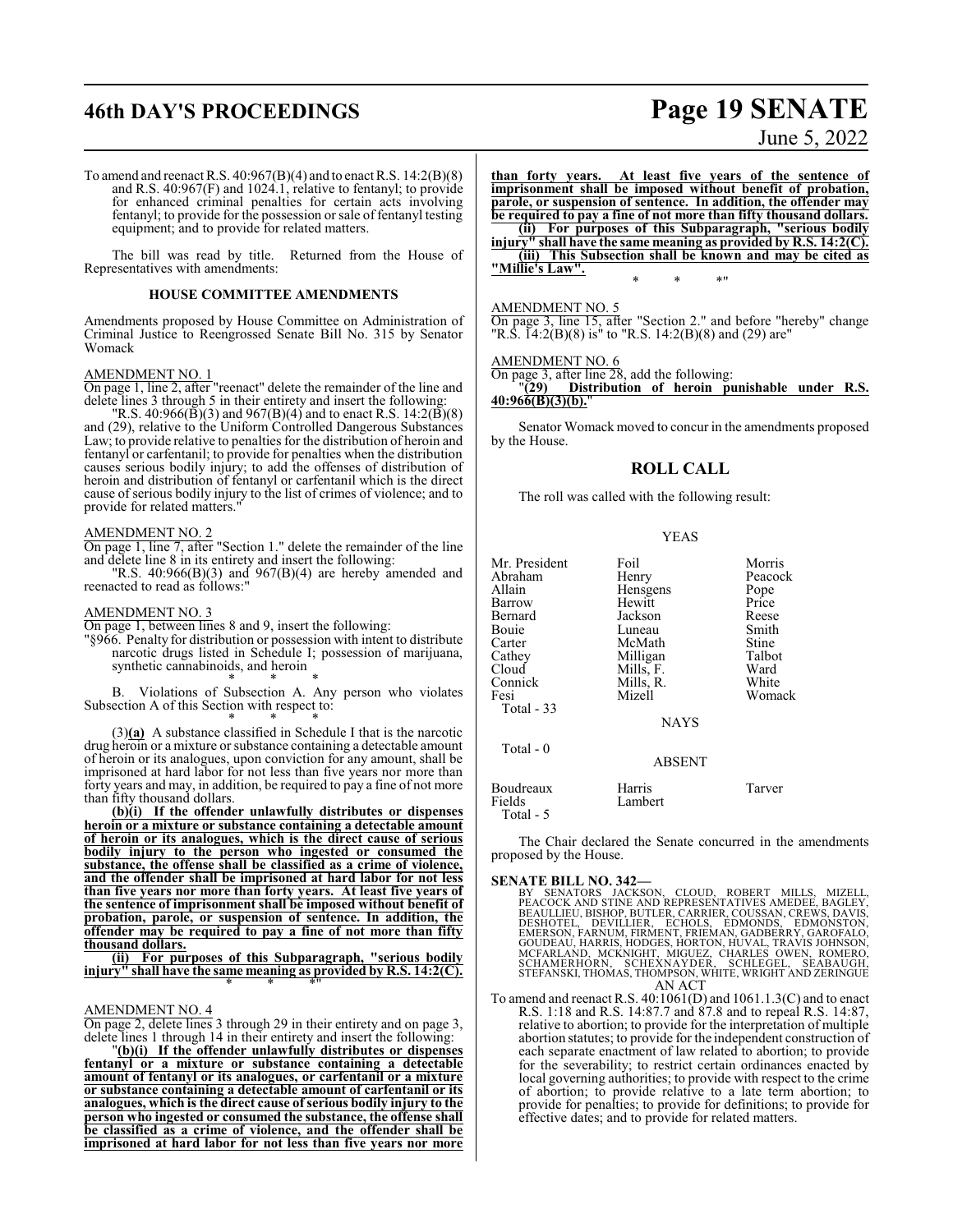## **Page 20 SENATE 46th DAY'S PROCEEDINGS**

### June 5, 2022

The bill was read by title. Returned from the House of Representatives with amendments:

### **HOUSE COMMITTEE AMENDMENTS**

Amendments proposed by House Committee on Health and Welfare to Reengrossed Senate Bill No. 342 by Senator Jackson

### AMENDMENT NO. 1

On page 1, line 2, change "R.S. 40:1061(D)" to "R.S. 40:1061(A) and  $(D)$ 

### AMENDMENT NO. 2

On page 2, delete lines 1 through 6 in their entirety and insert in lieu thereof the following:

"**B. No governing authority of a political subdivision shall enact any ordinance or regulation that authorizes or regulates abortion.**"

### AMENDMENT NO. 3

On page 3, at the end of line 12, delete "**or**"

### AMENDMENT NO. 4

On page 3, at the end of line 13, delete the period "**.**" and insert in lieu thereof a comma "**,**" and "**or, in reasonable medical judgment, the unborn child has profound and irremediable congenital or chromosomal anomaly and cannot sustain life after birth. The diagnosis shall be a medical judgment certified by two qualified physicians and recorded in the woman's medical record. The medical procedure shall be performed in a licensed ambulatory surgical center or hospital.**"

### AMENDMENT NO. 5

On page 3, delete line 26 in its entirety and insert in lieu thereof "**administration of a contraceptive measure, drug, chemical, or an emergency contraceptive containing Levonorgestrel if it is** 

### AMENDMENT NO. 6

On page 4, delete lines 1 through 5 in their entirety and insert in lieu thereof the following:

The provisions of this Section shall become effective **immediately upon, and to the extent permitted, by the occurrence of any of the following circumstances:**

**(1) Any decision of the United States Supreme Court which overrules, in whole or in part, Roe v. Wade, 410 U.S. 113, 93 S.Ct. 705, 35 L.Ed. 2d 147 (1973), thereby restoring to the state of Louisiana the authority to prohibit, limit, or regulate abortion.**

**(2) Adoption of an amendment to the United States Constitution which, in whole or in part, restores to the state of Louisiana the authority to prohibit or limit abortion.**

**(3) A decision of the United States Supreme Court in the case of Dobbs v. Jackson Women's Health Organization, Docket No. 19-1392, which overrules, in whole or in part, Roe v. Wade, 410 U.S. 113, 93 S.Ct. 705, 35 L.Ed. 2d 147 (1973), thereby restoring to the state of Louisiana the authority to prohibit, limit, or regulate abortion.**"

### AMENDMENT NO. 7

On page 4, delete line 29 in its entirety and insert in lieu thereof "**administration of a contraceptive measure, drug, chemical, or an emergency contraceptive containing Levonorgestrel if it is** 

### AMENDMENT NO. 8

On page 5, delete lines 4 through 8 in their entirety and insert in lieu thereof the following:

"**F. The provisions of this Section shall become effective immediately upon, and to the extent permitted, by the occurrence of any of the following circumstances:**

**(1) Any decision of the United States Supreme Court which overrules, in whole or in part, Roe v. Wade, 410 U.S. 113, 93 S.Ct. 705, 35 L.Ed. 2d 147 (1973), thereby restoring to the state of Louisiana the authority to prohibit, limit, or regulate abortion.**

**(2) Adoption of an amendment to the United States Constitution which, in whole or in part, restores to the state of Louisiana the authority to prohibit or limit abortion.**

**(3) A decision of the United States Supreme Court in the case of Dobbs v. Jackson Women's Health Organization, Docket No. 19-1392, which overrules, in whole or in part, Roe v. Wade, 410 U.S. 113, 93 S.Ct. 705, 35 L.Ed. 2d 147 (1973), thereby restoring to the state of Louisiana the authority to prohibit, limit, or regulate abortion.**"

### AMENDMENT NO. 9

On page 5, line 9, change "R.S. 40:1061(D)" to "R.S. 40:1061(A) and (D)"

### AMENDMENT NO. 10

On page 5, between lines 11 and 12, insert the following:

"A. The provisions of this Act shall become effective immediately upon, and to the extent permitted, by the occurrence of any of the following circumstances:

(1) Any decision of the United States Supreme Court which reverses **overrules**, in whole or in part, Roe v. Wade, 410 U.S. 113, 93 S.Ct.  $\overline{705}$ ,  $\overline{35}$  L.Ed. 2d 147 (1973), thereby, restoring to the state of Louisiana the authority to prohibit**, limit, or regulate** abortion.

(2) Adoption of an amendment to the United States Constitution which, in whole or in part, restores to the state of Louisiana the authority to prohibit **or limit** abortion.

**(3) A decision of the United States Supreme Court in the case of Dobbs v. Jackson Women's Health Organization, Docket No. 19-1392, which overrules, in whole or in part, Roe v. Wade, 410 U.S. 113, 93 S.Ct. 705, 35 L.Ed. 2d 147 (1973), thereby restoring to the state of Louisiana the authority to prohibit, limit, or regulate abortion.**"

### AMENDMENT NO. 11

On page 5, line 23, after "repealed" and before the period "." insert "in its entirety"

### **HOUSE FLOOR AMENDMENTS**

Amendments proposed by Representative Emerson to Reengrossed Senate Bill No. 342 by Senator Jackson

### AMENDMENT NO. 1

AMENDINIENT INC. I<br>Delete House Committee Amendment No. 1 by the House Committee on Health and Welfare (#4596)

### AMENDMENT NO. 2

On page 1, line 2, after "amend and reenact" delete the remainder of the line and delete line 3 in its entirety and insert in lieu thereof the following: "the heading of R.S.14:32.9 and (A) and the introductory paragraph of (D), the heading of 32.9.1 and (A) and the introductory paragraph of(D), 87.1, 87.2, and 87.5, R.S. 40:1061(A), (D), and (I), 1061.1(D) and (E), 1061.1.3(C), 1061.8, 1061.11(A), 1061.12, 1061.22, 1061.23, 1061.24, 1061.26, 1061.28, 1061.30, 2175.1, 2175.2, and 2175.3, to enact R.S. 1:18, R.S. 14:32.9(E), 87.1.1, 87.7, and 87.8, and R.S. 40:1061.1(H), 1061.1.1(I), 1061.10(F), 1061.11(G), 1061.11.1(G), 1061.13(D) and (E), 1061.14(E), 1061.14.1(C), 1061.15(E), 1061.16(F), 1061.17(J)(3), 1061.19(H), 1061.20(D), 1061.21(F), 1061.25(F), 2175.4(F), 2175.6(J),  $2175.7(\hat{C})$ ,  $2175.8$ , and  $2175.9$ , and to repeal R.S. 14:32.9(B), 32.9.1(B), 32.10, 32.11(B), 87, 87.3(B) and R.S. 40:1061.1.1(B), 1061.1.2(A), 1061.1.3(B), 1061.9(1) through (11), 1061.12(A), 1061.27, and 1061.28(B), relative to abortion; to provide for legislative intent; to provide for the"

### AMENDMENT NO. 3

On page 1, line 8, after "abortion;" insert "to provide with respect to partial birth abortion;"

### AMENDMENT NO. 4

On page 1, delete lines 13 through 17 and insert in lieu thereof the following: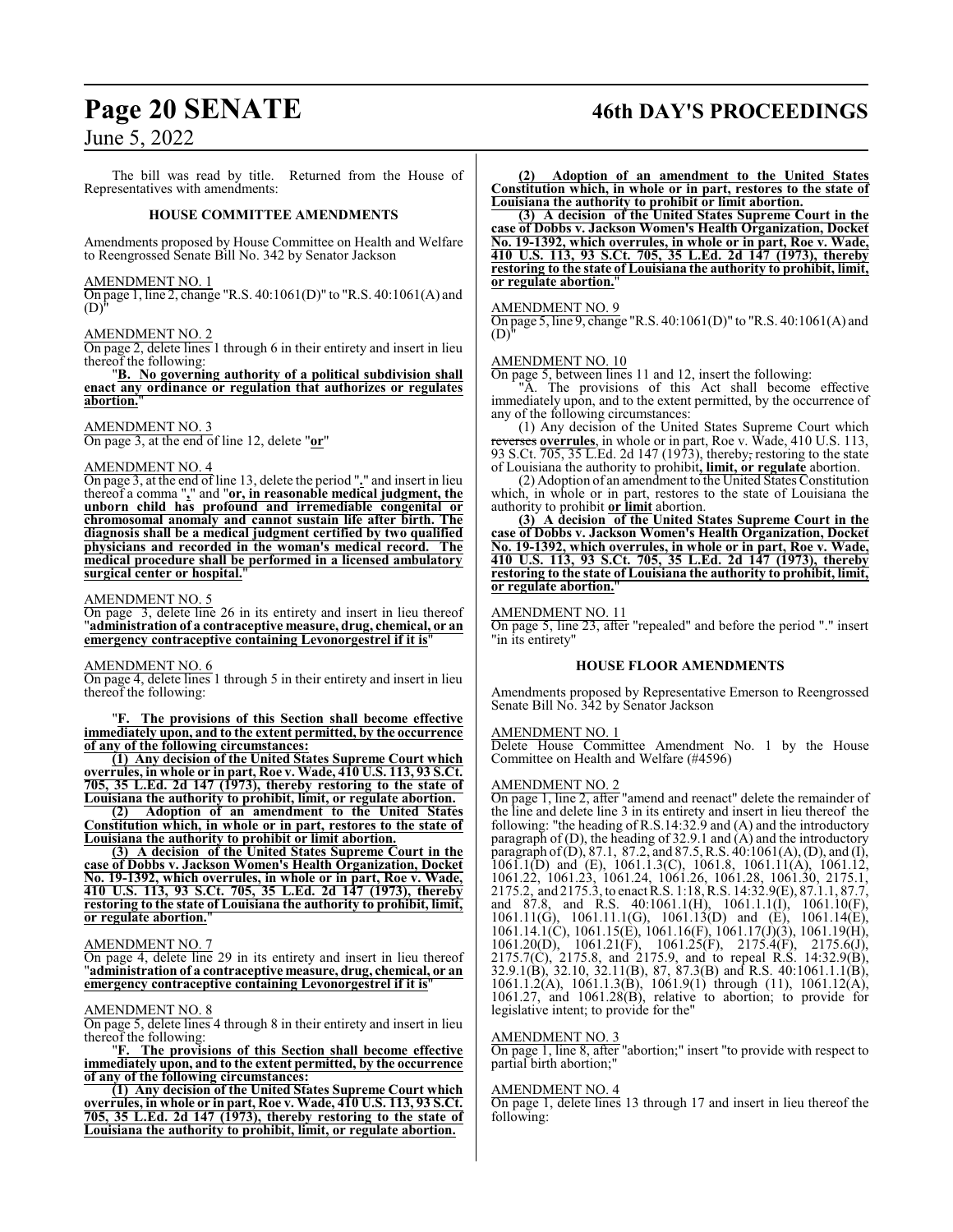## **46th DAY'S PROCEEDINGS Page 21 SENATE**

### "**A. It is the intention of the Legislature of Louisiana to prohibit and restrict abortion and to thereby preserve the life of each unborn child to the fullest extent permitted by law.**

**B.(1) All laws or parts of laws prohibiting or restricting abortion shall not be negated or superseded by the laws regulating outpatient abortion facilities or regulating the practice of abortion, as is provided in R.S. 40:1061.8.**

**(2) Laws regulating or prohibiting an abortion at a certain gestational age of the unborn child shall not be in considered to be in conflict with other laws that regulate or prohibit abortion at a different gestational age of the unborn child.**"

### AMENDMENT NO. 5

In House Committee Amendment No. 2 by the House Committee on Health and Welfare (#4596), on page 1, line 5, change "**B.**" to "**C.**"

AMENDMENT NO. 6 On page 2, line 7, change "**C.**" to "**D.**"

AMENDMENT NO. 7 On page 2, line 14, change "**D.**" to "**E.**"

### AMENDMENT NO. 8

On page 2, line 19, after "Section 2." delete the remainder of the line and insert lieu thereofthe following: "The heading ofR.S.14:32.9 and (A) and the introductory paragraph of (D), the heading of 32.9.1 and  $(A)$  and the introductory paragraph of  $(D)$ , 87.1, 87.2, and 87.5 are hereby amended and reenacted and R.S. 14:32.9(E), 87.1.1, 87.7, and 87.8 are hereby enacted to read as follows:"

### AMENDMENT NO. 9

On page 2, between lines 19 and 20, insert the following: "§32.9. Criminal abortion **Abortion by an unlicensed physician**

A. Criminal abortion **The crime of abortion by an unlicensed physician** is an abortion performed, with or without the consent of the pregnant woman or her legal guardian, that results in the death of an unborn child when the abortion is performed by any individual who is not a physician licensed by the state of Louisiana.

\* \* \* D. Statutory Construction. None of the following shall be construed to create the crime of criminal abortion **by an unlicensed physician**:

\* \* \* **E. The provisions of R.S. 40:1061.8 shall apply to this Section.**

\* \* \* "§32.9.1. Aggravated criminal abortion by dismemberment

A. Aggravated criminal abortion by dismemberment is the commission of a criminal **an** abortion, as defined in R.S. 14:32.9(A), when the unborn child is intentionally dismembered, whether the act of dismemberment was in the course of or following the death of the unborn child.

\* \* \* D. Exceptions. None of the following shall be construed to create the crime of criminal **aggravated** abortion **by dismemberment**: \* \* \*

#### §87.1. **Definitions**

**Wherever used in this Subpart, unless a different meaning clearly appears in the context, the following terms, whether used in the singular or plural, shall have the following meanings:**

**(1)(a) "Abortion" or "induced abortion" means the performance of any act with the intent to terminate a clinically diagnosable pregnancy with knowledge that the termination by those means will, with reasonable likelihood, cause the death of the unborn child by one or more of the following means:**

**(i) Administering, prescribing, or providing any abortioninducing drug, potion, medicine, or any other substance, device, or means to a pregnant female.**

**(ii) Using an instrument or external force on a pregnant**  $\frac{\text{female.}}{(\text{b})}$ 

**(b) Abortion shall not mean any one or more of the following acts, if performed by a physician:**

# June 5, 2022

**(i) A medical procedure performed with the intention to save the life or preserve the health of an unborn child.**

**(ii) The removal of a dead unborn child or the inducement or delivery of the uterine contents in case of a positive diagnosis, certified in writing in the woman's medical record along with the results of an obstetric ultrasound test, that the pregnancy has ended or is in the unavoidable and untreatable process of ending due to spontaneous miscarriage, also known in medical terminology as spontaneous abortion, missed abortion, inevitable abortion, incomplete abortion, or septic abortion.**

**(iii) The removal of an ectopic pregnancy.**

**(iv) The use of methotrexate to treat an ectopic pregnancy.**

**(v) The performance of a medical procedure necessary in good faith medical judgment or reasonable medical judgment to prevent the death or substantial risk of death to the pregnant woman due to a physical condition, or to prevent the serious, permanent impairment of a life-sustaining organ of a pregnant woman. However, the physician shall make reasonable medical efforts under the circumstances to preserve both the life of the mother and the life of her unborn child in a manner consistent with reasonable medical practice.**

**(vi) The removal of an unborn child who is deemed to be medically futile. The diagnosis shall be a medical judgment certified by two qualified physicians and recorded in the woman's medical record. The medical procedure shall be performed in a licensed ambulatory surgical center or hospital. Upon the completion of the procedure, the physician shall submit anindividual abortionreport consistent withR.S. 40:1061.21 that includes appropriate evidence of the certified diagnosis.**

**(2)(a) "Abortion-inducing drug" means any drug or chemical, or any combination of drugs or chemicals, or any other substance when used with the intent to cause an abortion, including but not limited to RU-486, the Mifeprex regimen, misoprostol (Cytotec), or methotrexate.**

**(b) Abortion-inducing drug shall not mean a contraceptive, an emergency contraceptive, or the use of methotrexate to treat an ectopic pregnancy.**

**(3) "Bona fide medical reason" means a medical condition which is recognized by any medical licensing board as a standard of care, except that "bona fide medical reason" shall not include abortion, as defined in Paragraph (1) of this Section.**

**(4) "Clinically diagnosable pregnancy" means a pregnancy that is capable of being verified by one of the following conventional medical testing methods, whether or not any testing was in fact performed by any person:**

**(a) A blood or urine test, whether used at-home or in a medical setting, that tests for the human pregnancy hormone known as human chorionic gonadotropin (hCG) that medically indicates that implantation has occurred.**

**(b) An ultrasound examination.**

**(5) "Conception" or "fertilization" means the fusion of a human spermatozoon with a human ovum.**

**(6) "Contraceptive" means any device, measure, drug, chemical, or product, including single-ingredient levonorgestrel, that has been approved by the United States Food and Drug Administration for the purpose of preventing pregnancy and is intended to be administered prior to the time when a clinically diagnosable pregnancy can be determined, provided that the contraceptive is sold, prescribed, or administered in accordance with manufacturer's instructions.**

**(7) "Dismembered" or "dismemberment" means the use of a clamp, forceps, curette, suction cannula, or any other surgical tool or instrument with the intent to disarticulate the head or limbs from the body of the unborn child during an abortion, including but not limited to the common abortion methods known as suction curettage and dilation and evacuation.**

**(8) "Emergency contraceptive" means a drug, chemical, or product, including but not limited to single-ingredient levonorgestrel or ulipristal, that has been approved by the United States Food and Drug Administration designed or intended to be taken after sexual intercourse but prior to the time when a clinically diagnosable pregnancy can be determined, provided that the emergency contraceptive is sold, prescribed, or administered in accordance with manufacturer's instructions or**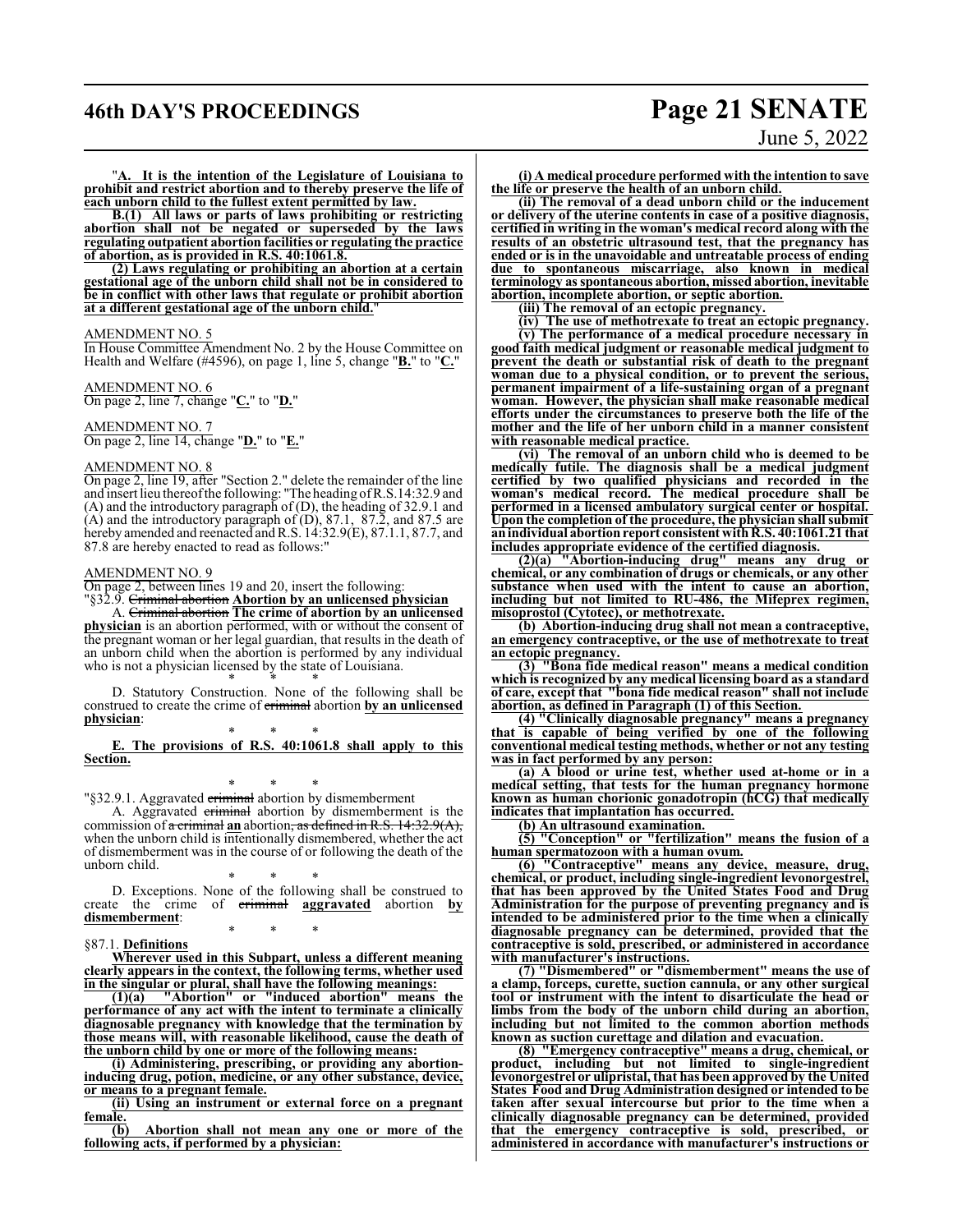## **Page 22 SENATE 46th DAY'S PROCEEDINGS**

**is prescribed in accordance with the standard of care that generally accepted by the American College of Obstetricians and Gynecologists.**

**(9) "Fetal body part" means a cell, tissue, organ, or other part of an unborn child who is aborted by an induced abortion.**

**(10) "Fetal heartbeat" means cardiac activity or the steady and repetitive rhythmic contraction of the fetal heart within the gestational sac.**

**(11) "Fertilization" means the fusion of a human spermatozoon with a human ovum.**

**(12) "Gestational age" means the age of the unborn child as measured by the time elapsed since the first day of the last menstrual period as determined by a physician and confirmed through the use of an ultrasound test of a quality generally used in existing medical practice.**

**(13) "Genetic abnormality" means any defect, disease, or disorder that is inherited genetically. The term includes, without limitation, any physical disfigurement, scoliosis, dwarfism, Down syndrome, albinism, amelia, and any other type of physical, mental, or intellectual disability, abnormality, or disease.**

**(14) "Good faith medical judgment" or "reasonable medical judgment" means a physician's use of reasonable care and diligence, along with his best judgment, in the application of his skill. The standard of care required of every healthcare provider, in rendering professional services or health care to a patient, shall be to exercise that degree of skill ordinarily employed, under similar circumstances, by the members of his profession in good standing in the same community or locality.**

**(15) "Infant" means the offspring of human parents from the moment of live birth, regardless of the duration of gestation in the womb prior to live birth.**

**(16) "Late term abortion" means the performance of an abortion when the gestational age of the unborn child is fifteen weeks or more.**

**(17) "Live birth", "born alive", or "live born human being", means a member of the species homo sapiens that is expelled or extracted from its mother, at any stage of development, who after that expulsion or extraction breathes or shows signs of life such as beating of the heart, pulsation of the umbilical cord, or definite movement of voluntary muscles, whether or not the umbilical cord has been cut or the placenta is attached, and regardless of whether the expulsion or extraction occurs as a result of natural or induced labor, cesarean section, or induced abortion.**

**(18) "Medical emergency" means the existence of any physical condition, not including any emotional, psychological, or mental condition, within the reasonable medical judgment of a reasonably prudent physician, with knowledge of the case and treatment possibilities with respect to the medical conditions involved, would determine necessitates the immediate abortion of the pregnancy to avert the pregnant woman's death or to avert substantial and irreversible impairment of a major bodily function arising from continued pregnancy.**

**(19) "Medically futile" means that, in reasonable medical judgment as certified by two physicians, the unborn child has a profound and irremediable congenital or chromosomal anomaly that is incompatible with sustaining life after birth.**

**(20) "Miscarriage" or "stillbirth" means the spontaneous or accidental death of an unborn child, whether the death occurred in the womb or in the process of birth. Death of the unborn child is indicated by the lack of signs of breathing or any other evidence of life, such as beating of the heart, pulsation of the umbilical cord, or definite movement of voluntary muscles.**

**(21) "Partial birth abortion" means an abortion in which: (a) The person performing the abortion deliberately and intentionally vaginally delivers a living fetus until, in the case of a head-first presentation, the entire fetal head is outside the body of the mother, or, in the case of breech presentation, any part of the fetal trunk past the navel is outside the body of the mother, for the purpose of performing an overt act that the person knows will kill the partially delivered living fetus.**

**(b) The person performing the abortion performs the overt act, other than completion of delivery, that kills the partially delivered living fetus.**

**(22) "Physician" means a person licensed to practice medicine in the state of Louisiana.**

**(23) "Pregnant" means that female reproductive condition of having a developing embryo or fetus in the uterus which commences at fertilization and implantation.**

**(24) "Receive a fetal organ" means acquiring any fetal organ or fetal body part, or the rights to any fetal organ or fetal body part, through an act of donation or sale via any transaction prohibited by this Subpart.**

**(25) "Serious bodily injury"shall have the same meaning as defined in R.S. 14:2. For the purposes of this Section, "serious bodily injury" that includes the loss of an organ shall include a hysterectomy.**

**(26) "Serious health risk to the unborn child's mother" means that in reasonable medical judgment the mother has a condition that so complicates her medical condition that it necessitates the abortion of her pregnancy to avert her death or to avert serious risk of substantial and irreversible physical impairment of a major bodily function, not including psychological or emotional conditions. No such condition may be determined to exist if it is based on a claim or diagnosis that the woman will engage in conduct which she intends to result in her death or in substantial and irreversible physical impairment of a major bodily function.**

**(27) "Unborn child", "unborn human being", or "fetus" shall have the same meaning as "unborn child" as defined in R.S. 14:2.**

**(28) "Viable" or "viability" means that stage of fetal development when, in the judgment of the physician based upon the particular facts of the case before the physician, and in light of the most advanced medical technology and information available to the physician, there is a reasonable likelihood of sustained survival of the unborn child outside the body of his mother, with or without artificial support.**

**(29) "Woman" or "mother" means a female human being, whether or not she has reached the age of majority. §87.1.1.** Killing a child during delivery**; penalties**

A. Killing a child during delivery is the intentional destruction,

during parturition of the mother, of the vitality or life of a child in a state of being born and before actual birth, which child would otherwise have been born alive; provided, however, that the crime of killing a child during delivery shall not be construed to include any case in which the death of a child results from the use by a physician of a procedure during delivery which is necessary to save the life of the child or of the mother and is used for the express purpose of and with the specific intent of saving the life of the child or of the mother.

B. Whoever commits the crime of killing a child during delivery shall be imprisoned at hard labor in the penitentiary for life. §87.2. Human experimentation **on an infant born alive**

A. Human experimentation is the use of any live born human being **infant who is born alive**, without consent of that live born human being, as hereinafter defined, for any scientific or laboratory research or any other kind of experimentation or study except to protect or preserve the life and health of the live born human being, or the conduct, on a human embryo or fetus in utero, of any experimentation or study except to preserve the life or to improve the health of the human embryo or fetus.

B. A human being is live born, or there is a live birth, whenever there is the complete expulsion or extraction from its mother of a human embryo or fetus, irrespective of the duration of pregnancy, which after such separation, breathes or shows any other evidence of life such as beating of the heart, pulsation of the umbilical cord, or movement of voluntary muscles, whether or not the umbilical cord has been cut or the placenta is attached.

C. Whoever commits the crime of human experimentation **on an infant born alive** shall be imprisoned at hard labor for not less than five nor more than twenty years, or fined not more than ten thousand dollars, or both.

\* \* \* §87.5. Intentional failure to sustain life and health of aborted viable infant

**A.** The intentional failure to sustain the life and health of an aborted viable infant shall be a crime. The intentional failure to sustain the life and health of an aborted viable infant is the intentional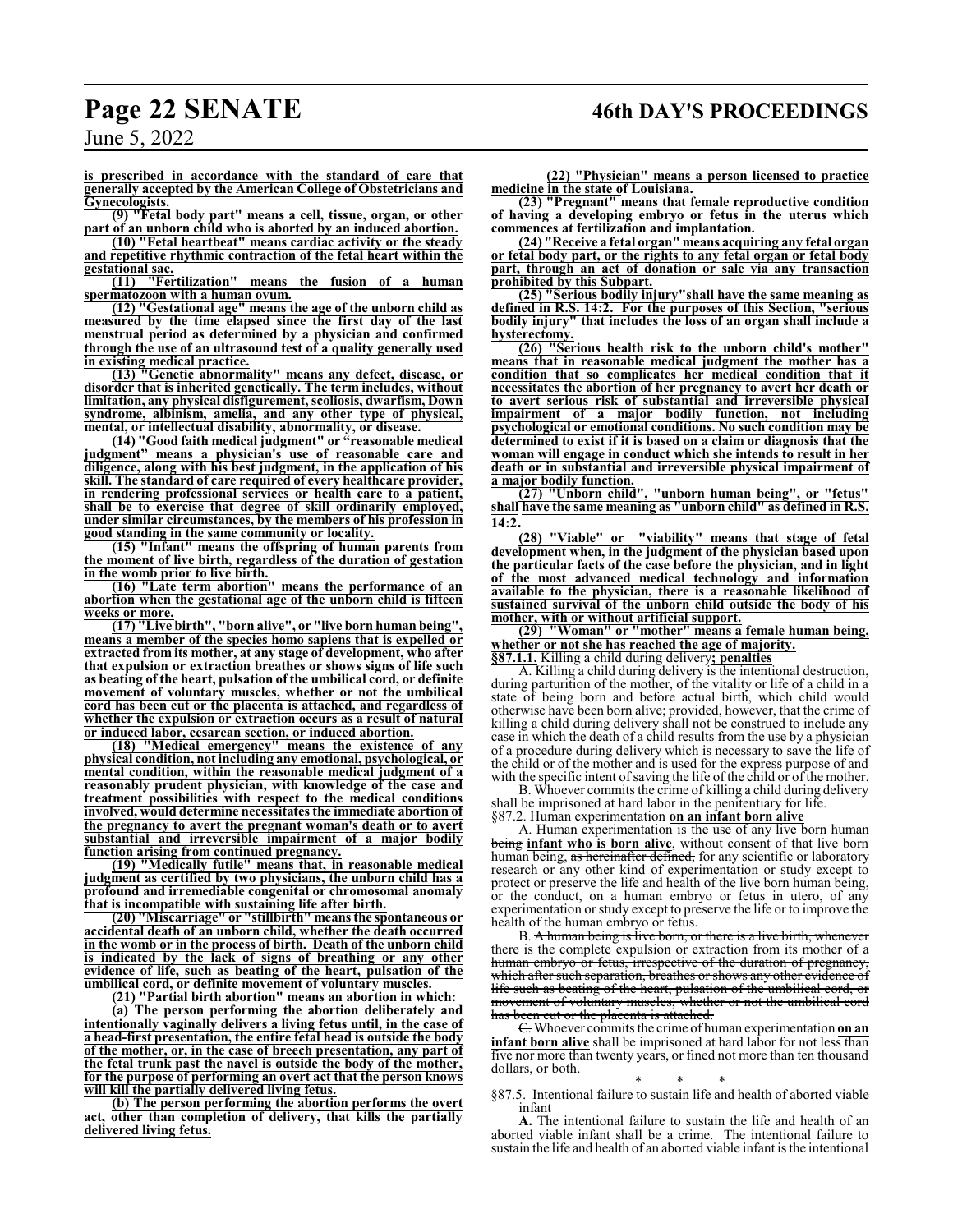## **46th DAY'S PROCEEDINGS Page 23 SENATE**

# June 5, 2022

failure, by any physician or person performing or inducing an abortion, to exercise that degree of professional care and diligence, and to perform such measures as constitute good medical practice, necessary to sustain the life and health of an aborted viable infant, when the death of the infant results.

**B.** For purposes of this Section, "viable" means that stage of fetal development when the life of the unborn child may be continued indefinitely outside the womb by natural or artificial life-supporting systems. Any person who commits the crime of intentional failure to sustain the life and health of an aborted viable infant shall be imprisoned at hard labor for not more than twenty-one years. \* \* \*"

### AMENDMENT NO. 10

On page 2, delete lines 23 through 29 in their entirety and insert in lieu thereof the following:

### "**B. The terms used in this Section have the same meaning as the definitions provided in R.S. 14:87.1.**"

### AMENDMENT NO. 11

Delete House Committee Amendment No. 4 by the House Committee on Health and Welfare (#4596)

AMENDMENT NO. 12 On page 3, delete lines 1 through 17 in their entirety

### AMENDMENT NO. 13

Delete House Committee Amendment No. 5 by the House Committee on Health and Welfare (#4596)

### AMENDMENT NO. 14

On page 3, line 26, after "**contraceptive**" delete the remainder of the line and delete lines 27 through 29 in their entirety and insert in lieu thereof "**or an emergency contraceptive.**"

### AMENDMENT NO. 15

In House Committee Amendment No. 6 by the House Committee on Health and Welfare (#4596), on page 1, line 25, change "**United States Supreme Court**" to "**Supreme Court of the United States**"

### AMENDMENT NO. 16

In House Committee Amendment No. 6 by the House Committee on Health and Welfare (#4596), on page 1, lines 27 and 28, delete "**prohibit, limit, or regulate**" and insert "**prohibit or limit**"

### AMENDMENT NO. 17

In House Committee Amendment No. 6 by the House Committee on Health and Welfare (#4596), on page 1, line 32, change "**United States Supreme Court**" to "**Supreme Court of the United States**"

### AMENDMENT NO. 18

In House Committee Amendment No. 6 by the House Committee on Health and Welfare (#4596), on page 1, lines 35 and 36, delete "**prohibit, limit, or regulate**" and insert "**prohibit or limit**"

### AMENDMENT NO. 19

On page 4, delete lines 9 through 19 in their entirety

### AMENDMENT NO. 20 On page 4, line 20, change "**C.**" to "**B.**"

AMENDMENT NO. 21 On page 4, line 24, change "**D.**" to "**C.**"

AMENDMENT NO. 22 On page 4, line 28, change "**E.**" to "**D.**"

### AMENDMENT NO. 23

Delete House Committee Amendment No. 7 by the House Committee on Health and Welfare (#4596)

### AMENDMENT NO. 24

On page 4, line 29, after "**contraceptive**" delete the remainder of the line and insert in lieu thereof "**or an emergency contraceptive.**"

### AMENDMENT NO. 25

On page 5, delete lines 1 through 3 in their entirety

### AMENDMENT NO. 26

In House Committee Amendment No. 8 by the House Committee on Health and Welfare (#4596), on page 2, line 10, change "**United States Supreme Court**" to "**Supreme Court of the United States**"

### AMENDMENT NO. 27

In House Committee Amendment No. 8 by the House Committee on Health and Welfare (#4596), on page 2, line 17, change "**United States Supreme Court**" to "**the Supreme Court of the United States**"

### AMENDMENT NO. 28

In House Committee Amendment No. 8 by the House Committee on Health and Welfare (#4596), on page 2, lines 20 and 21, delete "**prohibit, limit, or regulate**" and insert "**prohibit or limit**"

### AMENDMENT NO. 29

Delete House Committee Amendment No. 9 by the House Committee on Health and Welfare (#4596)

### AMENDMENT NO. 30

On page 5, line 9, after "Section 3." delete the remainder of the line and insert in lieu thereof the following:

"R.S. 40:1061(A), (D), and (I), 1061.1(D) and (E), 1061.1.3(C), 1061.8, 1061.11(A), 1061.12, 1061.22, 1061.23, 1061.24, 1061.26, 1061.28, 1061.30, 2175.1, 2175.2, and 2175.3 are hereby amended and reenacted and R.S. 40:1061.1(H), 1061.1.1(I), 1061.10(F), 1061.11(G), 1061.11.1(G), 1061.13(D) and (E), 1061.14(E), 1061.14.1(C), 1061.15(E), 1061.16(F), 1061.17(J)(3), 1061.19(H), 1061.20(D), 1061.21(F), 1061.25(F), 2175.4(F), 2175.6(J), 2175.7(C), 2175.8, and 2175.9 are hereby enacted"

### AMENDMENT NO. 31

In House Committee Amendment No. 10 by the House Committee on Health and Welfare (#4596), on page 2, line 28, delete "United States Supreme Court" and insert "**Supreme Court of the United States**"

### AMENDMENT NO. 32

In House Committee Amendment No. 10 by the House Committee on Health and Welfare (#4596), on page 2, lines 30 and 31 delete the comma "**,**" and "**limit, or regulate**" and insert in lieu thereof "**or limit**"

### AMENDMENT NO. 33

In House Committee Amendment No. 10 by the House Committee on Health and Welfare (#4596), on page 2, line 35, change "**United States Supreme Court**" to "**Supreme Court of the United States**"

### AMENDMENT NO. 34

In House Committee Amendment No. 10 by the House Committee on Health and Welfare (#4596), on page 2, line 38 and 39 delete "**prohibit, limit, or regulate**" and insert "**prohibit or limit**"

### AMENDMENT NO. 35

On page 5, between lines 16 and 17, insert the following:

### "\* \* \*

I. The following terms as used in this Section shall have the following meanings: **same meaning as the definitions provided in R.S. 14:87.1.**

(1) "Fertilization" means that point in time when a male human sperm penetrates the zona pellucida of a female human ovum.

(<del>2</del>) "Pregnant" means the human female reproductive condition, of having a living unborn human being within her body throughout the entire embryonic and fetal stages of the unborn child from fertilization to full gestation and childbirth.

(3) "Unborn human being" means an individual living member of the species, homo sapiens, throughout the entire embryonic and fetal stages of the unborn child from fertilization to full gestation and childbirth.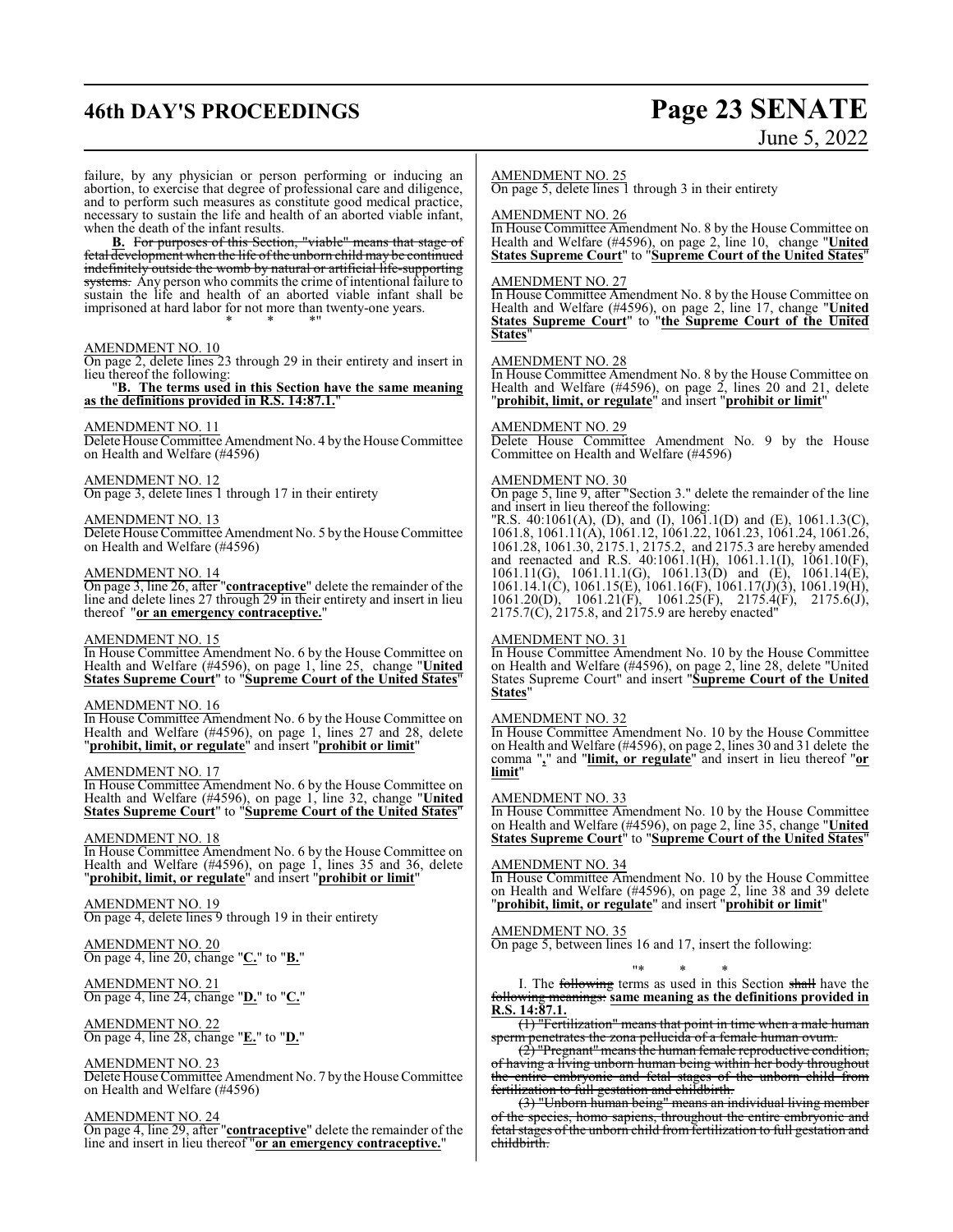## **Page 24 SENATE 46th DAY'S PROCEEDINGS**

### \* \* \* §1061.1. Pain-Capable Unborn Child Protection Act \* \* \*

D. Determination of postfertilization **post fertilization** age.

(1) Except in the case of a medical emergency or when a pregnancy is diagnosed as medically futile, no abortion shall be performed or induced or be attempted to be performed or induced unless the physician performing or inducing it has first made a determination of the probable postfertilization **post fertilization** age of the unborn child or relied upon such a determination made by another physician. In making such a determination, the physician shall make such inquiries of the woman and perform or cause to be performed such medical examinations and tests as a reasonably prudent physician, knowledgeable about the case and the medical conditions involved, would consider necessary to perform in making an accurate diagnosis with respect to postfertilization **post fertilization** age.

 $(2)$  Failure by any physician to conform to any requirement of this Section constitutes "unprofessional conduct" pursuant to R.S. 37:1261.

E. Abortion of unborn child of twenty or more weeks postfertilization **post fertilization** age prohibited.

(1) No person shall perform or induce or attempt to perform or induce an abortion upon a woman when it has been determined, by the physician performing or inducing or attempting to perform or induce the abortion or by another physician upon whose determination that physician relies, that the probable postfertilization **post fertilization** age of the woman's unborn child is twenty or more weeks, unless the pregnancy is diagnosed as medically futile or, in reasonable medical judgment, she has a condition which so complicates her medical condition as to necessitate the abortion of her pregnancy to avert her death or to avert serious risk of substantial and irreversible physical impairment of a major bodily function, not including psychological or emotional conditions. No such greater risk shall be deemed to exist if it is based on a claim or diagnosis that the woman will engage in conduct which she intends to result in her death or in substantial and irreversible physical impairment of a major bodily function.

(2) When an abortion upon a woman whose unborn child has been determined to have a probable postfertilization **post fertilization** of twenty or more weeks is not prohibited by Paragraph (1) of this Subsection, the physician shall terminate the pregnancy in the manner which, in reasonable medical judgment, provides the best opportunity for the unborn child to survive, unless, in reasonable medical judgment, termination of the pregnancy in that manner would pose a greater risk either of the death of the pregnant woman or of the substantial and irreversible physical impairment of a major bodily function, not including psychological or emotional conditions, of the woman than would other available methods. No such greater risk shall be deemed to exist if it is based on a claim or diagnosis that the woman will engage in conduct which she intends to result in her death or in substantial and irreversible physical impairment of a major bodily function.

### \* \* \* **H. The provisions of R.S. 40:1061.8 shall apply to this Section.**

§1061.1.1. Louisiana Unborn Child Protection from Dismemberment Abortion Act \* \* \*

### **I. The provisions of R.S. 40:1061.8 shall apply to this Section.** \* \* \*"

AMENDMENT NO. 36

On page 5, between lines 22 and 23, insert the following:

"§1061.8. Legislative intent**, construction of abortion provisions law regulating abortion**

**A.(1)** It is the intention of the Legislature of the State of Louisiana to regulate**, prohibit, or restrict** abortion to the **fullest** extent permitted by the decisions of the United States Supreme Court **of the United States**. The Legislature **legislature** does solemnly declare**,** and find**, and** in reaffirmation of **reaffirm** the longstanding **public** policy of this State, **state** that the **every** unborn child is a human being from the time **moment** of conception and is, therefore,

a legal person for purposes of the unborn child's right to life and is entitled to the right to life from conception under the laws **of this state** and Constitution of this State **Louisiana**. Further, the **Legislature** 

**(2) The legislature further** finds and declares that the longstanding policy of this state is to protect the right to life of the **every** unborn child from conception by prohibiting abortion **is** impermissible only because of the decisions of the United States Supreme Court **of the United States** and that, therefore, if those decisions of the United States Supreme Court are ever reversed or modified or the United States Constitution is amended to allow protection of the unborn then the former **public** policy of this State **state** to prohibit abortions shall be enforced.

**B.(1) The provisions of this Chapter that regulate the practice of abortion shall not be construed to repeal any other provision of law that restricts or prohibits abortion.**

**(2) The provisions of this Chapter that regulate the practice of abortion are enacted to provide for the health, safety, and welfare of women in outpatient abortion facilities until such time and to the extent that the state of Louisiana no longer regulates outpatient abortion facilities.**

**C. The provisions of this Chapter that regulate the practice of abortion are subject to R.S. 40:2175.9.**

§1061.9. Definitions

As used in R.S.  $40:1061.8$  through  $1061.29$ , the following have the following meanings: **Wherever used in this Chapter, unless a different meaning clearly appears in the context, the terms, whether singular or plural, have the same meaning as the definitions provided in R.S. 14:87.1.**

§1061.10. Abortion by physician; determination of viability; ultrasound test required; exceptions; penalties \* \* \*

### **F. The provisions of R.S. 40:1061.8 shall apply to this Section.**

§1061.11. Drugs or chemicals used; penalties

A. When any drug or chemical is used for the purpose of inducing an abortion as defined in R.S. 40:1061.9, the physician who prescribed the drug or chemical shall be in the same room and in the physical presence of the pregnant woman when the drug or chemical is initially administered, dispensed, or otherwise provided to the pregnant woman.

\* \* \*

**G. The provisions of R.S. 40:1061.8 shall apply to this Section.**

§1061.11.1. Chemically-induced abortion; required disclosure \* \* \*

**G. The provisions of R.S. 40:1061.8 shall apply to this Section.**

§1061.12. Born-Alive Infant Protection Act

A. In determining the meaning of any statute or of any rule, regulation, or interpretation of the various administrative agencies of this state, the words "person", "human being", "child", and "individual" include every infant member of the species homo sapiens who is born alive at any stage of development.

B. An infant at any stage of development who has survived an abortion procedure resulting in his or her live birth shall be given reasonable and immediate medical care as provided in R.S. 40:1061.13(C)**, whether the abortion was considered legal or illegal under the law at the time that the abortion was performed**.

**B. The provisions of R.S. 40:1061.8 shall apply to this Section.**

§1061.13. Abortion after viability; second attendant physician required; duties

\* \* \* **D. The provisions of this Section shall apply to an infant born alive and the infant born alive shall be given immediate medical care regardless of whether the abortion was considered legal or illegal under the law at the time the abortion was performed.**

**E. The provisions of R.S. 40:1061.8 shall apply to this Section.**

§1061.14. Minors

\* \* \*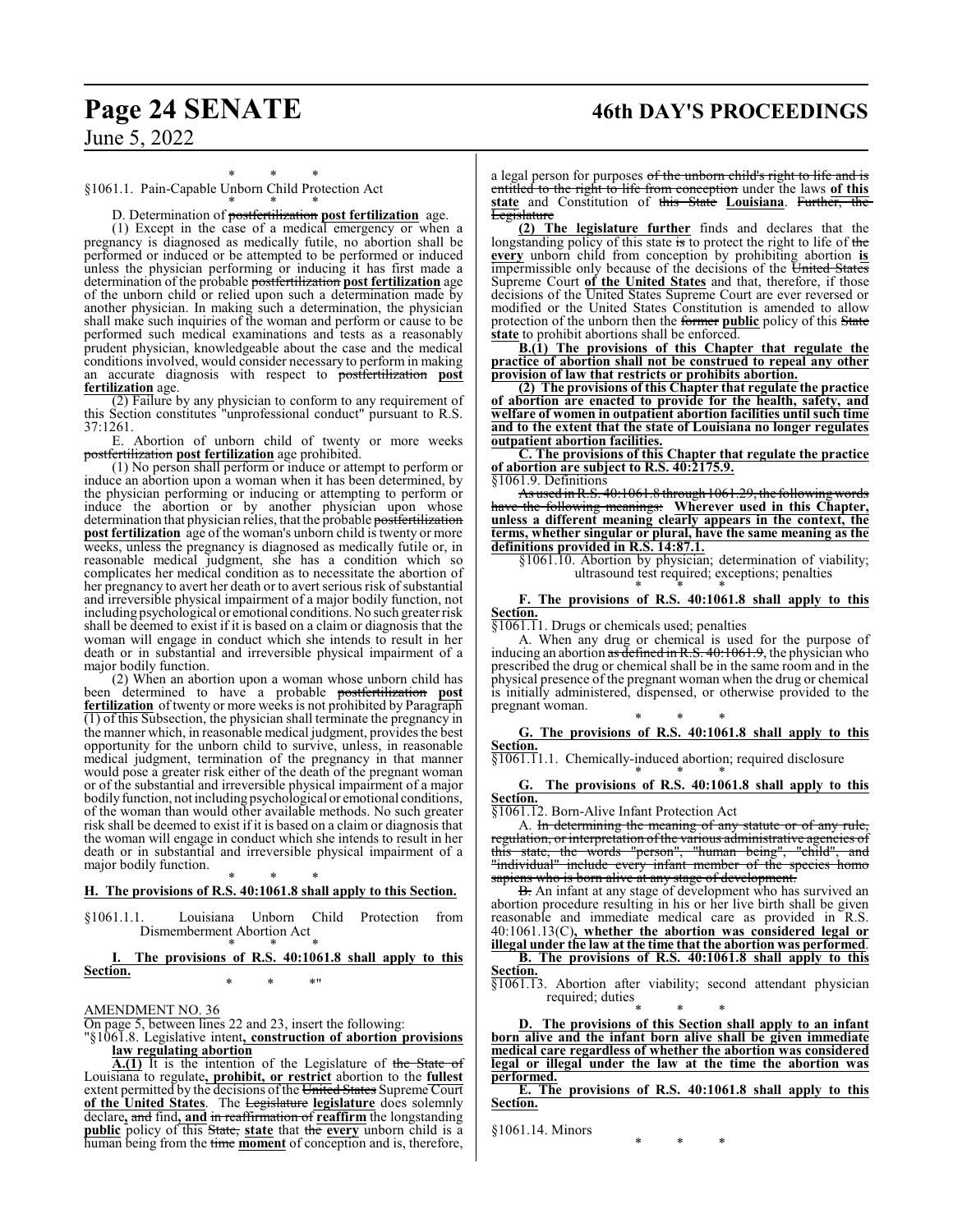## **46th DAY'S PROCEEDINGS Page 25 SENATE**

# June 5, 2022

**E. The provisions of R.S. 40:1061.8 shall apply to this Section.**

§1061.14.1. Fraudulent interference with parental consent

\* \* \* **C. The provisions of R.S. 40:1061.8 shall apply to this Section.**

§1061.15. Prevention of forced abortion; signage in abortion facilities

\* \* \* **E. The provisions of R.S. 40:1061.8 shall apply to this Section.**

§1061.16. Information on psychological impacts, illegal coercion, abuse, and human trafficking required prior to abortion; task force on information resources \* \* \*

**F. The provisions of R.S. 40:1061.8 shall apply to this Section.**

\* \* \* §1061.17. Woman's right to know

\* \* \* J. Construction.

\* \* \* **(3) The provisions of R.S. 40:1061.8 shall apply to this Section.** \* \* \*

§1061.19. Records

\* \* \* **H. The provisions of R.S. 40:1061.8 shall apply to this Section.** §1061.20. Conscience in health care protection; definitions \* \* \*

**D. The provisions of R.S. 40:1061.8 shall apply to this Section.** §1061.21. Reports

\* \* \* **F. The provisions of R.S. 40:1061.8 shall apply to this Section.**

§1061.22. Forms

**A.** The Louisiana Department of Health shall make available to physicians performing abortions in this state the forms for preparing the records and reports required pursuant to the provisions of this Chapter.

**B. The provisions of R.S. 40:1061.8 shall apply to this Section.** §1061.23. Emergency

The provisions of this Chapter shall not apply when a medical emergency compels the immediate performance of an abortion because the continuation of the pregnancy poses an immediate threat and grave risk to the life or permanent physical health of the pregnant woman **serious health risk to the unborn child's mother**. Within twenty-four hours, the attending physician shall certify to the **medical** emergency need for the abortion and shall enter such certification in the medical record of the pregnant woman.

§1061.24. Experimentation

**A.** No person shall experiment on an unborn child or on a child born as the result of an abortion, whether the unborn child or child is alive or dead, unless the experimentation is therapeutic to the unborn child or child.

**B. The provisions of R.S. 40:1061.8 shall apply to this Section.**

§1061.25. Remains; disposal in accordance with applicable regulations; post-abortion harvesting of fetal organs prohibited; penalties

\* \* \* **F. The provisions of R.S. 40:1061.8 shall apply to this Section.**

§1061.26. Instructions to be provided subsequent to abortion

**A.** Any physician who shall perform or induce an abortion, shall subsequent to the abortion being performed or induced, provide his patient with specific oral and written medical instructions to be followed by that patient in order to insure her safe recovery from the

abortion.<br>**B. B. The provisions of R.S. 40:1061.8 shall apply to this Section.**

§1061.28. Partial birth abortion, civil action against abortionist

A. No licensed physician or any other person shall perform a partial birth abortion on a female unless the procedure performed is necessary **because of a medical emergency or** to save the life of the female **mother.** because her life is endangered by a physical disorder, physical illness or physical injury, including a life-endangering physical condition caused by or arising from the pregnancy itself. \* \* \*

§1061.30. Standing **Suspension or revocation of license; grounds**; action to close outpatient abortion clinic

**A.** In addition to any violation of this Chapter, the following acts shall subject licensed outpatient abortion facilities to the provisions of R.S. 40:2175.6 regarding license suspension or revocation :

(1) Systematically, intentionally, or deliberately falsifying or destroying patient files or records in violation of R.S. 40:1061.17.

(2) Completing in advance of an appointment with a woman seeking abortion any portion of patient records or forms required by R.S. 40:1061.17 to include patient-specific data or a physician's signature.

**B. The provisions of R.S. 40:2175.8 and R.S. 40:2175.9 shall apply to this Chapter.** \* \* \*

§2175.1. Short title

**A.** This Part may be cited as the "Outpatient Abortion Facility Licensing Law".

**B. The provisions of R.S. 40:1061.8 shall apply to this Part.** §2175.2. Purpose

The purpose of this Part is to authorize the Louisiana Department of Health to promulgate and publish rules and regulations to provide for the health, safety, and welfare of women in outpatient abortion facilities and for the safe operation of such facilities. The rules shall be reasonably related to the purpose expressed in this Section and shall not impose a legally significant burden on a woman's freedom to decide whether to terminate her pregnancy**, except when the provisions of R.S. 40:1061.8 apply**. §2175.3. Definitions

**A. Except as provided in Subsection B of this Section, the terms used in this Part, unless a different meaning clearly appears in the context, whether singular or plural, have the same meaning as the definitions provided in R.S. 14:87.8.**

**B.** For purposes of this Part, the following definitions apply:

 $(1)$  "Abortion" shall have the meaning set forth in R.S. 40:1061.9.

 $\frac{1}{2}$  "Abortion facility professional" or "outpatient abortion facility professional" means an individual who is a physician, surgeon, resident, intern, licensed nurse, nursing aide, emergency medical technician, or a paramedic who diagnoses, examines, or treats a female patient at an outpatient abortion facility.

(3) **(2)** "Abortion facility staff member" or "outpatient abortion facility staff member" means an individual who is not an abortion facility professional but who is employed by or contracts with an outpatient abortion facility to provide services and who has any contact with patients at the facility.

(4) **(3)** "First trimester" means the time period up to fourteen weeks after the first day of the last menstrual period.

(5) **(4)** "Licensee" means the person, partnership, corporation, association, organization, or professional entity on whom rests the ultimate responsibility and authority for the conduct ofthe outpatient abortion facility.

(6) **(5)** "Licensing agency" means the Louisiana Department of Health.

(7) **(6)** "Mandatory reporter to law enforcement" means any abortion facility staff member or any abortion facility professional.

(8) **(7)** "Outpatient abortion facility" means any outpatient facility, other than a hospital as defined in R.S. 40:2102 or an ambulatory surgical center as defined in R.S. 40:2133, in which any second trimester or five or more first trimester abortions per calendar year are performed.

(9) **(8)** "Second trimester" means the time period from fourteen to twenty-three weeks after the first day of the last menstrual period.

(10) **(9)** "Secretary" means the secretary of the Louisiana Department of Health. §2175.4. License required

\* \* \*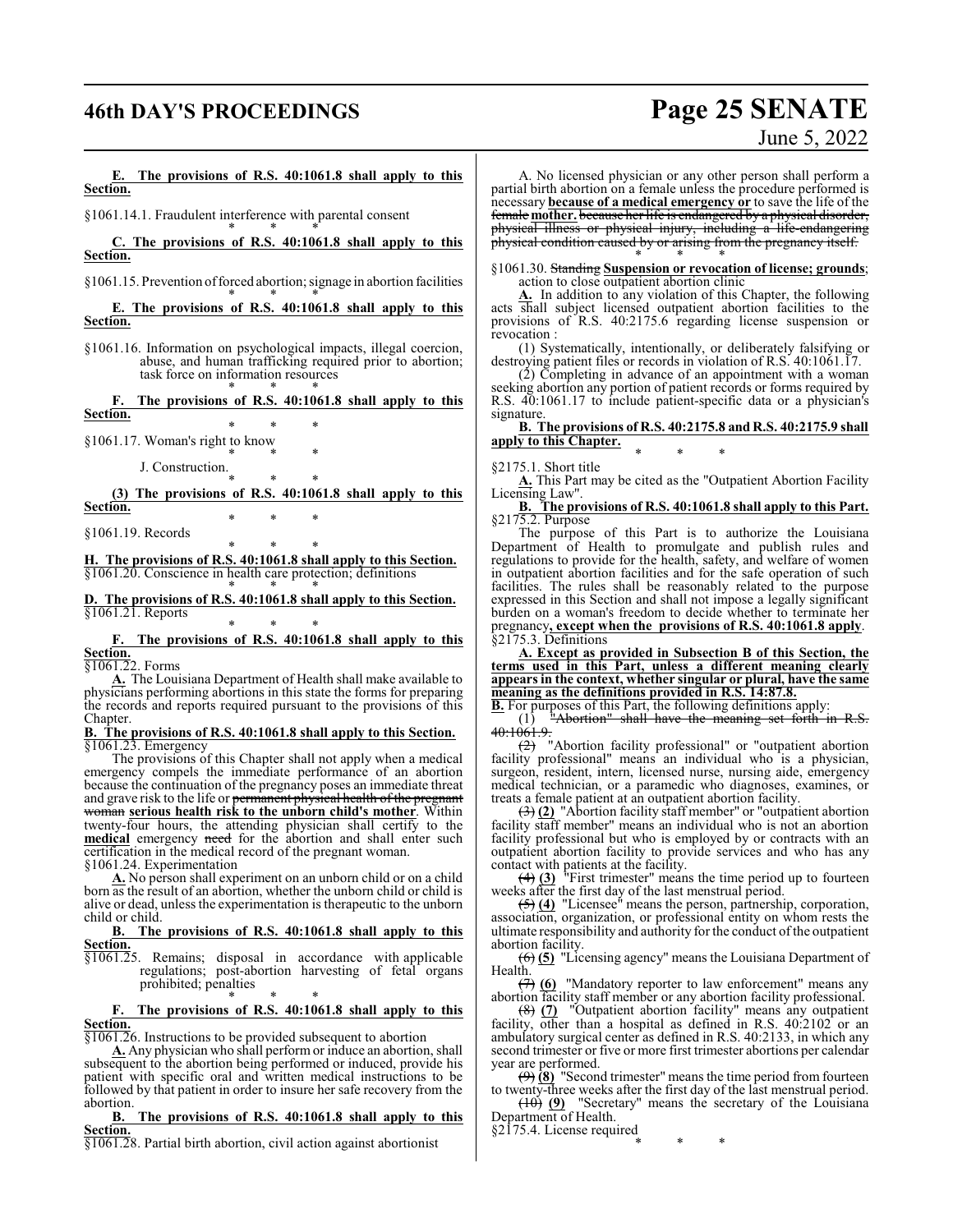## **Page 26 SENATE 46th DAY'S PROCEEDINGS**

June 5, 2022

**F. The provisions of R.S. 40:1061.8 shall apply to this Part.** \* \* \*

§2175.6. License issuance; application; on-site inspection

### \* \* \* **J. The provisions of R.S. 40:1061.8 shall apply to this Part.**

§2175.7. Mandatory reports to law enforcement; human trafficking awareness and prevention training \* \* \*

### **C. The provisions of R.S. 40:1061.8 shall apply to this Part.**

### **§2175.8. Cease and desist order; due process rights; penalty for violation**

**A. In addition to the provisions of R.S. 40:2175.6(H), the secretary is empowered to issue a written cease and desist order to prevent or terminate an unsafe condition or an illegal practice or for a violation of this Chapter or Chapter 5 of this Title or a violation of any regulation or order of the department issued pursuant thereto** whenever the secretary knows or has reasonable **cause to believe that such unsafe condition or illegal practice exists or is likely to occur related to an outpatient abortion facility.**

**B.(1) An aggrieved party, who is licensed by this Part and who is affected by the secretary's decision or order, may seek an appeal in the same manner as provided for R.S. 40:2175.6(H).**

**(2) An aggrieved party, who is not licensed by this Part, may seek a de novo review of the secretary's decision or order by filing a petition for review in the Nineteenth Judicial District Court for the parish of East Baton Rouge.** 

**C. Any order issued pursuant to this Section shall become effective upon service thereof in person or by registered mail on the violator, and shall remain effective except to the extent modified, stayed, terminated, or set aside by action of the secretary or by Nineteenth Judicial District Court in parish of East Baton Rouge.**

**D. If no timely appeal is demanded by the aggrieved party pursuant to Subsection B of this Section, the cease and desist order shall become final.**

**E. If the violator subsequently engages in activities that violate a final cease and desist order, the secretary may seek the enforcement of such order by civil action filed in the Nineteenth Judicial District Court for the parish of East Baton Rouge.**

**F. Except as provided in R.S. 40:2175.9, any person who violates a cease and desist order of the secretary after it has become final and while such order is in effect shall, upon proof thereof to the satisfaction of the court, be ordered by the court to forfeit and pay to the attorney general a sum not less than five hundred dollars** nor more than five thousand **violation.**

**§2175.9. Procedure for closing outpatient abortion clinics in the event abortion is declared illegal**

**A. Except as provided in Subsection C of this Section, the secretary shall apply the provisions of R.S. 40:1061.8 and R.S. 40:2175.8 and based upon the final decision of the Supreme Court of the United States in the case of Dobbs v. Jackson Women's Health Organization, Docket No. 19-1392, the secretary shall issue whichever one of the applicable cease and desist orders apply, as follows:**

(**1) The outpatient abortion facility shall be ordered closed and the facility shall immediately cease and desist performing abortions because the Human Life Protection Act, R.S. 40:1061, or R.S. 14:87.7 has been enacted and the practice of abortion in Louisiana has been prohibited by law.**

**(2) The outpatient abortion facility shall be ordered to cease and desist performing late term abortions, as is prohibited in R.S. 14:87.8, because the Supreme Court of the United States has provided for the states to prohibit abortions when the gestational age of the unborn child is fifteen weeks or more.**

**B.(1) Any person who violates a cease and desist order of the secretary after it has become final and while such order is in effect shall, upon proof thereof to the satisfaction of the court, be ordered by the court to forfeit and pay to the attorney general a**

**sum not less than ten thousand dollars nor more than fifty thousand dollars per violation.**

**(2) Each abortion performed in violation of the cease and desist order issued pursuant to this Section shall constitute a separate violation.**

**C. The provisions of Subsection A and B of this Section shall not apply if the decision rendered by the United States Supreme Court in the case of Dobbs v. Jackson Women's Health Organization, Docket No. 19-1392, which overrules, in whole or in part, Roe v. Wade, 410 U.S. 113, 93 S.Ct. 705, 35 L.Ed. 2d 147 (1973), does not restore to the states the authority to prohibit or limit abortion.** 

### AMENDMENT NO. 37

On page 5, delete line 23 in its entirety and insert in lieu thereof the following:

"Section 4. R.S. 14:32.9(B), 32.9.1(B), 32.10, 32.11(B), 87, 87.3(B), and R.S. 40:1061.1.1(B), 1061.1.2(A), 1061.1.3(B), 1061.9(1) through (11), 1061.12(A), 1061.27, and 1061.28(B) are hereby repealed.

Section 5. If the bill that originated as Senate Bill No. 388 of the 2022 Regular Session of the Legislature is enacted and becomes law, the provisions containing definitions in R.S. 14:87.9(B) in Section 1 of the Act which originated as Senate Bill No. 388 and R.S. 40:962.2(B) of Section 2 of the Act which originated as Senate Bill No. 388 shall be null and void.

Section 6. The Louisiana State Law Institute, pursuant to its statutory authority, is hereby authorized and directed to make the following technical changes:

(A) Redesignate the provisions of R.S. 14:32.9, 32.9.1, 32.11 and relocate the provisions to Subpart A.3. Abortion. of Part V of Title 14 of the Louisiana Revised Statutes of 1950.

(B) Redesignate R.S. 40:1061.8 (Legislative intent) and 1061.9 (Definitions) and relocate those same provisions of law to follow directly after R.S. 40:1061.1.

(C) Redesignate R.S. 40:1061.1 (Pain-capable Unborn Child Protection Act) and 1061.1.1 (Louisiana Unborn Child Protection from Dismemberment Abortion Act) and relocate those same provisions of law to follow directly after the provisions that have been redesignated and relocated pursuant to Subsection (B) of this Section.

(D) Make changes to any internal citation references in this Act to reflect the changes made pursuant to Subsections (B) and (C) of this Section.

(E) Arrange in alphabetical order and renumber the provisions oflaw, in particular arrange in alphabetical order and renumber those provisions of law to reflect that the provisions of law contained in Section 5 of this Act were repealed in favor of the consolidated "Definitions" provisions of law in R.S. 14:87.1 in Section 1 of this Act and R.S. 40:1061.1 in Section 2 of this Act.

(F) Make changes to any references in the Codes or Louisiana Revised Statutes of 1950 to reflect the citation changes contained in this Act.

(G) If the provisions of Section 5 of this Act are in effect because the bill that originated as Senate Bill No. 388 of the 2022 Regular Session of the Legislature is enacted and becomes law, arrange in alphabetical order and renumber the Subsections of R.S. 14:87.9 and R.S. 40:962.2."

### AMENDMENT NO. 38

On page 5, line 24, change "Section 5" to "Section 7"

### **HOUSE FLOOR AMENDMENTS**

Amendments proposed by Representative Emerson to Reengrossed Senate Bill No. 342 by Senator Jackson

### AMENDMENT NO. 1

In House Floor Amendment No. 9 by Representative Emerson (#5354), on page 5, delete lines 11 through 13 in their entirety and insert in lieu thereof the following:

"**(23) "Pregnant" means that female reproductive condition of having a developing embryo or fetus in the uterus which commences at fertilization and implantation.**"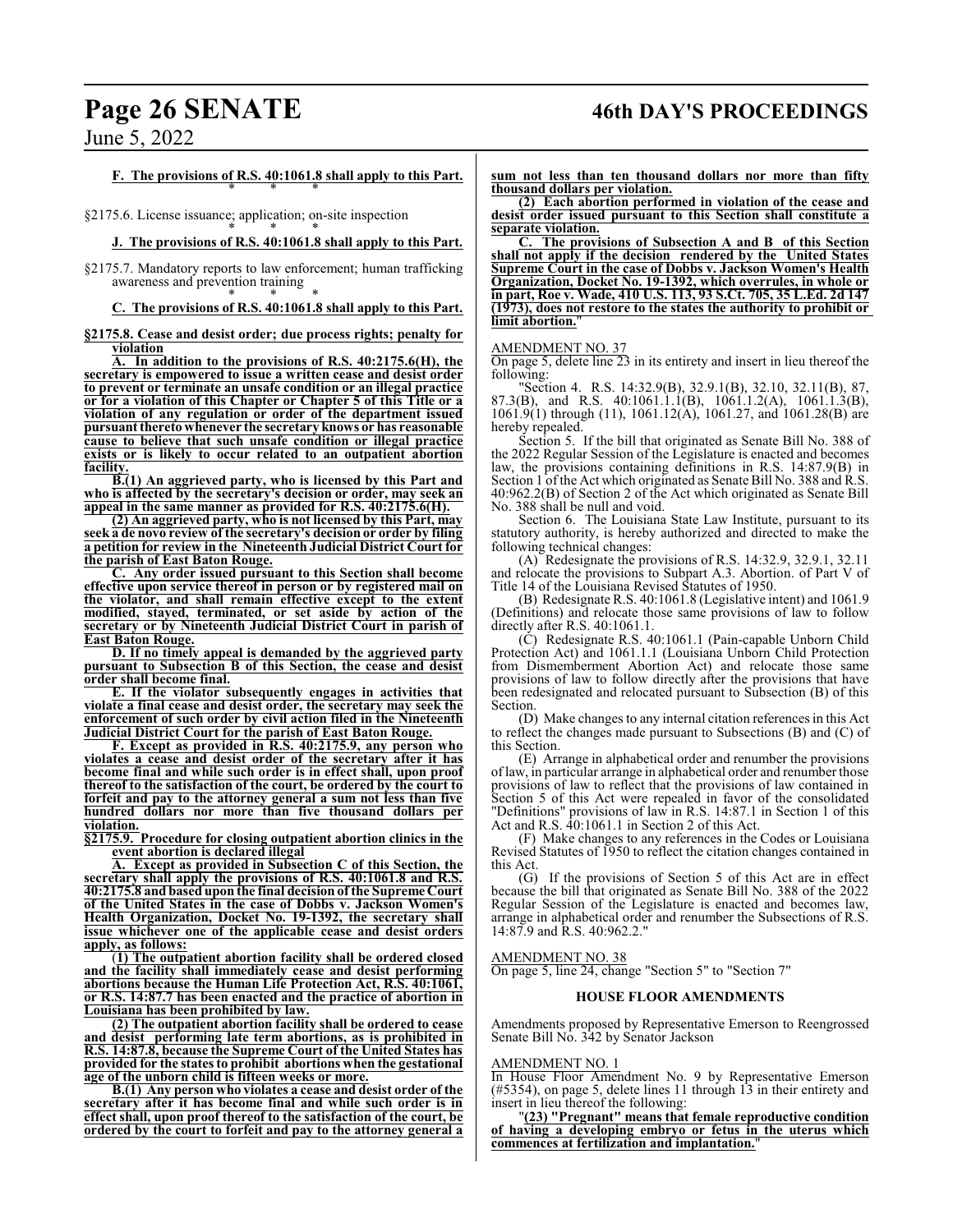## **46th DAY'S PROCEEDINGS Page 27 SENATE**

### **HOUSE FLOOR AMENDMENTS**

Amendments proposed by Representative Ivey to Reengrossed Senate Bill No. 342 by Senator Jackson

### AMENDMENT NO. 1

In House Floor Amendment No. 9 by Representative Emerson (#5354), on page 4, at the beginning of line 49, change "**(19)**" to "**(19)(a)**"

### AMENDMENT NO. 2

In House Floor Amendment No. 9 by Representative Emerson (#5354), on page 4, between lines 52 and 53, insert the following:

"**(b) The Louisiana Department of Health shall promulgate, in accordance with the Administrative Procedure Act, administrative rules establishing an exclusive list of anomalies, diseases, disorders, and other conditions which shall be deemed "medically futile" for purposes of this Subpart. The rules may also encompass diagnostic methods and standards by which a medically futile condition may be diagnosed, including but not limited to tests that are appropriate to the developmental stage and the condition of the unborn child.**"

### **HOUSE FLOOR AMENDMENTS**

Amendments proposed by Representative Emerson to Reengrossed Senate Bill No. 342 by Senator Jackson

### AMENDMENT NO. 1

In House Floor Amendment No. 9 by Representative Emerson (#5354), on page 5, line 25, after "**conditions.**" delete the remainder of the line and delete lines 26 through 28

### AMENDMENT NO. 2

In House Floor Amendment No. 35 by Representative Emerson (#5354), on page 9, line 34, after "conditions." delete the remainder of the line and delete lines 35 through 37

### AMENDMENT NO. 3

In House Floor Amendment No. 35 by Representative Emerson (#5354), on page 9, line 46, after "methods." delete the remainder of the line and delete lines 47 through 49

Senator Jackson moved to concur in the amendments proposed by the House.

### **ROLL CALL**

The roll was called with the following result:

### YEAS

| Mr. President<br>Abraham<br>Allain<br>Barrow<br>Bernard<br>Cathey<br>Cloud<br>Connick<br>Fesi<br>Foil<br>Total - 29 | Henry<br>Hensgens<br>Hewitt<br>Jackson<br>McMath<br>Milligan<br>Mills, F.<br>Mills, R.<br>Mizell<br>Morris<br><b>NAYS</b> | Peacock<br>Pope<br>Reese<br>Smith<br>Stine<br>Talbot<br>Ward<br>White<br>Womack |
|---------------------------------------------------------------------------------------------------------------------|---------------------------------------------------------------------------------------------------------------------------|---------------------------------------------------------------------------------|
| Bouie<br>Carter<br>Total - 4                                                                                        | Luneau<br>Price<br><b>ABSENT</b>                                                                                          |                                                                                 |
| Boudreaux<br>Fields<br>Total - 5                                                                                    | Harris<br>Lambert                                                                                                         | Tarver                                                                          |

### The Chair declared the Senate concurred in the amendments proposed by the House.

**SENATE BILL NO. 348—** BY SENATOR CLOUD

AN ACT

To enact R.S. 42:812, relative to the Office of Group Benefits; to provide for requirements for health plans; to provide for information on denied prior authorizations be transmitted to healthcare providers; to provide for an effective date; and to provide for related matters.

The bill was read by title. Returned from the House of Representatives with amendments:

### **HOUSE COMMITTEE AMENDMENTS**

Amendments proposed by House Committee on Appropriations to Engrossed Senate Bill No. 348 by Senator Cloud AMENDMENT NO. 1 On page 1, line 11, after "**writing**" and before the comma "**,**" insert "**or provide electronically**"

### **HOUSE FLOOR AMENDMENTS**

Amendments proposed by Representative Hilferty to Engrossed Senate Bill No. 348 by Senator Cloud

#### AMENDMENT NO. 1

On page 1, line 11, change "**twenty-four hours**" to "**one business day**"

### AMENDMENT NO. 2

On page 1, line 12, after "**provider**" and before the comma "**,**" delete "**or covered person**"

Senator Cloud moved to concur in the amendments proposed by the House.

### **ROLL CALL**

The roll was called with the following result:

|--|--|

| Mr. President<br>Abraham<br>Allain<br>Barrow<br>Bernard<br>Bouie | Foil<br>Henry<br>Hensgens<br>Hewitt<br>Jackson<br>Luneau | Morris<br>Peacock<br>Pope<br>Price<br>Reese<br>Smith |
|------------------------------------------------------------------|----------------------------------------------------------|------------------------------------------------------|
| Carter<br>Cathey<br>Cloud<br>Connick<br>Fesi<br>Total - 33       | McMath<br>Milligan<br>Mills, F.<br>Mills, R.<br>Mizell   | Stine<br>Talbot<br>Ward<br>White<br>Womack           |
| Total $-0$                                                       | <b>NAYS</b><br><b>ABSENT</b>                             |                                                      |
| Boudreaux<br>Fields<br>Total - 5                                 | Harris<br>Lambert                                        | Tarver                                               |

The Chair declared the Senate concurred in the amendments proposed by the House.

### **SENATE BILL NO. 358—**

BY SENATOR JACKSON

AN ACT To amend and reenact the introductory paragraph of R.S.  $17:416(A)(1)(b)(ii)$ ,  $416(A)(1)(c)(ii)(dd)$ ,  $(2)(a)$ , the introductory paragraph of  $416(A)(4)$ ,  $416(A)(4)(b)$  and (c),

# June 5, 2022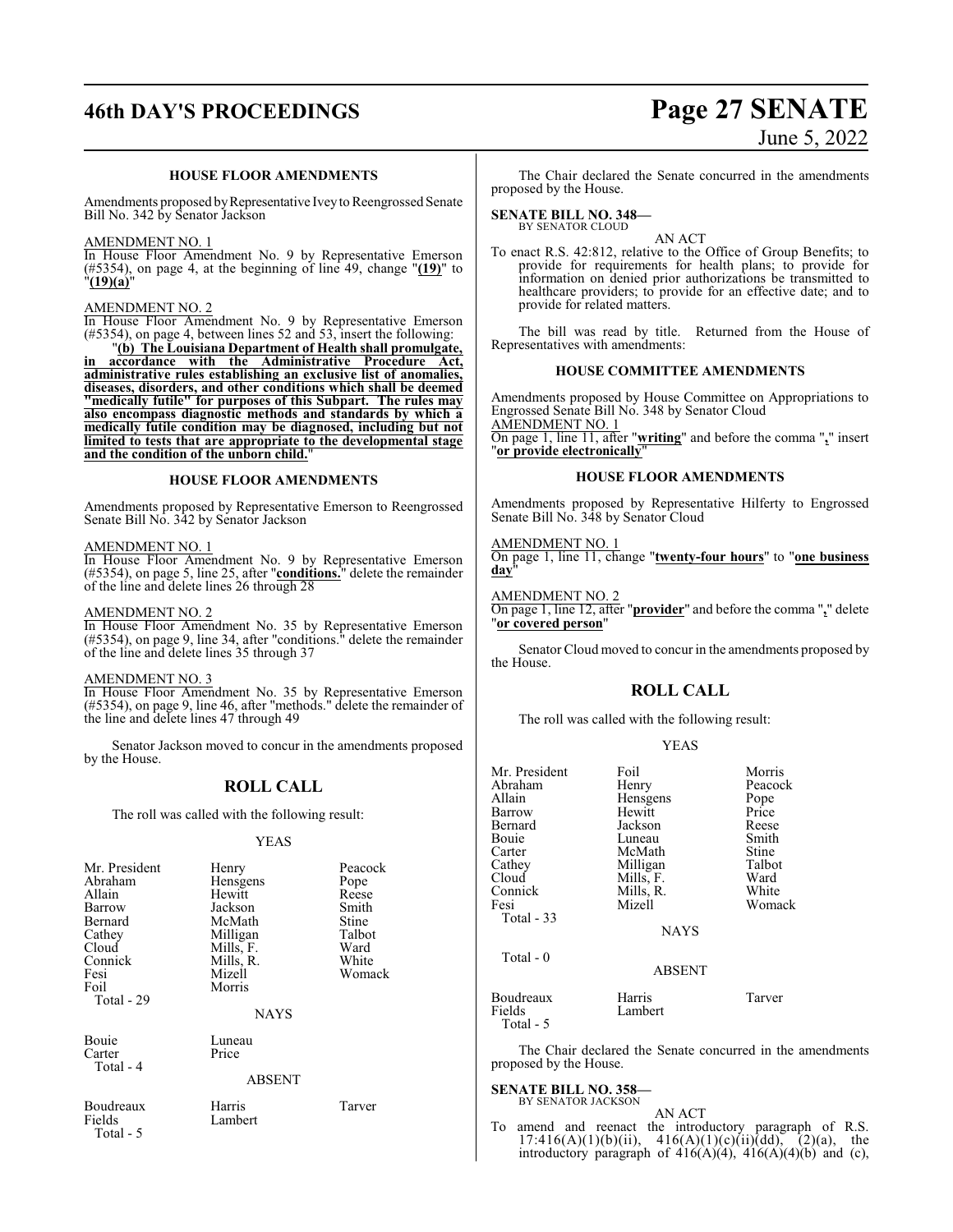416.13, 416.20(A), and 3996(B)(32) and to enact R.S. 17:416.14, relative to bullying; to renumber and reorganize present law relative to bullying; to require all elementary and secondary schools to institute a program to prohibit and prevent bullying; to provide for fines for failure to act; and to provide for related matters.

### **HOUSE COMMITTEE AMENDMENTS**

Amendments proposed by House Committee on Education to Reengrossed Senate Bill No. 358 by Senator Jackson

### AMENDMENT NO. 1

On page 10, line 23, after "Subsection," insert "and no investigation pursuant to Paragraph (3) of this Subsection has occurred,"

### **HOUSE FLOOR AMENDMENTS**

Amendments proposed by Representative Travis Johnson to Reengrossed Senate Bill No. 358 by Senator Jackson

### AMENDMENT NO. 1

On page 14, at the end of line 2, delete "**state Department of**" and at the beginning of line 3, delete "**Education.**" and insert "**school governing authority.**"

### AMENDMENT NO. 2

On page 14, delete line 4 and 5, and insert "**act, the school governing**"

### AMENDMENT NO. 3

On page 14, at the end of line 8, insert "**The school governing authority shall report each finding of a failure to report and the length ofsuspension issued to each employee who failed to report to the state Department of Education.**"

### AMENDMENT NO. 4

On page 14, at the end of line 13, delete "**state**" and at the beginning of line 14, delete "**Department of Education**" and insert "**school governing authority**"

### AMENDMENT NO. 5

On page 14, line 15, after "**act, the**" delete the remainder of the line and delete line 16 and at the beginning of line 17, delete "**school's**" and insert "**school**"

### AMENDMENT NO. 6

On page 14, at the end of line 19, insert the following:

"**The school governing authority shall report each finding of a failure to report bullying and the length of suspension issued to the employee who failed to report to the department. The report shall be submitted by August first annually.**

**(3) The department shall provide a report to the state board on the number of reports of failures to report bullying received by the department from school governing authorities. The report** shall be submitted by September first annually.

### **HOUSE FLOOR AMENDMENTS**

Amendments proposed by Representative Stefanski to Reengrossed Senate Bill No. 358 by Senator Jackson

AMENDMENT NO. 1

On page 3, line 24, after "**shunning**" and before "**from**" delete "**or excluding**"

Senator Jackson moved to concur in the amendments proposed by the House.

### **ROLL CALL**

The roll was called with the following result:

## **Page 28 SENATE 46th DAY'S PROCEEDINGS**

| Foil<br>Henry<br>Hensgens<br>Hewitt<br>Jackson<br>Luneau<br>McMath<br>Milligan<br>Mills, F.<br>Mills, R.<br>Mizell<br><b>NAYS</b> | Morris<br>Peacock<br>Pope<br>Price<br>Reese<br>Smith<br>Stine<br>Talbot<br>Ward<br>White<br>Womack |
|-----------------------------------------------------------------------------------------------------------------------------------|----------------------------------------------------------------------------------------------------|
| ABSENT                                                                                                                            |                                                                                                    |
|                                                                                                                                   | <b>YEAS</b>                                                                                        |

| Boudreaux | Harris  | Tarver |
|-----------|---------|--------|
| Fields    | Lambert |        |
| Total - 5 |         |        |

The Chair declared the Senate concurred in the amendments proposed by the House.

### **SENATE BILL NO. 359—**

BY SENATOR JACKSON AN ACT

To amend and reenact R.S. 40:2608(A)(1), (2), and (4) and 2610(A), relative to forfeiture; to provide relative to receipt of notice of forfeiture; to provide relative to extension of time for filing of claims to seized property; to provide relative to time limits; and to provide for relative matters.

The bill was read by title. Returned from the House of Representatives with amendments:

### **HOUSE FLOOR AMENDMENTS**

Amendments proposed by Representative Marino to Reengrossed Senate Bill No. 359 by Senator Jackson

### AMENDMENT NO. 1

On page 3, at the beginning of line 3, delete "**for good cause shown.**" and insert the following: "**of time for the filing of a claim pursuant to this Section for good cause shown. Incarceration of an owner or interest holder during the original thirty-day period shall create a rebuttable presumption of good cause as to the owner or interest holder."**

Senator Jackson moved to concur in the amendments proposed by the House.

### **ROLL CALL**

The roll was called with the following result:

### YEAS

Peacock Pope<br>Price

Womack

| Foil    | Morris                                                  |
|---------|---------------------------------------------------------|
|         | Peacoc                                                  |
|         | Pope                                                    |
| Hewitt  | Price                                                   |
| Jackson | Reese                                                   |
| Luneau  | Smith                                                   |
| McMath  | Stine                                                   |
|         | Talbot                                                  |
|         | Ward                                                    |
|         | White                                                   |
| Mizell  | Woma                                                    |
|         |                                                         |
|         | Henry<br>Hensgens<br>Milligan<br>Mills, F.<br>Mills, R. |

**NAYS** 

Total - 0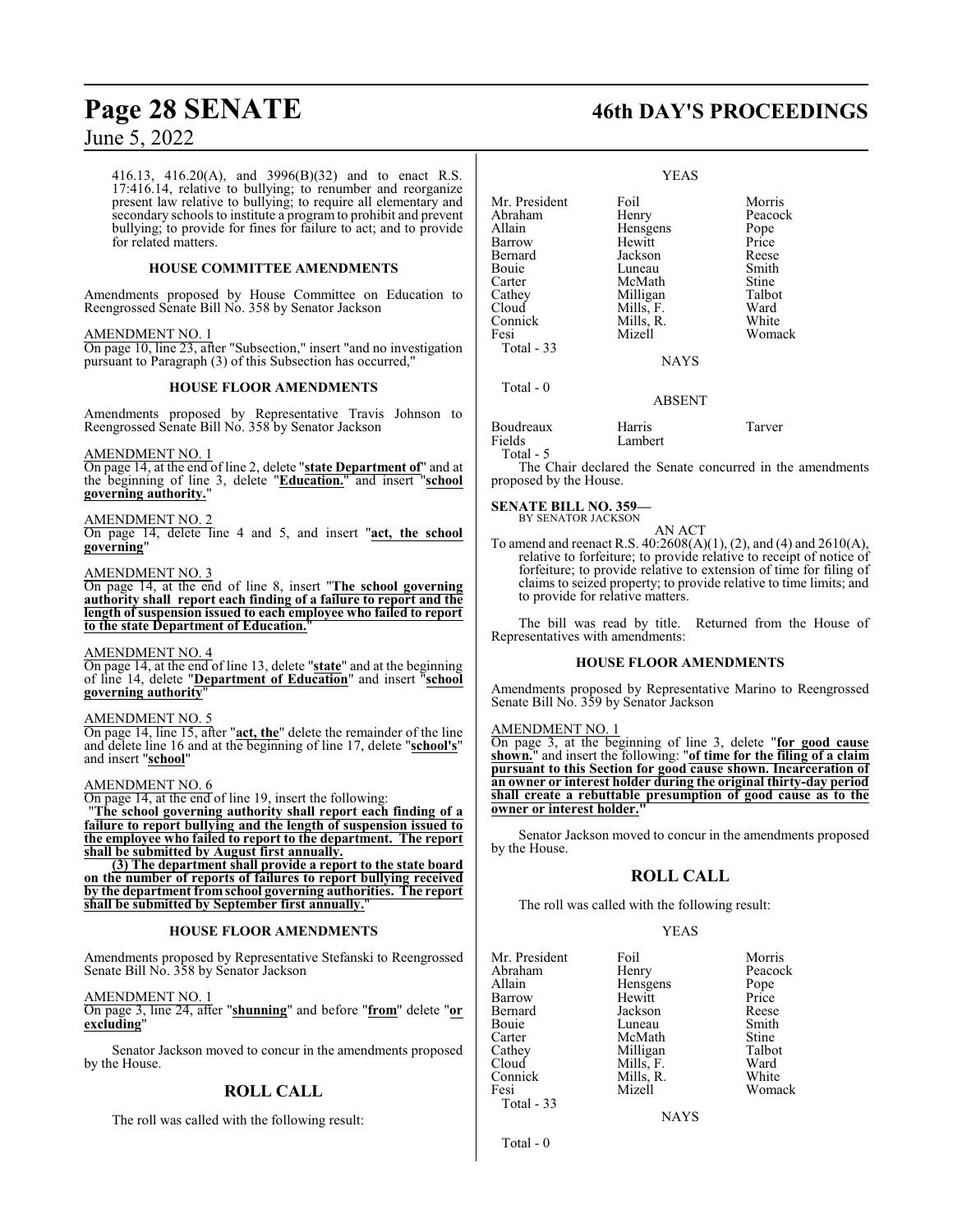## **46th DAY'S PROCEEDINGS Page 29 SENATE**

Lambert

### ABSENT

| Boudreaux | Harris   | Tarver |
|-----------|----------|--------|
| Fields    | I amhert |        |

Total - 5

The Chair declared the Senate concurred in the amendments proposed by the House.

### **SENATE BILL NO. 378—** BY SENATOR PEACOCK

AN ACT

To enact Chapter 62 of Title 51 of the Louisiana Revised Statutes of 1950, to be comprised of R.S. 51:3221, relative to advertisements; to provide for requirements and disclosures in an advertisement; to provide for unfair and deceptive acts or practices; to provide for definitions, terms, conditions, and procedures; to provide for penalties; and to provide for related matters.

The bill was read by title. Returned from the House of Representatives with amendments:

### **HOUSE COMMITTEE AMENDMENTS**

Amendments proposed by House Committee on Commerce to Reengrossed Senate Bill No. 378 by Senator Peacock

AMENDMENT NO. 1 On page 1, line 12, after "**Section**" and before the colon "**:**" insert a comma "**,**" and "**the following terms apply**"

AMENDMENT NO. 2 On page 2, line 10, change "**provided**" to "**if**"

AMENDMENT NO. 3 On page 2, line 17, after "**with**" and before "**applicable**" insert "**an**"

AMENDMENT NO. 4 On page 2, line 20, delete "**all of the following items**" and insert "**both of the following**"

AMENDMENT NO. 5 On page 2, line 24, after "**with**" and before "**applicable**" insert "**an**"

Senator Peacock moved to concur in the amendments proposed by the House.

### **ROLL CALL**

The roll was called with the following result:

### YEAS

| Mr. President<br>Abraham<br>Allain<br>Barrow<br>Bernard<br>Bouie<br>Carter<br>Cathey<br>Cloud<br>Connick<br>Fesi<br>Total - 32 | Foil<br>Henry<br>Hensgens<br>Hewitt<br>Jackson<br>Luneau<br>McMath<br>Milligan<br>Mills, F.<br>Mills, R.<br>Mizell<br><b>NAYS</b> | Morris<br>Peacock<br>Pope<br>Price<br>Reese<br>Smith<br>Stine<br>Talbot<br>Ward<br>Womack |
|--------------------------------------------------------------------------------------------------------------------------------|-----------------------------------------------------------------------------------------------------------------------------------|-------------------------------------------------------------------------------------------|
| Total $-0$                                                                                                                     | <b>ABSENT</b>                                                                                                                     |                                                                                           |
| Boudreaux<br>Fields                                                                                                            | Harris<br>Lambert                                                                                                                 | Tarver<br>White                                                                           |

### Total - 6

The Chair declared the Senate concurred in the amendments proposed by the House.

#### **SENATE BILL NO. 389—** BY SENATOR REESE

AN ACT

To amend and reenact R.S. 32:414(R)(1) and R.S. 47:296.2(A), relative to the suspension and denial of renewing a driver's license for the nonpayment of individual income taxes; to increase the threshold; to provide for technical corrections; provide for an effective date; and to provide for related matters.

The bill was read by title. Returned from the House of Representatives with amendments:

### **HOUSE COMMITTEE AMENDMENTS**

Amendments proposed by House Committee on Transportation, Highways and Public Works to Engrossed Senate Bill No. 389 by Senator Reese

AMENDMENT NO. 1 On page 1, line 2, after "R.S. 47:296.2(A)," insert "(B), and (D),"

### AMENDMENT NO. 2

On page 1, line 4, after "taxes;" delete "to increase the threshold;" and insert "to provide for notification requirements; to authorize the secretary of the Department of Revenue to adopt rules that increase the threshold for suspension in certain circumstances; to authorize alternatives to suspension;"

AMENDMENT NO. 3 On page 1, line 16, change "R.S. 47:296.2(A) is" to "R.S.  $47:296.2(A), (B),$  and  $(D)$  are<sup>"</sup>

AMENDMENT NO. 4 On page 2, line 1, after "suspension" and before "and" insert "**of driving privileges shall be imposed**"

AMENDMENT NO. 5 On page 2, at the end of line 5, insert "one"

AMENDMENT NO. 6 On page 2, at the beginning of line 6, delete "**two**"

AMENDMENT NO. 7 On page 2, line 9, after "**into**" and before "**with**" delete "**a payment plan**" and insert "**an installment agreement**"

### AMENDMENT NO. 8

On page 2, delete line 12 and insert:

"B.**(1)** The suspension and denial shall be effective until such time as the individual has paid or made arrangements to pay the delinquent tax, interest, penalty, and all costs and the Department of Revenue notifies the Department of Public Safety and Corrections, office of motor vehicles, of the payment or arrangement to pay.

**(2) Upon payment or arrangement to pay, the Department of Revenue shall promptly notify the office of motor vehicles and the individual's driving privileges shall be reinstated without additional action required of the individual.**

\* \* \* D.**(1)** The secretary of the Department of Revenue, in cooperation with the secretary of the Department of Public Safety and Corrections, shall adopt and promulgate rules and regulations in accordance with the provisions of the Administrative Procedure Act to effectuate the orderly and expeditious suspension and denial of renewal and reissuance of drivers' licenses in accordance with the provisions of this Section.

**(2) Notwithstanding the provisions of Subsection A of this Section, the secretary of the Department of Revenue may, by rule, provide for suspension of driver's license privileges at higher thresholds of individual income tax due based on an individual's historical compliance with Louisiana tax laws, the**

# June 5, 2022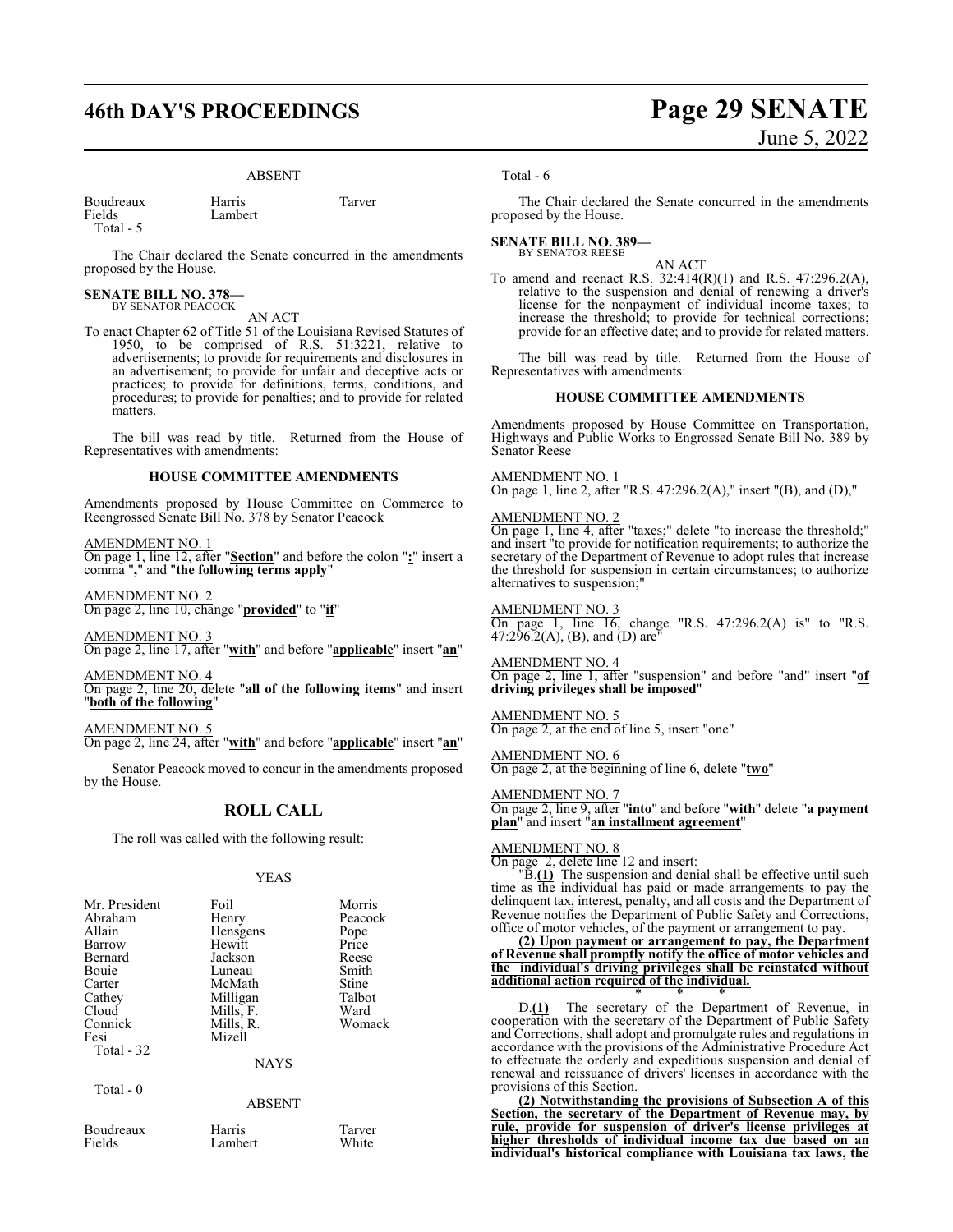### **facts and circumstances relating to the unpaid tax liability, and may accept surety or other collateral in lieu of suspension of a** driver's license.

### **HOUSE FLOOR AMENDMENTS**

Amendments proposed by Representative Magee to Engrossed Senate Bill No. 389 by Senator Reese

### AMENDMENT NO. 1

In Amendment No. 8 by the House Committee on Transportation, Highways and Public Works (#4911), on page 1, at the end of line 30, insert the following:

"**Notwithstanding any provision of law to the contrary, the office of motor vehicles shall not impose a fee when reinstating an individual's driving privileges when a suspension is imposed pursuant to this Section.**<br>(3) The Departm

**(3) The Department of Revenue may enter into an interagency agreement with the office of motor vehicles to reimburse the office of motor vehicles for the actual expenses associated with the license suspensions and reinstatements pursuant to R.S. 32:414(R). One-sixth of such reimbursement shall provide for and continue the existing dedication applicable to reinstatement fees pursuant to R.S. 32:414(H) for emergency** medical services.

### AMENDMENT NO. 2

On page 1, line 2, after "R.S.  $32:414(R)(1)$ " and before "and R.S. 47:296.2(A)" insert "and 415(C)(1)"

### AMENDMENT NO. 3

On page 1, line 4, after "corrections;" and before "provide" insert "to prohibit certain penalties for certain violations; to

### AMENDMENT NO. 4

On page 1, line 7, after "R.S.  $32:414(R)(1)$ " delete "is" and insert "and 415(C)(1) are"

### AMENDMENT NO. 5

On page 1, between lines 15 and 16, insert the following:

"§415. Operating vehicle while license is suspended; offenses in other states; record of offenses given other states \* \* \*

C.(1) A person with a Class "D" or Class "E" driver's license who violates the provisions of Subsection A of this Section may be fined up to five hundred dollars or imprisoned for not more than six months, or both and may be subject to a civil penalty of up to one thousand two hundred fifty dollars. **A person shall not be arrested or imprisoned for a violation of this Section due solely to a suspension imposed pursuant to R.S. 32:414(R)(1).**

\* \* \*"

### AMENDMENT NO. 6

On page 2, delete lines 13 through 17 in their entirety and insert the following:

"Section 3. This Act shall become effective on January 1, 2023."

Senator Reese moved to concur in the amendments proposed by the House.

### **ROLL CALL**

The roll was called with the following result: YEAS

| Mr. President | Foil     | Morris  |
|---------------|----------|---------|
| Abraham       | Henry    | Peacock |
| Allain        | Hensgens | Pope    |
| Barrow        | Hewitt   | Price   |
| Bernard       | Jackson  | Reese   |
| Bouie         | Luneau   | Smith   |
| Carter        | McMath   | Stine   |

## **Page 30 SENATE 46th DAY'S PROCEEDINGS**

| Cathey<br>Cloud<br>Connick<br>Fesi<br>Total $-33$ | Milligan<br>Mills, F.<br>Mills, R.<br>Mizell<br><b>NAYS</b> | Talbot<br>Ward<br>White<br>Womack |
|---------------------------------------------------|-------------------------------------------------------------|-----------------------------------|
| Total - 0                                         | <b>ABSENT</b>                                               |                                   |
| Boudreaux<br>Fields                               | Harris<br>I amhert                                          | Tarver                            |

Lambert

The Chair declared the Senate concurred in the amendments proposed by the House.

### **SENATE BILL NO. 393—**

BY SENATOR WHITE

Total - 5

AN ACT To amend and reenact R.S. 14:95.1(D) and to enact R.S. 14:2(B)(29) and 95.1(E), relative to crimes of violence; to designate the crime of possession of firearm or carrying concealed weapon by a person convicted of certain felonies as a crime of violence; to provide for an effective date; and to provide for related matters.

The bill was read by title. Returned from the House of Representatives with amendments:

### **HOUSE COMMITTEE AMENDMENTS**

Amendments proposed by House Committee on Administration of Criminal Justice to Engrossed Senate Bill No. 393 by Senator White

### AMENDMENT NO. 1

On page 2, delete line 4 in its entirety and insert "**in violation of R.S. 14:95.1(D).**"

### **HOUSE FLOOR AMENDMENTS**

Amendments proposed by Representative Seabaugh to Engrossed Senate Bill No. 393 by Senator White

### AMENDMENT NO. 1

On page 2, at the beginning of line 3, change "**firearm or carrying concealed weapon**" to "**a firearm or carrying of a concealed weapon**"

### AMENDMENT NO. 2

On page 2, line 9, after "D." delete the remainder of the line and delete lines 10 through 12 in their and entirety and insert the following:

"**If a violation of this Section is committed during the commission of a crime of violence as defined in R.S. 14:2(B), and the defendant has a prior conviction of a crime of violence, then the violation of this Section shall be designated**"

Senator White moved to concur in the amendments proposed by the House.

### **ROLL CALL**

The roll was called with the following result:

Hensgens

Milligan

YEAS

Abraham Henry Peacock<br>
Allain Hensgens Pope Barrow Hewitt Price Bernard Jackson Reese Bouie Luneau Smith<br>Carter McMath Stine Carter McMath Stine<br>Cathey Milligan Talbot

Mr. President Foil Foil Morris<br>Abraham Henry Peacock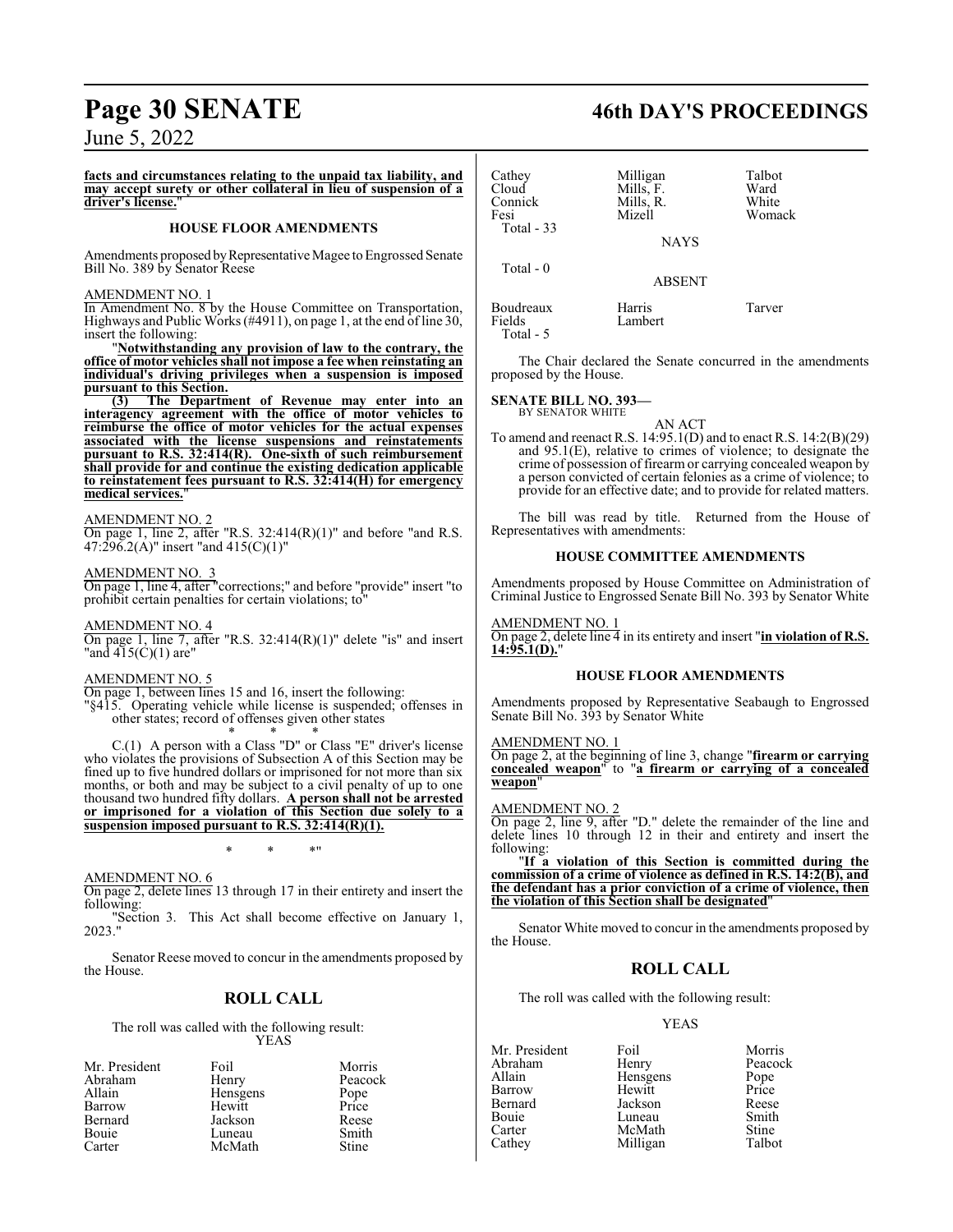## **46th DAY'S PROCEEDINGS Page 31 SENATE**

| Cloud<br>Connick<br>Fesi<br>Total $-33$ | Mills, F.<br>Mills, R.<br>Mizell | Ward<br>White<br>Womack |
|-----------------------------------------|----------------------------------|-------------------------|
|                                         | <b>NAYS</b>                      |                         |
| Total $-0$                              | <b>ABSENT</b>                    |                         |
| Boudreaux<br>Fields<br>Total - 5        | Harris<br>Lambert                | Tarver                  |

The Chair declared the Senate concurred in the amendments proposed by the House.

### **SENATE BILL NO. 394—** BY SENATOR BERNARD

AN ACT

To enact R.S. 22:1060.8, relative to coverage of drugs under certain conditions when the drug is approved by the United States Food and Drug Administration; to require a health benefit plan to cover drugs for off-label use with certain terms and conditions; to require a health benefit plan to cover drugs for minors under certain terms and conditions; to provide exclusions and limitations; to provide definitions; and to provide for related matters.

The bill was read by title. Returned from the House of Representatives with amendments:

### **HOUSE COMMITTEE AMENDMENTS**

Amendments proposed by House Committee on Insurance to Reengrossed Senate Bill No. 394 by Senator Bernard

AMENDMENT NO. 1 On page 1, line 4, change "benefit" to "coverage"

AMENDMENT NO. 2 On page 1, line 5, change "benefit" to "coverage"

AMENDMENT NO. 3

On page 1, line 6, delete "to provide exclusions and limitations; to provide definitions;" and insert "to provide for exclusions and limitations; to provide for definitions; to provide for effectiveness;"

AMENDMENT NO. 4 On page 1, line 16, delete "**items**"

AMENDMENT NO. 5 On page 2, line 2, change "**health care**" to "**healthcare**"

AMENDMENT NO. 6 On page 2, line 16, change "**peer reviewed**" to "**peer-reviewed**"

AMENDMENT NO. 7 On page 3, line 1, change "**plan**" to "**plan's**"

AMENDMENT NO. 8 On page 3, at the end of line 12, change "**shall**" to "**does**"

Senator Bernard moved to concur in the amendments proposed by the House.

### **ROLL CALL**

The roll was called with the following result:

### YEAS

| Mr. President | Foil            | Morris  |
|---------------|-----------------|---------|
| Abraham       | Henry           | Peacock |
| Allain        | <b>Hensgens</b> | Pope    |
|               |                 |         |

June 5, 2022

| Barrow<br>Bernard<br>Boudreaux<br>Carter<br>Cathey<br>Cloud<br>Connick<br>Fesi<br>Total $-33$ | Hewitt<br>Jackson<br>Luneau<br>McMath<br>Milligan<br>Mills, F.<br>Mills, R.<br>Mizell<br><b>NAYS</b> | Price<br>Reese<br>Smith<br>Stine<br>Talbot<br>Ward<br>White<br>Womack |
|-----------------------------------------------------------------------------------------------|------------------------------------------------------------------------------------------------------|-----------------------------------------------------------------------|
| <b>Bouje</b><br>Total - 1                                                                     | <b>ABSENT</b>                                                                                        |                                                                       |
| Fields<br>Harris                                                                              | Lambert<br>Tarver                                                                                    |                                                                       |

Total - 4

The Chair declared the Senate concurred in the amendments proposed by the House.

**SENATE BILL NO. 402—** BY SENATOR ABRAHAM

AN ACT

To amend and reenact R.S. 13:4165(F)(7) and to enact R.S.  $13:4165(F)(9)$  and  $(10)$ , relative to courts and judicial procedure; to provide for the appointment, duties, powers, and compensation of special masters; and to provide for related matters.

The bill was read by title. Returned from the House of Representatives with amendments:

### **HOUSE FLOOR AMENDMENTS**

Amendments proposed by Representative Farnum to Engrossed Senate Bill No. 402 by Senator Abraham

AMENDMENT NO. 1 On page 1, line 13, change "**July**" to "January"

AMENDMENT NO. 2

On page 1, at the end of line 14, insert "**The provisions of this Paragraph related to opt-out shall also not apply to any order initially issued on or before December 31, 2022, in any judicial district that has not previously issued an order pursuant to the provisions of this Subsection related to the qualifying disaster event.**"

Senator Abraham moved to concur in the amendments proposed by the House.

### **ROLL CALL**

The roll was called with the following result:

Mills, R.

### YEAS

Mr. President Foil Morris<br>Abraham Henry Peacoc Abraham Henry Peacock<br>Allain Hensgens Pope Allain **Hensgens** Pope<br>
Hewitt Price Barrow Hewitt Price<br>Bernard Jackson Smith Bernard Jackson Smith Bouie Luneau Stine<br>
Carter McMath Talbot Carter McMath Talbot<br>Cathey Milligan Ward Cathey Milligan Ward<br>Cloud Mills, F. White Cloud Mills, F. White<br>Connick Mills, R. Womack Fesi Mizell Total - 32

**NAYS** 

Total - 0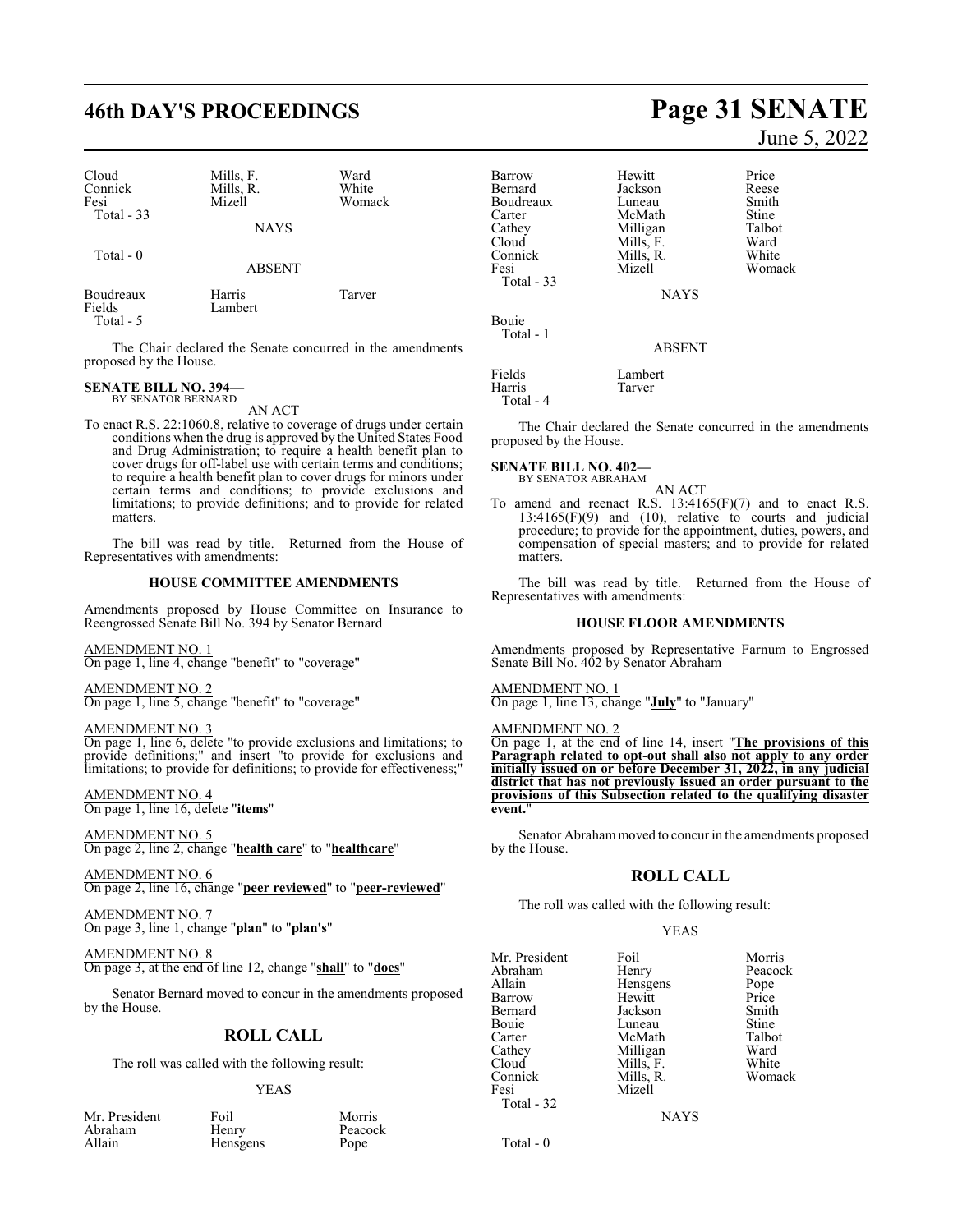### ABSENT

| Boudreaux |  |
|-----------|--|
| Fields    |  |

Total - 6

Harris Reese<br>Lambert Tarver Lambert

The Chair declared the Senate concurred in the amendments proposed by the House.

### **SENATE BILL NO. 412—** BY SENATOR TALBOT

AN ACT

To amend and reenact R.S. 22:2361 through 2370, relative to the Insure Louisiana Incentive Program; to provide for purposes and public purpose; to provide for administration and funding; to provide for cooperative endeavor agreements; to provide for matching grants; to provide for rulemaking; and to provide for related matters.

The bill was read by title. Returned from the House of Representatives with amendments:

### **HOUSE COMMITTEE AMENDMENTS**

Amendments proposed by House Committee on Insurance to Reengrossed Senate Bill No. 412 by Senator Talbot

AMENDMENT NO. 1 On page 2, line 6, delete "the"

AMENDMENT NO. 2 On page 2, line 27, delete "Citizens'" and insert "**Louisiana Citizens Property Insurance Corporation's** 

AMENDMENT NO. 3 On page 3, line 8, delete "is authorized to" and insert "**may**"

AMENDMENT NO. 4 On page 3, line 16, after "process" and before "award" insert a comma",

AMENDMENT NO. 5 On page 3, line 17, after "requirements" and before "and" insert a comma "**,**"

AMENDMENT NO. 6 On page 3, line 21, delete "as soon as possible"

AMENDMENT NO. 7 On page 3, line 27, delete "only"

AMENDMENT NO. 8 On page 5, line 10, delete "twenty-five" and insert "**ten**"

AMENDMENT NO. 9 On page 5, line 23, after "allocated to" and before "**surplus**" insert "**a**"

AMENDMENT NO.<sub>10</sub> On page 6, line 5, delete ""Net" and insert "**For the purposes of this Chapter, "Net**"

AMENDMENT NO. 11 On page 6, line 9, after "Chapter," and before "new" delete "the"

AMENDMENT NO. 12 On page 6, line 10, delete "the" and insert "**an**"

AMENDMENT NO. 13 On page 6, delete lines 22 through 25 and insert "fund grant."

AMENDMENT NO. 14 On page 6, line 29, delete "Twenty-five percent of the net written"

## **Page 32 SENATE 46th DAY'S PROCEEDINGS**

AMENDMENT NO. 15 On page 7, delete lines 1 through 3

AMENDMENT NO. 16 On page 7, line 4, delete "Opportunity Zone Act of 2005 in Louisiana.

AMENDMENT NO. 17 On page 7, line 22, change "**A**" to "**Such**"

AMENDMENT NO. 18 On page 7, line 23, after "dwelling" and before "provided" insert a comma "**,**"

AMENDMENT NO. 19 On page  $\frac{7}{1}$ , line 27, after "coverage" and before "or" delete the comma

AMENDMENT NO. 20 On page 8, line 3, change "has received" to "**receives**"

AMENDMENT NO. 21 On page 8, line 6, delete "so" and insert "**such**"

AMENDMENT NO. 22 On page 8, line 8, delete "any" and insert "**an**"

AMENDMENT NO. 23 On page 8, line 10, after "extension" and before "if" insert a comma "**,**"

### **HOUSE COMMITTEE AMENDMENTS**

Amendments proposed by House Committee on Appropriations to Reengrossed Senate Bill No. 412 by Senator Talbot

AMENDMENT NO. 1 On page 1, line 2, after "through" and before "relative to" delete "2370," and insert "2370 and to enact R.S. 22:2371,"

AMENDMENT NO. 2 On page 1, at the end of line 3, delete "for administration" and insert "relative to administration"

AMENDMENT NO. 3 On page 1, line 7, after "reenacted" insert "and R.S. 22:2371 is hereby enacted"

AMENDMENT NO. 4 On page 8, after line 18 insert the following: "**§2371. Insure Louisiana Incentive Fund**

**There is hereby created in the state treasury as a special fund the Insure Louisiana Incentive Fund, referred to in this Chapter as the "fund". Monies appropriated or transferred to the fund shall be deposited by the state treasurer after compliance with the provisions of Article VII, Section 9(B) of the Constitution of Louisiana. Monies in the fund shall be invested in the same manner as monies in the state general fund and any interest earned on the investment of monies in the fund shall be credited to the fund. All unexpended and unencumbered monies in the fund at the end of the fiscal year shall remain in the fund. Monies in the fund shall be used by the department to provide grants pursuant to the provisions of this Chapter.**"

### **LEGISLATIVE BUREAU AMENDMENTS**

Amendments proposed by Legislative Bureau to Reengrossed Senate Bill No. 412 by Senator Talbot

AMENDMENT NO. 1

On page 1, line 7, following "2370" and before "hereby" change "is" to "are"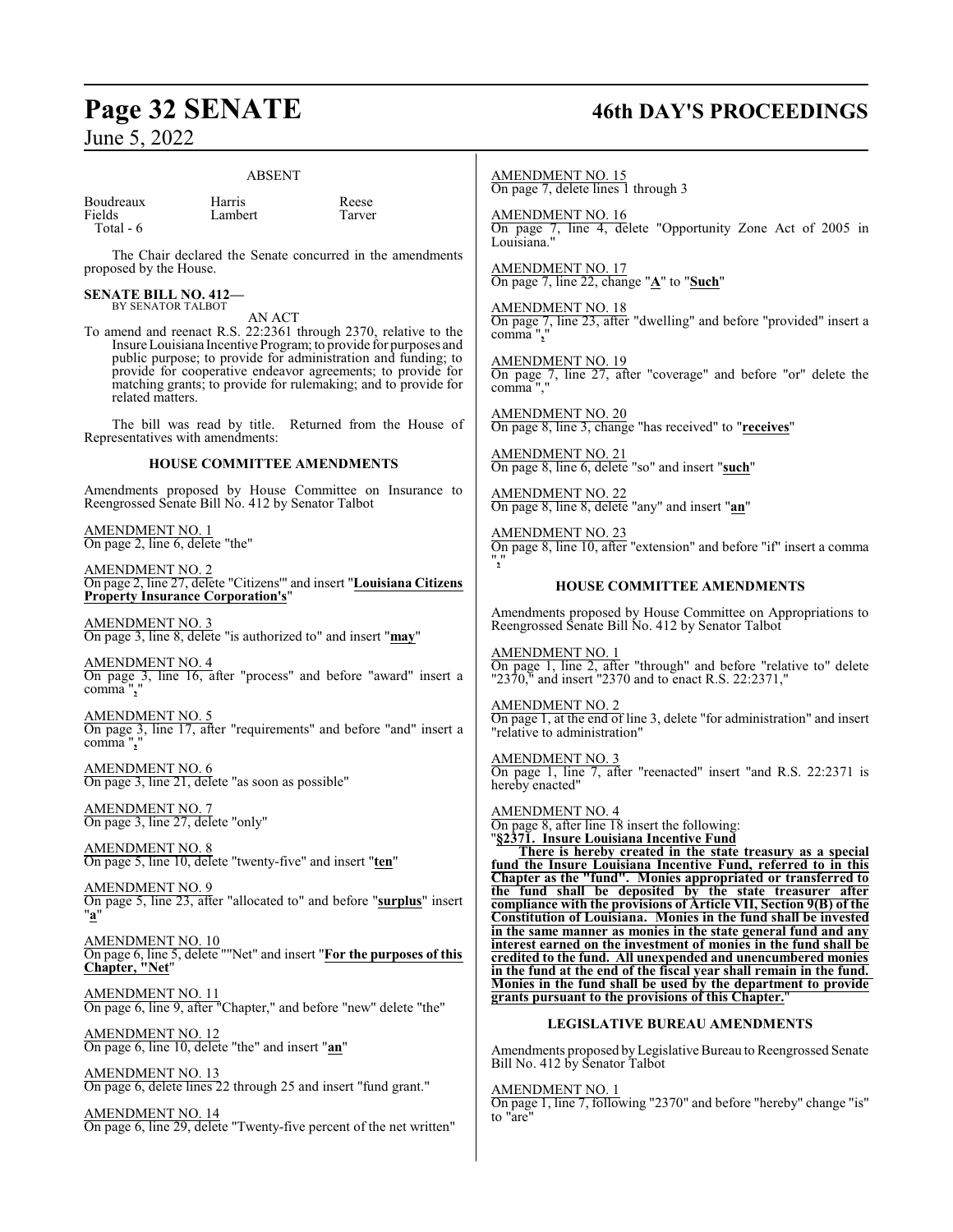Senator Talbot moved to concur in the amendments proposed by the House.

### **ROLL CALL**

The roll was called with the following result:

### YEAS

| Mr. President<br>Abraham<br>Allain<br>Barrow<br>Bernard<br>Boudreaux<br>Bouie<br>Carter<br>Cathey<br>Cloud<br>Connick<br>Total - 33 | Fesi<br>Foil<br>Henry<br>Hensgens<br>Hewitt<br>Jackson<br>Luneau<br>McMath<br>Milligan<br>Mills, F.<br>Mills, R.<br>NAYS | Mizell<br>Morris<br>Peacock<br>Pope<br>Price<br>Smith<br>Stine<br>Talbot<br>Ward<br>White<br>Womack |
|-------------------------------------------------------------------------------------------------------------------------------------|--------------------------------------------------------------------------------------------------------------------------|-----------------------------------------------------------------------------------------------------|
|                                                                                                                                     |                                                                                                                          |                                                                                                     |

Total - 0

### ABSENT

| Fields    | Lambert | Tarver |
|-----------|---------|--------|
| Harris    | Reese   |        |
| Total - 5 |         |        |

The Chair declared the Senate concurred in the amendments proposed by the House.

## **SENATE BILL NO. 428—** BY SENATOR ROBERT MILLS

AN ACT

To amend and reenact R.S. 22:1272, relative to liability limits; to prohibit the reduction of policy limits based on expenses of defense; to provide for waivers; to provide for which expenses qualify as expenses of defense; and to provide for related matters.

The bill was read by title. Returned from the House of Representatives with amendments:

### **HOUSE COMMITTEE AMENDMENTS**

Amendments proposed by House Committee on Insurance to Reengrossed Senate Bill No. 428 by Senator Robert Mills

### AMENDMENT NO. 1

On page 1, line 11, after "Paragraph (B)(2)" and before "of this" insert "or (3)"

### AMENDMENT NO. 2

On page 2, delete lines 3 through 13 in their entirety and insert the following:

"(2) The prohibition contained in Subsection A of this Section shall be waived by the commissioner for the following types of insurance coverage:

- (a) Professional liability other than medical malpractice.
- (b) Directors' and officers' liability.
- (c) Errors and omissions liability.
- (d) Pollution liability.
- (e) Employment practices liability.
- (f) Cyber risk liability.
- $(g)$  Information security and privacy liability.
- (h) Patent defense or other intellectual property infringement liability.

(i) Commercial liability coverages sold in combination."

### AMENDMENT NO. 3

On page 2, at the beginning of line 14, insert "(3)"

Senator Robert Mills moved to concur in the amendments proposed by the House.

### **ROLL CALL**

The roll was called with the following result:

### YEAS

| Mr. President<br>Abraham<br>Allain<br>Barrow<br>Bernard<br>Boudreaux<br>Bouie<br>Carter<br>Cathey<br>Cloud<br>Connick<br>Fesi<br>Total - 34 | Foil<br>Henry<br>Hensgens<br>Hewitt<br>Jackson<br>Luneau<br>McMath<br>Milligan<br>Mills, F.<br>Mills, R.<br>Mizell<br>Morris<br><b>NAYS</b> | Peacock<br>Pope<br>Price<br>Reese<br>Smith<br>Stine<br>Talbot<br>Ward<br>White<br>Womack |
|---------------------------------------------------------------------------------------------------------------------------------------------|---------------------------------------------------------------------------------------------------------------------------------------------|------------------------------------------------------------------------------------------|
| Total - 0                                                                                                                                   | <b>ABSENT</b>                                                                                                                               |                                                                                          |
| Fields<br>Harris                                                                                                                            | Lambert<br>Tarver                                                                                                                           |                                                                                          |

Total - 4

The Chair declared the Senate concurred in the amendments proposed by the House.

### **SENATE BILL NO. 430—** BY SENATOR WOMACK

AN ACT

To enact R.S. 17:85.1, relative to naming a gymnasium at Monterey High School; to authorize theConcordia Parish School Board to name the new gymnasium at Monterey High School in honor of Jack Bairnsfather; and to provide for related matters.

The bill was read by title. Returned from the House of Representatives with amendments:

### **HOUSE FLOOR AMENDMENTS**

Amendments proposed by Representative Bishop to Engrossed Senate Bill No. 430 by Senator Womack

AMENDMENT NO. 1 On page 1, line 4, after "School" and before the semicolon ";" delete "in honor of Jack Bairnsfather" and insert "after Jerry Lee Lewis"

AMENDMENT NO. 2 On page 1, line 11, after "**School**" delete the remainder of the line and insert "**the "Jerry Lee Lewis Gymnasium".**"

Senator Womack moved to reject the amendments proposed by the House.

### **ROLL CALL**

The roll was called with the following result:

Hensgens

McMath

### YEAS

Mr. President Foil Peacock<br>
Abraham Henry Pope Abraham Henry Pope<br>Allain Hensgens Price Barrow Hewitt Reese Bernard Jackson Smith Boudreaux Luneau Stine<br>Bouie McMath Talbot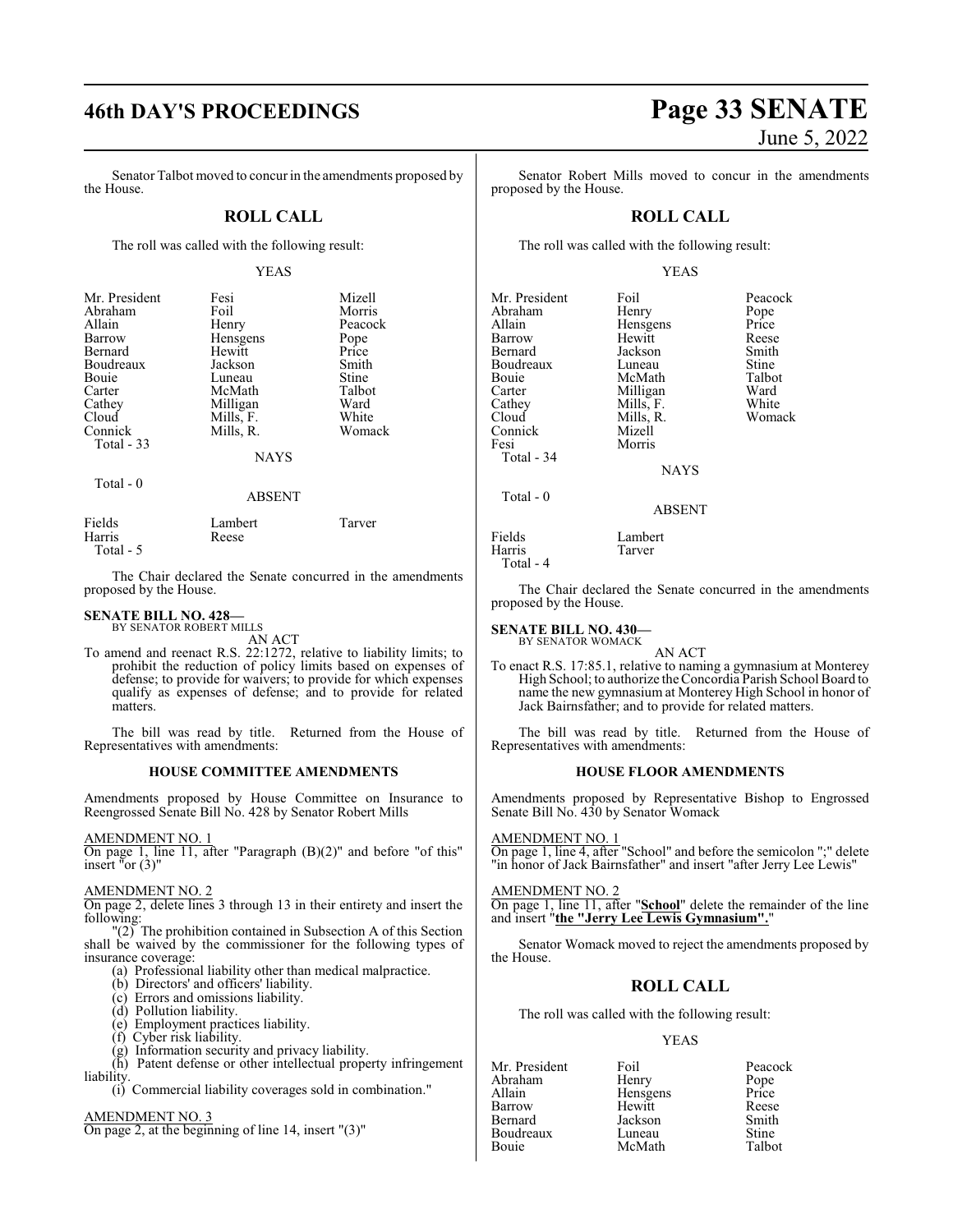| Carter     | Milligan    | Ward   |
|------------|-------------|--------|
| Cathey     | Mills, F.   | White  |
| Cloud      | Mills, R.   | Womack |
| Connick    | Mizell      |        |
| Fesi       | Morris      |        |
| Total - 34 |             |        |
|            | <b>NAYS</b> |        |

Total - 0

ABSENT

| Fields    | Lambert |
|-----------|---------|
| Harris    | Tarver  |
| Total - 4 |         |

The Chair declared the Senate rejected the amendments proposed by the House.

**SENATE BILL NO. 434—**<br>BY SENATORS FIELDS, ABRAHAM, BERNARD, BOUIE, CARTER,<br>CATHEY, CONNICK, CORTEZ, FESI, FOIL, HARRIS, JACKSON,<br>LAMBERT, LUNEAU, FRED MILLS, ROBERT MILLS, MIZELL, MORRIS,<br>FEACOCK, POPE, PRICE, SMITH, STIN

### AN ACT

To amend and reenact R.S.  $11:710(F)(1)$  and (G) and the introductory paragraph of R.S.  $11:710.1(A)$  and to enact R.S.  $11:710(H)$ ,  $710.\overline{1}$ (F), and 710.2, relative to critical teacher shortages; to provide for employment of retirees of the Teachers' Retirement System of Louisiana; to allow a retiree to return to work without suspension or reduction of benefit in certain circumstances; to provide for application; to provide for determinations and reporting; to provide for an effective date; and to provide for related matters.

The bill was read by title. Returned from the House of Representatives with amendments:

### **HOUSE COMMITTEE AMENDMENTS**

Amendments proposed by House Committee on Retirement to Reengrossed Senate Bill No. 434 by Senator Fields

AMENDMENT NO. 1

On page 1, line 2, after "reenact" delete "R.S. 11:710(F)(1)" and insert "R.S. 11:710(A)(3), (F)(1),"

AMENDMENT NO. 2

On page 1, line  $\overline{11}$ , delete "R.S.  $11:710(F)(1)$ " and insert "R.S.11:710(A)(3), (F)(1),"

### AMENDMENT NO. 3

On page 1, between lines 14 and 15 insert the following:

"A. As used in this Section, the following words and phrases shall have the following meanings, unless a different meaning is clearly required by the context:

\* \* \* (3) "Critical shortage" means any situation in which the employer has advertised and posted notice of positions to be filled **a solicitation for certified teachers, has listed on the specified websites the positions that are unfilled or filled by reemployed retirees,** and has received fewer than three certified applicants as provided in Subsection F of this Section."

### AMENDMENT NO. 4

Delete page 2 and on page 3, delete lines 1 through 12 and insert the following: "unless and until the Board of Elementary and Secondary Education and the board of trustees of this system have received certification that a critical shortage exists. Prior to making such certification for any full-time critical shortage position, the employer

## **Page 34 SENATE 46th DAY'S PROCEEDINGS**

shall cause to be advertised in the official journal of the employer's governing authority, on two separate occasions, notice that a shortage of certified teachers exists and the positions sought to be filled. Additionally, the employer shall cause notice to be posted at the career development office, or similar such entity, of every postsecondary institution within a one hundred twenty-mile radius of the employer's governing authority **satisfy the requirements of Subparagraph (b) of this Paragraph**. If a certified applicant who is not a retiree applies for an advertised position, such person shall be hired before any certified retiree is employed, unless fewer than three applicants have applied for the position each of whom is certified in the critical shortage area being filled.

**(b) For any position sought to be filled by employment of a retiree, the employer may certify the existence of a critical shortage only after complying with all of the following requirements:**

**(i) Posting with the career development office, or similar such entity, of every postsecondary education institution within a one hundred twenty-mile radius of the employer's governing authority at the beginning of each semester a general statement that the employer is soliciting applicationsfor future employment of certified teachers.**<br>(ii) **Advertisin** 

**(ii) Advertising at least once per month in the official journal of the employer's governing authority that the employer is soliciting applications for future employment of certified teachers.**

**(iii) Prominently displaying a listing of positions that are unfilled or that are filled by reemployed retirees, including those positions filled under the provisions of Subsection G of this Section, on the website of the employer's governing authority and of the employer, if the employer maintains a separate website.**

\* \* \* G.**(1) A retiree of this system who has been retired for at least twelve months and who did not retire based on a disability may be directly reemployed without suspension or reduction in benefit if either of the following apply:**

**(a) The retiree is certified to teach mathematics, science, English language arts, or special education excluding gifted and talented and is reemployed to fill a position in the area of certification.**

**(b) The retiree is certified, has at least thirty years of creditable service, has attained at least age sixty-two, and is reemployed to fill a vacancy created because a teacher is on maternity** leave pursuant to R.S. 17:1211, military leave pursuant **to R.S. 17:1215, sabbatical leave pursuant to R.S. 17:1171, or extended sick leave pursuant to R.S. 17:1202.**

**(2) The provisions of this Subsection shall not apply to anyone reemployed by contract or corporate contract.**

**(3) If a teacher who is not a retiree of this retirement system and who is certified in one of the areas listed in Paragraph (1) of this Subsection applies for a position in the area of certification filled at that time by a retiree reemployed under the provisions of this Subsection, that nonretiree shall be employed to replace the retiree at the start of the next grading period.**

**(4) The provisions of this Subsection shall terminate July 1, 2027.**"

### AMENDMENT NO. 5

On page 4, line 8, after "**system**" and before "**who**" insert "**who retired on or before June 30, 2020, and**"

### AMENDMENT NO. 6

On page 6, line 6, after "**by**" and before "**schools**" insert "**public**"

### AMENDMENT NO. 7

On page 6, at the beginning of line 11 delete "**term.**" and insert "**term without employment of retirees.**"

### AMENDMENT NO. 8

On page 6, delete lines 14 through 18 and insert the following:

"Section 4. The provisions of Sections 1 and 2 of this Act shall become effective when the Act which originated as Senate Bill No. 377 of the 2022 Regular Session of the Legislature become effective.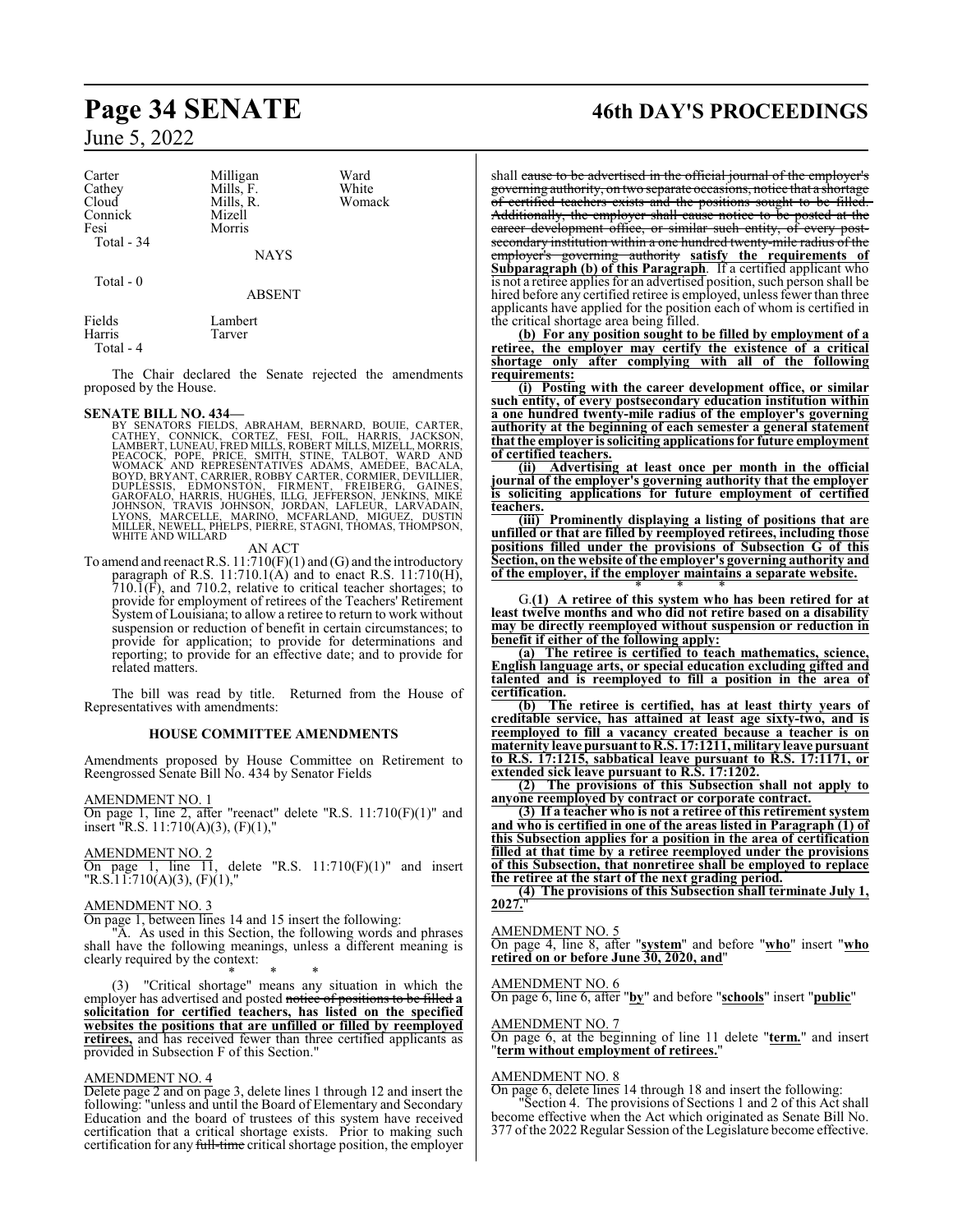## **46th DAY'S PROCEEDINGS Page 35 SENATE** June 5, 2022

Section 5. The provisions of Sections 3 and 4 and this Section of this Act shall become effective upon signature of this Act by the governor or, if not signed by the governor, upon expiration of the time for bills to become law without signature by the governor, as provided by Article III, Section 18 of the Constitution of Louisiana. If this Act is vetoed by the governor and subsequently approved by the legislature, the provisions of Sections 3 and 4 and this Section of this Act shall become effective on the day following such approval."

### **LEGISLATIVE BUREAU AMENDMENTS**

Amendments proposed by Legislative Bureau to Reengrossed Senate Bill No. 434 by Senator Fields

### AMENDMENT NO. 1

On page 1, line 14, after "retirees" insert "on or before June 30, 2020"

### **HOUSE FLOOR AMENDMENTS**

Amendments proposed by Representative LaFleur to Reengrossed Senate Bill No. 434 by Senator Fields

AMENDMENT NO. 1

Delete Amendment No. 1 by the Legislative Bureau Amendment (#3591)

### AMENDMENT NO. 2

On page 1, line 14 after "retirees" insert "**who retired** on or before June 30, 2020"

### AMENDMENT NO. 3

In Amendment No. 4 by the House committee on Retirement  $(\#4801)$ , on page 2, line 19, change "Paragraph  $(1)$ " to "**Subparagraph (1)(a)** "

AMENDMENT NO. 4

In Amendment No. 4 by the House Committee on Retirement  $(\#4801)$ , on page 2, line 21, after " $\underline{of}$ " and before "this" insert "**Subparagraph (1)(a) of**"

#### AMENDMENT NO. 5

On page 3, line 17, after "retirees" and before "on" insert "**who retired**"

Senator Price moved to concur in the amendments proposed by the House.

### **ROLL CALL**

The roll was called with the following result: YEAS

| Mr. President<br>Abraham<br>Allain<br>Barrow<br>Bernard<br>Boudreaux<br>Bouie<br>Carter<br>Cathey<br>Cloud<br>Connick<br>Fesi<br>Total - 35 | Foil<br>Henry<br>Hensgens<br>Hewitt<br>Jackson<br>Lambert<br>Luneau<br>McMath<br>Milligan<br>Mills, F.<br>Mills, R.<br>Mizell<br><b>NAYS</b> | Morris<br>Peacock<br>Pope<br>Price<br>Reese<br>Smith<br>Stine<br>Talbot<br>Ward<br>White<br>Womack |
|---------------------------------------------------------------------------------------------------------------------------------------------|----------------------------------------------------------------------------------------------------------------------------------------------|----------------------------------------------------------------------------------------------------|
| Total $-0$                                                                                                                                  | <b>ABSENT</b>                                                                                                                                |                                                                                                    |
| Fields<br>Total - 3                                                                                                                         | Harris                                                                                                                                       | Tarver                                                                                             |

The Chair declared the Senate concurred in the amendments proposed by the House.

### **SENATE BILL NO. 441—** BY SENATOR FESI

AN ACT

To amend and reenact R.S. 18:585, relative to public officers who retire or resign; to provide that public officers who retire or resign are ineligible to become candidates in certain elections; and to provide for related matters.

The bill was read by title. Returned from the House of Representatives with amendments:

### **HOUSE COMMITTEE AMENDMENTS**

Amendments proposed by House Committee on House and Governmental Affairs to Engrossed Senate Bill No. 441 by Senator Fesi

### AMENDMENT NO. 1

On page 1, line 2, after "To" delete the remainder of the line and delete line 3, and on line 4, delete "elections;" and insert the following: "enact R.S. 18:586, relative to filling a vacancy in an elected office; to provide for prohibitions; to provide relative to the retirement or resignation of an elected official; to provide relative to appointments and elections to fill such a vacancy; to provide for an effective date;"

### AMENDMENT NO. 2

On page 1, line 6, after "Section 1." delete the remainder of the line and delete lines 7 through 17 and on page 2, delete line 1 through 5 and insert the following:

"R.S. 18:586 is hereby enacted to read as follows:

§586. Vacancies caused by retirement or resignation; prohibitions A. No elected official who has retired or resigned from state or local elective office shall be appointed to succeed himself in the

office from which he retired or resigned. B. No elected official who has retired or resigned from state or

local elective office shall be eligible as a candidate at an election called to fill the vacancy created by the retirement or resignation of the elected official.

Section 2. This Act shall become effective upon signature by the governor or, if not signed by the governor, upon expiration of the time for bills to become law without signature by the governor, as provided by Article III, Section 18 of the Constitution of Louisiana. If vetoed by the governor and subsequently approved by the legislature, this Act shall become effective on the day following such approval."

Senator Fesi moved to reject the amendments proposed by the House.

### **ROLL CALL**

The roll was called with the following result:

Mizell

### YEAS

Mr. President Foil Morris<br>Abraham Henry Peacoc Abraham Henry Peacock<br>Allain Hensgens Pope Allain **Hensgens** Pope<br>
Hewitt Price Barrow Hewitt Price<br>Bernard Jackson Reese Boudreaux Lambert Smith<br>Bouie Luneau Stine Bouie Luneau Stine<br>Carter McMath Talbot Carter McMath Talbot<br>Cathey Milligan Ward Cathey Milligan Ward<br>Cloud Mills F. White Cloud<br>
Connick Mills, F.<br>
Mills, R. Connick Mills, R. Womack Total - 35

Jackson Reese<br>Lambert Smith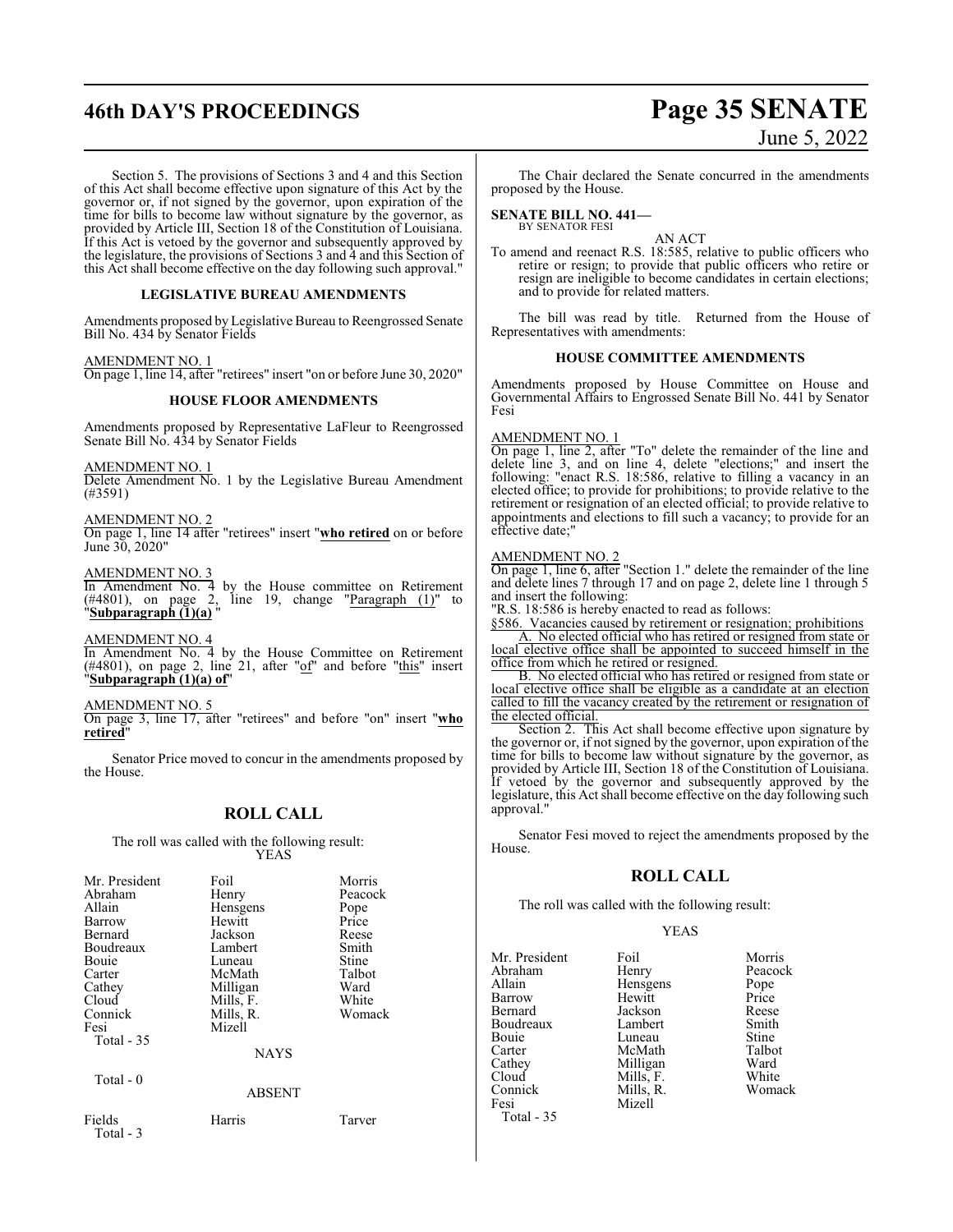### NAYS

Total - 0

ABSENT

Fields Harris Tarver Total - 3

The Chair declared the Senate rejected the amendments proposed by the House.

## **SENATE BILL NO. 445—** BY SENATOR ABRAHAM

AN ACT

To amend and reenact R.S. 48:250.4(A), relative to approval of department of transportation and development contracts with public private partnerships; to provide for the approval of contracts by the legislature; and to provide for related matters.

The bill was read by title. Returned from the House of Representatives with amendments:

### **HOUSE COMMITTEE AMENDMENTS**

Amendments proposed by House Committee on Transportation, Highways and Public Works to Reengrossed Senate Bill No. 445 by Senator Abraham

### AMENDMENT NO. 1

On page 2, at the end of line 1, after "**committees**" delete the remainder of the line

AMENDMENT NO. 2

On page 2, at the beginning of line 2, delete "**the Budget**"

Senator Abrahammoved to concur in the amendments proposed by the House.

### **ROLL CALL**

The roll was called with the following result:

### YEAS

| Mr. President | Fesi      | Morris        |
|---------------|-----------|---------------|
| Abraham       | Foil      | Peacock       |
| Allain        | Hensgens  |               |
| Barrow        | Hewitt    | Pope<br>Price |
| Bernard       | Jackson   | Reese         |
| Boudreaux     | Lambert   | Smith         |
| Bouie         | McMath    | Stine         |
| Carter        | Milligan  | Talbot        |
| Cathey        | Mills, F. | Ward          |
| Cloud         | Mills, R. | White         |
| Connick       | Mizell    | Womack        |
| Total - 33    |           |               |
|               | NAYS      |               |

Henry Total - 1

### ABSENT

| Fields    | Luneau |
|-----------|--------|
| Harris    | Tarver |
| Total - 4 |        |

The Chair declared the Senate concurred in the amendments proposed by the House.

### **SENATE BILL NO. 455—**

BY SENATOR BOUDREAUX AN ACT

To amend and reenact R.S. 51:1361(3), 1362(A), the introductory paragraph of R.S. 51:1363, 1365, the title of Chapter 12 of Title 51 of the Louisiana Revised Statutes of 1950, and R.S.

## **Page 36 SENATE 46th DAY'S PROCEEDINGS**

44:4.1(B)(35), and to enact R.S. 51:1363.1, relative to internet; to provide for the office of broadband development and connectivity; to provide for development and implementation of a plan to provide access to broadband internet; to provide for the functions and responsibilities of the office of broadband development and connectivity; to provide for the termination date of the office; and to provide for related matters.

The bill was read by title. Returned from the House of Representatives with amendments:

### **HOUSE COMMITTEE AMENDMENTS**

Amendments proposed by House Committee on Commerce to Reengrossed Senate Bill No. 455 by Senator Boudreaux

AMENDMENT NO. 1 On page 1, line 4, after "R.S.  $44:4.1(B)(35)$ " delete the comma ","

AMENDMENT NO. 2 On page 1, line 8, after "office;" and before "and" insert "to provide for effectiveness;

AMENDMENT NO. 3 On page 1, line 17, after "Chapter" and before the colon ":" insert a comma "**,**" and "**the following terms apply**"

AMENDMENT NO. 4 On page 3, line 18, change "**of the draft**" to "**draft of the**"

AMENDMENT NO. 5 On page 3, at the end of line 25, change "**overlap**" to "**overlaps**"

AMENDMENT NO. 6 On page 4, at the end of line 4, delete "**shall**" and insert "**is**"

AMENDMENT NO. 7 On page 4, at the beginning of line 5, delete "**be**" and delete "**shall be**" and insert "**is**"

AMENDMENT NO. 8 On page 4, at the end of line 9, insert a comma "**,**"

AMENDMENT NO. 9 On page 4, line 15, after "**used**" insert a comma "**,**"

### **HOUSE FLOOR AMENDMENTS**

Amendments proposed by Representative Crews to Reengrossed Senate Bill No. 455 by Senator Boudreaux

AMENDMENT NO. 1

On page 4, between lines 26 and 27, insert the following: "**E. The office shall not hire more than one additional full-time employee to carry out the provisions of this Section.**"

Senator Boudreaux moved to concur in the amendments proposed by the House.

### **ROLL CALL**

The roll was called with the following result:

### YEAS

Mr. President Foil Morris<br>Abraham Henry Peacoc Abraham Henry Peacock<br>Allain Hensgens Pope Allain **Hensgens** Pope<br>
Barrow Hewitt Price Barrow Hewitt Price Jackson<br>Lambert Boudreaux Lambert Smith<br>Bouie Luneau Stine Bouie Luneau Stine<br>Carter McMath Talbot Carter McMath Talbot Milligan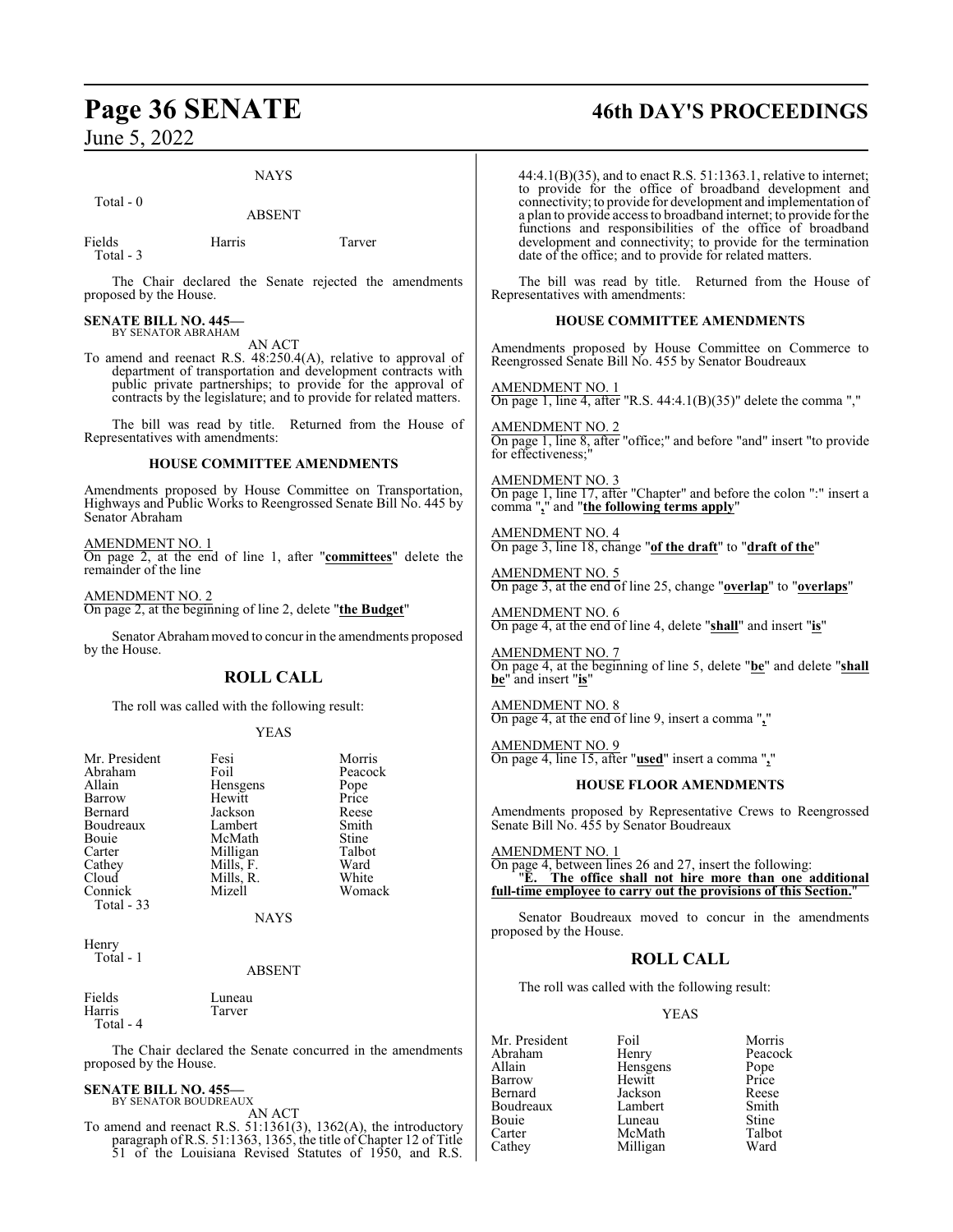## **46th DAY'S PROCEEDINGS Page 37 SENATE**

| Cloud<br>Connick<br>Fesi<br>Total - 35 | Mills, F.<br>Mills, R.<br>Mizell | White<br>Womack |
|----------------------------------------|----------------------------------|-----------------|
|                                        | <b>NAYS</b>                      |                 |
| Total - 0                              | <b>ABSENT</b>                    |                 |

Fields Harris Tarver

Total - 3

The Chair declared the Senate concurred in the amendments proposed by the House.

## **SENATE BILL NO. 460—** BY SENATOR WARD

AN ACT

To enact Chapter 15 of the Title 45 of the Louisiana Revised Statues of 1950, to be comprised of R.S. 45:1621 through 1623, relative to electric vehicle charging equipment networks; to provide for legislative intent; to provide terms; to provide for an effective date; and to provide for related matters.

The bill was read by title. Returned from the House of Representatives with amendments:

### **HOUSE COMMITTEE AMENDMENTS**

Amendments proposed by House Committee on Commerce to Engrossed Senate Bill No. 460 by Senator Ward

AMENDMENT NO. 1

On page 1, line 2, change "of the Title" to "the Title" and change "Statues" to "Statutes"

AMENDMENT NO. 2 On page 1, line 4, delete "terms;" and insert "for definitions;"

AMENDMENT NO. 3 On page 1, line 17, after "**doing**" and before "**the**" insert "**all of**"

Senator Ward moved to concur in the amendments proposed by the House.

### **ROLL CALL**

The roll was called with the following result:

### YEAS

| Mr. President<br>Abraham<br>Allain<br>Barrow<br>Bernard<br>Boudreaux<br>Bouie<br>Carter<br>Cathey<br>Cloud<br>Connick<br>Foil<br>Total - 34 | Henry<br>Hensgens<br>Hewitt<br>Jackson<br>Lambert<br>Luneau<br>McMath<br>Milligan<br>Mills, F.<br>Mills, R.<br>Mizell<br>Morris<br><b>NAYS</b> | Peacock<br>Pope<br>Price<br>Reese<br>Smith<br>Stine<br>Talbot<br>Ward<br>White<br>Womack |
|---------------------------------------------------------------------------------------------------------------------------------------------|------------------------------------------------------------------------------------------------------------------------------------------------|------------------------------------------------------------------------------------------|
| Fesi<br>Total - 1                                                                                                                           | <b>ABSENT</b>                                                                                                                                  |                                                                                          |
| Fields                                                                                                                                      | Harris                                                                                                                                         | Tarver                                                                                   |

Total - 3

# June 5, 2022

The Chair declared the Senate concurred in the amendments proposed by the House.

**SENATE BILL NO. 467—** BY SENATOR CARTER

AN ACT

To amend and reenact R.S. 48:1671 and to enact Chapter 34-A of Title 48 of the Louisiana Revised Statutes of 1950, to be comprised of R.S. 48:2165, relative to passenger rail service; to direct the Department of Transportation and Development to initiate the necessary engineering, financial and other studies to begin passenger rail service between Baton Rouge and New Orleans; to pursue the federal funds provided for in the Infrastructure Investment and Jobs Act of 2021; and to provide for related matters.

The bill was read by title. Returned from the House of Representatives with amendments:

### **HOUSE COMMITTEE AMENDMENTS**

Amendments proposed by House Committee on Transportation, Highways and Public Works to Reengrossed Senate Bill No. 467 by Senator Carter

AMENDMENT NO. 1

On page 4, at the beginning of line 7, change "**B.**" to "**B.(1)**"

### AMENDMENT NO. 2

On page 4, between lines 12 and 13, insert the following:

"**(2) Pursuant to this Subsection, the Department of Transportation and Development shall provide the scope schedule and budget to the joint committees on Transportation, Highways and Public Works before the start of the 2023 Regular Session.**"

### **LEGISLATIVE BUREAU AMENDMENTS**

Amendments proposed by Legislative Bureau to Reengrossed Senate Bill No. 467 by Senator Carter

AMENDMENT NO. 1

On page 1, line 2, following "R.S." and before "and to enact" change "48:1671" to "48:1671(A) and the introductory paragraph of  $(C)(\tilde{5})$ and (b)"

### AMENDMENT NO. 2

On page 1, line 10, following "R.S." and before "hereby" change "48:1671 is" to "48:1671(A) and the introductory paragraph of  $(C)(\overline{5})$ and (b) are"

### AMENDMENT NO. 3

On page 3, line 11, following "**Texas**" and before "**and**" insert "**,**" and following "**Mississippi**" and before "**through**" insert "**,**"

Senator Carter moved to concur in the amendments proposed by the House.

### **ROLL CALL**

The roll was called with the following result:

### YEAS

Mr. President Henry Morris<br>Abraham Hensgens Pope Abraham Hensgens Pope<br>Allain Jackson Price Allain Jackson Price Barrow Lambert Reese Luneau Boudreaux McMath Stine<br>
Bouie Milligan Talbot Bouie Milligan Talbo<br>
Carter Mills, F. Ward Carter Mills, F.<br>Cathey Mills, R. Connick

Mills, R. Womack<br>Mizell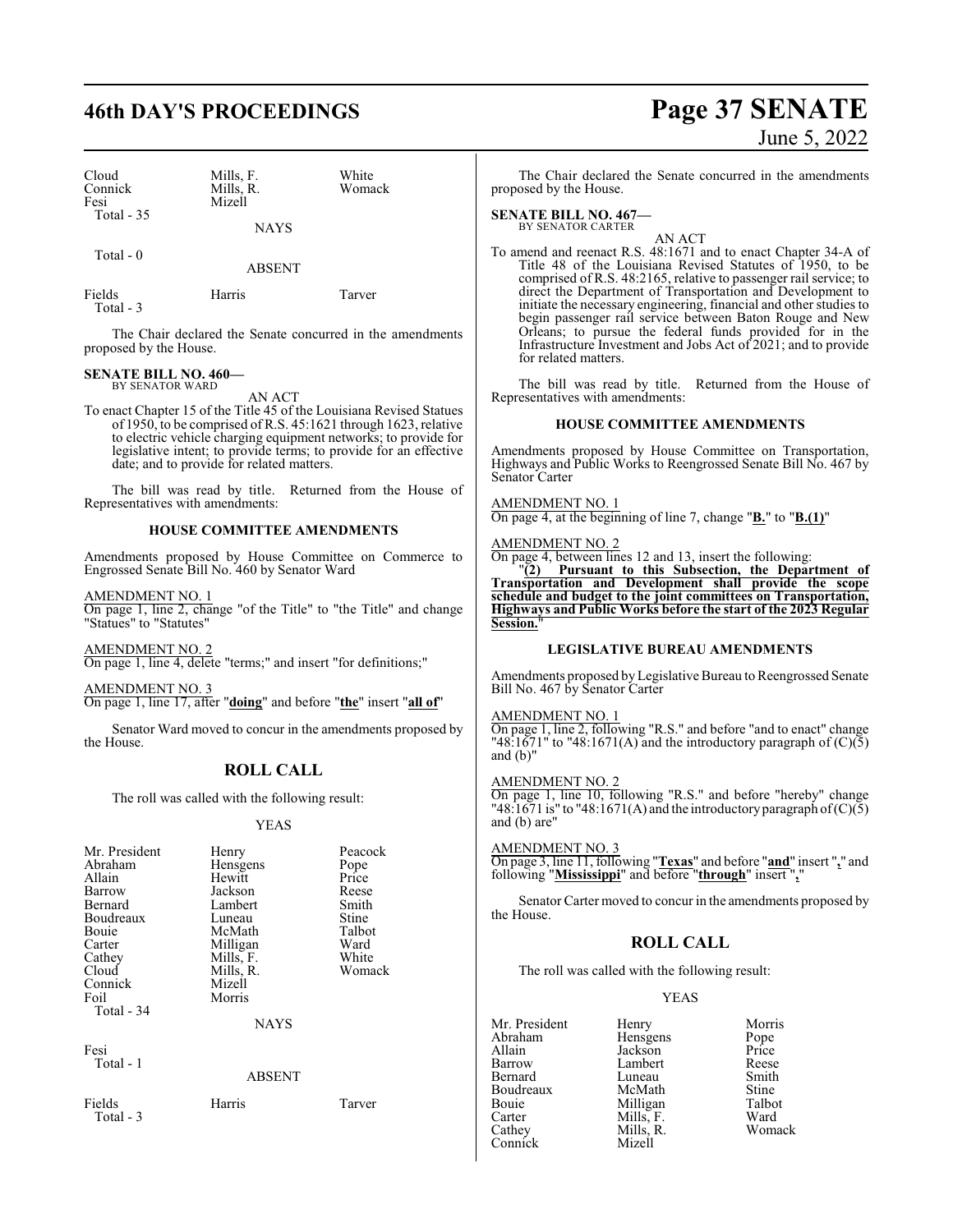| Total - 29                  | <b>NAYS</b>       |       |
|-----------------------------|-------------------|-------|
| Cloud<br>Fesi<br>Total - 4  | Hewitt<br>Peacock |       |
|                             | <b>ABSENT</b>     |       |
| Fields<br>Foil<br>Total - 5 | Harris<br>Tarver  | White |

The Chair declared the Senate concurred in the amendments proposed by the House.

**SENATE BILL NO. 473—**<br>BY SENATORS MILLIGAN AND FESI AND REPRESENTATIVE MIKE<br>JOHNSON AN ACT

To enact Part III-C of Chapter 5 of Title 17 of the Louisiana Revised Statutes of 1950, to be comprised of R.S. 17:1826.1 through 1826.4, relative to foreign sources of funds; to provide for reporting of certain foreign sources of monies used as gifts or grants or in contracts involving certain postsecondary education institutions; to provide for use of certain monies to fund employment of and study by foreign graduate students and faculty in a research capacity; and to provide for related matters.

The bill was read by title. Returned from the House of Representatives with amendments:

### **HOUSE FLOOR AMENDMENTS**

Amendments proposed by Representative Mike Johnson to Re-Reengrossed Senate Bill No. 473 by Senator Milligan

### AMENDMENT NO. 1

On page 2, delete lines 9 through 15, and insert the following:

"**(3) "Foreign country of concern" means any country subject to any sanction or embargo program administered by the Office of Foreign Assets Control within the United States Department of Treasury, including any federal license requirement; customrules; export controls; restrictions ontaking institution property, including but not limited to intellectual property abroad; restrictions on presentations, teaching, and interactions with foreigncolleagues; andother subjects important to the research and academic property of the institution, subject to either or both the International Traffic in Arms Regulations, 22 CFR Parts 120 through 130, and the Export Administration Regulations, 15 CFR Parts 730 through 774.**"

Senator Milligan moved to concur in the amendments proposed by the House.

### **ROLL CALL**

The roll was called with the following result:

### YEAS

| Mr. President | Foil      | Peacock |
|---------------|-----------|---------|
| Abraham       | Henry     | Pope    |
| Allain        | Hensgens  | Price   |
| Barrow        | Hewitt    | Reese   |
| Bernard       | Jackson   | Smith   |
| Boudreaux     | Luneau    | Stine   |
| Bouie         | McMath    | Talbot  |
| Carter        | Milligan  | Ward    |
| Cathey        | Mills, F. | White   |
| Cloud         | Mills, R. | Womack  |
| Connick       | Mizell    |         |
| Fesi          | Morris    |         |
| Total - 34    |           |         |

## **Page 38 SENATE 46th DAY'S PROCEEDINGS**

NAYS

ABSENT

| Total $-0$                    |                   |
|-------------------------------|-------------------|
| Fields<br>Harris<br>Total - 4 | Lambert<br>Tarver |

The Chair declared the Senate concurred in the amendments proposed by the House.

#### **SENATE BILL NO. 475—** BY SENATOR BARROW

AN ACT

To enact R.S. 33:9038.74, relative to cooperative and economic development in East Baton Rouge Parish; to create the Baker Main Street Economic Development District as a special taxing and tax increment financing district in East Baton Rouge Parish; to provide for the boundaries of the district; to provide for the governance of the district; to provide for the authority, powers, duties, and functions of the governing body; to provide for the levy and collection of taxes within the district; to authorize the district to issue and sell bonds; to authorize the district to engage in tax increment financing; to provide for an effective date; and to provide for related matters.

The bill was read by title. Returned from the House of Representatives with amendments:

### **HOUSE FLOOR AMENDMENTS**

Amendments proposed by Representative Carpenter to Reengrossed Senate Bill No. 475 by Senator Barrow

AMENDMENT NO. 1 On page 7, line 12, after "**board,**" and before "**the need**" change "**without**" to "**with**"

Senator Barrow moved to concur in the amendments proposed by the House.

### **ROLL CALL**

The roll was called with the following result:

### YEAS

| Mr. President       | Foil          | Morris  |
|---------------------|---------------|---------|
| Abraham             | Henry         | Peacock |
| Allain              | Hensgens      | Pope    |
| Barrow              | Hewitt        | Price   |
| Bernard             | Jackson       | Reese   |
| Boudreaux           | Lambert       | Smith   |
| Bouie               | Luneau        | Stine   |
| Carter              | McMath        | Talbot  |
| Cathey              | Milligan      | Ward    |
| Cloud               | Mills, F.     | White   |
| Connick             | Mills, R.     | Womack  |
| Fesi                | Mizell        |         |
| Total - 35          |               |         |
|                     | <b>NAYS</b>   |         |
| Total $-0$          |               |         |
|                     | <b>ABSENT</b> |         |
| Fields<br>Total - 3 | Harris        | Tarver  |

The Chair declared the Senate concurred in the amendments proposed by the House.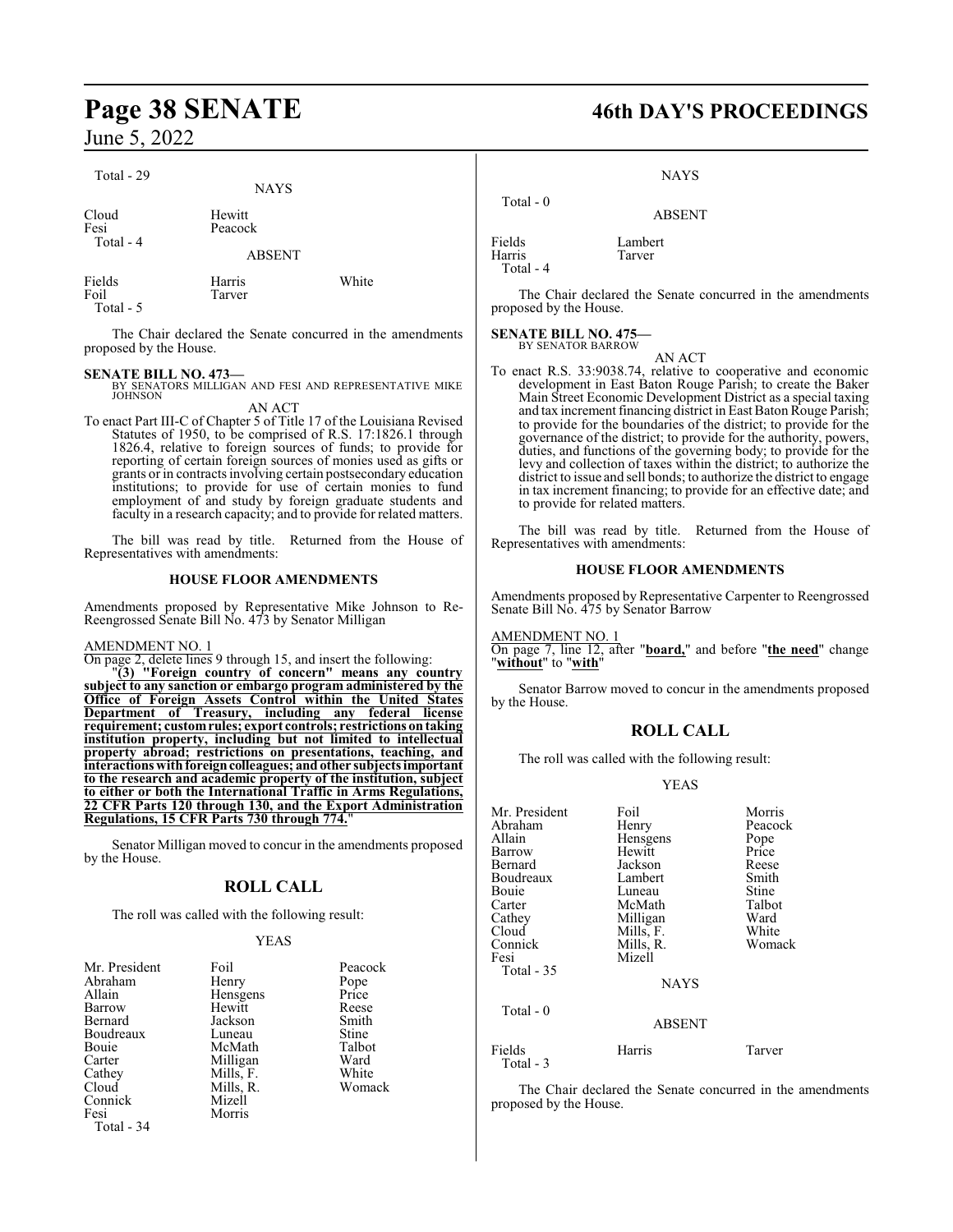### **SENATE BILL NO. 476—** BY SENATOR BARROW

AN ACT

To amend and reenact the introductory paragraph of R.S. 33:2740.67(C)(1), 2740.67(C)(1)(f) through (i), (2), and (3) and to repeal R.S.  $33:2740.67(C)(1)(k)$  and (1), relative to the Baton Rouge North Economic Development District; to provide relative to the boundaries of the district; to provide for the governance of the district; and to provide for related matters.

The bill was read by title. Returned from the House of Representatives with amendments:

### **HOUSE COMMITTEE AMENDMENTS**

Amendments proposed by House Committee on Municipal, Parochial and Cultural Affairs to Reengrossed Senate Bill No. 476 by Senator Barrow

### AMENDMENT NO. 1

On page 1, at the beginning of line 3, delete "2740.67 $(C)(1)(f)$ " and insert  $"2740.67(C)(1)(a)$  and (f)"

AMENDMENT NO. 2

On page 1, line 9, after "R.S. 33:2740.67(C)(1)," delete the remainder of the line and insert "2740.67 $(C)(1)(a)$  and  $(f)$ "

### AMENDMENT NO. 3

On page 2, between lines 2 and 3, insert the following:

"(a) One member shall be appointed by the state representative for House District No. 29, one of whom **who** shall be a representative of the business community**, on a rotating basis beginning in 2022** and every other year thereafter.

Senator Barrow moved to concur in the amendments proposed by the House.

### **ROLL CALL**

The roll was called with the following result:

### YEAS

| Mr. President | Foil          | Morris       |
|---------------|---------------|--------------|
| Abraham       | Henry         | Peacock      |
| Allain        | Hensgens      | Pope         |
| Barrow        | Hewitt        | Price        |
| Bernard       | Jackson       | Reese        |
| Boudreaux     | Lambert       | Smith        |
| Bouie         | Luneau        | Stine        |
| Carter        | McMath        | Talbot       |
| Cathey        | Milligan      | Ward         |
| Cloud         | Mills, F.     | White        |
| Connick       | Mills, R.     | Womack       |
| Fesi          | Mizell        |              |
| Total - 35    |               |              |
|               | <b>NAYS</b>   |              |
| Total - 0     |               |              |
|               | <b>ABSENT</b> |              |
| EL 14-        | $TT -$        | $\mathbf{T}$ |

Fields Harris Tarver Total - 3

The Chair declared the Senate concurred in the amendments proposed by the House.

#### **SENATE BILL NO. 478—** BY SENATOR BERNARD

AN ACT

To amend and reenact R.S. 44:1(A)(2)(a), 32(A), (C)(1)(a), and (D), 35(E)(2), and 37, relative to public records; to provide for the scope of records requests; to provide for response time; to provide for liability of custodians of records; and to provide for related matters.

## **46th DAY'S PROCEEDINGS Page 39 SENATE** June 5, 2022

The bill was read by title. Returned from the House of Representatives with amendments:

### **HOUSE FLOOR AMENDMENTS**

Amendments proposed by Representative Mike Johnson to Engrossed Senate Bill No. 478 by Senator Bernard

### AMENDMENT NO. 1

On page 1, line 2, change " $(C)(1)(a)$ ," to " $(C)(1)(a)$  and  $(2)$ ,"

### AMENDMENT NO. 2

On page 1, line 7, change "(C)(1)(a)," to "(C)(1)(a) and (2),"

### AMENDMENT NO. 3

On page 3, delete lines 6 through 13 and insert the following:

"C.(1)(a) For all public records, except public records of state agencies, it shall be the duty of the custodian of such public records to provide copies to persons so requesting**, unless the requestor fails to pay the applicable copying fees after being notified of the amount in advance of production or the requestor has an outstanding balance from a prior request.** The custodian may establish and collect reasonable fees for making copies of public records. The custodian may request payment of fees in advance of production. Copies of records may be furnished without charge or at a reduced charge to indigent citizens of this state.

\* \* \* (2) For all public records of state agencies, it shall be the duty of the custodian of such records to provide copies to persons so requesting**, unless the requestor fails to pay the applicable copying fees after being notified of the amount in advance of production or the requestor has an outstanding balance from a prior request**. Fees for such copies shall be charged according to the uniform fee schedule adopted by the commissioner of administration, as provided by R.S. 39:241 or as otherwise fixed or provided by law. Copies shall be provided at fees according to the schedule, except for copies of public records the fees for the reproduction of which are otherwise fixed by law. Copies of records may be furnished without charge or at a reduced charge to indigent citizens of this state or the persons whose use of such copies, as determined by the custodian, will be limited to a public purpose, including but not limited to use in a hearing before any governmental regulatory commission."

Senator Bernard moved to concur in the amendments proposed by the House.

### **ROLL CALL**

The roll was called with the following result:

### YEAS

| Mr. President<br>Abraham<br>Allain<br>Barrow<br>Bernard<br>Bouie<br>Carter<br>Cathey<br>Connick<br>Fesi<br>Foil<br>Total $-33$ | Henry<br>Hensgens<br>Hewitt<br>Jackson<br>Lambert<br>Luneau<br>McMath<br>Milligan<br>Mills, F.<br>Mills, R.<br>Mizell | Morris<br>Peacock<br>Pope<br>Price<br>Reese<br>Smith<br>Stine<br>Talbot<br>Ward<br>White<br>Womack |
|--------------------------------------------------------------------------------------------------------------------------------|-----------------------------------------------------------------------------------------------------------------------|----------------------------------------------------------------------------------------------------|
|                                                                                                                                | <b>NAYS</b>                                                                                                           |                                                                                                    |
| Total - 0                                                                                                                      | <b>ABSENT</b>                                                                                                         |                                                                                                    |
| Boudreaux<br>Cloud                                                                                                             | Fields<br>Harris                                                                                                      | Tarver                                                                                             |

Total - 5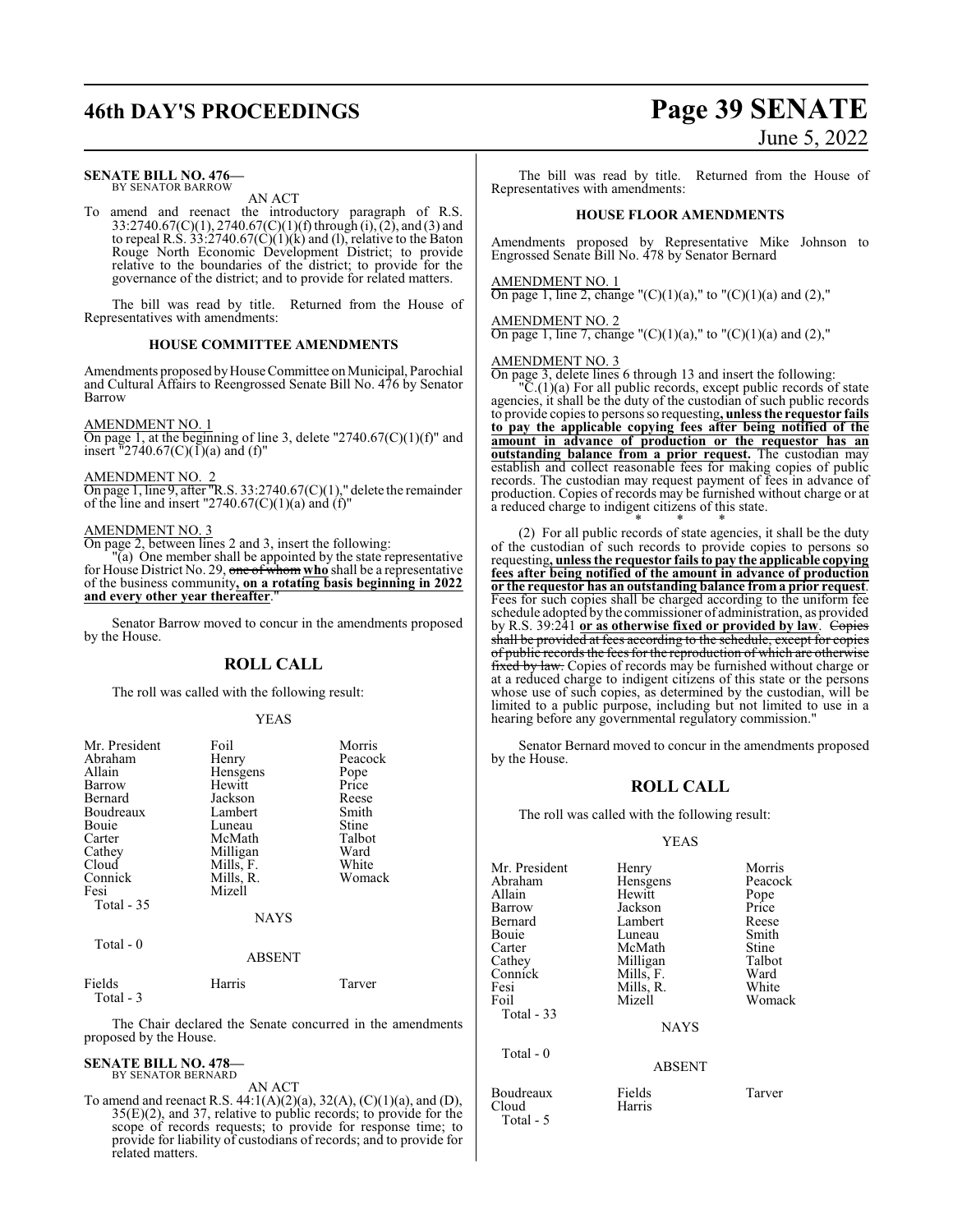The Chair declared the Senate concurred in the amendments proposed by the House.

### **SENATE BILL NO. 497— (Substitute of Senate Bill No. 316 by Senator Cloud)**

BY SENATOR CLOUD

AN ACT To enact R.S. 32:381.1, relative to motor vehicles; to provide for prohibited alterations; and to provide for related matters.

The bill was read by title. Returned from the House of Representatives with amendments:

### **HOUSE FLOOR AMENDMENTS**

Amendments proposed by Representative DeVillier to Engrossed Senate Bill No. 497 by Senator Cloud

### AMENDMENT NO. 1

On page 1, line 7, after "**No person**" delete the remainder of the line and delete lines 8 through 11 and insert: "**shall operate a motor vehicle upon any highway if, by alteration of the suspension, frame, or chassis, the height of the front fender is six or more inches greater than the height of the rear fender. For the purposes of this Subsection, the height of the fender shall be a vertical measurement from and perpendicular to the ground, through the centerline of the wheel, and to the bottom of the** fender.

Senator Cloud moved to concur in the amendments proposed by the House.

### **ROLL CALL**

The roll was called with the following result:

### YEAS

| Mr. President<br>Abraham<br>Allain<br>Barrow<br>Bernard<br>Boudreaux<br>Bouie<br>Carter<br>Cathey<br>Cloud | Foil<br>Henry<br>Hensgens<br>Hewitt<br>Jackson<br>Lambert<br>Luneau<br>McMath<br>Milligan | Morris<br>Peacock<br>Pope<br>Price<br>Reese<br>Smith<br>Stine<br>Talbot<br>Ward<br>White |
|------------------------------------------------------------------------------------------------------------|-------------------------------------------------------------------------------------------|------------------------------------------------------------------------------------------|
| Connick<br>Fesi<br>Total - 35<br>Total - 0                                                                 | Mills, F.<br>Mills, R.<br>Mizell<br><b>NAYS</b>                                           | Womack                                                                                   |

|        | <b>ABSENT</b> |        |
|--------|---------------|--------|
| Fields | Harris        | Tarver |

Total - 3

The Chair declared the Senate concurred in the amendments

proposed by the House.

### **SENATE BILL NO. 498— (Substitute of Senate Bill No. 457 by Senator Stine)** BY SENATOR STINE

AN ACT

To enact R.S. 48:2085, relative to the Louisiana Transportation Authority; to provide for design build projects; to provide for unsolicited proposals; to provide for responsibilities of the Department of Transportation and Development; and to provide for related matters.

The bill was read by title. Returned from the House of Representatives with amendments:

## **Page 40 SENATE 46th DAY'S PROCEEDINGS**

### **HOUSE COMMITTEE AMENDMENTS**

Amendments proposed by House Committee on Transportation, Highways and Public Works to Reengrossed Senate Bill No. 498 by Senator Stine

AMENDMENT NO. 1

On page 1, line 9, after "**authority**" and before "**accept**" change "**shall**" to "**may**"

### On page 1, line 15, after "**than**" and before "**days**" change "**sixty**" to "**one hundred twenty**"

### AMENDMENT NO. 3

AMENDMENT NO. 2

On page 2, line 1, after "**method**" and before the period "**.**" insert "**and the review cost shall be nonrefundable should the project not move forward**"

Senator Stine moved to reject the amendments proposed by the House.

### **ROLL CALL**

The roll was called with the following result:

### YEAS

| Mr. President<br>Abraham<br>Allain<br>Barrow<br>Bernard<br>Boudreaux<br>Bouie<br>Carter<br>Cathey<br>Connick<br>Fesi<br>Total - 33 | Foil<br>Henry<br>Hensgens<br>Hewitt<br>Jackson<br>Lambert<br>Luneau<br>McMath<br>Mills, F.<br>Mills, R.<br>Mizell<br><b>NAYS</b> | Morris<br>Peacock<br>Pope<br>Price<br>Reese<br>Smith<br>Stine<br>Talbot<br>Ward<br>White<br>Womack |
|------------------------------------------------------------------------------------------------------------------------------------|----------------------------------------------------------------------------------------------------------------------------------|----------------------------------------------------------------------------------------------------|
| Total - 0                                                                                                                          | <b>ABSENT</b>                                                                                                                    |                                                                                                    |
| Cloud<br>Fields<br>Total - 5                                                                                                       | Harris<br>Milligan                                                                                                               | Tarver                                                                                             |

The Chair declared the Senate rejected the amendments proposed by the House.

### **Senate Bills and Joint Resolutions Returned from the House of Representatives with Amendments, Subject to Call**

### **Called from the Calendar**

Senator Boudreaux asked that Senate Bill No. 22 be called from the Calendar.

**SENATE BILL NO. 22—**<br>BY SENATOR BOUDREAUX<br>AN ACT

To amend and reenact R.S. 36:259(B)(36), to enact R.S. 40:2018.7, and to repeal R.S. 40:2018.6, relative to the Palliative Care Interdisciplinary Advisory Council; to provide for placement within the Louisiana Department of Health; to provide for legislative intent; to provide for subject matter to be studied by the council; to provide for definitions; to provide for council membership; to provide for minimum organization and task requirements; to provide for staff support; to provide for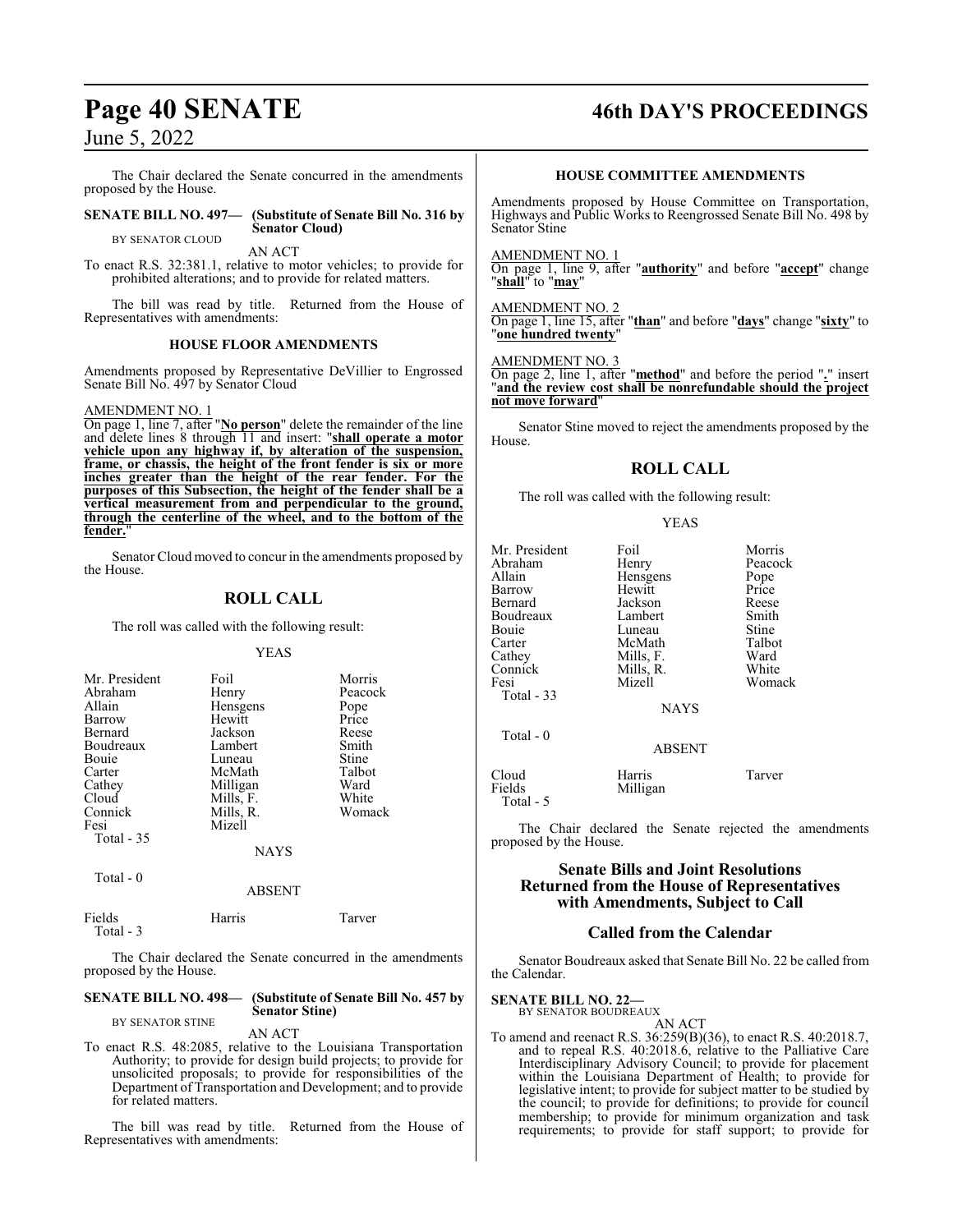## **46th DAY'S PROCEEDINGS Page 41 SENATE** June 5, 2022

| recommendations to the legislature; to provide for termination;<br>and to provide for related matters.                 | <b>AMENDMENT NO. 19</b><br>remainder of the line |                                                      | On page 5, line 8, after "Louisiana" insert a period "." and delete the                                                                                                                             |
|------------------------------------------------------------------------------------------------------------------------|--------------------------------------------------|------------------------------------------------------|-----------------------------------------------------------------------------------------------------------------------------------------------------------------------------------------------------|
| The bill was read by title. Returned from the House of<br>Representatives with amendments:                             | <b>AMENDMENT NO. 20</b>                          |                                                      | On page 5, line 12, after "Members" and before "serve" insert "of                                                                                                                                   |
| <b>HOUSE COMMITTEE AMENDMENTS</b>                                                                                      | the council shall"                               |                                                      |                                                                                                                                                                                                     |
| Amendments proposed by House Committee on Health and Welfare<br>to Reengrossed Senate Bill No. 22 by Senator Boudreaux | <b>AMENDMENT NO. 21</b>                          | On page 6, line 8, change "patient's" to "patients'" |                                                                                                                                                                                                     |
| AMENDMENT NO. 1<br>On page 1, line 4, after "placement" and before "within" insert "of the<br>council"                 | proposed by the House.                           |                                                      | Senator Boudreaux moved to concur in the amendments                                                                                                                                                 |
| AMENDMENT NO. 2                                                                                                        |                                                  | <b>ROLL CALL</b>                                     |                                                                                                                                                                                                     |
| On page 1, line 8, after "termination" and before the semicolon ";"<br>insert "of laws providing for the council"      |                                                  | The roll was called with the following result:       |                                                                                                                                                                                                     |
| <b>AMENDMENT NO. 3</b><br>On page 2, line 5, after "Council" and before "creation" insert a                            |                                                  | <b>YEAS</b>                                          |                                                                                                                                                                                                     |
| semicolon ";"                                                                                                          | Mr. President<br>Abraham                         | Fesi<br>Foil                                         | Morris<br>Peacock                                                                                                                                                                                   |
| <u>AMENDMENT NO. 4</u><br>On page 2, line 24, change " <mark>regards</mark> " to " <mark>regard</mark> "               | Allain<br>Barrow                                 | Henry<br>Hensgens                                    | Pope<br>Price                                                                                                                                                                                       |
|                                                                                                                        | Bernard<br>Boudreaux                             | Jackson<br>Lambert                                   | Reese<br>Smith                                                                                                                                                                                      |
| AMENDMENT NO. 5<br>On page 3, line 8, change "includes" to "include"                                                   | Bouie                                            | Luneau                                               | Stine                                                                                                                                                                                               |
|                                                                                                                        | Carter<br>Cathey                                 | McMath<br>Mills, F.                                  | Talbot<br>Ward                                                                                                                                                                                      |
| <u>AMENDMENT NO. 6</u><br>On page 3, line 13, before " <mark>Palliative</mark> " delete the quotation mark " <u>"</u>  | Cloud                                            | Mills, R.                                            | White                                                                                                                                                                                               |
| " and after " <b>children</b> " delete the quotation mark " " " and change                                             | Connick<br>Total - 33                            | Mizell                                               | Womack                                                                                                                                                                                              |
| "health" to "healthcare"                                                                                               |                                                  | <b>NAYS</b>                                          |                                                                                                                                                                                                     |
| <u>AMENDMENT NO. 7</u><br>On page 3, line 17, change " <u>"Palliative</u> " to " <mark>The phrase "palliative</mark> " | Total - 0                                        | <b>ABSENT</b>                                        |                                                                                                                                                                                                     |
| <u>AMENDMENT NO. 8</u>                                                                                                 | Fields                                           | Hewitt                                               | Tarver                                                                                                                                                                                              |
| On page 3, line 18, before "Palliative" delete the quotation mark ""                                                   | Harris<br>Total - 5                              | Milligan                                             |                                                                                                                                                                                                     |
| AMENDMENT NO. 9<br>On page 3, line 19, after "children" delete the quotation mark " <u>"</u> "                         | House.                                           |                                                      | The Chair declared the Senate the amendments proposed by the                                                                                                                                        |
| AMENDMENT NO. 10<br>On page 3, line 26, change "Members" to "Each member"                                              |                                                  | <b>Called from the Calendar</b>                      |                                                                                                                                                                                                     |
| <b>AMENDMENT NO. 11</b><br>On page 4, line 2, change "board certified" to "board-certified"                            | from the Calendar.                               |                                                      | Senator Boudreaux asked that Senate Bill No. 192 be called                                                                                                                                          |
| AMENDMENT NO. 12                                                                                                       | <b>SENATE BILL NO. 192—</b>                      |                                                      | BY SENATORS BOUDREAUX, BOUIE, FOIL, BARROW, BERNARD,                                                                                                                                                |
| On page 4, line 3, change "board certified" to "board-certified"                                                       |                                                  |                                                      | CARTER. FIELDS. HARRIS. LUNEAU. MCMATH. FRED MILLS. MIZELL<br>PRICE, SMITH, TARVER AND WARD AND REPRESENTATIVES<br>COUSSAN, FREIBERG, GAINES, GLOVER, JEFFERSON, JENKINS,                           |
| AMENDMENT NO. 13<br>On page 4, line 4, change "board certified" to "board-certified"                                   |                                                  | AN ACT                                               | JORDAN, LAFLEUR, LARVADAIN, LYONS, NEWELL, PIERRE,<br>SELDERS, THOMPSON, WHITE AND WILLARD                                                                                                          |
| <u>AMENDMENT NO. 14</u><br>On page 4, line 7, change " <u>board certified</u> " to " <u>board-certified</u> "          |                                                  |                                                      | To enact R.S. 17:3138.10 and R.S. $36:651(K)(10)$ , relative to<br>postsecondary education for students with intellectual and                                                                       |
| AMENDMENT NO. 15                                                                                                       |                                                  |                                                      | developmental disabilities; to establish the Postsecondary<br>Inclusive Education Fund as a special fund in the state treasury;                                                                     |
| On page 4, line 24, after "Medicaid director" and before "or" insert<br>"of the department"                            |                                                  |                                                      | to provide for the purposes of the fund; to create and provide for<br>the Postsecondary Inclusive Education Advisory Council; to<br>require annual reports with respect to the fund; and to provide |
| <b>AMENDMENT NO. 16</b><br>On page 5, line 5, delete "Louisiana Department of Health,"                                 | for related matters.                             |                                                      |                                                                                                                                                                                                     |
| AMENDMENT NO. 17                                                                                                       |                                                  | <b>HOUSE FLOOR AMENDMENTS</b>                        |                                                                                                                                                                                                     |
| On page 5, line 6, after " <b>developmental disabilities</b> " and before the<br>period "." insert "of the department" |                                                  | Senate Bill No. 192 by Senator Boudreaux             | Amendments proposed by Representative Freiberg to Engrossed                                                                                                                                         |
| AMENDMENT NO. 18                                                                                                       | <b>AMENDMENT NO. 1</b>                           |                                                      |                                                                                                                                                                                                     |

On page 4, between lines 12 and 13, insert the following:

**his designee.**"

"**(xiii) The superindentent of the Special School District or**

On page 5, delete line 7 in its entirety and insert in lieu thereof the following:

"**(h) The office of behavioral health of the department.**"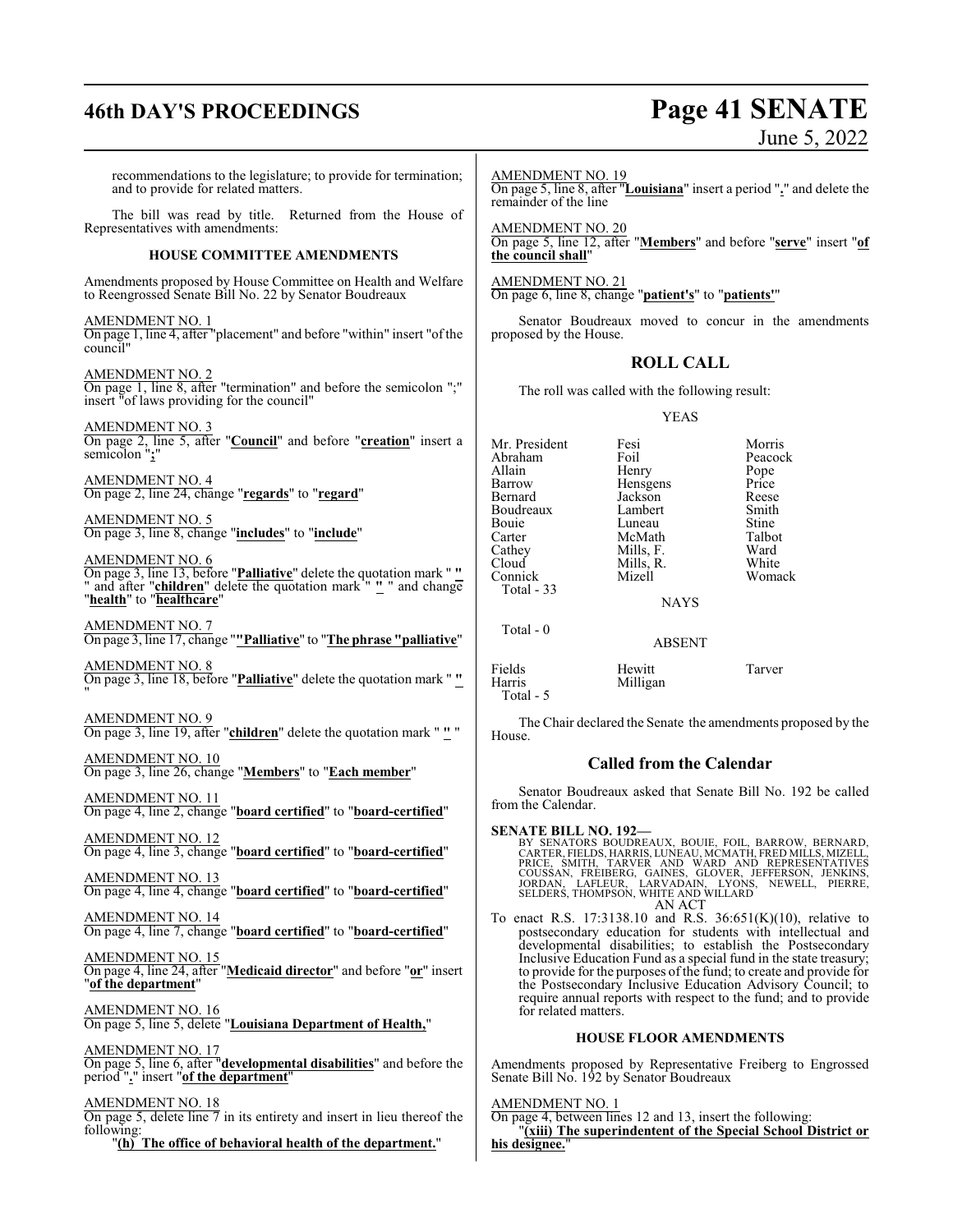Senator Boudreaux moved to concur in the amendments proposed by the House.

### **ROLL CALL**

The roll was called with the following result:

### YEAS

| Mr. President | Henry     | Peacock       |
|---------------|-----------|---------------|
| Abraham       | Hensgens  | Pope<br>Price |
| Allain        | Hewitt    |               |
| Barrow        | Jackson   | Reese         |
| Bernard       | Lambert   | Smith         |
| Boudreaux     | Luneau    | Stine         |
| Bouie         | McMath    | Talbot        |
| Carter        | Milligan  | Ward          |
| Cloud         | Mills, F. | White         |
| Connick       | Mills, R. | Womack        |
| Fesi          | Mizell    |               |
| Foil          | Morris    |               |
| Total - 34    |           |               |
|               | NAYS      |               |

Total - 0

ABSENT

| Cathey    | Harris |
|-----------|--------|
| Fields    | Tarver |
| Total - 4 |        |

The Chair declared the Senate concurred in the amendments proposed by the House.

### **House Concurrent Resolutions on Second Reading Reported by Committees, Subject to Call**

### **Called from the Calendar**

Senator Cloud asked that House Concurrent Resolution No. 124 be called from the Calendar.

#### **HOUSE CONCURRENT RESOLUTION NO. 124—** BY REPRESENTATIVE SELDERS

A CONCURRENT RESOLUTION

To urge and request the Legislative Budgetary Control Council to study the feasibility of creating a disaster and assistance relief fund administered by the legislature.

Reported favorably by the Committee on Finance.

The resolution was read by title. Senator Cloud moved to concur in the House Concurrent Resolution.

### **ROLL CALL**

The roll was called with the following result:

### YEAS

| Mr. President | Foil      | Morris  |
|---------------|-----------|---------|
| Abraham       | Henry     | Peacock |
| Allain        | Hensgens  | Pope    |
| Barrow        | Hewitt    | Price   |
| Bernard       | Jackson   | Reese   |
| Boudreaux     | Lambert   | Smith   |
| Bouie         | Luneau    | Stine   |
| Carter        | McMath    | Talbot  |
| Cathey        | Milligan  | Ward    |
| Cloud         | Mills, F. | White   |
| Connick       | Mills, R. | Womack  |
| Fesi          | Mizell    |         |

**Page 42 SENATE 46th DAY'S PROCEEDINGS**

Total - 35

ABSENT

Fields Harris Tarver Total - 3

Total - 0

The Chair declared the Senate concurred in the House Concurrent Resolution and ordered it returned to the House.

NAYS

### **Called from the Calendar**

Senator Pope asked that House Concurrent Resolution No. 113 be called from the Calendar.

### **HOUSE CONCURRENT RESOLUTION NO. 113—** BY REPRESENTATIVE MINCEY A CONCURRENT RESOLUTION

To urge and request the state Department of Education to study the

cost of standardized testing associated with state assessments and submit a written report of findings and data supporting such findings to the Legislature of Louisiana by January 13, 2023.

Reported favorably by the Committee on Education.

The resolution was read by title. Senator Pope moved to concur in the House Concurrent Resolution.

### **ROLL CALL**

The roll was called with the following result:

### YEAS

| Mr. President | Foil          | Morris  |
|---------------|---------------|---------|
| Abraham       | Henry         | Peacock |
| Allain        | Hensgens      | Pope    |
| Barrow        | Hewitt        | Price   |
| Bernard       | Jackson       | Reese   |
| Boudreaux     | Lambert       | Smith   |
| Bouie         | Luneau        | Stine   |
| Carter        | McMath        | Talbot  |
| Cathey        | Milligan      | Ward    |
| Cloud         | Mills, F.     | White   |
| Connick       | Mills, R.     | Womack  |
| Fesi          | Mizell        |         |
| Total - 35    |               |         |
|               | <b>NAYS</b>   |         |
| Total $-0$    |               |         |
|               | <b>ABSENT</b> |         |

Fields Harris Tarver Total - 3

The Chair declared the Senate concurred in the House Concurrent Resolution and ordered it returned to the House.

### **Recess**

On motion of Senator Cortez, the Senate took a recess at 3:30 o'clock P.M. until 4:15 o'clock P.M.

### **After Recess**

The Senate was called to order at 4:36 o'clock P.M. by the President of the Senate.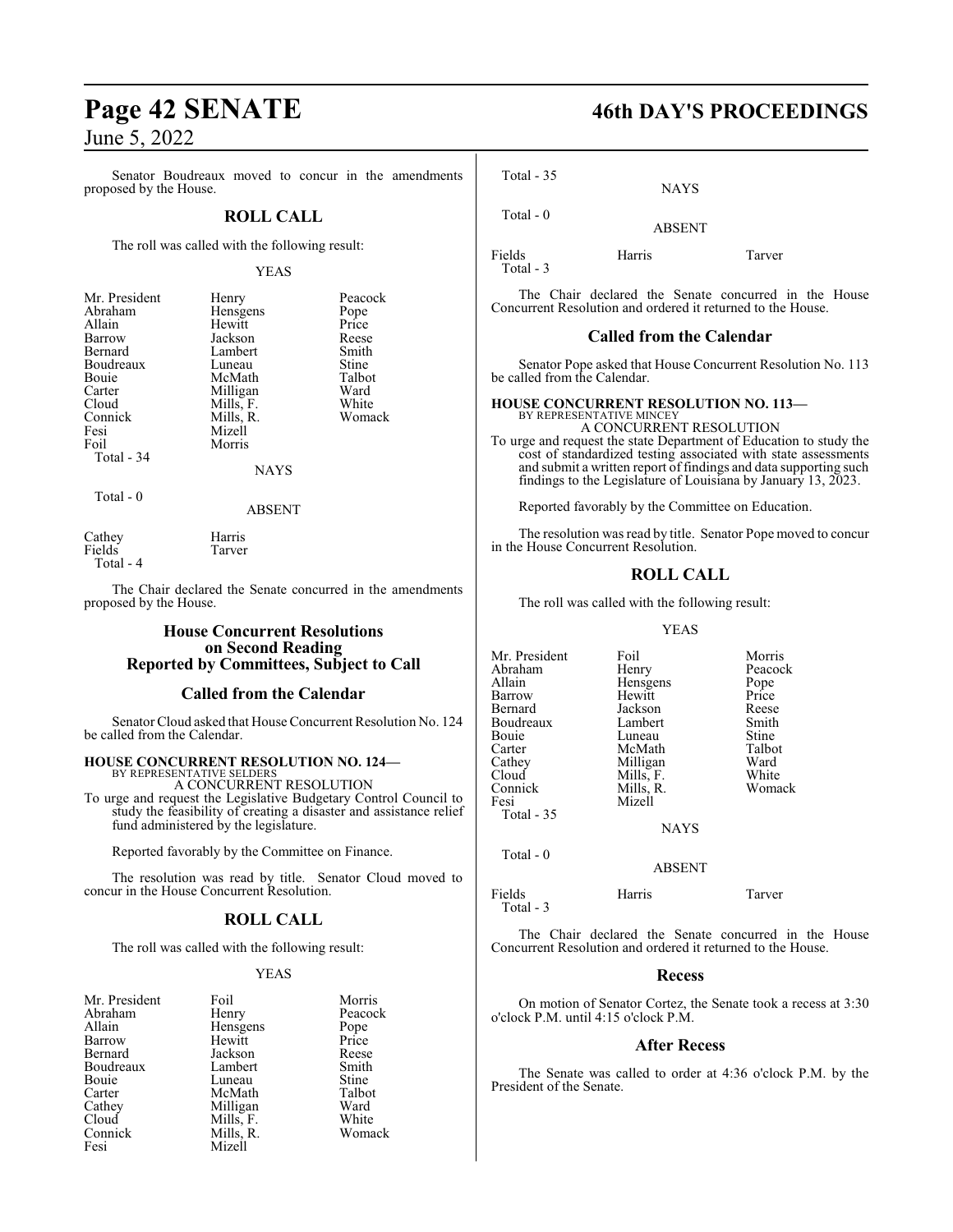## **46th DAY'S PROCEEDINGS Page 43 SENATE**

### **ROLL CALL**

The roll being called, the following members answered to their names:

### PRESENT

| Mr. President | Henry     | Peacock       |
|---------------|-----------|---------------|
| Abraham       | Hensgens  |               |
| Allain        | Hewitt    | Pope<br>Price |
| Barrow        | Jackson   | Reese         |
| Bernard       | Lambert   | Smith         |
| Boudreaux     | Luneau    | Stine         |
| Bouie         | McMath    | Talbot        |
| Carter        | Milligan  | Ward          |
| Cathey        | Mills, F. | White         |
| Cloud         | Mills, R. | Womack        |
| Fesi          | Mizell    |               |
| Foil          | Morris    |               |
| Total - 34    |           |               |
|               | ABSENT    |               |

Connick Harris Tarver Total - 4

The President of the Senate announced there were 34 Senators present and a quorum.

### **Senate Business Resumed After Recess**

### **Conference Committee Reports Received**

June 5, 2022

The Conference Committee Reports for the above legislative instruments lie over under the rules.

## **SENATE BILL NO. 191—** BY SENATOR HEWITT

AN ACT

To amend and reenact the introductory paragraph of R.S. 17:5025 and (5) and to enact R.S. 17:5025.5, relative to high school core curriculum requirements for the Taylor Opportunity Program for Students; to authorize courses in computer science to be included in the core curriculum; and to provide for related matters.

#### **SENATE BILL NO. 490—** BY SENATOR CORTEZ

AN ACT

To amend and reenact R.S. 40:1379.1(N) and to enact Chapter 12 of Title 24 of the Louisiana Revised Statutes of 1950, to be comprised of R.S. 24:681 through 685 and 691 through 693 and R.S. 40:2402(3)(f), relative to capitol security; to provide for a director of capitol security; to provide for the qualifications, compensation, duties and functions of the director; to provide for capitol security officers; to provide for the manner in which certain special officer commissions may be issued; to create the Capitol Security Council; to provide for the composition and membership of the council; to provide for the powers and duties of the council; to provide for definitions; and to provide for related matters.

## **HOUSE BILL NO. 330—** BY REPRESENTATIVE TRAVIS JOHNSON

- AN ACT
- To enact Part VII of Chapter 10-A of Title 3 of the Louisiana Revised Statutes of 1950, to be comprised of R.S. 3:1491 through 1496 and R.S. 36:629(L)(4), relative to the creation of the Louisiana Industrial Hemp Promotion and Research Program; to create the Louisiana Industrial Hemp Promotion and Research Advisory Board; to provide for the composition, powers, duties, and functions of the board; to authorize the commissioner of agriculture and forestry to adopt rules and

# June 5, 2022

accept certain funds; to provide for the use of funds; to provide for definitions; to provide for transfer of the board to the Department of Agriculture and Forestry; and to provide for related matters.

#### **HOUSE BILL NO. 717—** BY REPRESENTATIVE MCMAHEN

AN ACT

To amend and reenact R.S. 40:1248.1(6) and 1248.3(1) and (2), relative to financing by the state Medicaid program of health services in certain parishes; to provide with respect to a local healthcare provider participation program; to designate the parishes in which the program may be operated; and to provide for related matters.

**HOUSE BILL NO. 927—** BY REPRESENTATIVES SELDERS, CARPENTER, FREIBERG, AND **MCKNIGHT** AN ACT

To amend and reenact R.S. 17:1855.2 and to enact R.S. 17:3351.22, relative to university laboratory schools; to authorize a tuition increase at certain laboratory schools; to provide a maximum increase amount; and to provide for related matters.

The Conference Committee Reports for the above legislative instruments lie over under the rules.

### **Appointment of Conference Committee on Senate Bill No. 183**

The President of the Senate appointed the following members to confer with a like committee from the House to consider the disagreement on **Senate Bill No. 183**:

> Senators Ward, Fred Mills and Morris.

### **Rules Suspended**

Senator Pope asked for and obtained a suspension of the rules to revert to the Morning Hour.

### **Introduction of Senate Resolutions**

**SENATE RESOLUTION NO. 203—**

BY SENATOR FESI A RESOLUTION

To memorialize the Congress of the United States and to urge and request the Federal Reserve Board, the office of the comptroller of the currency, the Federal Deposit Insurance Corporation, the Consumer Financial Protection Bureau, the National Credit Union Administration, and the office of financial institutions to refrain from enacting or adopting laws, rules, regulations, or guidance that restricts the ability of banks, savings and loan associations, savings banks, credit unions, trust companies, or payment processors from offering products or services to the fossil fuel industry.

The resolution was read by title and placed on the Calendar for a second reading.

### **SENATE RESOLUTION NO. 204—**

BY SENATOR MCMATH A RESOLUTION

To commend Vincent "Vince" Charles Latino Jr. on the occasion of his retirement from the Department of Transportation and Development and for his service to the state of Louisiana.

The resolution was read by title and placed on the Calendar for a second reading.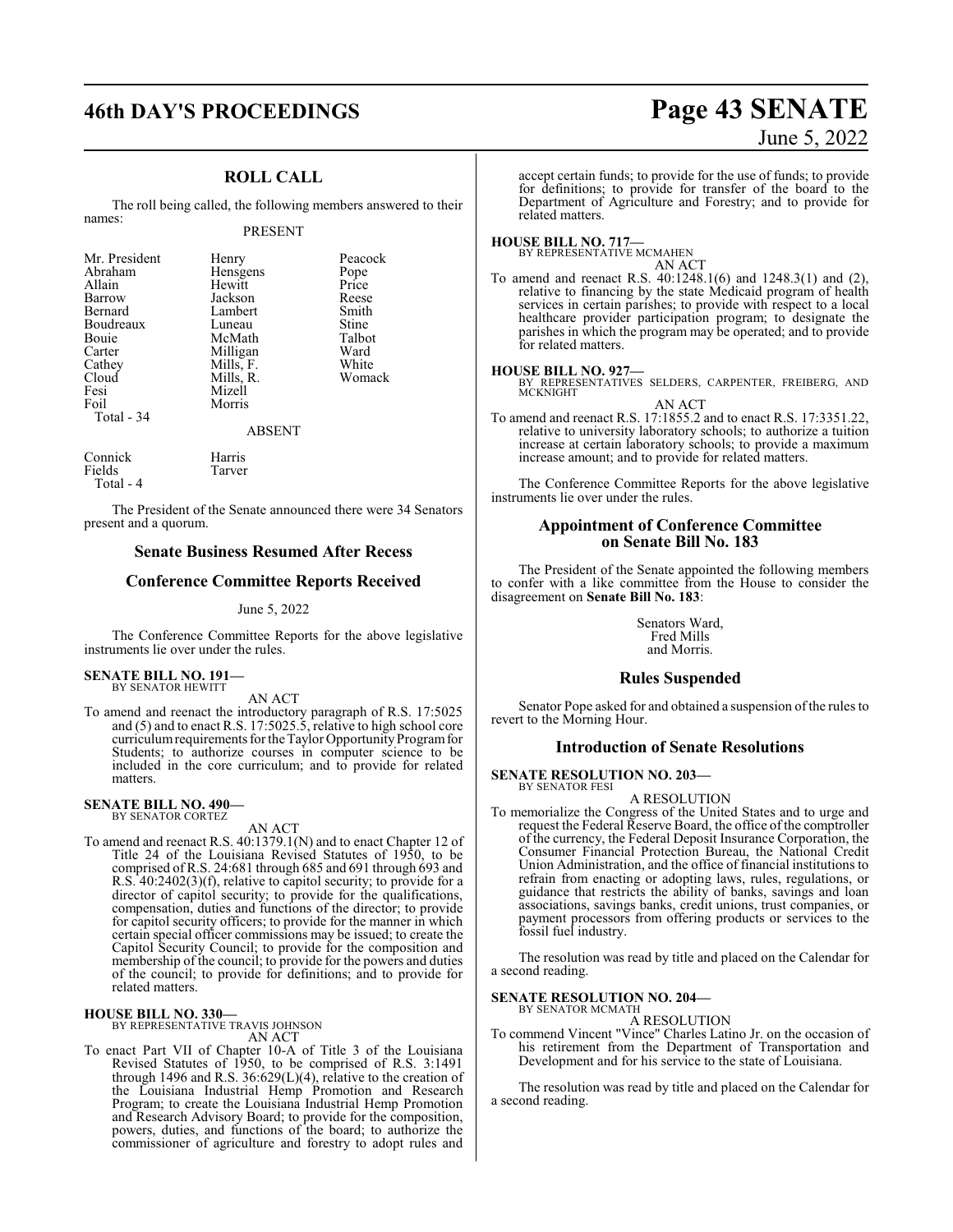## **Page 44 SENATE 46th DAY'S PROCEEDINGS**

### June 5, 2022

### **SENATE RESOLUTION NO. 205—**

BY SENATORS MIZELL, BARROW, CLOUD, HEWITT, JACKSON AND FRED MILLS A RESOLUTION

To urge and request the Senate Select Committee on Women and Children to conduct ongoing research to ascertain the efficacy ofthe current programs available and funds allocated in meeting the needs of children of the state and to make recommendations for changes that will improve outcomes, minimize duplication of services, and fill any gaps in services necessary to promote child well-being.

The resolution was read by title and placed on the Calendar for a second reading.

#### **SENATE RESOLUTION NO. 206—** BY SENATOR FOIL

A RESOLUTION

To express the sincere condolences of the Senate of the Legislature of Louisiana upon the death of Robert "Bob" Cangelosi.

The resolution was read by title and placed on the Calendar for a second reading.

#### **SENATE RESOLUTION NO. 207—** BY SENATOR LUNEAU

A RESOLUTION

To commend Mayor Clarence R. Fields on the occasion of his retirement.

The resolution was read by title and placed on the Calendar for a second reading.

### **Motion to Consider**

Senator Talbot moved the adoption of a motion to allow the House to consider **Senate Bill No. 134** on Third Reading and Final Passage, after 6:00 o'clock P.M. on the 82<sup>nd</sup> calendar day.

#### **SENATE BILL NO. 134—** BY SENATOR TALBOT

AN ACT

To enact R.S. 22:1273, relative to presumption of insurance coverage; to provide a presumption of coverage for civil authority prohibited use regarding a catastrophic event; and to provide for related matters.

### **ROLL CALL**

The roll was called with the following result:

### YEAS

| Mr. President<br>Abraham<br>Allain<br>Barrow<br>Bernard<br>Boudreaux<br>Bouie<br>Carter<br>Cathey<br>Cloud<br>Connick<br>Fesi<br>Total $-35$ | Foil<br>Henry<br>Hensgens<br>Hewitt<br>Jackson<br>Lambert<br>Luneau<br>McMath<br>Milligan<br>Mills, F.<br>Mills, R.<br>Mizell<br><b>NAYS</b> | Morris<br>Peacock<br>Pope<br>Price<br>Reese<br>Smith<br>Stine<br>Talbot<br>Ward<br>White<br>Womack |
|----------------------------------------------------------------------------------------------------------------------------------------------|----------------------------------------------------------------------------------------------------------------------------------------------|----------------------------------------------------------------------------------------------------|
| Total $-0$                                                                                                                                   | ABSENT                                                                                                                                       |                                                                                                    |
| Fields                                                                                                                                       | Harris                                                                                                                                       | Tarver                                                                                             |

### Total - 3

The Chair declared that the motion to allow the House to consider **Senate Bill No. 134** after 6:00 o'clock P.M. on the 82<sup>nd</sup> calendar day was adopted and the bill may be considered.

### **Motion to Consider**

Senator Henry moved the adoption of a motion to allow the House to consider **Senate Bill No. 186** on Third Reading and Final Passage, after 6:00 o'clock P.M. on the 82<sup>nd</sup> calendar day.

#### **SENATE BILL NO. 186—** BY SENATOR HENRY

AN ACT To amend and reenact R.S. 22:1703, the introductory paragraph of  $1704(A)$ ,  $(A)(11)$ , and the introductory paragraph of  $(E)$  and (E)(5), relative to public adjuster fees; to provide for certain fees; to provide for limitations on contracts or agreements between public adjusters and insureds; to provide terms and conditions; and to provide for related matters.

### **ROLL CALL**

The roll was called with the following result:

### YEAS

| Mr. President<br>Abraham<br>Allain<br>Barrow<br>Bernard<br>Boudreaux<br>Bouie<br>Carter | Foil<br>Henry<br>Hensgens<br>Hewitt<br>Jackson<br>Lambert<br>Luneau<br>McMath | Morris<br>Peacock<br>Pope<br>Price<br>Reese<br>Smith<br>Stine<br>Talbot |
|-----------------------------------------------------------------------------------------|-------------------------------------------------------------------------------|-------------------------------------------------------------------------|
|                                                                                         |                                                                               |                                                                         |
|                                                                                         |                                                                               |                                                                         |
|                                                                                         |                                                                               |                                                                         |
|                                                                                         |                                                                               |                                                                         |
| Cathey                                                                                  | Milligan                                                                      | Ward                                                                    |
| Cloud                                                                                   | Mills, F.                                                                     | White                                                                   |
| Connick                                                                                 | Mills, R.                                                                     | Womack                                                                  |
| Fesi                                                                                    | Mizell                                                                        |                                                                         |
| Total - 35                                                                              |                                                                               |                                                                         |
|                                                                                         | <b>NAYS</b>                                                                   |                                                                         |
| Total - 0                                                                               |                                                                               |                                                                         |
|                                                                                         | <b>ABSENT</b>                                                                 |                                                                         |
| Fields                                                                                  | Harris                                                                        | Tarver                                                                  |

The Chair declared that the motion to allow the House to consider **Senate Bill No. 186** after 6:00 o'clock P.M. on the 82<sup>nd</sup> calendar day was adopted and the bill may be considered.

### **Motion to Consider**

Senator White moved the adoption of a motion to allow the House to consider **Senate Bill No. 189** on Third Reading and Final Passage, after 6:00 o'clock P.M. on the 82<sup>nd</sup> calendar day.

### **SENATE BILL NO. 189—** BY SENATOR WHITE

AN ACT To amend and reenact R.S. 17:66(A)(2), relative to the jurisdiction of the Central Community School System; to provide with respect to the boundaries of the school system; to provide for current students who reside in the area; and to provide for related matters.

### **ROLL CALL**

The roll was called with the following result:

### YEAS

Abraham

Total - 3

Mr. President Hensgens Pope<br>Abraham Hewitt Reese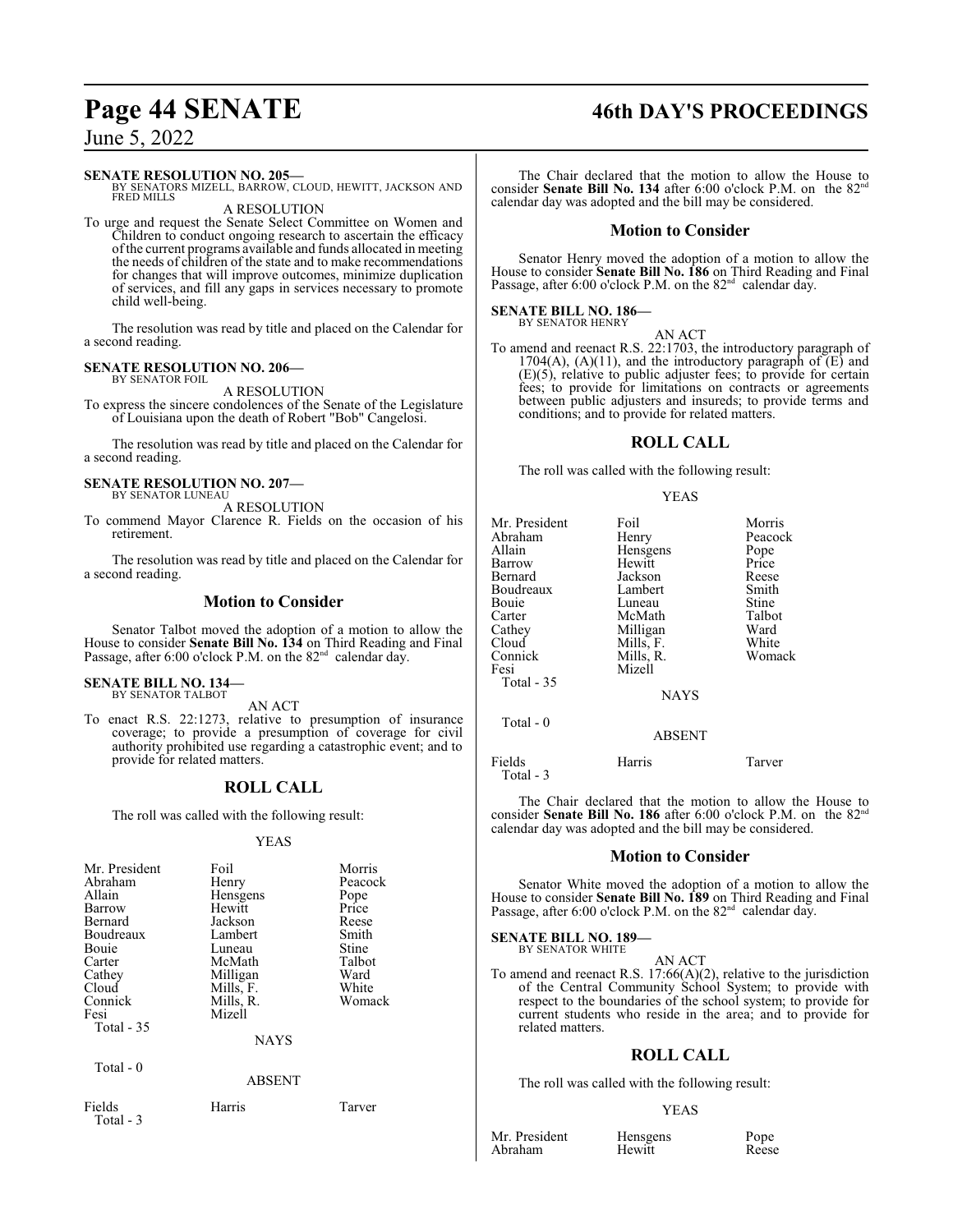## **46th DAY'S PROCEEDINGS Page 45 SENATE**

| Allain     | Lambert     | Smith  |
|------------|-------------|--------|
| Bernard    | McMath      | Stine  |
| Cathey     | Milligan    | Talbot |
| Cloud      | Mills, F.   | Ward   |
| Connick    | Mills, R.   | White  |
| Fesi       | Mizell      | Woma   |
| Foil       | Morris      |        |
| Henry      | Peacock     |        |
| Total - 28 |             |        |
|            | <b>NAVS</b> |        |

NAYS

White Womack

Total - 0

ABSENT

| Barrow      | Fields  | Price  |
|-------------|---------|--------|
| Boudreaux   | Harris  | Tarver |
| Bouie       | Jackson |        |
| Carter      | Luneau  |        |
| Total $-10$ |         |        |

The Chair declared that the motion to allow the House to consider **Senate Bill No. 189** after 6:00 o'clock P.M. on the 82<sup>nd</sup> calendar day was adopted and the bill may be considered.

### **Motion to Consider**

Senator Hewitt moved the adoption of a motion to allow the House to consider **Senate Bill No. 225** on Third Reading and Final Passage, after 6:00 o'clock P.M. on the 82<sup>nd</sup> calendar day.

### **SENATE BILL NO. 225—** BY SENATOR HEWITT

A JOINT RESOLUTION

Proposing to amend Article XII, Section 11 of the Constitution of Louisiana, relative to continuity of government during periods of emergency; to provide relative to sessions, meetings, and proceedings of the legislature and legislative bodies; to provide relative to member participation and voting; to provide certain procedures, terms, conditions, and requirements; and to specify an election for submission of the proposition to electors and provide a ballot proposition.

### **ROLL CALL**

The roll was called with the following result:

### YEAS

| Mr. President     | Foil          | Morris  |
|-------------------|---------------|---------|
| Abraham           | Henry         | Peacock |
| Allain            | Hensgens      | Pope    |
| Bernard           | Hewitt        | Price   |
| Boudreaux         | Lambert       | Reese   |
| Bouie             | Luneau        | Smith   |
| Carter            | McMath        | Stine   |
| Cathey            | Milligan      | Talbot  |
| Cloud             | Mills, F.     | Ward    |
| Connick           | Mills, R.     | White   |
| Fesi              | Mizell        | Womack  |
| <b>Total - 33</b> |               |         |
|                   | <b>NAYS</b>   |         |
| Total $-0$        |               |         |
|                   | <b>ABSENT</b> |         |
| Barrow            | Harris        | Tarver  |
| Fields            | Jackson       |         |
| Total - 5         |               |         |

The Chair declared that the motion to allow the House to consider **Senate Bill No. 225** after 6:00 o'clock P.M. on the 82<sup>nd</sup> calendar day was adopted and the bill may be considered.

June 5, 2022

### **Motion to Consider**

Senator Jackson moved the adoption of a motion to allow the House to consider **Senate Bill No. 234** on Third Reading and Final Passage, after 6:00 o'clock P.M. on the 82<sup>nd</sup> calendar day.

**SENATE BILL NO. 234—**

BY SENATOR JACKSON A JOINT RESOLUTION

Proposing to amend Article V, Section 19 of the Constitution of Louisiana, relative to special juvenile proceedings; to provide relative to offenses committed by juveniles; to allow adult prosecution and enhanced penalties for certain offenses; and to specify an election for submission of the proposition to electors and provide a ballot proposition.

### **ROLL CALL**

The roll was called with the following result:

### YEAS

| Mr. President | Henry       | Peacock      |
|---------------|-------------|--------------|
| Abraham       | Hensgens    | Pope         |
| Allain        | Hewitt      | Price        |
| Bernard       | Jackson     | Reese        |
| Boudreaux     | Lambert     | Smith        |
| Bouie         | Luneau      | <b>Stine</b> |
| Carter        | McMath      | Talbot       |
| Cathey        | Milligan    | Ward         |
| Cloud         | Mills, F.   | White        |
| Connick       | Mills, R.   | Womack       |
| Fesi          | Mizell      |              |
| Foil          | Morris      |              |
| Total - 34    |             |              |
|               | <b>NAYS</b> |              |
| Total - 0     |             |              |
|               | 1.00131     |              |

#### ABSENT

Barrow Harris<br>Fields Tarver Total - 4

Fields

The Chair declared that the motion to allow the House to  $\frac{1}{24}$  and  $\frac{1}{24}$  after 6:00 o'clock PM, on the 8.2nd consider **Senate Bill No. 234** after 6:00 o'clock P.M. on the 82 calendar day was adopted and the bill may be considered.

### **Motion to Consider**

Senator Jackson moved the adoption of a motion to allow the House to consider **Senate Bill No. 335** on Third Reading and Final Passage, after 6:00 o'clock P.M. on the 82<sup>nd</sup> calendar day.

**SENATE BILL NO. 335—**<br>BY SENATORS JACKSON, BARROW, BOUDREAUX, BOUIE, CATHEY,<br>CLOUD, CONNICK, FESI, FIELDS, HENSGENS, MILLIGAN, ROBERT<br>MILLS, MIZELL, POPE, SMITH, STINE, WARD AND WHITE AN ACT

To amend and reenact R.S. 14:34(B), 34.1(C), 34.5(B)(2), 35(B), 37(B), 38(B), and 110 and R.S. 15:901(C), and to enact Children's Code Art. 857(A)(9) through (14), and to repeal R.S.  $14:44.1(A)(6)$  and  $(B)(4)$ , relative to battery or assault committed by juveniles; to provide relative to transfers for criminal prosecution in juvenile court; to provide additional offenses for which a juvenile may be prosecuted as an adult; to enhance penalties for certain battery and assault offenses committed by a juvenile under certain circumstances; to provide relative to enhanced penalties for aggravated escape and simple escape; to provide relative to commitment of juveniles; to provide for effectiveness; and to provide for related matters.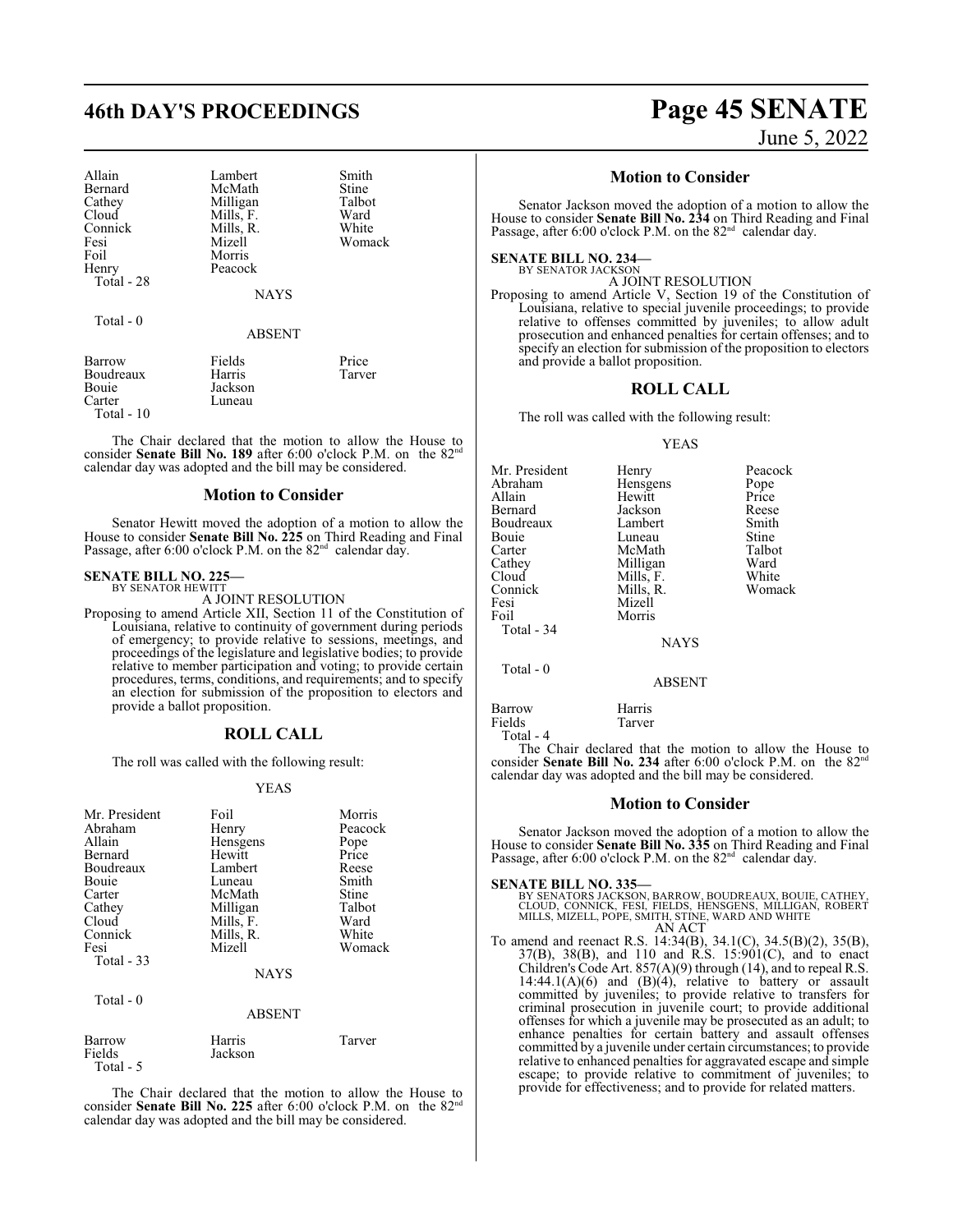## **Page 46 SENATE 46th DAY'S PROCEEDINGS**

June 5, 2022

### **ROLL CALL**

The roll was called with the following result:

### YEAS

| Mr. President<br>Abraham<br>Allain<br>Bernard<br>Boudreaux | Henry<br>Hensgens<br>Hewitt<br>Jackson<br>Lambert | Peacock<br>Pope<br>Price<br>Reese<br>Smith |
|------------------------------------------------------------|---------------------------------------------------|--------------------------------------------|
| Bouie                                                      | Luneau                                            | Stine                                      |
| Carter                                                     | McMath                                            | Talbot                                     |
| Cathey                                                     | Milligan                                          | Ward                                       |
| Cloud                                                      | Mills, F.                                         | White                                      |
| Connick                                                    | Mills, R.                                         | Womack                                     |
| Fesi                                                       | Mizell                                            |                                            |
| Foil                                                       | Morris                                            |                                            |
| Total - 34                                                 |                                                   |                                            |
|                                                            | <b>NAYS</b>                                       |                                            |
| Total - 0                                                  | ABSENT                                            |                                            |

Barrow Harris<br>Fields Tarver Fields

Total - 4

Total - 5

The Chair declared that the motion to allow the House to consider **Senate Bill No. 335** after 6:00 o'clock P.M. on the 82<sup>nd</sup> calendar day was adopted and the bill may be considered.

### **Motion to Consider**

Senator Cathey moved the adoption of a motion to allow the House to consider **Senate Bill No. 418** on Third Reading and Final Passage, after 6:00 o'clock P.M. on the 82<sup>nd</sup> calendar day.

#### **SENATE BILL NO. 418—** BY SENATOR CATHEY

AN ACT

To amend and reenact Children's Code Arts. 305(A)(2), and (B)(4), 306(B), (C), and (D), 821(E), and 857(A), 862(A), and 864(B), relative to juvenile court jurisdiction; to provide relative to juvenile detention for certain offenses; to provide factors for continued custody hearings; to provide relative to transfers for criminal prosecution; and to provide for related matters.

### **ROLL CALL**

The roll was called with the following result:

### YEAS

| Mr. President<br>Abraham<br>Allain<br>Barrow<br>Bernard<br>Boudreaux<br>Bouie<br>Carter<br>Cathey | Fesi<br>Foil<br>Henry<br>Hensgens<br>Hewitt<br>Lambert<br>Luneau<br>McMath<br>Milligan | Mizell<br>Morris<br>Peacock<br>Pope<br>Price<br>Reese<br>Stine<br>Talbot<br>Ward |
|---------------------------------------------------------------------------------------------------|----------------------------------------------------------------------------------------|----------------------------------------------------------------------------------|
| Cloud<br>Connick<br>Total $-33$                                                                   | Mills, F.<br>Mills, R.<br><b>NAYS</b>                                                  | White<br>Womack                                                                  |
| Total $-0$                                                                                        | <b>ABSENT</b>                                                                          |                                                                                  |
| Fields<br>Harris                                                                                  | Jackson<br>Smith                                                                       | Tarver                                                                           |

The Chair declared that the motion to allow the House to consider **Senate Bill No. 418** after 6:00 o'clock P.M. on the 82<sup>nd</sup> calendar day was adopted and the bill may be considered.

### **Motion to Consider**

Senator White moved the adoption of a motion to allow the House to consider **Senate Bill No. 433** on Third Reading and Final Passage, after 6:00 o'clock P.M. on the 82<sup>nd</sup> calendar day.

### **SENATE BILL NO. 433—**

BY SENATORS WHITE AND FOIL AN ACT

To enact R.S. 2:348, relative to membership of certain airport commissions; to provide for additional commissioners in any parish with a population greater than four hundred fifty thousand and less than four hundred sixty thousand, according to the latest federal decennial census; to provide for legislative representation; to provide for a designee; and to provide for related matters.

### **ROLL CALL**

The roll was called with the following result:

|--|--|

| Mr. President | Foil          | Peacock |
|---------------|---------------|---------|
| Abraham       | Henry         | Pope    |
| Allain        | Hensgens      | Price   |
| Barrow        | Hewitt        | Reese   |
| Bernard       | Lambert       | Smith   |
| Boudreaux     | Luneau        | Stine   |
| Bouie         | McMath        | Talbot  |
| Carter        | Milligan      | Ward    |
| Cathey        | Mills, F.     | White   |
|               |               |         |
| Cloud         | Mills, R.     | Womack  |
| Connick       | Mizell        |         |
| Fesi          | Morris        |         |
| Total - 34    |               |         |
|               | <b>NAYS</b>   |         |
| $Total - 0$   |               |         |
|               | <b>ABSENT</b> |         |
| Fields        | Jackson       |         |
| Harris        | Tarver        |         |

Total - 4

The Chair declared that the motion to allow the House to consider **Senate Bill No. 433** after 6:00 o'clock P.M. on the 82<sup>nd</sup> calendar day was adopted and the bill may be considered.

### **Motion to Consider**

Senator Fred Mills moved the adoption of a motion to allow the House to consider **Senate Bill No. 446** on Third Reading and Final Passage, after 6:00 o'clock P.M. on the 82<sup>nd</sup> calendar day.

**SENATE BILL NO. 446—**

BY SENATOR FRED MILLS AN ACT

To amend and reenact R.S. 6:337 and 338(A), (B), and (C), relative to insurance settlement monies paid for damages to property or contents; to require placement of certain insurance settlement monies in segregated accounts; to provide for disbursement of certain insurance settlement monies to the borrower-payee; and to provide for related matters.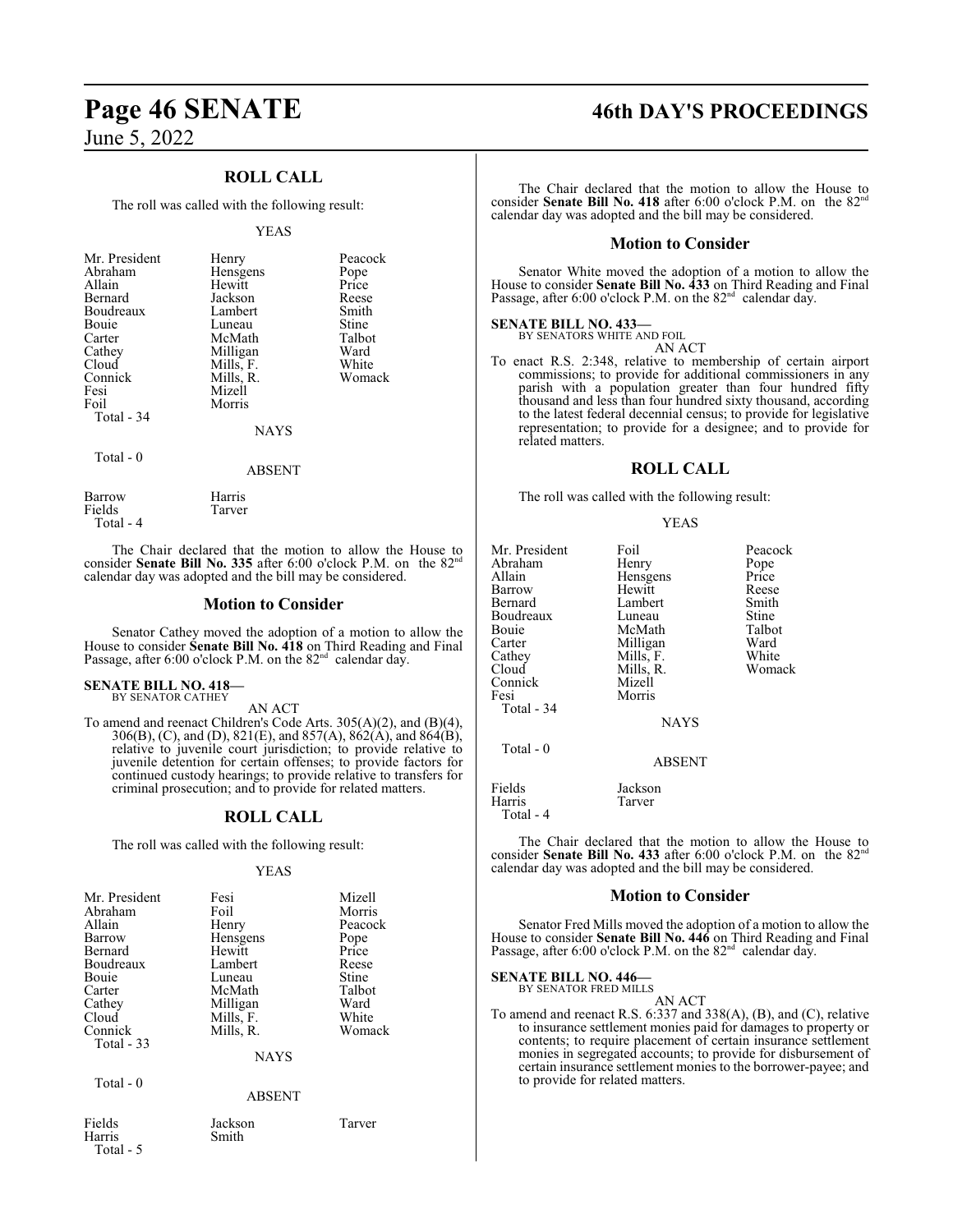### **ROLL CALL**

The roll was called with the following result:

### YEAS

| Abraham<br>Henry<br>Allain<br>Hensgens<br>Hewitt<br>Barrow<br>Bernard<br>Jackson<br>Boudreaux<br>Lambert<br>Bouie<br>Luneau<br>McMath<br>Carter<br>Milligan<br>Cathey<br>Mills, F.<br>Cloud<br>Connick<br>Mills, R.<br>Mizell<br>Fesi | Pope<br>Price<br>Reese<br>Smith<br>Stine<br>Talbot<br>Ward<br>White<br>Womack |
|---------------------------------------------------------------------------------------------------------------------------------------------------------------------------------------------------------------------------------------|-------------------------------------------------------------------------------|
| Total $-35$<br><b>NAYS</b>                                                                                                                                                                                                            |                                                                               |

Total - 0

### ABSENT

| Fields    | <b>Harris</b> | Tarver |
|-----------|---------------|--------|
| Total - 3 |               |        |

The Chair declared that the motion to allow the House to consider **Senate Bill No. 446** after 6:00 o'clock P.M. on the 82<sup>nd</sup> calendar day was adopted and the bill may be considered.

### **Motion to Consider**

Senator Cathey moved the adoption of a motion to allow the House to consider **Senate Bill No. 483** on Third Reading and Final Passage, after 6:00 o'clock P.M. on the 82<sup>nd</sup> calendar day.

#### **SENATE BILL NO. 483—** BY SENATOR CATHEY

AN ACT

To enact Chapter 1-E of Title 37 of the Louisiana Revised Statutes of 1950, to be comprised of R.S. 37:51 through 59, relative to occupational licenses; to provide for licensure; to provide for certain criteria; to provide for an appeals process; to provide for a rulemaking process; to provide for exceptions; to provide for definitions; and to provide for related matters.

### **ROLL CALL**

The roll was called with the following result:

### YEAS

| Mr. President<br>Abraham<br>Allain<br>Barrow<br>Bernard<br>Boudreaux<br>Bouie<br>Carter<br>Cathey<br>Cloud<br>Connick<br>Fesi<br>Total - 35<br>Total - 0 | Foil<br>Henry<br>Hensgens<br>Hewitt<br>Jackson<br>Lambert<br>Luneau<br>McMath<br>Milligan<br>Mills, F.<br>Mills, R.<br>Mizell<br><b>NAYS</b> | Morris<br>Peacock<br>Pope<br>Price<br>Reese<br>Smith<br>Stine<br>Talbot<br>Ward<br>White<br>Womack |
|----------------------------------------------------------------------------------------------------------------------------------------------------------|----------------------------------------------------------------------------------------------------------------------------------------------|----------------------------------------------------------------------------------------------------|
|                                                                                                                                                          | <b>ABSENT</b>                                                                                                                                |                                                                                                    |
| Fields<br>Total - 3                                                                                                                                      | Harris                                                                                                                                       | Tarver                                                                                             |

## **46th DAY'S PROCEEDINGS Page 47 SENATE** June 5, 2022

The Chair declared that the motion to allow the House to consider **Senate Bill No. 483** after 6:00 o'clock P.M. on the 82<sup>nd</sup> calendar day was adopted and the bill may be considered.

### **Conference Committee Report**

The following report was received and read:

**SENATE BILL NO. 45—**<br>BY SENATOR FOIL

AN ACT

To amend and reenact R.S. 17:1948(A) and (E), to enact R.S.  $17:1948(C)(9)$ , and to repeal R.S.  $17:1948(G)$ , relative to students with exceptionalities; to require public school governing authorities to adopt policies relative to the installation of and operation of cameras in certain classrooms upon the request of a parent or legal guardian by December 31, 2022; and to provide for related matters.

### **CONFERENCE COMMITTEE REPORT**

### June 2, 2022

To the Honorable President and Members of the Senate and to the Honorable Speaker and Members of the House of Representatives.

Ladies and Gentlemen:

We, the conferees appointed to confer over the disagreement between the two houses concerning Senate Bill No. 45 by Senator Foil recommend the following concerning the Reengrossed bill:

- 1. That House Floor Amendment No. 1 in Amendment Set No. 4811 proposed by Representative Wright and adopted by the House of Representatives on May 26, 2022, be adopted.
- 2. That House Floor Amendment No. 2 in Amendment Set No. 4811 proposed by Representative Wright and adopted by the House of Representatives on May 26, 2022, be rejected.
- 3. That the following amendments to the reengrossed bill be adopted:

### AMENDMENT NO. 1

On page 1, at the end of line 15, insert the following:

"**The policies shall be adopted not later than December 31, 2022, or within sixty days of the receipt of funding for the installation of cameras, whichever occurs first."**

Respectfully submitted,

| Representatives:     | Senators:        |
|----------------------|------------------|
| Mark Wright          | Franklin J. Foil |
| Lance Harris         | Mark Abraham     |
| Charles Anthony Owen | Katrina Jackson  |
|                      |                  |

Senator Foil moved to adopt the Conference Committee Report.

### **ROLL CALL**

The roll was called with the following result:

### YEAS

| Mr. President | Foil      | Peacock      |
|---------------|-----------|--------------|
| Abraham       | Hensgens  | Pope         |
| Allain        | Hewitt    | Price        |
| Barrow        | Jackson   | Reese        |
| Bernard       | Lambert   | Smith        |
| Boudreaux     | Luneau    | <b>Stine</b> |
| Bouie         | McMath    | Talbot       |
| Carter        | Milligan  | Ward         |
| Cathey        | Mills, F. | White        |
| Cloud         | Mills. R. | Womack       |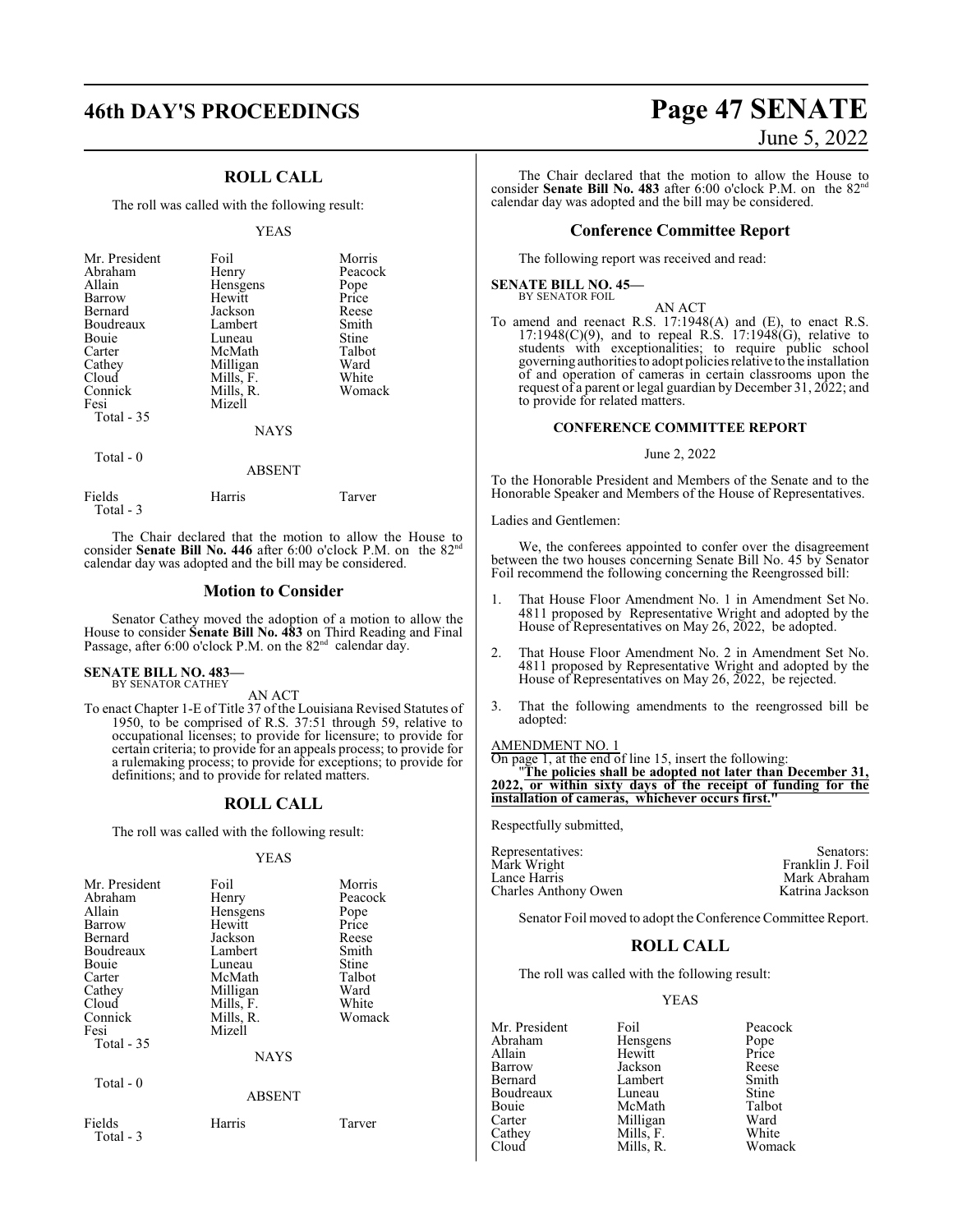| Connick    | Mizell      |
|------------|-------------|
| Fesi       | Morris      |
| Total - 34 | <b>NAVS</b> |

### Total - 0

ABSENT

Fields<br>
Henry<br>
Harris Tarver Tarver Total - 4

The Chair declared the Conference Committee Report was adopted.

### **Conference Committee Report**

The following report was received and read:

### **SENATE BILL NO. 107—** BY SENATOR LUNEAU

AN ACT

To amend and reenact R.S. 23:1553(G), to enact R.S. 49:191(13), and to repeal R.S.  $49:191(10)(1)$ , relative to the Louisiana Workforce Commission; to provide for the re-creation of the Louisiana Workforce Commission and all statutory entities made a part of the department by law; to provide for the effective termination date for all statutory authority for the existence of such statutory entities; to provide for the reauthorization of the Incumbent Worker Training Program within the Louisiana Workforce Commission; and to provide for related matters.

### **CONFERENCE COMMITTEE REPORT**

### June 2, 2022

To the Honorable President and Members of the Senate and to the Honorable Speaker and Members of the House of Representatives.

### Ladies and Gentlemen:

We, the conferees appointed to confer over the disagreement between the two houses concerning Senate Bill No. 107 by Senator Luneau recommend the following concerning the Engrossed bill:

- 1. That House Committee Amendment Nos. 1 through 4, designated HCASB107 4145 4333, proposed by the House Committee on Labor and adopted by the House of Representatives on May 17, 2022, be adopted.
- 2. That the following amendments to the Engrossed bill be adopted:

### AMENDMENT NO. 1

On page 1, line 2, after "(G)" delete "," and insert "and  $36:304(B)(1)(a)(i)$ ,"

### AMENDMENT NO. 2

On page 1, line 8, after "Commission;" insert "to provide for the powers and duties of the secretary;"

### AMENDMENT NO. 3

On page 2, between lines 12 and 13 insert the following:

"Section 5. R.S.  $36:304(B)(1)(a)(i)$  is hereby amended and reenacted to read as follows:

§304. Powers and duties of secretary

\* \* \* B. The secretary shall have authority to:

(1)(a) Except as otherwise specifically provided in R.S. 36:801 and 803:

(i) Employ, appoint, remove, assign, and promote such personnel as is necessary for the efficient administration of the executive office of the secretary and **of each other office of the**

## **Page 48 SENATE 46th DAY'S PROCEEDINGS**

**department and for the performance of their respective** the performance of its powers, duties, functions, and responsibilities and such other personnel, who are not assigned to an office, as may be necessary for the efficient administration of the commission and for the performance ofthe responsibilities, powers, duties, and functions of agencies transferred to it. \* \* \*"

AMENDMENT NO. 4 On page 2, line 13, change "Section 5." to "Section 6."

Respectfully submitted,

Representatives: Senators: Senators: Senators: Senators: Senators: Senators: Senators: Senators: Senators: Senators: Senators: Senators: Senators: Senators: Senators: Senators: Senators: Senators: Senators: Senators: Senat Barbara W. Carpenter Jay W. Luneau Vanessa Caston LaFleur

### **ROLL CALL**

The roll was called with the following result:

YEAS

| Mr. President | Foil      | Peacock      |
|---------------|-----------|--------------|
| Abraham       | Hensgens  | Pope         |
| Allain        | Hewitt    | Price        |
| Barrow        | Jackson   | Reese        |
| Bernard       | Lambert   | Smith        |
| Boudreaux     | Luneau    | <b>Stine</b> |
| Bouie         | McMath    | Talbot       |
| Carter        | Milligan  | Ward         |
| Cathey        | Mills, F. | White        |
| Cloud         | Mills, R. | Womack       |
| Connick       | Mizell    |              |
| Fesi          | Morris    |              |
| Total - 34    |           |              |
|               | NAYS      |              |

Fields Henry<br>Harris Tarver Tarver Total - 4

Total - 0

The Chair declared the Conference Committee Report was adopted.

### **Conference Committee Report**

ABSENT

The following report was received and read:

### **SENATE BILL NO. 154—**

BY SENATORS TALBOT, BERNARD, BOUDREAUX, BOUIE, CARTER, CONNICK, CORTEZ, FESI, HARRIS, JACKSON, MIZELL, MORRIS, PEACOCK, POPE, SMITH, STINE, WARD AND WOMACK AN ACT

To enact R.S. 22:1028.4 relative to health insurance coverage of genetic testing for critically ill infants with no diagnosis; to require health insurance coverage of genetic testing for critically ill infants with no diagnosis; to provide for definitions; and to provide for related matters.

### **CONFERENCE COMMITTEE REPORT**

### June 3, 2022

To the Honorable President and Members of the Senate and to the Honorable Speaker and Members of the House of Representatives.

Ladies and Gentlemen:

We, the conferees appointed to confer over the disagreement between the two houses concerning Senate Bill No. 154 by Senator Talbot recommend the following concerning the Reengrossed bill: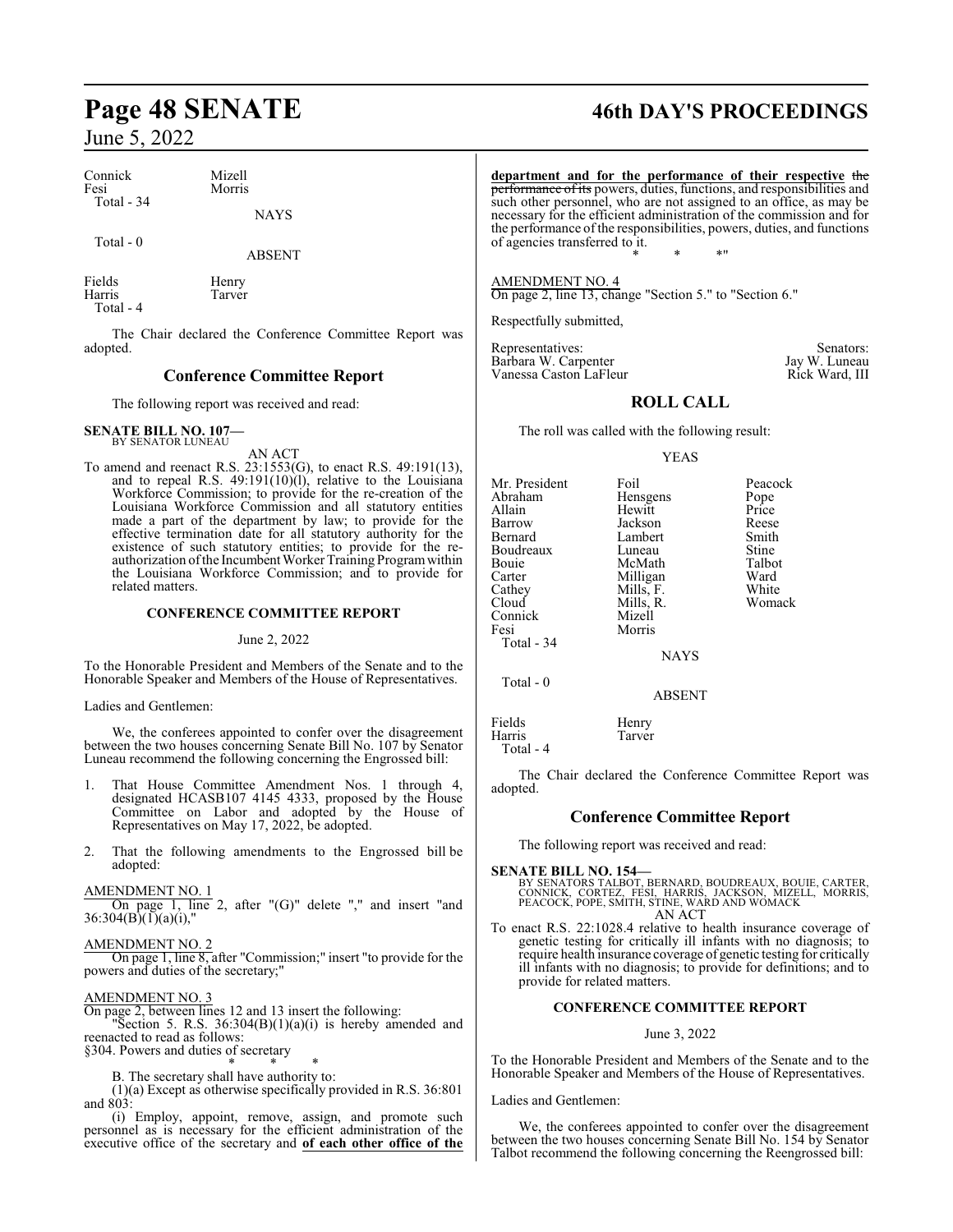## **46th DAY'S PROCEEDINGS Page 49 SENATE**

# June 5, 2022

- 1. That House Committee Amendments Nos. 2 through 10 proposed by the House Committee on Insurance and adopted on May 5, 2022, be adopted.
- That House Committee Amendments Nos. 1 and 11 proposed by the House Committee on Insurance and adopted on May 5, 2022, be rejected.
- 3. That Legislative Bureau Amendment No. 1 proposed by the House Committee on Insurance and adopted by the House on May 5, 2022, be adopted.

That the following amendments to the Reengrossed bill be adopted:

### AMENDMENT NO. 1

On page 1, delete lines 2 through 5, and insert the following:

"To enact R.S. 22:1028.4 andR.S. 40:1081.12, relative to health insurance coverage of genetic testing for critically ill infants with no diagnosis; to require health insurance coverage of genetic testing for critically ill infants with no diagnosis; to provide for definitions; to provide relative to Medicaid coverage for genetic testing of critically ill infants; to provide for coverage for rapid whole genome sequencing testing of certain infants; to provide for the duties of the secretary of the Louisiana Department of Health; and to provide for related matters."

AMENDMENT NO. 2

On page 4, delete line 8, and insert the following:

"**Section 2. R.S. 40:1081.12 is hereby enacted to read as**

**<u>follows:</u>**<br><u>**§1081</u>.12.**</u> **§1081.12. Medicaid coverage; genetic testing of critically ill infants**

**A.(1) Subject to the approval of the Centers for Medicare andMedicaid Services, the Louisiana medical assistance program shall include coverage on a fee-for-service basis for rapid whole genome sequencing testing of an infant who is enrolled in a Medicaid managed care plan and meets all of the following criteria:**

**(a) Is one year of age or younger.**

**(b) Has a complex illness of unknown etiology.**

**(c) Is receiving inpatient hospital services in an intensive care unit or in a pediatric care unit.**

**(2) Coverage provided for the infant pursuant to this Section shall include individual sequencing, trio sequencing of the parents of the infant, and ultra-rapid sequencing.**

**B. The secretary of theLouisiana Department of Health shall take all actions necessary to implement the provisions of this Section, including but not limited to both of the following:**

**(1) Promulgation of rules and regulations in accordance with the Administrative Procedure Act to provide for Medicaid coverage pursuant to this Section.**

**(2) Submission to the Centers for Medicare and Medicaid Services of any new waiver application, amendment to an existing waiver, or Medicaid state plan amendment to provide for Medicaid coverage pursuant to this Section.**

Section 3. The provisions of Section 1 of this Act shall become effective on January 1, 2023.

Section 4. The provisions of this Section and Sections 2 and 3 of this Act shall become effective on August 1, 2022."

Respectfully submitted,

| Representatives:   | Senators:     |
|--------------------|---------------|
| Jeremy S. LaCombe  | Kirk Talbot   |
| Mike Huval         | Louie Bernard |
| Christopher Turner | Robert Mills  |

Senator Talbot moved to adopt the Conference Committee Report.

### **ROLL CALL**

The roll was called with the following result:

YEAS

| Mr. President | Foil        | Morris  |
|---------------|-------------|---------|
| Abraham       | Henry       | Peacock |
| Allain        | Hensgens    | Pope    |
| Barrow        | Hewitt      | Price   |
| Bernard       | Jackson     | Reese   |
| Boudreaux     | Lambert     | Smith   |
| Bouie         | Luneau      | Stine   |
| Carter        | McMath      | Talbot  |
| Cathey        | Milligan    | Ward    |
| Cloud         | Mills, F.   | White   |
| Connick       | Mills, R.   | Womack  |
| Fesi          | Mizell      |         |
| Total - 35    |             |         |
|               | <b>NAYS</b> |         |
|               |             |         |

ABSENT

Fields Harris Tarver Total - 3

The Chair declared the Conference Committee Report was adopted.

### **Conference Committee Report**

The following report was received and read:

**SENATE BILL NO. 277** BY SENATOR CORTEZ

Total - 0

AN ACT

To amend and reenact the introductory paragraph of R.S. 48:77(A), to enact R.S. 48:77.1 and 77.2, and to repeal R.S. 48:77(B) and (E), relative to the creation of the Megaprojects Leverage Fund and certain accounts therein; to provide for the deposit of monies into the fund; to provide for the use of monies so deposited; to provide relative to the issuance of bonds; and to provide for related matters.

### **CONFERENCE COMMITTEE REPORT**

June 3, 2022

To the Honorable President and Members of the Senate and to the Honorable Speaker and Members of the House of Representatives.

Ladies and Gentlemen:

We, the conferees appointed to confer over the disagreement between the two houses concerning Senate Bill No. 277 by Senator Cortez recommend the following concerning the Reengrossed bill:

- That House Committee Amendments Nos. 2, 4, 5 and 7 through 26 proposed by the House Committee on Appropriations and adopted by the House of Representatives on May 18, 2022 be adopted.
- 2. That House Committee Amendments Nos. 1, 3, and 6 proposed by the House Committee on Appropriations and adopted by the House of Representatives on May 18, 2022 be rejected.
- 3. That the following amendments to the Reengrossed bill be adopted:

AMENDMENT NO. 1

On page 1, delete line 2 in its entirety, and insert the following: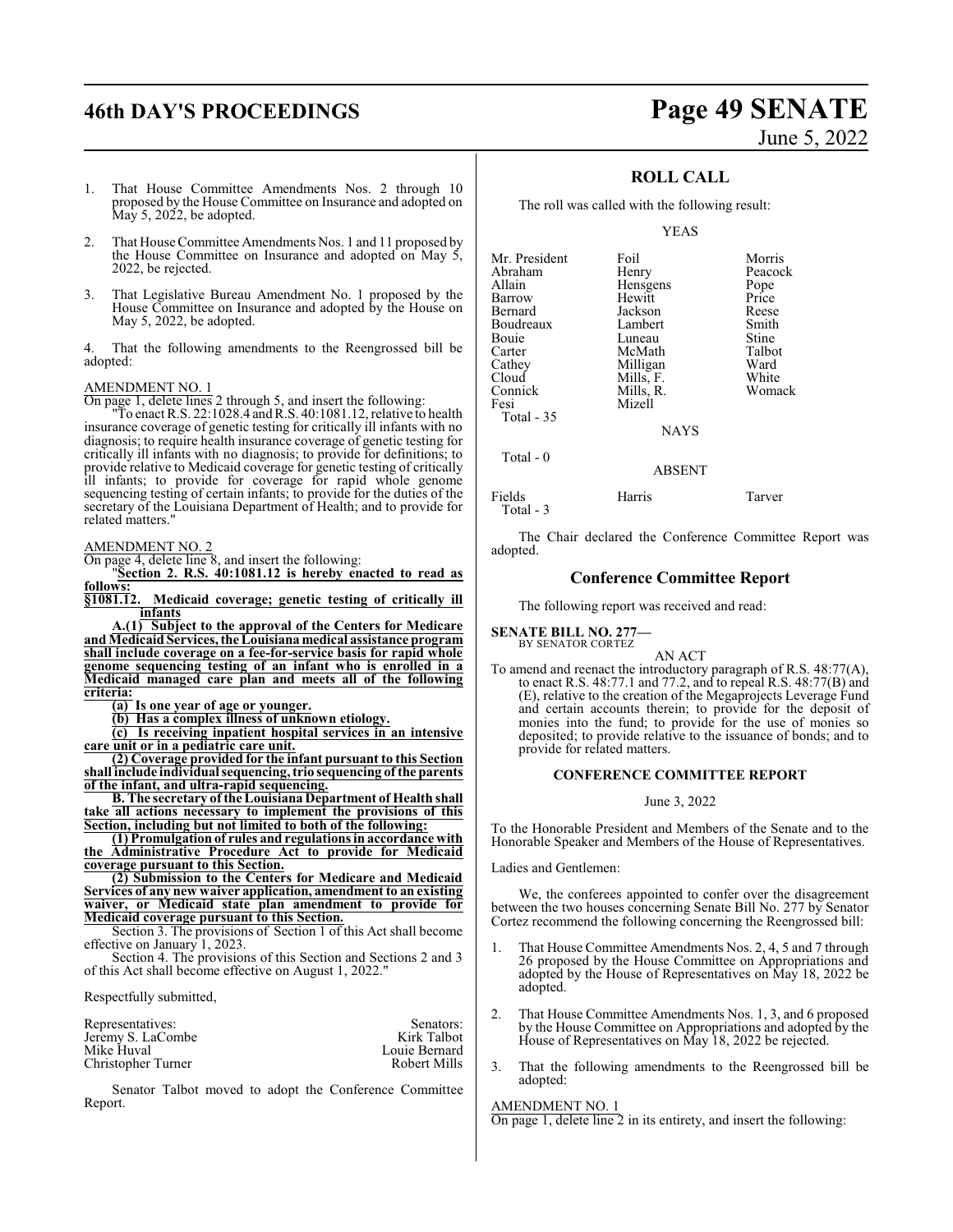"To amend and reenact R.S. 48:77(A), the introductory paragraph of  $77(C)$ , and  $(C)(1)$  and to enact R.S. 39:1367(E)(2)(b)(ix) and R.S. 48:77.1"

### AMENDMENT NO. 2

On page 1, delete line 8 in its entirety and insert the following:

Section 1. R.S. 39:1367 $(E)(2)(b)(ix)$  is hereby enacted to read as follows:

§1367. State debt; limitations

\* \* \* E. As used in this Section, the following terms shall have the following meanings ascribed to them unless the context clearly indicates otherwise:

\* \* \* (2) \* \* \*

(b) "Net state tax supported debt" shall not mean:

\* \* \* **(ix) Any bond, note, or other evidence of indebtedness issued for the purpose of financing the projects set forth in R.S. 48.77.1 or any bonds issued to refund such bonds, notes, or evidence of indebtedness.**

Section  $\overline{2}$ . R.S. 48:77(A), the introductory paragraph of 77(C), and  $(C)(1)$  are hereby"

### AMENDMENT NO. 3

On page 2, between lines 4 and 5 insert:

"(1) For Fiscal Year 2023-2024, thirty percent ofthe avails shall be deposited into the subfund **and the Megaprojects Leverage Fund as provided in R.S. 48:77.1(A)**.

(2) For Fiscal Year 2024-2025 and each fiscal year thereafter, sixty percent of the avails shall be deposited into the subfund **and the Megaprojects Leverage Fund as provided in R.S. 48:77.1(A)**.

C. The Department of Transportation and Development shall utilize up to seventy-five percent of the monies deposited into the subfund **or the Megaprojects Leverage Fund** pursuant to Subsection A of this Section as follows:

(1) In **For deposit into the Megaprojects Leverage Fund as provided in R.S. 48:77.1, in** conjunction with innovative financing opportunities and on highway priority program projects classified as mega projects pursuant to the Department of Transportation and Development's definition of mega projects. The following mega projects shall be prioritized by the secretary of the Department of Transportation and Development and constructed in accordance with each project's completed and federally mandated environmental process and requirements."

### AMENDMENT NO. 4

On page 2, line 14, after "**R.S. 48:77(A)**" insert "**, provided however that the total deposits into the fund from these avails shall not exceed one hundred sixty million dollars in any fiscal year.**"

### AMENDMENT NO. 5

On page 6, and the end of line 2, insert:

"**This requirement shall not apply to any public-private partnership for which the solicitation process began prior to August 1, 2022.**"

Respectfully submitted, Representatives: Senators<br>
Jerome "Zee" Zeringue Patrick Page Cortez

Jerome "Zee" Zeringue Patrick Page Cortez Mack A. "Bodi" White Jr. Scott McKnight Rick Ward III:

Senator Ward moved to adopt the Conference Committee Report.

### **ROLL CALL**

The roll was called with the following result:

### YEAS

Mr. President Foil Foil Morris<br>Abraham Henry Peacock

Henry

## **Page 50 SENATE 46th DAY'S PROCEEDINGS**

| Allain<br>Barrow<br>Bernard<br>Boudreaux<br>Bouie<br>Carter<br>Cathey<br>Cloud<br>Connick<br>Fesi<br>Total $-35$ | Hensgens<br>Hewitt<br>Jackson<br>Lambert<br>Luneau<br>McMath<br>Milligan<br>Mills, F.<br>Mills, R.<br>Mizell<br><b>NAYS</b> | Pope<br>Price<br>Reese<br>Smith<br>Stine<br>Talbot<br>Ward<br>White<br>Womack |
|------------------------------------------------------------------------------------------------------------------|-----------------------------------------------------------------------------------------------------------------------------|-------------------------------------------------------------------------------|
| Total $-0$                                                                                                       | <b>ABSENT</b>                                                                                                               |                                                                               |
| Fields                                                                                                           | Harris                                                                                                                      | Tarver                                                                        |

Total - 3

The Chair declared the Conference Committee Report was adopted.

### **Conference Committee Report**

The following report was received and read:

### **SENATE BILL NO. 282—** BY SENATOR JACKSON

AN ACT To amend and reenact Part III of Chapter 3 of Title 46 of the Louisiana Revised Statutes of 1950, comprised of R.S. 46:351 through 356, relative to public assistance programs; to establish a workforce training initiative to serve public assistance recipients; to provide for interagency collaboration in administering the program; to provide for an advisory board; to provide for an initial service area followed by a statewide extension of the program; to provide for duties of the executive director of the Louisiana Workforce Commission, the secretary of the Department of Children and Family Services, the secretary of the Louisiana Department of Health, the state superintendent of education, and the president of the Louisiana Community and Technical College System with respect to the program; to provide for administrative rulemaking; to provide for an effective date; and to provide for related matters.

### **CONFERENCE COMMITTEE REPORT**

June 2, 2022

To the Honorable President and Members of the Senate and to the Honorable Speaker and Members of the House of Representatives.

Ladies and Gentlemen:

We, the conferees appointed to confer over the disagreement between the two houses concerning Senate Bill No. 282 by Senator Jackson recommend the following concerning the Engrossed bill:

- 1. That House Floor Amendment Nos. 1 through 8, designated HFASB282 4145 4103, proposed by Representative Johnson and adopted by the House of Representatives on May 11, 2022, be adopted.
- 2. That House Floor Amendment No. 1, designated HFASB282 4145 4177, proposed byRepresentative Johnson and adopted by the House of Representatives on May 11, 2022, be adopted.
- 3. That the following amendment to the Engrossed bill be adopted:

### AMENDMENT NO. 1

On page 4, between lines 9 and 10, insert the following: "**(m) The state network director for Unite Louisiana or his designee.**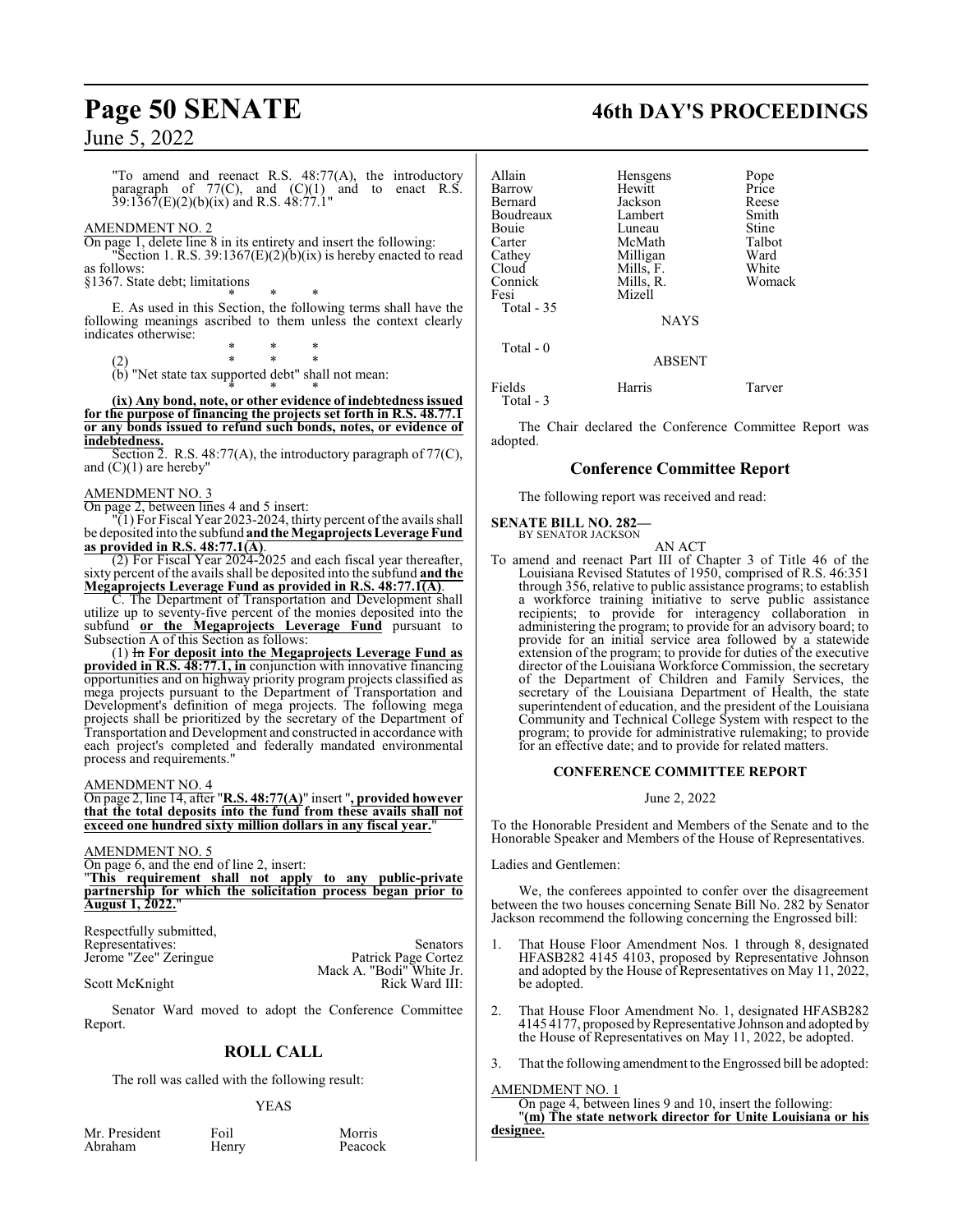## **46th DAY'S PROCEEDINGS Page 51 SENATE** June 5, 2022

 **(n)The executive director of 232-Help/Louisiana 211 or his designee.**"

Respectfully submitted,

Representatives: Senators Katrina R. Jackson W. Jay Luneau: Barbara W. Carpenter **Iohn. C. "Jay" Morris** 

Senator Jackson moved to adopt the Conference Committee Report.

### **ROLL CALL**

The roll was called with the following result:

YEAS

| Mr. President<br>Abraham<br>Barrow<br>Bernard<br>Boudreaux<br>Bouie | Foil<br>Henry<br>Hensgens<br>Hewitt<br>Jackson<br>Lambert | Morris<br>Peacock<br>Pope<br>Price<br>Reese<br>Smith<br>Stine |
|---------------------------------------------------------------------|-----------------------------------------------------------|---------------------------------------------------------------|
| Carter                                                              | Luneau                                                    |                                                               |
| Cathey                                                              | McMath                                                    | Talbot                                                        |
| Cloud                                                               | Mills, F.                                                 | Ward                                                          |
| Connick                                                             | Mills, R.                                                 | White                                                         |
| Fesi                                                                | Mizell                                                    | Womack                                                        |
| Total $-33$                                                         |                                                           |                                                               |
|                                                                     | <b>NAYS</b>                                               |                                                               |
| Total $-0$                                                          | <b>ABSENT</b>                                             |                                                               |
|                                                                     |                                                           |                                                               |
| Allain<br>Fields<br>Total - 5                                       | Harris<br>Milligan                                        | Tarver                                                        |

The Chair declared the Conference Committee Report was adopted.

### **Conference Committee Report**

The following report was received and read:

#### **SENATE BILL NO. 333—** BY SENATOR HEWITT

AN ACT

To amend and reenact R.S. 36:254(A)(14) and R.S. 39:98.3(B)(2) and 98.4(B)(3)(a), and to repeal R.S. 17:1519.12 and  $2048.51(C)(14)$  and (N) and R.S. 36:259(B)(22), relative to boards, commissions, authorities, districts, and like entities and the powers, functions, duties, responsibilities, and jurisdictions thereof; to provide relative to the functional organization ofstate government by abolishing certain boards, commissions, authorities, districts, and like entities; to provide for any necessary transitions and transfers; to remove references to certain abolished entities; to remove references to, provisions for, and the powers, functions, and duties of the Medical Education Commission; and to provide for related matters.

### **CONFERENCE COMMITTEE REPORT**

### June 3, 2022

To the Honorable President and Members of the Senate and to the Honorable Speaker and Members of the House of Representatives.

Ladies and Gentlemen:

We, the conferees appointed to confer over the disagreement between the two houses concerning Senate Bill No. 333 by Senator Hewitt recommend the following concerning the Reengrossed bill:

That the set of House Committee Amendments proposed by the House Committee on House and Governmental Affairs and adopted by the House of Representatives on May 12, 2022, be adopted.

Respectfully submitted,

| Representatives:      | Senators:            |
|-----------------------|----------------------|
| John M. Stefanski     | Sharon Hewitt        |
|                       | Edward J. "Ed" Price |
| Daryl Andrew Deshotel | Franklin J. Foil     |

Senator Hewitt moved to adopt the Conference Committee Report.

### **ROLL CALL**

The roll was called with the following result:

#### YEAS

| Mr. President<br>Abraham<br>Allain<br>Barrow<br>Bernard<br>Boudreaux | Foil<br>Henry<br>Hensgens<br>Hewitt<br>Jackson<br>Lambert                       | Morris<br>Peacock<br>Pope<br>Price<br>Reese<br>Smith<br>Stine |
|----------------------------------------------------------------------|---------------------------------------------------------------------------------|---------------------------------------------------------------|
| Bouie<br>Carter<br>Cathey<br>Cloud<br>Connick<br>Fesi<br>Total - 35  | Luneau<br>McMath<br>Milligan<br>Mills, F.<br>Mills, R.<br>Mizell<br><b>NAYS</b> | Talbot<br>Ward<br>White<br>Womack                             |
| Total - 0                                                            | <b>ABSENT</b>                                                                   |                                                               |
| Fields<br>Total - 3                                                  | Harris                                                                          | Tarver                                                        |

The Chair declared the Conference Committee Report was adopted.

### **Conference Committee Report**

The following report was received and read:

#### **SENATE BILL NO. 396—** BY SENATOR MORRIS

AN ACT

To amend and reenact Code of Criminal Procedure Art. 331(A)(1), relative to bail; to provide relative to bail obligations after a conviction; to provide relative to the rights of the district attorney; to provide relative to the obligations owed at the time of conviction; to provide relative to a judgment of bond forfeiture; and to provide for related matters.

### **CONFERENCE COMMITTEE REPORT**

### June 3, 2022

To the Honorable President and Members of the Senate and to the Honorable Speaker and Members of the House of Representatives.

Ladies and Gentlemen: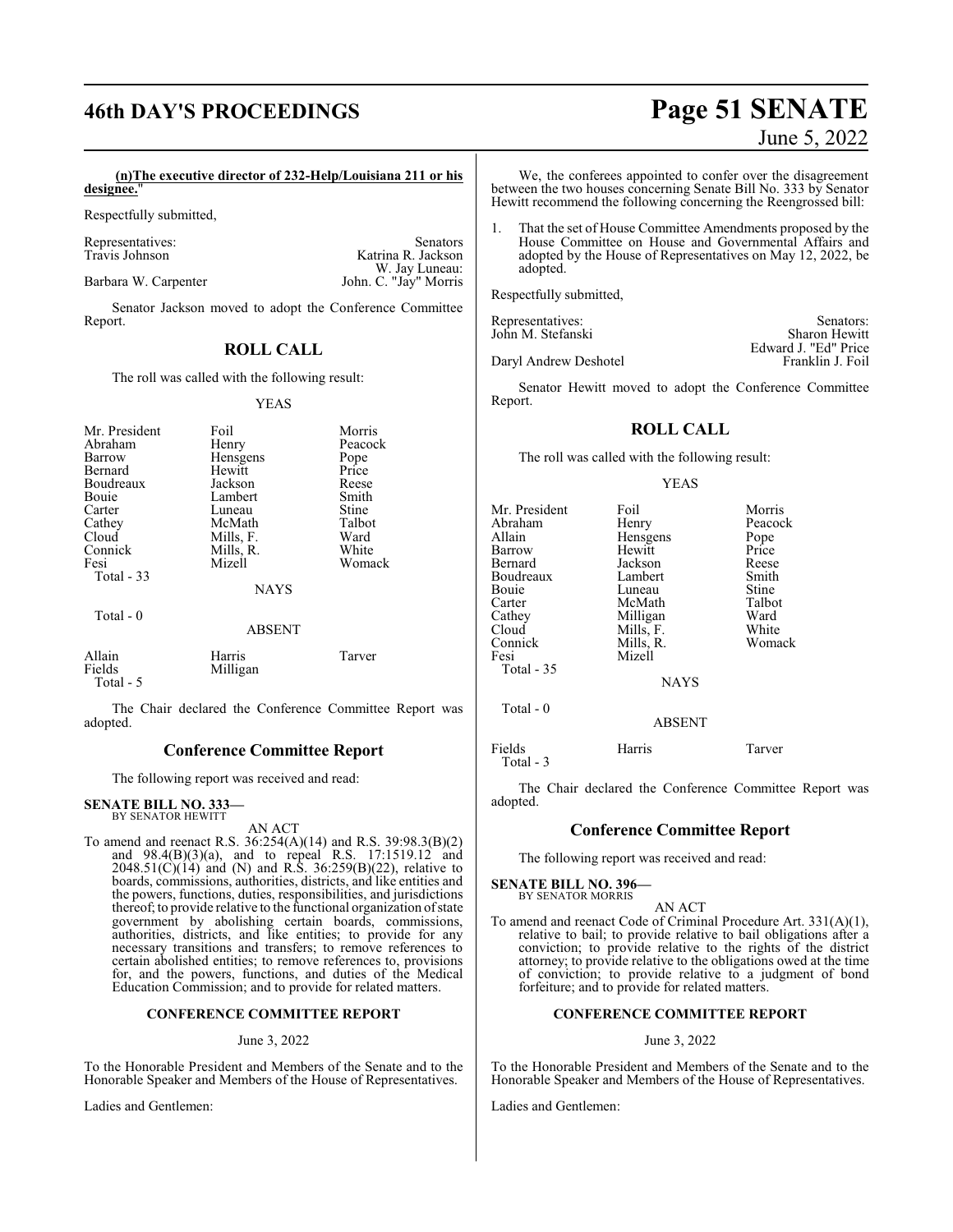We, the conferees appointed to confer over the disagreement between the two houses concerning Senate Bill No. 396 by Senator Morris recommend the following concerning the Engrossed bill:

- That the House Committee Amendments Nos. 1, 2, and 3 proposed by the House Committee on Administration of Criminal Justice and adopted by the House of Representatives on May 16, 2022, be rejected.
- 2. That the following amendments to the Engrossed bill be adopted:

### AMENDMENT NO. 1

On page 1, line 12, after "undertaking" delete the remainder of the line and insert the following: "**by operationof law without the need to file a motion or other pleading. The provisions of this Subparagraph shall not prejudice the state's right to obtain a judgment of bond forfeiture after the elapse of one hundred eighty days following the execution of the certificate that notice of warrant for arrest was sent pursuant to Code of Criminal Procedure Article 334**"

AMENDMENT NO. 2 On page 1, delete lines 13 and 14

Respectfully submitted,

Representatives: Senators<br>
Tony Bacala<br>
Senators
Tony Bacala Joseph A. Marino, III<br>Debbie Villio

### John C. "Jay" Morris III: **ROLL CALL**

Franklin J. Foil<br>Beth Mizell

The roll was called with the following result:

### YEAS

| Mr. President | Henry       | Peacock |
|---------------|-------------|---------|
| Abraham       | Hensgens    | Pope    |
| Allain        | Hewitt      | Price   |
| Bernard       | Jackson     | Reese   |
| Boudreaux     | Lambert     | Smith   |
| Bouie         | Luneau      | Stine   |
| Carter        | McMath      | Talbot  |
| Cathey        | Milligan    | Ward    |
| Cloud         | Mills, F.   | White   |
| Connick       | Mills, R.   | Womack  |
| Fesi          | Mizell      |         |
| Foil          | Morris      |         |
| Total - 34    |             |         |
|               | <b>NAYS</b> |         |

Total - 0

ABSENT

| Barrow    | Harris |
|-----------|--------|
| Fields    | Tarver |
| Total - 4 |        |

The Chair declared the Conference Committee Report was adopted.

### **Message from the House**

### **DISAGREEMENT TO HOUSE BILL**

### June 5, 2022

To the Honorable President and Members of the Senate:

I am directed to inform your honorable body that the House of Representatives has refused to concur in the proposed Senate Amendment(s) to **House Bill No. 389** by Representative Pressly, and

## **Page 52 SENATE 46th DAY'S PROCEEDINGS**

ask the President to appoint on the part of the Senate a committee to confer with a like committee from the House on the disagreement.

> Respectfully submitted, MICHELLE D. FONTENOT Clerk of the House of Representatives

### **Message from the House**

### **DISAGREEMENT TO HOUSE BILL**

June 5, 2022

To the Honorable President and Members of the Senate:

I am directed to inform your honorable body that the House of Representatives has refused to concur in the proposed Senate Amendment(s) to **House Bill No. 653** by Representative Davis, and ask the President to appoint on the part of the Senate a committee to confer with a like committee from the House on the disagreement.

> Respectfully submitted, MICHELLE D. FONTENOT Clerk of the House of Representatives

### **Message from the House**

### **DISAGREEMENT TO HOUSE BILL**

June 5, 2022

To the Honorable President and Members of the Senate:

I am directed to inform your honorable body that the House of Representatives has refused to concur in the proposed Senate Amendment(s) to **House Bill No. 912** by Representative Magee, and ask the President to appoint on the part of the Senate a committee to confer with a like committee from the House on the disagreement.

> Respectfully submitted, MICHELLE D. FONTENOT Clerk of the House of Representatives

### **Message from the House**

### **DISAGREEMENT TO HOUSE BILL**

June 5, 2022

To the Honorable President and Members of the Senate:

I am directed to inform your honorable body that the House of Representatives has refused to concur in the proposed Senate Amendment(s) to **House Bill No. 936** by Representative Huval, and ask the President to appoint on the part of the Senate a committee to confer with a like committee from the House on the disagreement.

> Respectfully submitted, MICHELLE D. FONTENOT Clerk of the House of Representatives

### **Message from the House**

### **DISAGREEMENT TO HOUSE BILL**

June 5, 2022

To the Honorable President and Members of the Senate:

I am directed to inform your honorable body that the House of Representatives has refused to concur in the proposed Senate Amendment(s) to **House Bill No. 1058** by Representative Hollis,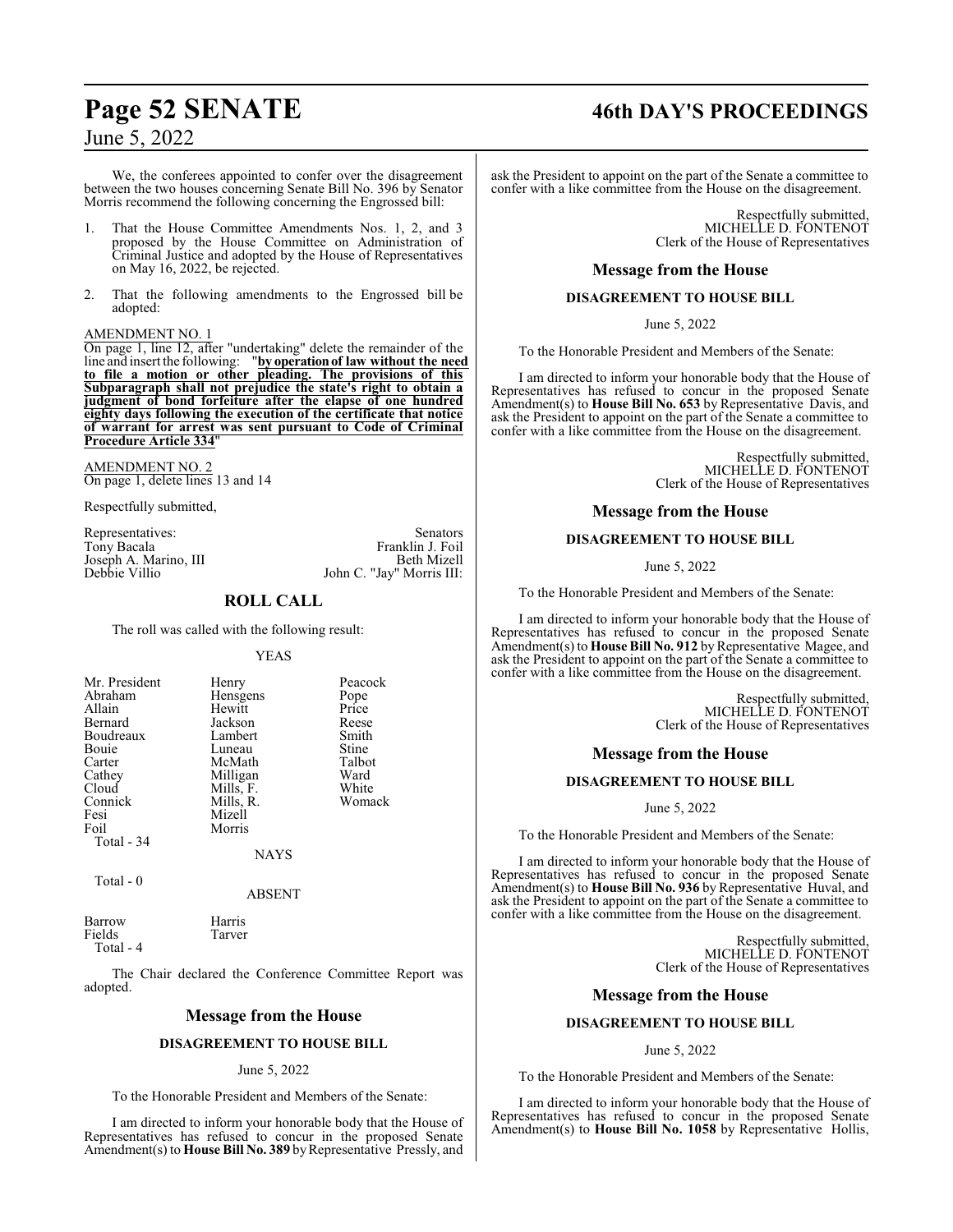## **46th DAY'S PROCEEDINGS Page 53 SENATE**

June 5, 2022

and ask the President to appoint on the part of the Senate a committee to confer with a like committee from the House on the disagreement.

> Respectfully submitted, MICHELLE D. FONTENOT Clerk of the House of Representatives

### **Introduction of Senate Resolutions, Resumed**

#### **SENATE RESOLUTION NO. 208—** BY SENATOR WARD

A RESOLUTION

To commend Richard "Ricky" Ward on the occasion of his retirement and his thirty years of service as the district attorney for Iberville, West Baton Rouge, and Pointe Coupee parishes.

The resolution was read by title and placed on the Calendar for a second reading.

### **SENATE RESOLUTION NO. 209—** BY SENATOR CARTER

A RESOLUTION

To commend the students of the Tulane Law School Black Law Student Association moot court team for winning the national title of champions of the Thurgood Marshall Moot Court Competition.

The resolution was read by title and placed on the Calendar for a second reading.

### **SENATE RESOLUTION NO. 210—** BY SENATOR CARTER

A RESOLUTION

To express the sincere condolences of the Senate of the Legislature ofLouisiana upon the death ofLarrice Theresa Irving Anderson, R.N.

The resolution was read by title and placed on the Calendar for a second reading.

### **Appointment of Conference Committee on Senate Bill No. 203**

The President of the Senate appointed the following members to confer with a like committee from the House to consider the disagreement on **Senate Bill No. 203**:

> Senators Jackson, White and Hewitt.

### **Appointment of Conference Committee on Senate Bill No. 212**

The President of the Senate appointed the following members to confer with a like committee from the House to consider the disagreement on **Senate Bill No. 212**:

> Senators Talbot, Smith and Stine.

### **Appointment of Conference Committee on Senate Bill No. 430**

The President of the Senate appointed the following members to confer with a like committee from the House to consider the disagreement on **Senate Bill No. 430**:

> Senators Womack, Jackson and Mizell.

### **Appointment of Conference Committee on Senate Bill No. 441**

The President of the Senate appointed the following members to confer with a like committee from the House to consider the disagreement on **Senate Bill No. 441**:

> Senators Hewitt, Fesi and Milligan.

### **Appointment of Conference Committee on Senate Bill No. 498**

The President of the Senate appointed the following members to confer with a like committee from the House to consider the disagreement on **Senate Bill No. 498**:

> Senators Stine, McMath and Abraham.

### **Conference Committee Report**

The following report was received and read:

**SENATE BILL NO. 272—** BY SENATOR CORTEZ

AN ACT To amend and reenact R.S. 4:149, 211, 213, and 214 and R.S. 27:602(13) and to enact R.S. 4:147(7), 215(D), and 228(H) and R.S. 27:602(18.1), 607(H), and 629, relative to horse racing; to provide for pari-mutuel wagering; to provide regarding offtrack wagering facilities; to authorize pari-mutuel wagering in a sports book lounge of certain licensed entities as offtrack wagering facilities; to require certain agreements or plans of operations; to provide for required terms of the agreement or plan and approval; to provide for requirements and exceptions; to provide regarding restrictions and prohibitions; and to provide for related matters.

### **CONFERENCE COMMITTEE REPORT**

### June 5, 2022

To the Honorable President and Members of the Senate and to the Honorable Speaker and Members of the House of Representatives.

Ladies and Gentlemen:

We, the conferees appointed to confer over the disagreement between the two houses concerning Senate Bill No. 272 by Senator Cortez recommend the following concerning the Reengrossed bill:

- 1. That the House Committee Amendments (HCASB272 506 4467) proposed by the House Committee on Commerce and adopted by the House of Representatives on May 18, 2022, be adopted.
- 2. That the Legislative Bureau Amendment (HLBSB272 ELLISB 3339) proposed by the Legislative Bureau and adopted by the House of Representatives on May 18, 2022, be adopted.
- 3. That the following amendments to the reengrossed bill be adopted:

### AMENDMENT NO. 1

On page 1, delete line 3, and insert "4:147(7), 164, 215(D), and 228(H) and R.S. 27:361(E)(3), 393.1, 602(18.1), 607(H), and 629, relative to"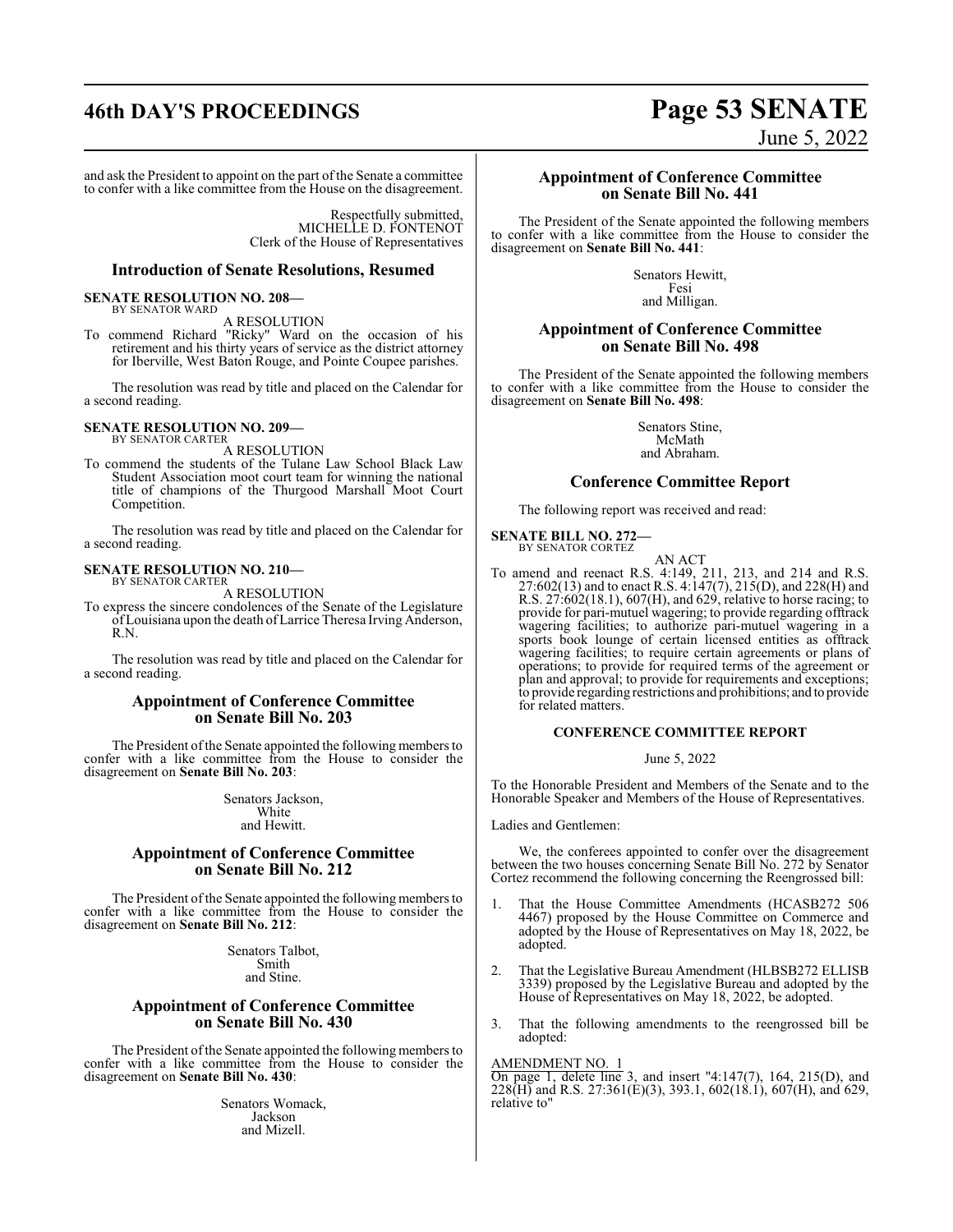## **Page 54 SENATE 46th DAY'S PROCEEDINGS**

AMENDMENT NO. 2 On page 1, line 9, after "prohibitions;" insert "to provide relative to revenue from slot machines to support horse racing industry; to provide for facility maintenance and improvement funds; to provide for minimum standards and infrastructure investments;

### AMENDMENT NO. 3

On page 1, at the beginning of line 12, after "4:147(7)," insert "164,"

### AMENDMENT NO. 4

On page 2, between lines 22 and 23, insert the following: "**§164. Facility maintenance and improvement fund**

**A. Each association shall establish and maintain a facility maintenance and improvement fund for the sole purpose of complying with the commission's rules regarding minimum standards and required infrastructure investments. This fund shall be subject to audit by the commission and the legislative auditor.**

**B. For purposes of this Section, the following terms shall have the following meanings:**

**(1) "Gross profits" means the amount of taxable net slot machine proceeds less the amount of state taxes paid.**

**(2) "State tax" means the license tax on taxable net slot machine proceeds as provided in R.S. 27:393.**

**(3) "Taxable net slot machine proceeds" shall have the same meaning as that term is defined in R.S. 27:353.**

**C.(1) After July 1, 2023, ten percent of gross profits shall be deposited into the fund until such time that all commission-required facility maintenance and improvements have been completed as determined by the commission. Such deposits shall be made at the same time as the state tax is paid.**

**(2) Once the initial facility maintenance and improvements are completed to the satisfaction of the commission, each association shall continue to maintain a minimum fund balance of three million.**

**D.(1) For the purposes of the initial maintenance and improvements, the following deadlines shall apply:**

**(a) The commission shall promulgate rules establishing minimum standards of facilities and infrastructure investments no later than October 1, 2022.**

**(b) Each association shall submit a plan for compliance to the commission no later than December 1, 2022.**

**(c) The commission shall approve or specify deficiencies in each association's plan no later than February 1, 2023.**

**(d) Each association shall complete the required maintenance and improvements to its facilities no later than December 31, 2023.**

**(2) Any of the deadlines described in Paragraph (1) of this Subsection may be extended by a majority vote of the membership of the commission for extenuating circumstances including force majeure.**

**(3) Failure of an association to meet deadlines provided in Subparagraphs (1)(b) and (d) of this Subsection shall constitute grounds for just cause for commission action as provided by R.S. 4:152.**

**E.(1) If the commission determines that an association is in compliance with the commission's minimum standards and infrastructure investments, the commission may, by a two-thirds vote of the membership, authorize any of the following:**

**(a) Exempt an association from maintaining the minimum fund balance required in Subsection C of this Section.**

**(b) Exempt the association from making deposits as required by Subsection C of this Section.**

**(c) Allow the balance of an association's facility maintenance and improvement fund be withdrawn or reduced.**

**(2) Maintaining compliance with the commission's minimum standards and required infrastructure investment is a continuing obligation of each association. By a majority vote, the commission may reconsider a determination of compliance at any time and revoke any exemption or allowance provided in Paragraph (1) of this Subsection for noncompliance.** \* \* \*"

AMENDMENT NO. 5

On page 12, at the end of line 29, change "R.S. 27:602(18.1)," to "R.S. 27:361(E)(3), 393.1, 602(18.1),"

\* \* \*

AMENDMENT NO. 6

On page 13, between lines 1 and 2, insert the following: "§361. Conduct of slot machine gaming; temporary conduct

E. \* \* \* **(3)(a) Notwithstanding Paragraph (1) of this Subsection, upon notification from the Louisiana State Racing Commission that the licensed eligible facility is not in compliance with R.S. 4:164 but is cooperating with the commission and working towards compliance, the board may grant or renew a license for a probationary period not to exceed one year. Barring extenuating circumstances as determined by the board, the probationary period shall not be extended beyond one year. After the probationary period, the board shall either grant or renew the license pursuant to Paragraph (1) of this Subsection for the remainder of the term or revoke the license.**

**(b) Nothing in Subparagraph (a) of this Paragraph shall prevent the board from denying or revoking a license for reasons other than R.S. 4:164.**

\* \* \* **§393.1. Facility maintenance and improvement fund**

**A. Each licensed eligible facility or licensee shall establish and maintain a facility maintenance and improvement fund as provided in R.S. 4:164 and shall make deposits as required therein.**

**B. The establishment, required deposits, and maintenance of a facility maintenance and improvement fund as well as compliance with the minimum standards and required infrastructure investments as determined by the Louisiana State Racing Commission shall be a condition of licensing and shall be required by the owner of the licensed eligible facility or the licensee to maintain continued authority to conduct slot machines gaming at the licensed eligible facility. The provisions of this Subsection shall be applicable to any new license or the renewal of any existing license issued by the board on and after July 1, 2022.**

**C. Except as provided in R.S. 27:361(E)(3), the board shall not issue a new or renewed license to any eligible facility unless it receives certification from the Louisiana State Racing Commission that the applicant eligible facility is in compliance with the requirements of R.S. 4:164.** \* \* \*"

AMENDMENT NO. 7

On page 14, after line 6, insert the following:

"Section 3. The provisions of this Act enacting R.S. 4:164 and R.S. 27:393.1 shall supercede the conflicting provisions of the Act which originated as House Bill No. 1055 of the 2022 Regular Session enacting R.S. 4:164 and R.S. 27:393.1.

Section 4. This Act shall become effective upon signature by the governor or, if not signed by the governor, upon expiration of the time for bills to become law without signature by the governor, as provided by Article III, Section 18 of the Constitution of Louisiana. If vetoed by the governor and subsequently approved by the legislature, this Act shall become effective on the day following such approval."

Respectfully submitted,

Representatives: Senators

| Paula P. Davis    | Patrick Page Cortez |
|-------------------|---------------------|
| Jason Hughes      | Gary L. Smith Jr.   |
| John M. Stefanski | Patrick Connick:    |

Senator Smith moved to adopt the Conference Committee Report.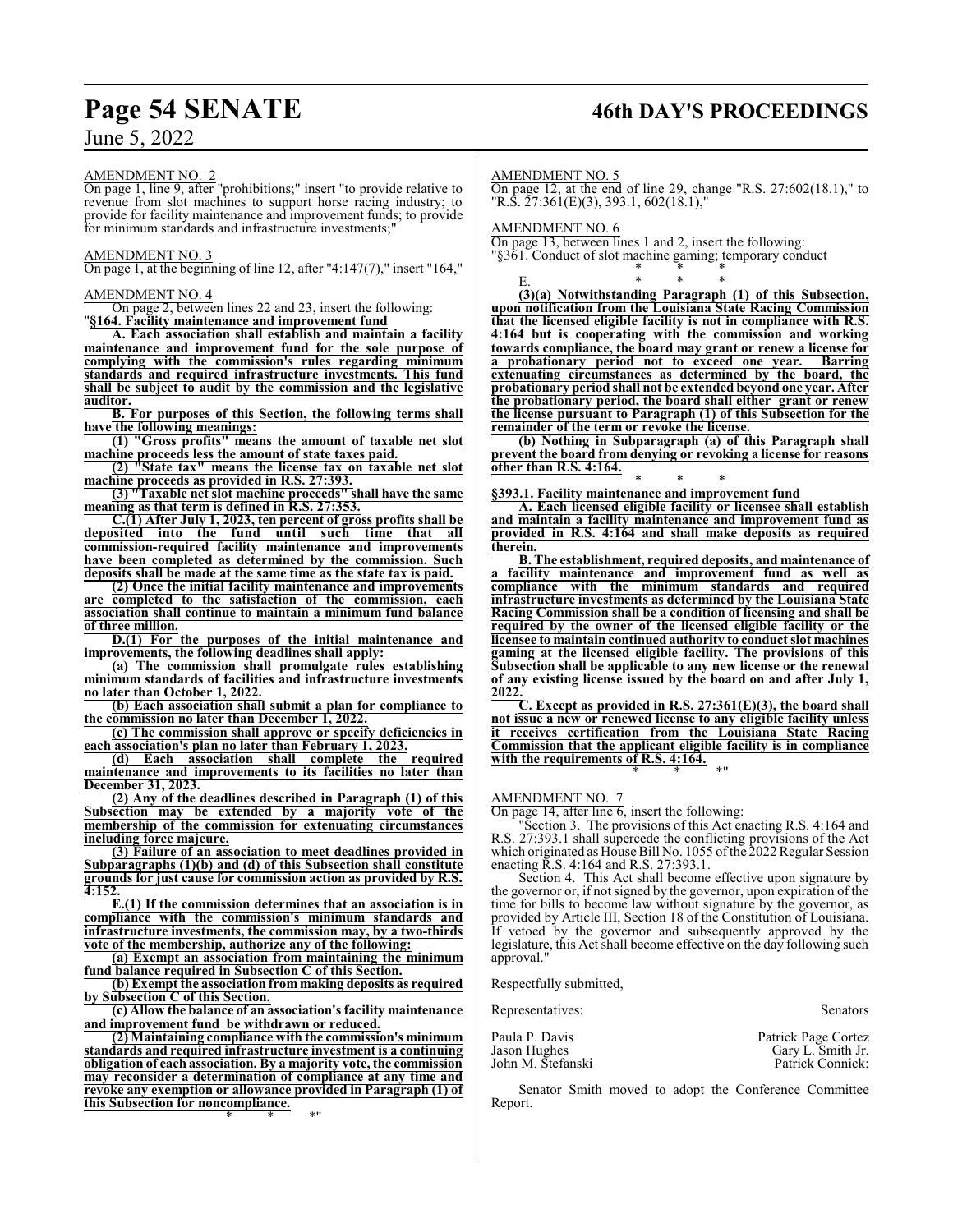## **46th DAY'S PROCEEDINGS Page 55 SENATE**

### **ROLL CALL**

The roll was called with the following result:

### YEAS

| Mr. President<br>Abraham<br>Allain<br>Barrow<br>Bernard<br>Boudreaux<br>Bouie<br>Carter<br>Cathey | Foil<br>Henry<br>Hensgens<br>Hewitt<br>Jackson<br>Lambert<br>Luneau<br>McMath<br>Milligan | Morris<br>Peacock<br>Pope<br>Price<br>Reese<br>Smith<br>Stine<br>Talbot<br>Ward |
|---------------------------------------------------------------------------------------------------|-------------------------------------------------------------------------------------------|---------------------------------------------------------------------------------|
| Cloud                                                                                             | Mills, F.                                                                                 | White                                                                           |
| Connick<br>Fesi                                                                                   | Mills, R.<br>Mizell                                                                       | Womack                                                                          |
| Total $-35$                                                                                       | NAYS                                                                                      |                                                                                 |

Total - 0

### ABSENT

| Fields    | Harris | Tarver |
|-----------|--------|--------|
| Total - 3 |        |        |

The Chair declared the Conference Committee Report was adopted.

### **Conference Committee Report**

The following report was received and read:

### **Motion**

Senator Foil moved to discharge the Conference Committee on Senate Concurrent Resolution No. 14 .

Without objection, so ordered.

### **SENATE CONCURRENT RESOLUTION NO. 14—** BY SENATOR FOIL

A CONCURRENT RESOLUTION

To establish the Cybersecurity Redhibition Task Force and to recognize the task force as the unified and coordinated body of information technology and security professionals from various branches of federal and state government to consider creating a distinct cause of action for state agencies that respond to cyber incidents as part of the state's emergency support function to recover qualifying expenses from managed service providers and managed security service providers servicing public bodies and critical infrastructure whose actions or omissions contributed to the cyber incident.

### **Motion to Reconsider Vote**

Senator Foil asked for and obtained a suspension of the rules to reconsider the vote by which the House amendment to Senate Concurrent Resolution No. 14 was rejected.

### **SENATE CONCURRENT RESOLUTION NO. 14—** BY SENATOR FOIL

### A CONCURRENT RESOLUTION

To establish the Cybersecurity Redhibition Task Force and to recognize the task force as the unified and coordinated body of information technology and security professionals from various branches of federal and state government to consider creating a distinct cause of action for state agencies that respond to cyber incidents as part of the state's emergency support function to recover qualifying expenses from managed service providers and managed security service providers servicing public bodies and critical infrastructure whose actions or omissions contributed to the cyber incident.

# June 5, 2022

The concurrent resolution was read by title. Returned from the House of Representatives with amendments:

### **HOUSE COMMITTEE AMENDMENTS**

Amendments proposed by House Committee on House and Governmental Affairs to Engrossed Senate Concurrent Resolution No. 14 by Senator Foil

### AMENDMENT NO. 1

On page 3, line 12, after "Security" change the period "." to a comma "," and insert "or a member of the committee designated by the chairman."

### AMENDMENT NO. 2

On page 3, line 13, after "Security" change the period "." to a comma "," and insert "or a member of the committee designated by the chairman."

Senator Foil moved to concur in the amendments proposed by the House.

### **ROLL CALL**

The roll was called with the following result:

### YEAS

| Mr. President | Foil          | Morris  |
|---------------|---------------|---------|
| Abraham       | Henry         | Peacock |
| Allain        | Hensgens      | Pope    |
| Barrow        | Hewitt        | Price   |
| Bernard       | Jackson       | Reese   |
| Boudreaux     | Lambert       | Smith   |
| Bouie         | Luneau        | Stine   |
| Carter        | McMath        | Talbot  |
| Cathey        | Milligan      | Ward    |
| Cloud         | Mills, F.     | White   |
| Connick       | Mills, R.     | Womack  |
| Fesi          | Mizell        |         |
| Total - 35    |               |         |
|               | <b>NAYS</b>   |         |
| Total $-0$    |               |         |
|               | <b>ABSENT</b> |         |
|               |               |         |

Fields Harris Tarver Total - 3

The Chair declared the Senate concurred in the amendments proposed by the House.

### **Message from the House**

### **DISAGREEMENT TO HOUSE BILL**

June 05, 2022

To the Honorable President and Members of the Senate:

I am directed to inform your honorable body that the House of Representatives has refused to concur in the proposed Senate Amendment(s) to **House Bill No. 54** by Representative Bagley, and ask the President to appoint on the part of the Senate a committee to confer with a like committee from the House on the disagreement.

> Respectfully submitted, MICHELLE D. FONTENOT Clerk of the House of Representatives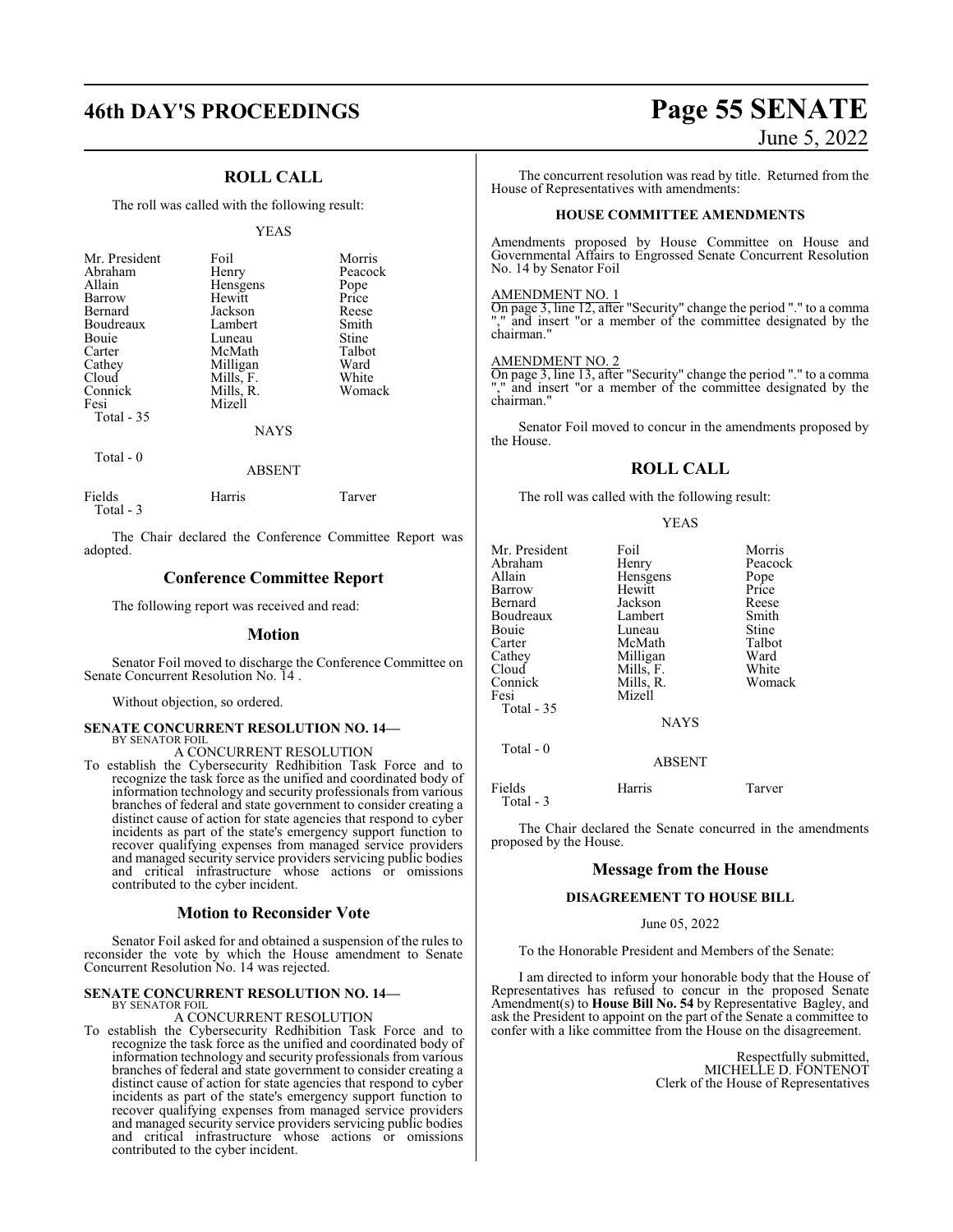## **Page 56 SENATE 46th DAY'S PROCEEDINGS**

June 5, 2022

### **Message from the House**

### **DISAGREEMENT TO HOUSE BILL**

### June 5, 2022

To the Honorable President and Members of the Senate:

I am directed to inform your honorable body that the House of Representatives has refused to concur in the proposed Senate Amendment(s) to **House Bill No. 223** by Representative Marcelle, and ask the President to appoint on the part of the Senate a committee to confer with a like committee from the House on the disagreement.

> Respectfully submitted, MICHELLE D. FONTENOT Clerk of the House of Representatives

### **Message from the House**

### **DISAGREEMENT TO HOUSE BILL**

### June 5, 2022

To the Honorable President and Members of the Senate:

I am directed to inform your honorable body that the House of Representatives has refused to concur in the proposed Senate Amendment(s) to **House Bill No. 550** by Representative Emerson, and ask the President to appoint on the part of the Senate a committee to confer with a like committee from the House on the disagreement.

> Respectfully submitted, MICHELLE D. FONTENOT Clerk of the House of Representatives

### **Message from the House**

### **DISAGREEMENT TO HOUSE BILL**

June 5, 2022

To the Honorable President and Members of the Senate:

I am directed to inform your honorable body that the House of Representatives has refused to concur in the proposed Senate Amendment(s) to **House Bill No. 612** by Representative Huval, and ask the President to appoint on the part of the Senate a committee to confer with a like committee from the House on the disagreement.

> Respectfully submitted, MICHELLE D. FONTENOT Clerk of the House of Representatives

### **Message from the House**

### **DISAGREEMENT TO HOUSE BILL**

June 5, 2022

To the Honorable President and Members of the Senate:

I am directed to inform your honorable body that the House of Representatives has refused to concur in the proposed Senate Amendment(s) to **House Bill No. 729** by Representative Duplessis, and ask the President to appoint on the part of the Senate a committee to confer with a like committee from the House on the disagreement.

> Respectfully submitted, MICHELLE D. FONTENOT Clerk of the House of Representatives

### **Message from the House**

### **DISAGREEMENT TO HOUSE BILL**

June 5, 2022

To the Honorable President and Members of the Senate:

I am directed to inform your honorable body that the House of Representatives has refused to concur in the proposed Senate Amendment(s) to **House Bill No. 940** by Representative Freiberg, and ask the President to appoint on the part of the Senate a committee to confer with a like committee from the House on the disagreement.

> Respectfully submitted, MICHELLE D. FONTENOT Clerk of the House of Representatives

### **Message from the House**

### **DISAGREEMENT TO HOUSE BILL**

June 5, 2022

To the Honorable President and Members of the Senate:

I am directed to inform your honorable body that the House of Representatives has refused to concur in the proposed Senate Amendment(s) to **House Bill No. 1080** by Representative Deshotel, and ask the President to appoint on the part of the Senate a committee to confer with a like committee from the House on the disagreement.

> Respectfully submitted, MICHELLE D. FONTENOT Clerk of the House of Representatives

### **Message from the House**

### **DISAGREEMENT TO HOUSE BILL**

June 5, 2022

To the Honorable President and Members of the Senate:

I am directed to inform your honorable body that the House of Representatives has refused to concur in the proposed Senate Amendment(s) to **House Bill No. 1082** by Representative Gaines, and ask the President to appoint on the part ofthe Senate a committee to confer with a like committee from the House on the disagreement.

> Respectfully submitted, MICHELLE D. FONTENOT Clerk of the House of Representatives

### **Conference Committee Reports Received**

June 5, 2022

The Conference Committee Reports for the above legislative instruments lie over under the rules.

### **SENATE BILL NO. 183—**

BY SENATOR FRED MILLS AN ACT

To enact R.S. 37:23.2 and R.S. 49:1308, relative to certain boards, commissions, and agencies; to require boards, commissions, and agencies to publish on the internet certain information concerning permits and licenses; to provide for the information that must be published; to require reports; and to provide for related matters.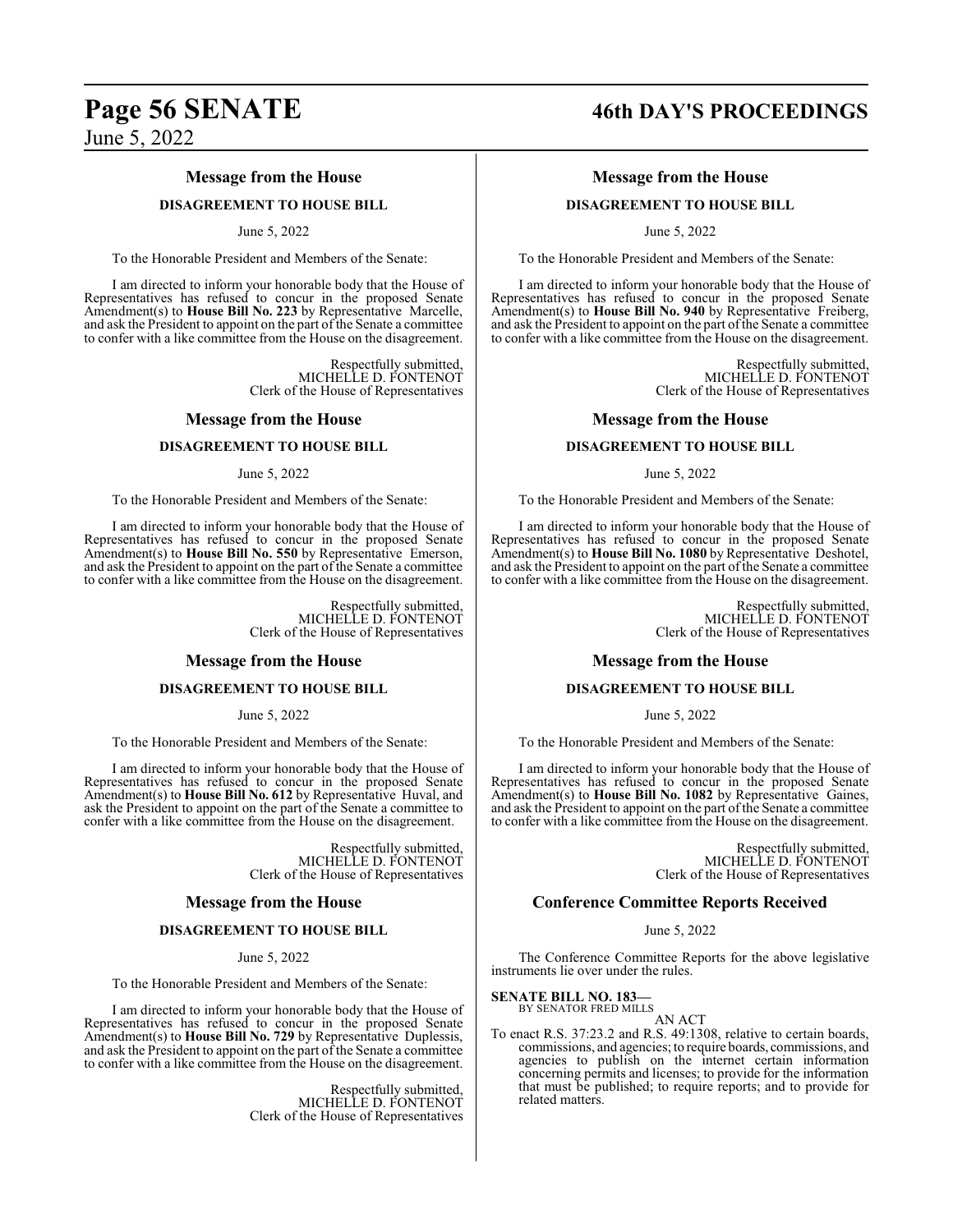## **46th DAY'S PROCEEDINGS Page 57 SENATE**

### **SENATE BILL NO. 213—** BY SENATOR LUNEAU

AN ACT

To amend and reenact R.S. 40:2162(A)(3) and (7), (C)(3), (D)(1), (2)(c), (3)(b), and (H)(1) and to repeal R.S.  $40:2162(C)(2)(c)$ , relative to behavioral health rehabilitation services in the medical assistance program; to provide for community psychiatric support and treatment services; to provide for psychosocial rehabilitation services; to provide for licensure requirements of individuals providing services; to provide for technical updates of outdated provisions; to provide for an effective date; and to provide for related matters.

The Conference Committee Reports for the above legislative instruments lie over under the rules.

### **Privileged Report of the Committee on Senate and Governmental Affairs**

### **ENROLLMENTS**

Senator Hewitt, Chairman on behalf of the Committee on Senate and Governmental Affairs, submitted the following report:

### June 5, 2022

To the President and Members of the Senate:

I am directed by your Committee on Senate and Governmental Affairs to submit the following report:

The following Senate Bills have been properly enrolled:

#### **SENATE BILL NO. 447—** BY SENATOR HENSGENS

AN ACT

To enact R.S. 56:325.5, relative to the commercial menhaden fishery; to provide for commercial menhaden harvest reporting; to provide for required data; to provide for confidentiality; to provide for reports to legislative committees; to provide for the powers and duties of the Louisiana Wildlife and Fisheries Commission; to provide for a definition; and to provide for related matters.

## **SENATE BILL NO. 458—** BY SENATOR HARRIS

AN ACT

To amend and reenact the introductory paragraph of R.S.  $38:330.1(C)(1)(a)$  and to repeal R.S.  $38:291(\overline{W})(2)$  and R.S.  $38:330.1(B)(1)(a)(v)$ , relative to flood protection authorities; to provide relative to the board of commissioners of the Southeast Louisiana Flood Protection Authority-East; to provide for an effective date; and to provide for related matters.

#### **SENATE BILL NO. 459—** BY SENATOR HARRIS

AN ACT

To amend and reenact R.S. 33:9075(F)(1)(d), relative to the Lake Oaks Subdivision Improvement District; to provide relative to increasing the maximum amount of the parcel fee; and to provide for related matters.

#### **SENATE BILL NO. 461—** BY SENATOR REESE

AN ACT

To enact R.S. 33:423.30, relative to the Vinton Police Department; to authorize the police chief to discipline police personnel; and to provide for related matters.

### **SENATE BILL NO. 471—**

BY SENATOR MILLIGAN AND REPRESENTATIVE MIKE JOHNSON AN ACT

To enact R.S. 38:2191.1, relative to public contracts; to provide for foreign sources of funds for gifts and contracts involving state agencies and political subdivisions; to provide for reporting of

sources of monies used as gifts or grants or in contracts involving state agencies and political subdivisions; and to provide for related matters.

### **SENATE BILL NO. 472—**

BY SENATOR MILLIGAN AND REPRESENTATIVE MIKE JOHNSON AN ACT

To enact Chapter 49 of Title 51 of the Louisiana Revised Statutes of 1950, to be comprised ofR.S. 51:3051 through 3054, relative to homeland security; to provide relative to prohibited contracts; to provide for designation of a country as a threat to critical infrastructure; and to provide for related matters.

### **SENATE BILL NO. 480—**

BY SENATORS BOUDREAUX AND CORTEZ

AN ACT To amend and reenact the introductory paragraph of R.S.  $34:291(B)(1)$  and  $292(B)(1)(b)$  through (f), to enact R.S. 34:291(B)(3) and 292(B)(1)(g), and to repeal R.S. 34:291.1 and 295, relative to the Lafayette EconomicDevelopment Authority; to provide for oversight responsibility; to remove certain responsibilities for examinations and investigations; to provide for board appointment; to provide for transition; to provide for an effective date; and to provide for related matters.

#### **SENATE BILL NO. 489—** BY SENATOR JACKSON

- AN ACT To amend and reenact R.S. 9:315.32(A), relative to child support; to provide for penalties; to provide for failure to comply with a subpoena, warrant, or court order in child support or paternity
	- proceedings; to provide for the suspension of certain licenses; to provide for an effective date; and to provide for related matters.

#### **SENATE BILL NO. 283—** BY SENATOR BERNARD

AN ACT

To amend and reenact R.S. 18:1945(C), relative to redistricting plans; to provide for redistricting plan submission requirements; and to provide for related matters.

#### **SENATE BILL NO. 313—** BY SENATOR CLOUD

AN ACT

To enact R.S. 33:441(D), relative to Mayor's court; to provide relative to training requirements for mayors and magistrates; to provide relative to verification of training; to provide relative to continuing education; and to provide for related matters.

### **SENATE BILL NO. 323—**

BY SENATORS CLOUD, WHITE AND HENRY AND REPRESENTATIVE GAROFALO

### AN ACT

To enact R.S. 15:903.1, relative to juveniles; to provide for the placement of children in the custody of the office of juvenile justice; to provide for juvenile facilities; to provide for a tiered system of secured juvenile facilities; to provide for rulemaking; to provide for terms, conditions, procedures, and requirements; and to provide for related matters.

### **SENATE BILL NO. 332—**

BY SENATOR HENRY AN ACT

To amend and reenact R.S.  $26:80(A)(2)$  and  $280(A)(2)$ , relative to the office of alcohol and tobacco control; to provide relative to permits; to provide relative to residency requirements; to remove the two-year residency requirement for alcohol retail permits; and to provide for related matters.

#### **SENATE BILL NO. 347—** BY SENATOR MILLIGAN

- AN ACT
- To amend and reenact R.S. 38:2237.1(D) andR.S. 39:1672(C)(2) and  $1753.1(A)(1)$  and (E), and to enact R.S. 39:1672(C)(7), relative to procurement of certain telecommunications equipment; to provide for audits of documentation submitted by certain

# June 5, 2022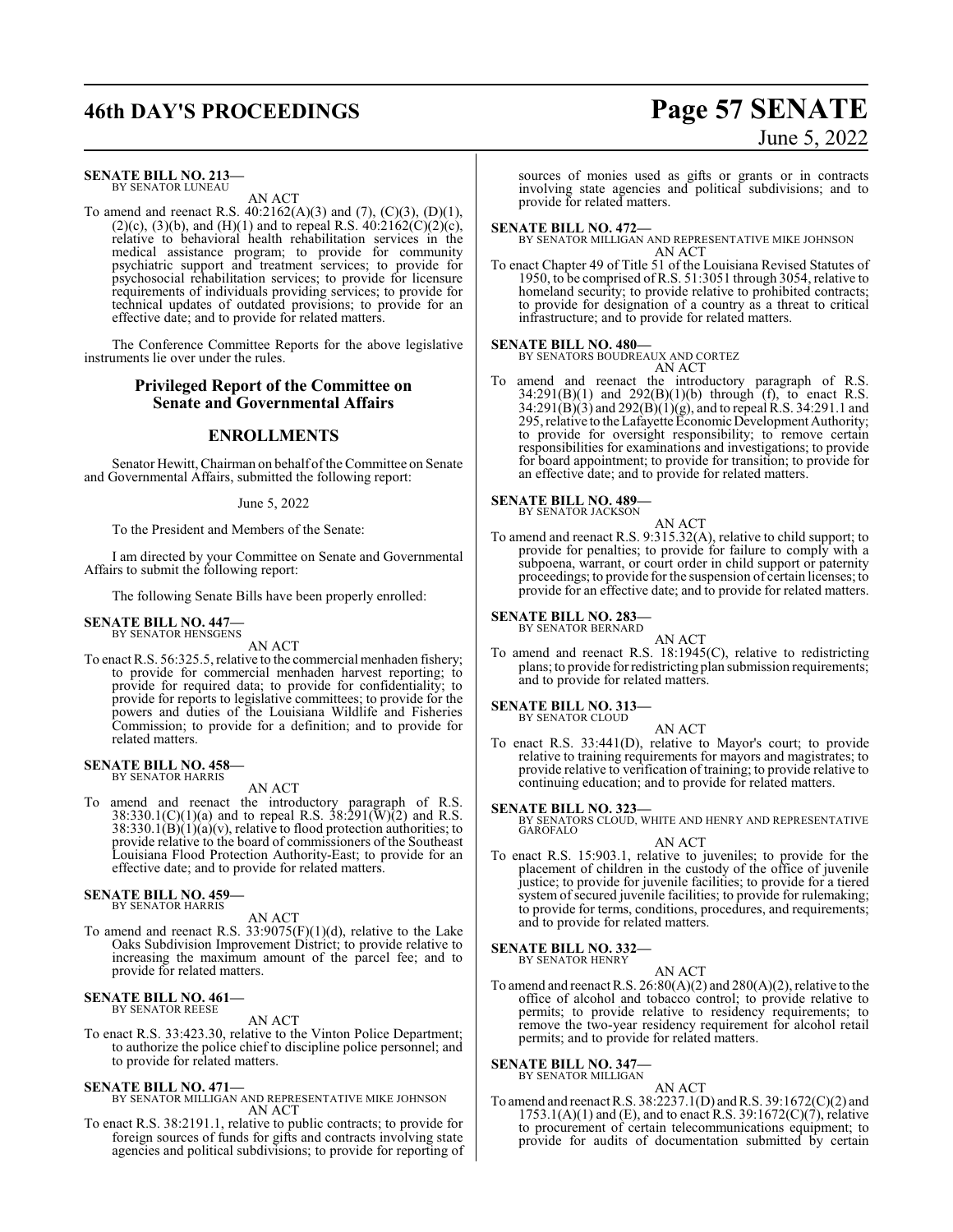vendors; to provide for definitions; and to provide for related matters.

#### **SENATE BILL NO. 350—** BY SENATOR CLOUD

AN ACT

To amend and reenact R.S. 18:1313.1(G)(3), (H)(2), and (I)(3) and  $1315(C)$  and to enact R.S.  $18:1315(D)$  and  $(E)$ , relative to elections; to provide relative to absentee by mail ballots; to provide for the challenge of certain ballots; to provide for rulemaking; to provide for processes and procedures; and to provide for related matters.

### **SENATE BILL NO. 368—**

BY SENATOR HARRIS AND REPRESENTATIVE DUPLESSIS AN ACT

To amend and reenact R.S. 33:4882, relative to building and zoning regulations in parishes and municipalities; to require that the governing authority of any municipality or parish not allow and not cause any building or land to lose nonconforming use status by reason of vacancy or cessation of normal operations during a specified time period; and to provide for related matters.

**SENATE BILL NO. 388—**<br>BY SENATORS HEWITT, ABRAHAM, ALLAIN, BARROW, CATHEY,<br>CLOUD, CONNICK, CORTEZ, FESI, JACKSON, MCMATH, MILLIGAN,<br>FRED MILLS, ROBERT MILLS, MORRIS, PEACOCK, POPE, REESE,<br>STINE, TALBOT, TARVER, WARD AND W

### AN ACT

To amend and reenact R.S. 51:1402(10) and R.S. 40:1061(A), to enact R.S. 14:87.9 and R.S. 40:962.2, to repeal R.S. 14:88, and to amend and reenact certain provisions if and as enacted by the Act which originated as Senate Bill No. 104 of this 2022 Regular Session ofthe Legislature, relative to abortion-inducing drugs and abortion; to define criminal abortion; to prohibit criminal abortion by means of the use of an abortion-inducing drug without the prescribing physician being physically present during the administration of the drug; to provide criminal penalties; to provide for defenses; to prohibit the selling, prescribing, distributing, dispensing, or delivering of certain abortion-inducing drugs under certain circumstances; to define abortion-inducing drugs; to provide for exceptions; to provide for the promulgation of rules; to provide for unfair trade practices; to provide for the interpretation of multiple abortion statutes; and to provide for related matters.

#### **SENATE BILL NO. 397—** BY SENATOR CONNICK

### AN ACT

To amend and reenact R.S. 33:2569, relative to the position of assistant police chief for the city of Westwego; to provide relative to seniority; to provide regarding demotion from the position; to provide relative to corrective and disciplinary actions; and to provide for related matters.

### **SENATE BILL NO. 401—** BY SENATOR MCMATH

### AN ACT

To amend and reenact R.S. 33:1236(55)(a), relative to the powers of parish governing authorities; to provide for certain fees in St. Tammany and Washington parishes; and to provide for related matters.

#### **SENATE BILL NO. 416—** BY SENATOR ABRAHAM

### AN ACT

To repeal Part IV of Chapter 3 of Title 34 of the Louisiana Revised Statutes of 1950, comprised ofR.S. 34:481 through 490, relative to navigation districts; to repeal the creation of the Calcasieu-Cameron Navigation District; to repeal all policies, duties and functions created to administer the district; to repeal tax, fee, and bond authority for the district; and to provide for related matters.

## **Page 58 SENATE 46th DAY'S PROCEEDINGS**

### **SENATE BILL NO. 439—**

BY SENATOR PEACOCK AN ACT

To amend and reenact R.S. 37:1271(A) and the introductory paragraph of 1285(A) and to enact Part I-D of Chapter 15 of Title 37 of the Louisiana Revised Statutes of 1950, to be comprised of R.S. 37:1310.11 and 1310.12, relative to bridge year graduate physicians; to provide for the certification of bridge year graduate physicians; to provide for the powers and duties of the Louisiana State Board of Medical Examiners; to provide for compensation for services by bridge year graduate physicians; and to provide for related matters.

### **SENATE BILL NO. 48—**

BY SENATOR REESE AND REPRESENTATIVE ZERINGUE AN ACT

To amend and reenact R.S. 39:100.56(C), (D), (E), the introductory paragraph of (H), and (I) through (L) and to repeal R.S.  $39:100.56(H)(5)$ , (O), and (P), relative to the Water Sector Program; to remove provisions relative to storm water; to provide for funding for small water and sewer systems; to provide relative to application period dates; to require the division of administration to post certain documents; to require the division of administration to conduct outreach efforts; to repeal provisions relative to capital outlay; to provide for an effective date; and to provide for related matters.

**SENATE BILL NO. 63—**<br>BY SENATORS MIZELL, ABRAHAM, BARROW, BERNARD, CARTER,<br>CATHEY, CLOUD, CONNICK, CORTEZ, FESI, FOIL, HARRIS, HENRY,<br>HENSGENS, HEWITT, JACKSON, LAMBERT, LUNEAU, MCMATH,<br>MILLIGAN, FRED MILLS, ROBERT MILLS,

To amend and reenact Children's Code Art. 610(A)(1) and to enact Children's Code Art.  $610(E)(4)$  and R.S.  $46:51(16)$ , relative to mandatory reporting of child abuse; to provide for reporting of child sex trafficking; to provide for the duties of the department including the provision of care coordination and advocacy services; to provide for an effective date; and to provide for related matters.

### **SENATE BILL NO. 67—**<br>BY SENATOR FRED MILLS

AN ACT

To amend and reenact R.S. 49:951(9), 953, the introductory paragraph of  $953.1(A)(1)$ ,  $953.1(A)(5)$ , and (C),  $954(A)$  and  $(B)(\tilde{2})$ , 954.1(A), 955(B), (C), (E), and (F), 959(A), 960(B),  $964.1(C)$ ,  $966(A)$ ,  $967$ , the introductory paragraph of  $968(B)$ , 968(B)(24)(b),  $(C)(2)$  and (4),  $(D)(1)(a)$ , and the introductory paragraph of  $(D)(1)(b)$ ,  $(D)(1)(b)(i)$ , and  $(c)$  and  $(3)$ ,  $(E)(1)(a)$ , the introductory paragraph of  $968(F)(1)$ , (G),  $(H)$ ,  $(J)$ , and  $(K)(2)$ , 969 $(A)$ , 970 $(A)$ , 971 $(A)(1)$  and  $(B)$ , 974 $(B)$ ,  $(C)$ , and (E), 978.1, 978.4(A)(2), 978.5(B) and (C), the introductory paragraph of 978.7, and 978.8(A) and (B), to enact R.S. 49:953.1(G), 963, and 964, and to recodify Chapter 13 of Title 49 of the Louisiana Revised Statutes of 1950 in its entirety, relative to the Administrative Procedure Act; to make technical updates to the Administrative Procedure Act; to provide for public hearings; to provide for publication of executive orders; to direct the Louisiana State Law Institute to redesignate the current provisions of Chapter 13 of Title 49 of the Louisiana Revised Statutes of 1950 into a new format and number scheme, to be comprised ofR.S. 49:950 through 978.3, without changing the text of the provisions except as provided herein; to make technical and conforming changes to reflect the format and number scheme provided herein; to direct the Louisiana State Law Institute to change references to segments of law in existing statutes and codes as necessary to reflect the redesignation of such segments as provided herein; and to provide for related matters.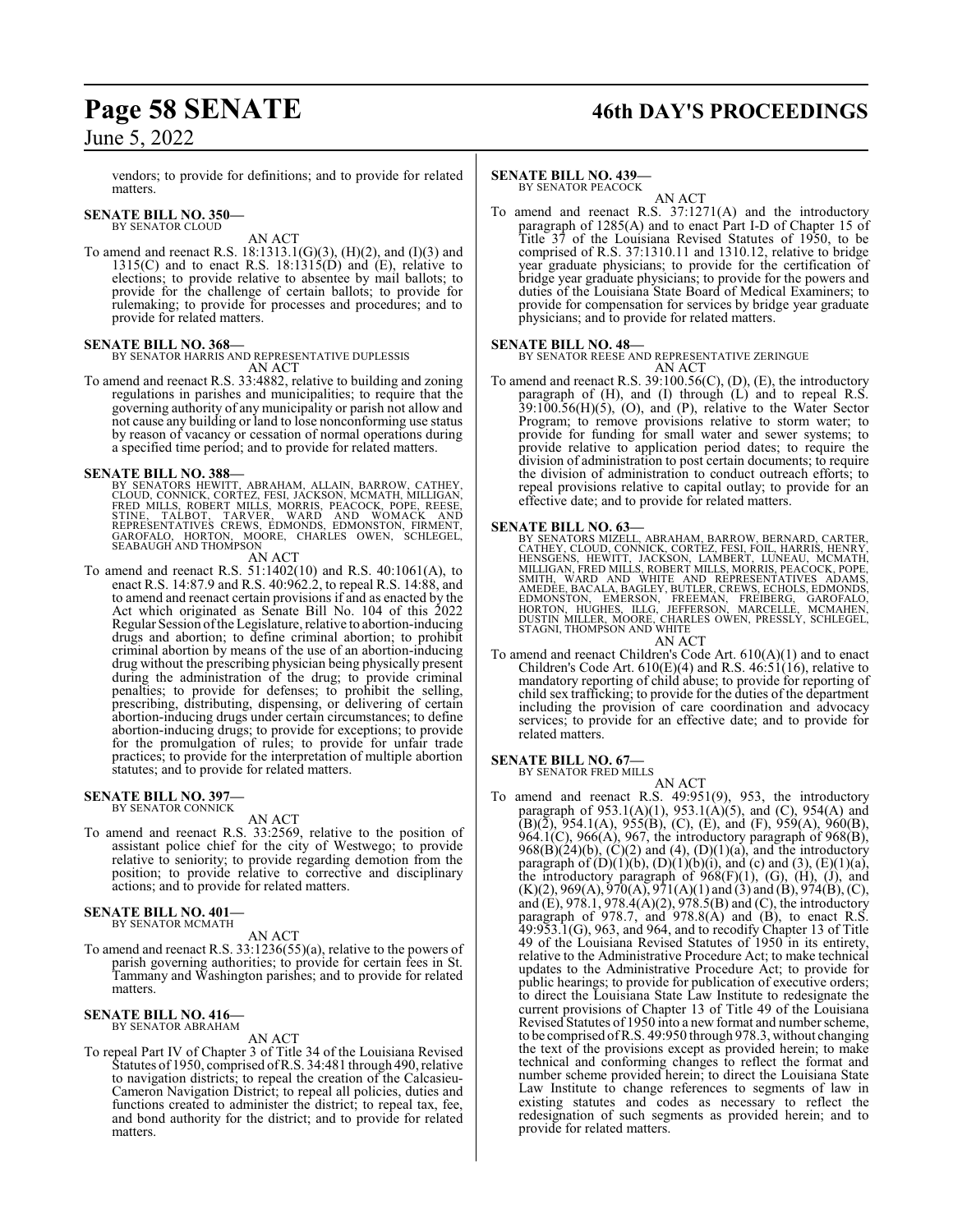## **46th DAY'S PROCEEDINGS Page 59 SENATE**

### **SENATE BILL NO. 81—** BY SENATOR WHITE

AN ACT

To amend and reenact R.S. 17:5067(B)(7), relative to the Taylor Opportunity Program for Students information reporting system; to remove the requirement for the reporting system to include household income information of award recipients; and to provide for related matters.

### **SENATE BILL NO. 126—**

BY SENATOR CATHEY AND REPRESENTATIVES ECHOLS AND THOMPSON

AN ACT

To amend and reenact R.S. 17:350.21(A) and (C), relative to funding of laboratory schools; to authorize the University of Louisiana at Monroe to receive state funding for a laboratory school; and to provide for related matters.

### **SENATE BILL NO. 140—** BY SENATOR ABRAHAM

AN ACT

To enact R.S.  $13:5554(G)(4)(d)$ , (e), (f), and (g), relative to insurance benefits for certain sheriffs and deputies; to provide for eligibility requirements for the payment of insurance premium costs for retired sheriffs and deputies of the Acadia Parish Sheriff's Office; and to provide for related matters.

### **SENATE BILL NO. 143—**

BY SENATORS MORRIS, CATHEY AND BERNARD AND REPRESENTATIVES THOMPSON AND GAROFALO AN ACT

To amend and reenact R.S. 40:1379.3(B)(2) and (I)(1) and (2), and to enact R.S. 14:95(M) and R.S. 40:1379.3.3, relative to the illegal carrying of weapons; to exempt certain persons from the crime of illegal carrying of weapons under certain circumstances; to provide for concealed weapon permits; to provide for exceptions; to provide relative to an online education course; to provide relative to a database of licensed firearm and handgun instructors; relative to an to provide relative to blood alcohol readings; to provide for promulgation of rules; and to provide for related matters.

**SENATE BILL NO. 144—** BY SENATOR ROBERT MILLS AND REPRESENTATIVES AMEDEE, GAROFALO, HODGES AND SEABAUGH AN ACT

To amend and reenact R.S. 18:1308(B), relative to elections; to provide for hand delivery of absentee bymail ballots; to provide for the manner, location, and time periods for receiving hand delivered ballots; and to provide for related matters.

#### **SENATE BILL NO. 178—** BY SENATOR FIELDS

AN ACT

To enact R.S. 17:5105, relative to the Taylor Opportunity Program for Students; to provide relative to eligibility for awards; to waive or modify certain eligibility provisions for certain students in response to circumstances related to certain natural disasters and certain public health emergencies; to authorize the administering agency to waive eligibility requirements; and to provide for related matters.

#### **SENATE BILL NO. 228—** BY SENATOR MORRIS

AN ACT

To enact R.S. 44:42, relative to public records custodians; to provide for immunity from suit in certain circumstances; and to provide for related matters.

#### **SENATE BILL NO. 235—** BY SENATOR ALLAIN

### AN ACT

To amend and reenact R.S. 47:340(E)(3) and (5), (G)(1) through (5), the introductory paragraph of  $(G)(6)$ ,  $(G)(8)$ , and  $(11)$ ,  $(H)(3)$ , (12), and (13), and (I), to enact R.S. 47:339.1, and to repeal R.S. 47:340(H)(15), relative to the administration of local sales and use taxes; to provide for the powers and duties of the Louisiana

### Sales and Use TaxCommission for Remote Sellers; to authorize the commission to collect local sales and use taxes for collectors that enter into contracts with the commission; to provide for an effective date; and to provide for related matters.

**SENATE BILL NO. 275—** BY SENATOR ABRAHAM

AN ACT

To enact Chapter 15-B of Title 33 of the Louisiana Revised Statutes of 1950, to be comprised ofR.S. 33:5081 through 5089, relative to affiliates and subsidiaries of local housing authority members; to authorize the pooling of coverage risks; to authorize the pooling of coverage risks that the board of the risk management organization agency deems appropriate; to provide for definitions; and to provide for related matters.

### **Message from the House**

### **SIGNED HOUSE CONCURRENT RESOLUTIONS**

### June 3, 2022

To the Honorable President and Members of the Senate:

I am directed to inform your honorable body that the Speaker of the House of Representatives has signed the following House Concurrent Resolutions:

### **HOUSE CONCURRENT RESOLUTION NO. 23—** BY REPRESENTATIVE HARRIS

A CONCURRENT RESOLUTION

To approve the formula that was developed by the State Board of Elementary and Secondary Education pursuant to Article VIII, Section 13(B) of the Constitution of Louisiana to determine the cost of a minimum foundation program of education in all public elementary and secondary schools as well as to equitably allocate the funds to parish and city school systems and that was adopted by the board on March 9, 2022.

### **HOUSE CONCURRENT RESOLUTION NO. 112—** BY REPRESENTATIVES AMEDEE AND GAROFALO

A CONCURRENT RESOLUTION

To urge and request local public bodies to provide for a mechanism for the public to submit input concerning agenda items via electronic mail and, to the extent practicable, to allow the public to view and participate in meetings via electronic means.

**HOUSE CONCURRENT RESOLUTION NO. 129—** BY REPRESENTATIVES CREWS, DESHOTEL, FRIEMAN, SEABAUGH, THOMPSON, AND WILLARD

### A CONCURRENT RESOLUTION

To urge and request the presiding officers of the legislature to study issues created by the columns in the legislative committee rooms and to explore all opportunities to improve conditions or resolve issues involving the line-of-sight issues caused by those columns and to report their findings and recommendations to each member of the legislature not later than January 15, 2023.

**HOUSE CONCURRENT RESOLUTION NO. 134—** BY REPRESENTATIVES SCHEXNAYDER AND GREGORY MILLER AND SENATORS PRICE AND SMITH A CONCURRENT RESOLUTION

To commend the St. Charles Catholic High School baseball team on winning the Louisiana High School Athletic Association 2022 Division III state championship.

and asked that the President of the Senate affix his signature to the same.

> Respectfully submitted, MICHELLE D. FONTENOT Clerk of the House of Representatives

The House Concurrent Resolutions contained herein were signed by the President of the Senate.

# June 5, 2022